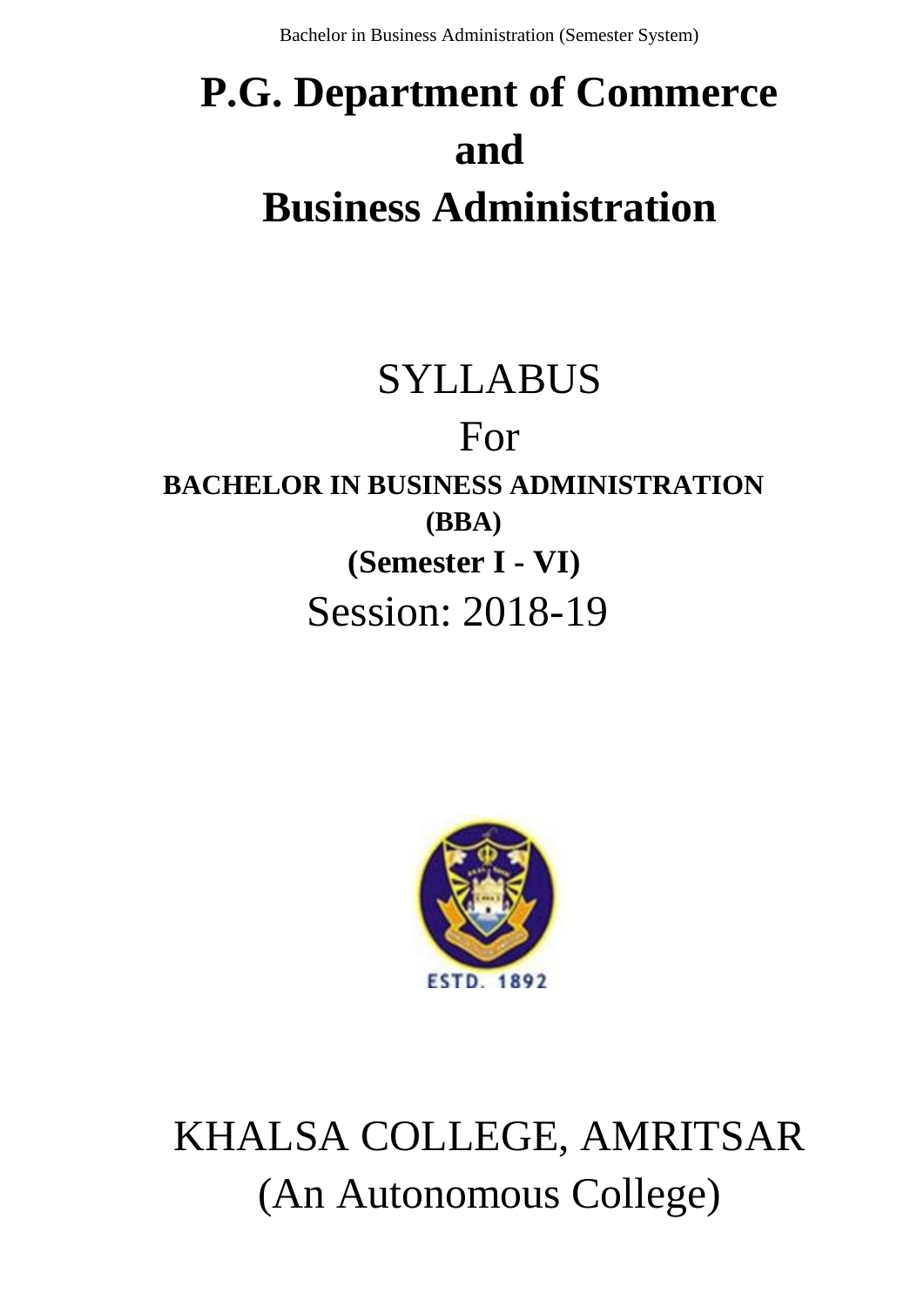# **SCHEME OF COURSES 2018-19**

| <b>COURSE</b> | <b>COURSE TITLE</b>     | <b>Theory</b> | <b>Internal</b> | <b>Practical</b> | <b>Total</b> | Page | <b>Tutorial</b> |
|---------------|-------------------------|---------------|-----------------|------------------|--------------|------|-----------------|
| NO.           |                         |               | assessment      |                  | marks        | No.  | per week        |
| BBA-          | English                 | 40            | 10              | $\overline{a}$   | 50           |      |                 |
| 101           | (Compulsory)            |               |                 |                  |              |      |                 |
| BBA-          | Punjabi                 | 40            | 10              |                  | 50           |      |                 |
| 102           | Compulsory/Basic        |               |                 |                  |              |      |                 |
|               | Punjabi                 |               |                 |                  |              |      |                 |
| BBA-          | <b>Basic Accounting</b> | 40            | 10              |                  | 50           |      | $\overline{2}$  |
| 103           |                         |               |                 |                  |              |      |                 |
| BBA-          | <b>Business</b>         | 40            | 10              |                  | 50           |      |                 |
| 104           | Organization and        |               |                 |                  |              |      |                 |
|               | <b>Systems</b>          |               |                 |                  |              |      |                 |
| BBA-          | Managerial              | 40            | 10              |                  | 50           |      |                 |
| 105           | Economics - I           |               |                 |                  |              |      |                 |
| BBA-          | Computer                | 28            | 10              | 12               | 50           |      |                 |
| 106           | <b>Applications For</b> |               |                 | (External)       |              |      |                 |
|               | <b>Business - I</b>     |               |                 |                  |              |      |                 |
| BBA-          | <b>Business</b>         | 40            | 10              |                  | 50           |      |                 |
| 107           | Communication           |               |                 |                  |              |      |                 |
| $DA-1$        | Drug Abuse:             |               |                 |                  |              |      |                 |
|               | Problem,                |               |                 |                  |              |      |                 |
|               | Management &            |               |                 |                  |              |      |                 |
|               | Prevention              |               |                 |                  |              |      |                 |

### **SEMESTER – I**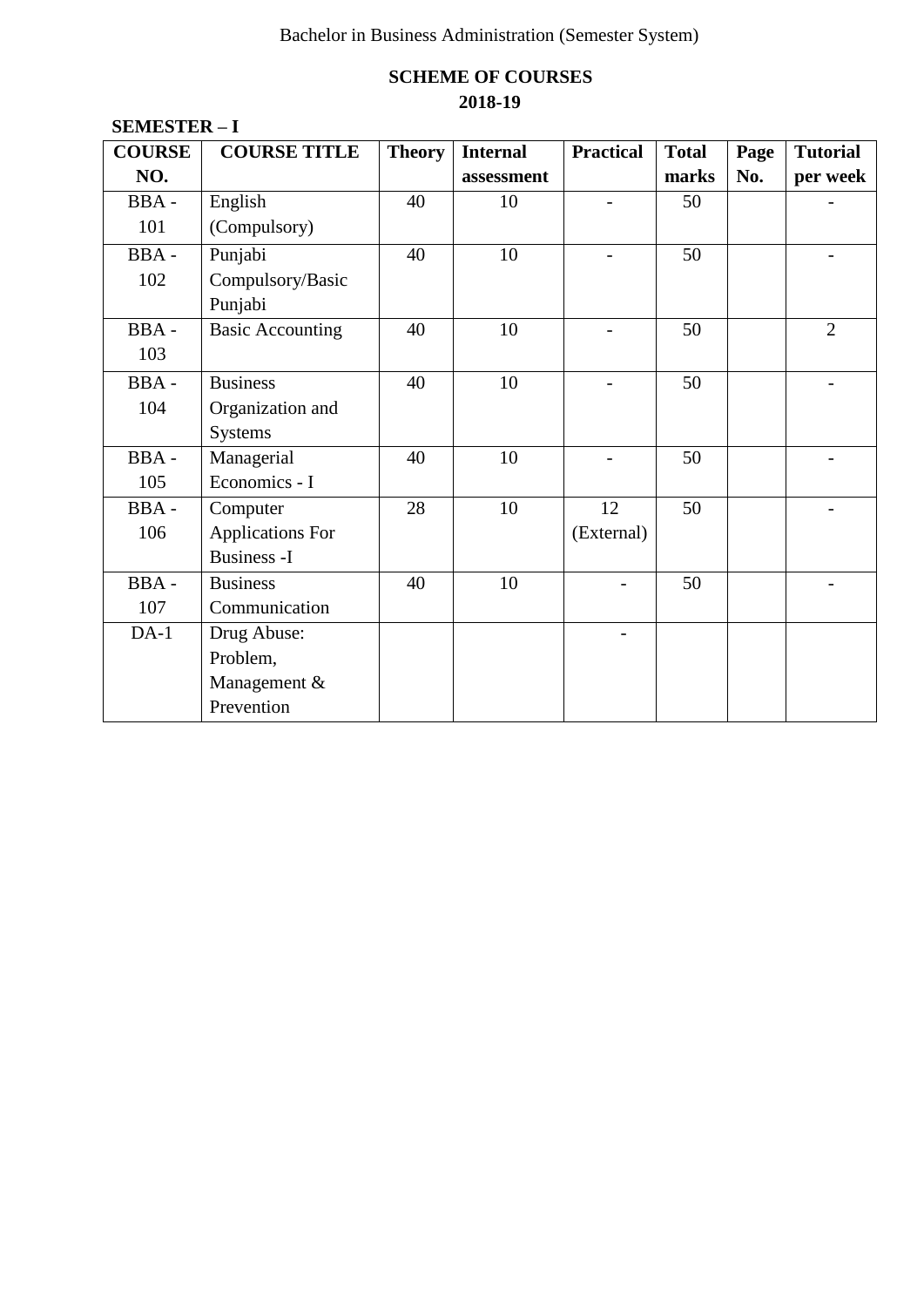| <b>COURSE</b> | <b>COURSE TITLE</b>       | <b>Theory</b> | <b>Internal</b> | <b>Practical</b> | <b>Total</b> | Page | <b>Tutorial</b> |
|---------------|---------------------------|---------------|-----------------|------------------|--------------|------|-----------------|
| NO.           |                           |               | assessment      |                  | marks        | No.  | per week        |
| BBA-          | English                   | 40            | 10              |                  | 50           |      |                 |
| 201           | (Compulsory)              |               |                 |                  |              |      |                 |
| BBA-          | Punjabi                   | 40            | 10              |                  | 50           |      |                 |
| 202           | Compulsory/Basic          |               |                 |                  |              |      |                 |
|               | Punjabi                   |               |                 |                  |              |      |                 |
| BBA-          | <b>Business Laws</b>      | 40            | 10              |                  | 50           |      |                 |
| 203           |                           |               |                 |                  |              |      |                 |
| BBA-          | Principles of             | 40            | 10              |                  | 50           |      |                 |
| 204           | Management                |               |                 |                  |              |      |                 |
| BBA-          | Managerial                | 40            | 10              |                  | 50           |      |                 |
| 205           | Economics - II            |               |                 |                  |              |      |                 |
| BBA-          | <b>Computer Based</b>     | 40            | 10              | 12               | 50           |      |                 |
| 206           | <b>Accounting Systems</b> |               |                 | (External)       |              |      |                 |
| BBA-          | Fundamentals of           | 40            | 10              |                  | 50           |      |                 |
| 207           | <b>Banking</b>            |               |                 |                  |              |      |                 |
| $DA-2$        | Drug Abuse:               |               |                 |                  |              |      |                 |
|               | Problem,                  |               |                 |                  |              |      |                 |
|               | Management &              |               |                 |                  |              |      |                 |
|               | Prevention                |               |                 |                  |              |      |                 |

#### **SEMESTER – II**

# **SEMESTER – III**

| <b>COURSE</b><br>NO. | <b>COURSE TITLE</b>                                    | <b>Theory</b> | <b>Internal</b><br>assessment | <b>Practical</b> | <b>Total</b><br>marks | Page<br>No. | <b>Tutorial</b><br>per |
|----------------------|--------------------------------------------------------|---------------|-------------------------------|------------------|-----------------------|-------------|------------------------|
| BBA-<br>301          | English (Compulsory)                                   | 40            | 10                            |                  | 50                    |             | week                   |
| BBA-<br>302          | Punjabi<br>Compulsory/Basic<br>Punjabi                 | 40            | 10                            |                  | 50                    |             |                        |
| BBA-<br>303          | <b>Statistics For</b><br><b>Business</b>               | 40            | 10                            |                  | 50                    |             |                        |
| BBA-<br>304          | Fundamentals of<br><b>Human Resource</b><br>Management | 40            | 10                            |                  | 50                    |             |                        |
| BBA-<br>305          | Fundamentals of<br>Marketing<br>Management             | 40            | 10                            |                  | 50                    |             |                        |
| BBA-<br>306          | <b>Indian Financial</b><br>System                      | 40            | 10                            |                  | 50                    |             |                        |
| BBA-<br>307          | Management<br>Accounting                               | 40            | 10                            |                  | 50                    |             | $\overline{2}$         |
| <b>ESL</b> - 221     | Environmental<br>Studies - I                           |               |                               |                  | 50<br>(Qualifying)    |             |                        |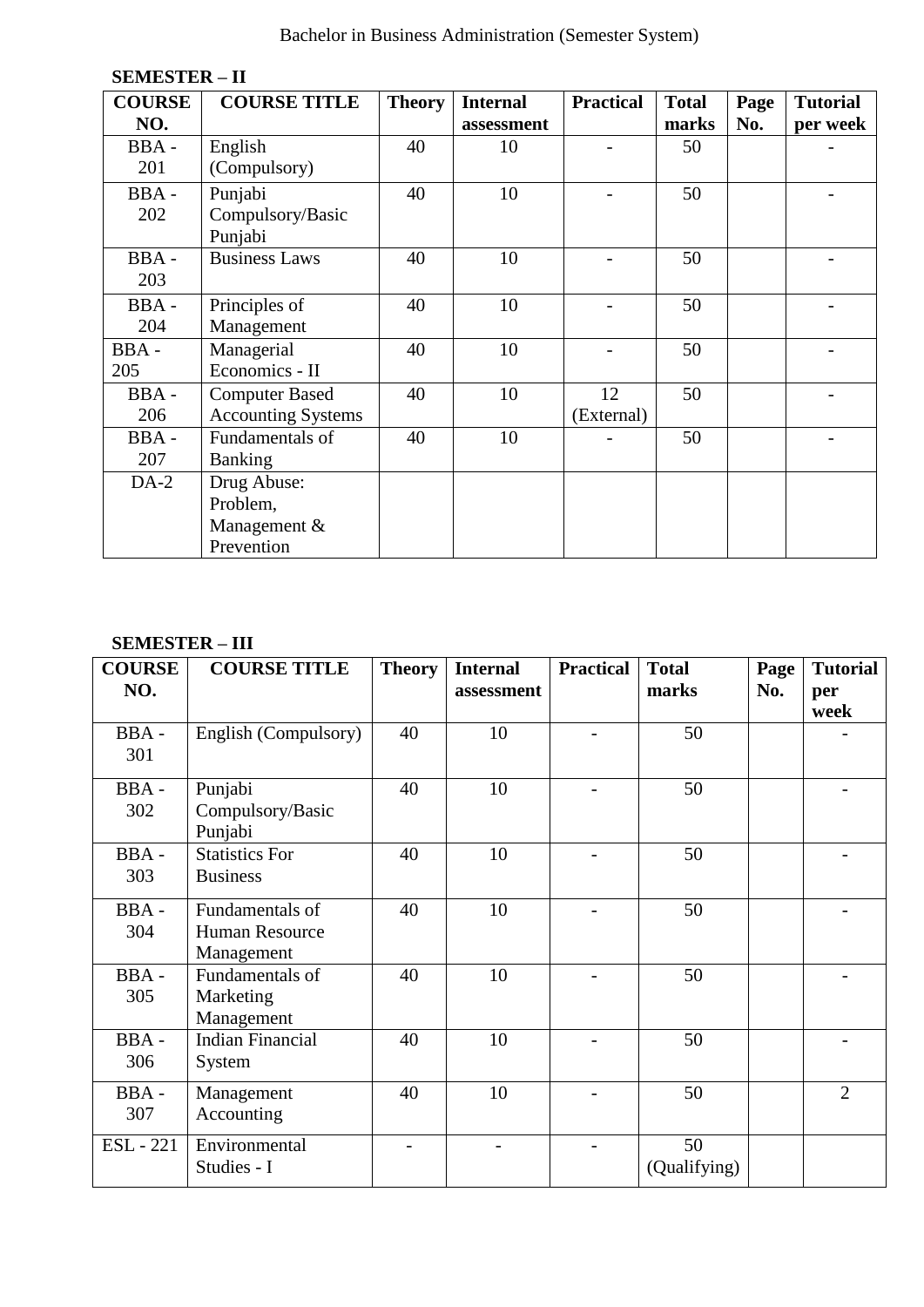| <b>COURSE</b>    | <b>COURSE TITLE</b> | <b>Theory</b> | <b>Internal</b>   | <b>Practical</b> | <b>Total</b> | Page | <b>Tutorial</b> |
|------------------|---------------------|---------------|-------------------|------------------|--------------|------|-----------------|
| NO.              |                     |               | <b>Assessment</b> |                  | <b>Marks</b> | No.  | per             |
|                  |                     |               |                   |                  |              |      | week            |
| BBA-             | English             | 40            | 10                |                  | 50           |      |                 |
| 401              | (Compulsory)        |               |                   |                  |              |      |                 |
| BBA-             | Punjabi             | 40            | 10                |                  | 50           |      |                 |
| 402              | Compulsory/Basic    |               |                   |                  |              |      |                 |
|                  | Punjabi             |               |                   |                  |              |      |                 |
| BBA-             | Financial           | 40            | 10                |                  | 50           |      | $\overline{2}$  |
| 403              | Management          |               |                   |                  |              |      |                 |
| BBA-             | Production and      | 40            | 10                |                  | 50           |      |                 |
| 404              | Operations          |               |                   |                  |              |      |                 |
|                  | Management          |               |                   |                  |              |      |                 |
| BBA-             | <b>Business</b>     | 40            | 10                |                  | 50           |      |                 |
| 405              | Environment         |               |                   |                  |              |      |                 |
| BBA-             | Operations          | 40            | 10                |                  | 50           |      | $\overline{2}$  |
| 406              | Research            |               |                   |                  |              |      |                 |
| BBA-             | Fundamentals of     | 40            | 10                |                  | 50           |      |                 |
| 407              | Insurance           |               |                   |                  |              |      |                 |
| BBA-             | Seminar             |               |                   |                  | 50           |      |                 |
| 408              |                     |               |                   |                  |              |      |                 |
| <b>ESL</b> - 222 | Environmental       |               |                   |                  | 50           |      |                 |
|                  | Studies - II        |               |                   |                  | (Qualifying) |      |                 |

# **SEMESTER – IV**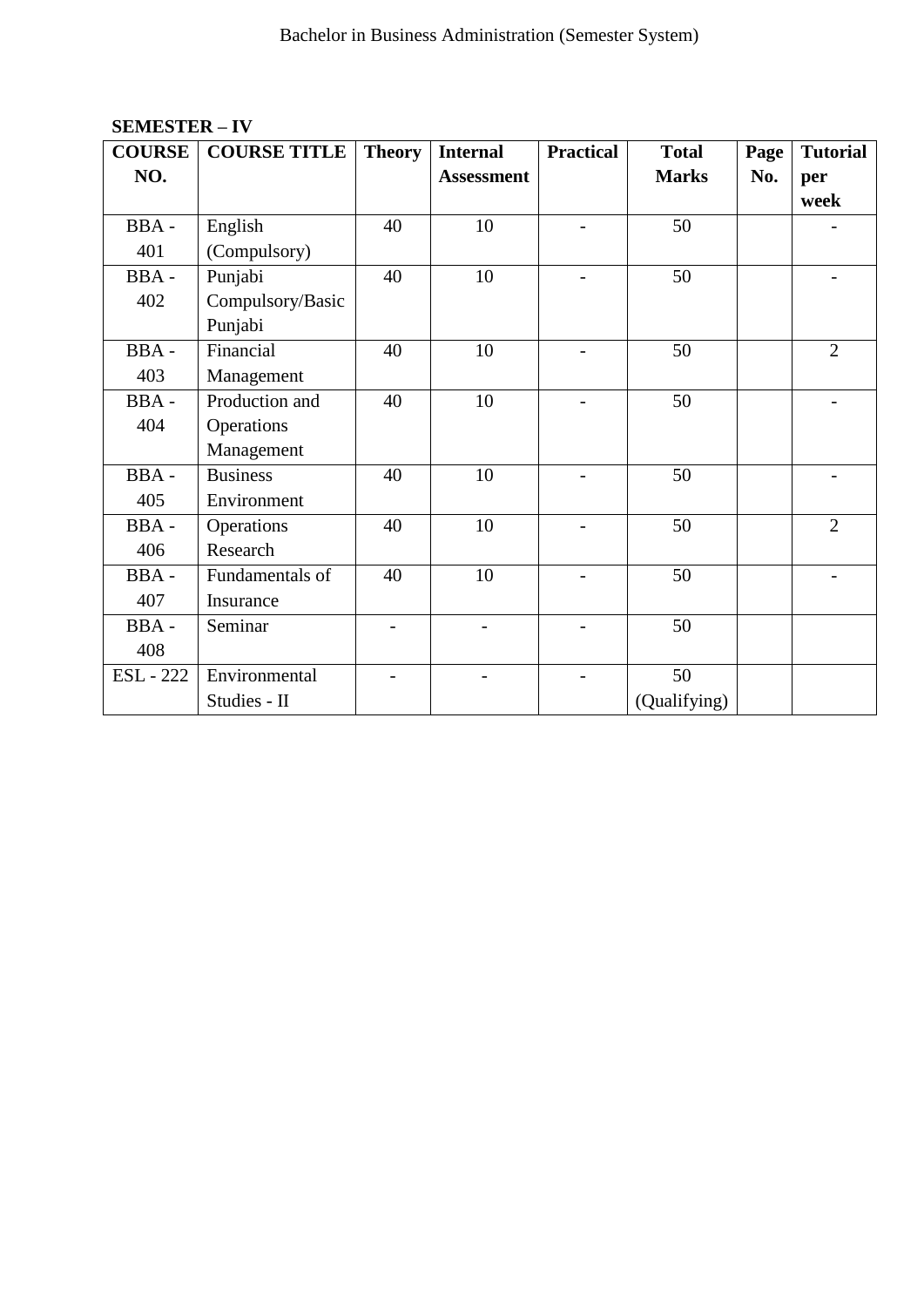| <b>COURSE</b>  | <b>COURSE TITLE</b>                                     | <b>Theory</b> | <b>Internal</b> | <b>Practical</b>         | <b>Total</b> | Page | <b>Tutorial</b> |
|----------------|---------------------------------------------------------|---------------|-----------------|--------------------------|--------------|------|-----------------|
| NO.            |                                                         |               | assessment      |                          | marks        | No.  | per week        |
| BBA-           | English                                                 | 40            | 10              |                          | 50           |      |                 |
| 501            | (Compulsory)                                            |               |                 |                          |              |      |                 |
| BBA-           | Punjabi                                                 | 40            | 10              | $\overline{\phantom{0}}$ | 50           |      |                 |
| 502            | Compulsory/Basic                                        |               |                 |                          |              |      |                 |
|                | Punjabi                                                 |               |                 |                          |              |      |                 |
| BBA-           | Company Law                                             | 40            | 10              | $\overline{\phantom{a}}$ | 50           |      |                 |
| 503            |                                                         |               |                 |                          |              |      |                 |
| BBA-           | Entrepreneurship and                                    | 40            | 10              |                          | 50           |      |                 |
| 504            | <b>Small Business</b>                                   |               |                 |                          |              |      |                 |
| BBA-           | <b>Cost Accounting</b>                                  | 40            | 10              | $\overline{a}$           | 50           |      | $\overline{2}$  |
| 505            |                                                         |               |                 |                          |              |      |                 |
|                | Any ONE of the following Groups each having two papers- |               |                 |                          |              |      |                 |
|                | <b>GROUP A:</b>                                         |               |                 |                          |              |      |                 |
| BBA-           | <b>Consumer Behaviour</b>                               | 40            | 10              |                          | 50           |      |                 |
| 511            |                                                         |               |                 |                          |              |      |                 |
| BBA-           | <b>Advertising and Sales</b>                            | 40            | 10              |                          | 50           |      |                 |
| 512            | Management                                              |               |                 |                          |              |      |                 |
|                |                                                         |               |                 |                          |              |      |                 |
|                | <b>GROUP B:</b>                                         |               |                 |                          |              |      |                 |
| BBA-           | <b>Industrial Relations</b>                             | 40            | 10              |                          | 50           |      |                 |
| 521            | & Labour                                                |               |                 |                          |              |      |                 |
|                | Legislations                                            |               |                 |                          |              |      |                 |
| BBA-           | <b>Organisation Change</b>                              | 40            | 10              |                          | 50           |      |                 |
| 522            | & Development                                           |               |                 |                          |              |      |                 |
|                | <b>GROUP C:</b>                                         |               |                 |                          |              |      |                 |
| BBA-           | Management Of                                           | 40            | 10              |                          | 50           |      |                 |
| 531            | <b>Banking Operations</b>                               |               |                 |                          |              |      |                 |
| BBA-           | Insurance & Risk                                        | 40            | 10              | $\overline{\phantom{0}}$ | 50           |      |                 |
| 532            | Management                                              |               |                 |                          |              |      |                 |
|                | <b>GROUP D:</b>                                         |               |                 |                          |              |      |                 |
| <b>BBA-541</b> | International                                           | 40            | 10              |                          | 50           |      |                 |
|                | <b>Business</b>                                         |               |                 |                          |              |      |                 |
|                | Environment                                             |               |                 |                          |              |      |                 |
| <b>BBA-542</b> | Management Of                                           | 40            | 10              | $\overline{\phantom{0}}$ | 50           |      |                 |
|                | International                                           |               |                 |                          |              |      |                 |
|                | <b>Business</b>                                         |               |                 |                          |              |      |                 |
|                | Organisation                                            |               |                 |                          |              |      |                 |

# **SEMESTER – V**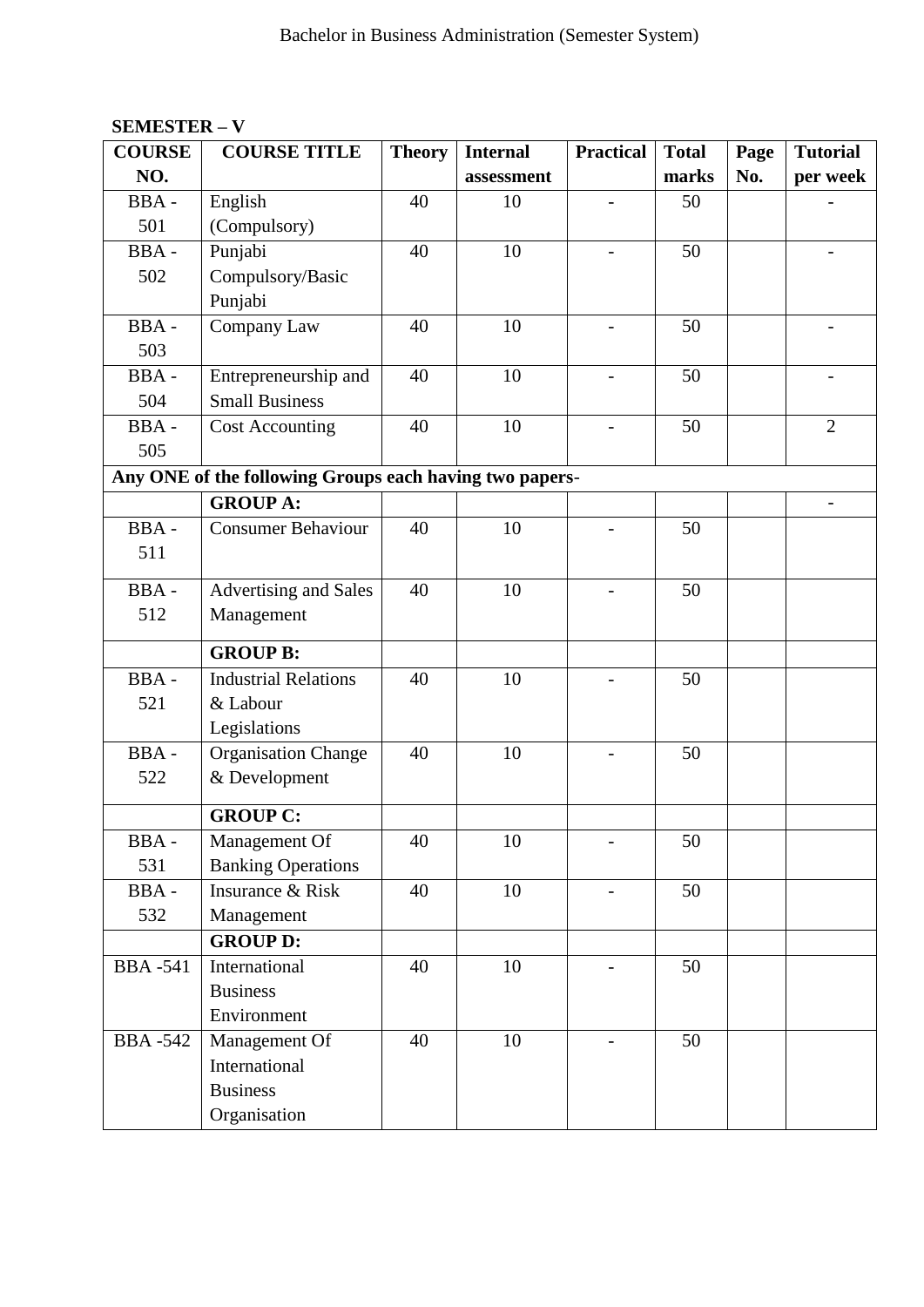| <b>COURSE</b> | <b>COURSE TITLE</b>                                                       | <b>Theory</b> | <b>Internal</b> | <b>Practical</b>         | <b>Total</b> | Page | <b>Tutorial</b>          |
|---------------|---------------------------------------------------------------------------|---------------|-----------------|--------------------------|--------------|------|--------------------------|
| NO.           |                                                                           |               | assessment      |                          | marks        | No.  | per week                 |
| BBA-          | English                                                                   | 40            | 10              |                          | 50           |      |                          |
| 601           | (Compulsory)                                                              |               |                 |                          |              |      |                          |
| $BBA -$       | Punjabi                                                                   | 40            | 10              | $\overline{\phantom{0}}$ | 50           |      | $\overline{\phantom{0}}$ |
| 602           | Compulsory/Basic                                                          |               |                 |                          |              |      |                          |
|               | Punjabi                                                                   |               |                 |                          |              |      |                          |
| BBA-          | <b>Income Tax</b>                                                         | 40            | 10              | $\overline{\phantom{a}}$ | 50           |      | $\overline{2}$           |
| 603           |                                                                           |               |                 |                          |              |      |                          |
| BBA-          | Fundamentals of                                                           | 40            | 10              |                          | 50           |      |                          |
| 604           | <b>Capital Market</b>                                                     |               |                 |                          |              |      |                          |
| BBA-          | Viva - Voce                                                               |               |                 |                          | 50           |      |                          |
|               |                                                                           |               |                 |                          |              |      |                          |
| 605           |                                                                           |               |                 |                          |              |      |                          |
|               | Any ONE of the following Groups each having two papers<br><b>GROUP A:</b> |               |                 |                          |              |      |                          |
|               |                                                                           |               |                 |                          |              |      |                          |
| BBA-          | <b>Services Marketing</b>                                                 | 40            | 10              |                          | 50           |      |                          |
| 611           |                                                                           |               |                 |                          |              |      |                          |
| BBA-          | E-Marketing                                                               | 40            | 10              | $\overline{\phantom{0}}$ | 50           |      |                          |
| 612           |                                                                           |               |                 |                          |              |      |                          |
|               | <b>GROUP B:</b>                                                           |               |                 |                          |              |      |                          |
| BBA-          | Training &                                                                | 40            | 10              |                          | 50           |      |                          |
| 621           | Development                                                               |               |                 |                          |              |      |                          |
| BBA-          | <b>Contemporary Issues</b>                                                | 40            | 10              |                          | 50           |      |                          |
| 622           | in Human Resource                                                         |               |                 |                          |              |      |                          |
|               | Management                                                                |               |                 |                          |              |      |                          |
|               | <b>GROUP C:</b>                                                           |               |                 |                          |              |      |                          |
| <b>BBA-</b>   | Security Analysis and                                                     | 40            | 10              |                          | 50           |      |                          |
| 631           | Portfolio                                                                 |               |                 |                          |              |      |                          |
|               | Management                                                                |               |                 |                          |              |      |                          |
| BBA-          | Contemporary Issues                                                       | 40            | 10              |                          | 50           |      |                          |
| 632           | in Accounting                                                             |               |                 |                          |              |      |                          |
|               | <b>GROUP D:</b>                                                           |               |                 |                          |              |      |                          |
| BBA-          | Export-Import                                                             | 40            | 10              |                          | 50           |      |                          |
| 641           | Management and                                                            |               |                 |                          |              |      |                          |
|               | Documentation                                                             |               |                 |                          |              |      |                          |
| BBA-          | Global Strategic                                                          | 40            | 10              |                          | 50           |      |                          |
| 642           | Management                                                                |               |                 |                          |              |      |                          |

# **SEMESTER – VI**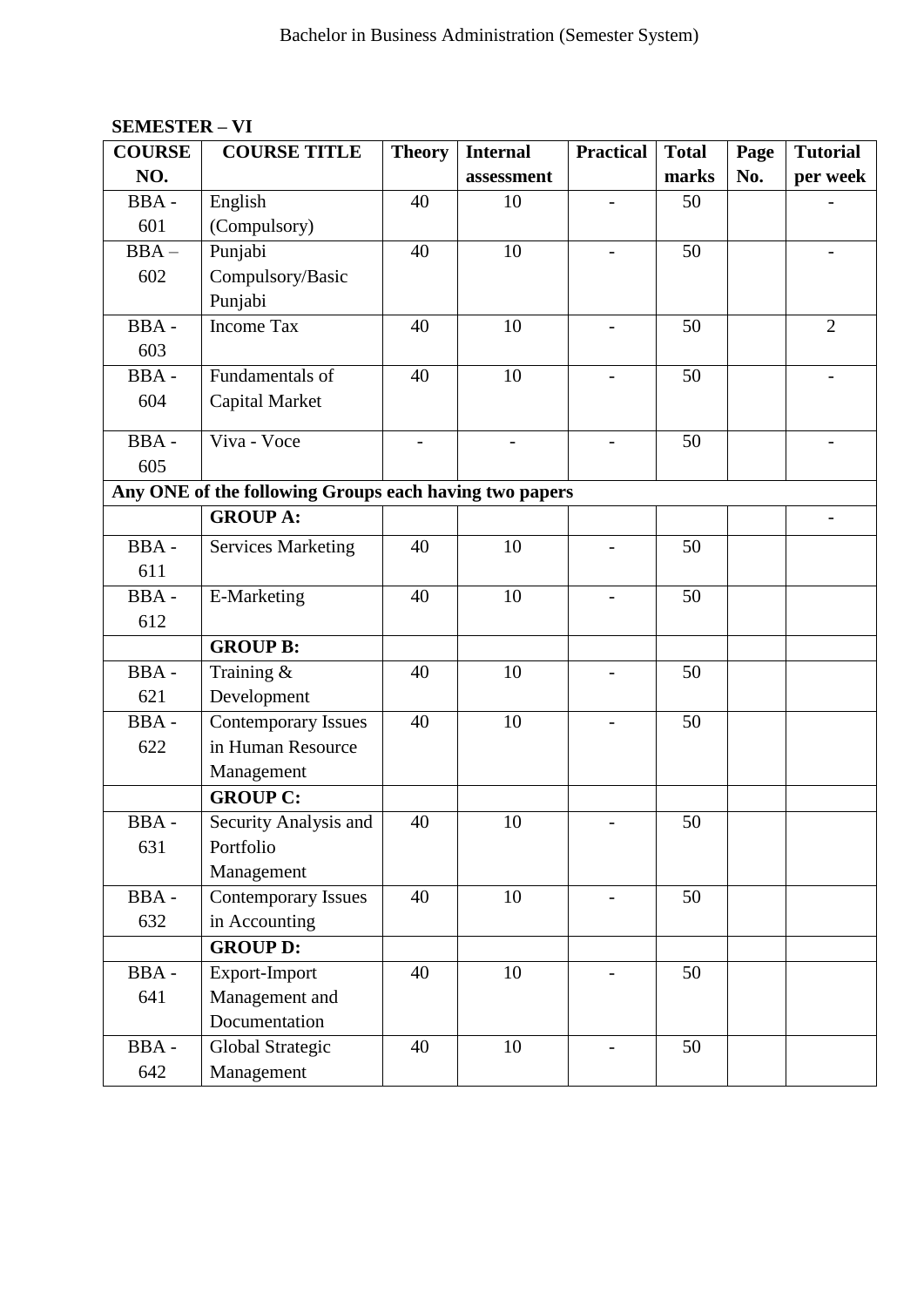# **BBA-101 ENGLISH (COMPULSORY)**

**Time: 3 Hours Max. Marks: 50 Theory: 37 Internal Assessment: 13**

#### **Texts Prescribed:**

1. *Tales of Life* (Guru Nanak Dev University, Amritsar)

2. *Prose for Young Learners* (Guru Nanak Dev University, Amritsar)

3. *Murphy's English Grammar (by Raymond Murphy) CUP*

#### **Course Contents :**

1) Stories at Sr.No. 1,2,3,5,6 from *Tales of Life*.

2) Essays at Sr.No. 1,2,3,5,6 from *Prose for Young Learners.*

3) Unit 1-18 from *Murphy's English Grammar.*

#### **Instructions for the Paper Setter and Distribution of Marks:**

The question paper will consist of three sections and distribution of marks will be as under:

**Section A: 10 Marks Section B: 17 Marks**

**Section C: 10 Marks**

#### **Section–A**

**1.Twelve ( 12)** Questions on usage of grammar related to the prescribed units of *Murphy's English Grammar* will be set for the students to attempt **any Ten (10)** 

 $(1X10=10$ 

Marks)

#### **Section–B**

- 1.**EIGHT (8)** questions (four from each literary text) on theme, characterization, tone and style etc. will be set. The students will be required to attempt **any Four (4)** questions, choosing at least TWO from each prescribed text. The answer to each question should not exceed  $15-20$  sentences. (4X3=12) Marks)
- 2.The students will be required to write an **APPLICATION** to the head of an educational institution on the any **ONE** out of **TWO** Topics

 $(1X5=5$ 

Marks)

#### **Section–C**

- 1.**TWO** questions, one from each literary text, will be set for the students to answer any **ONE.**  $(1X5 = 5 \text{ Marks})$
- 2.A question requiring the students to write **a Paragraph** on **ONE** of the **TWO** given topics.  $(1X5 = 5 \text{ marks})$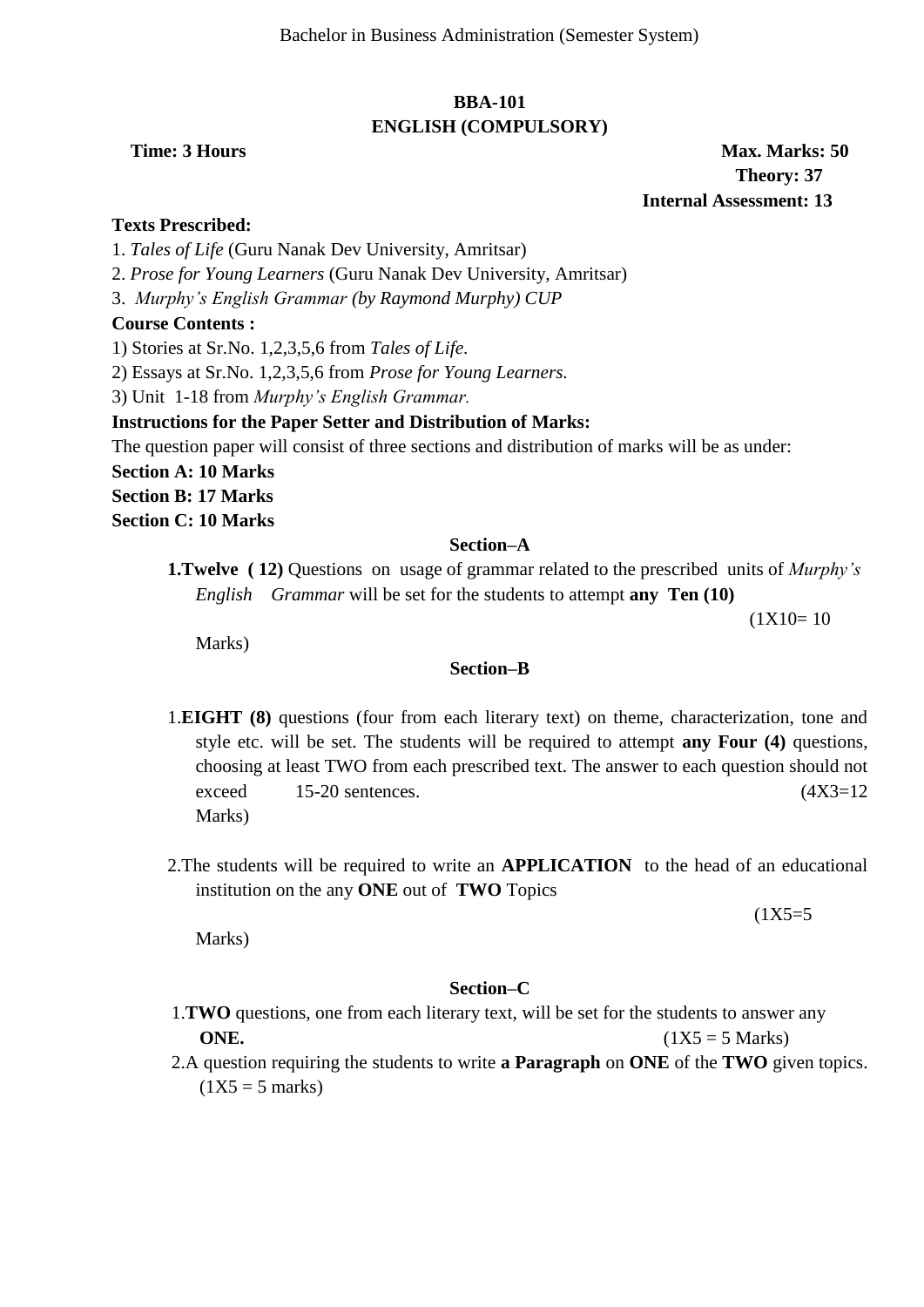# **BBA- 102 PUNJABI COMPULSORY** ਪੰਜਾਬੀ (ਲਾਜ਼ਮੀ)

smW : 3 GMty iQaUrI AMk : 37

i eMtrnl AsY~smYNt : 13

 $\approx 50$ ਕੁਲ ਅੰਕ: 50

#### ਪਾਠ-ਕ੍ਰਮ ਅਤੇ ਪਾਠ-ਪੁਸਤਕਾ<u>ਂ</u>

- 1.**ਦੋ ਰੰਗ** (ਸੰਪਾ. ਹਰਜਿੰਦਰ ਸਿੰਘ ਢਿੱਲੋਂ ਅਤੇ ਪ੍ਰੀਤਮ ਸਿੰਘ ਸਰਗੋਧੀਆ), ਕਵਿਤਾ ਭਾਗ, ਗਰ ਨਾਨਕ ਦੇਵ ਯਨੀਵਰਸਿਟੀ, ਅੰਮਿਤਸਰ।
- 2**.ਪੰਜਾਬ ਦੇ ਮਹਾਨ** ਕਲਾਕਾਰ (ਬਲਵੰਤ ਗਾਰਗੀ), ਗੁਰੂ ਨਾਨਕ ਦੇਵ ਯੂਨੀਵਰਸਿਟੀ, ਅੰਮ੍ਰਿਤਸਰ। ਰੇਖਾ ਚਿੱਤਰ : ਕੇ. ਐਲ. ਸਹਿਗਲ, ਬੜੇ ਗ਼ਲਾਮ ਖਾਂ, ਸੋਭਾ ਸਿੰਘ, ਪ੍ਰਿਥਵੀਰਾਜ ਕਪਰ, ਭਾਈ ਸਮੁੰਦ ਸਿੰਘ।
- 3. **ਪੈਰ੍ਹਾ ਰਚਨਾ**
- 4. ਪੈਰ੍ਹਾ ਪੜ੍ਹ ਕੇ ਪ੍ਰਸ਼ਨਾਂ ਦੇ ਉੱਤਰ।
- 5. (ੳ) **ਪੰਜਾਬੀ ਧੁਨੀ ਵਿਉਤ :** ਉਚਾਰਨ ਅੰਗ, ਉਚਾਰਨ ਸਥਾਨ ਤੇ ਵਿਧੀਆਂ, ਸਵਰ, ਵਿਅੰਜਨ, ਸਰ। (ਅ) **ਭਾਸ਼ਾ ਵੰਨਗੀਆਂ** : ਭਾਸ਼ਾ ਦਾ ਟਕਸਾਲੀ ਰਪ, ਭਾਸ਼ਾ ਅਤੇ ੳਪ-ਭਾਸ਼ਾ ਦਾ ਅੰਤਰ, ਪੰਜਾਬੀ ੳਪਭਾਸ਼ਾਵਾਂ ਦੇ ਪਛਾਣ-ਚਿੰਨ।

# 6. **ਮਾਤ ਭਾਸ਼ਾ ਦਾ ਅਧਿਆਪਨ**

- (ੳ) ਪਹਿਲੀ ਭਾਸ਼ਾ ਦੇ ਤੌਰ ੳੱਤੇ
- $(M)$  ਦੂਜੀ ਭਾਸ਼ਾ ਦੇ ਤੌਰ ਉੱਤੇ

# ਅੰਕ-ਵੰਡ ਅਤੇ ਪਰੀਖਿਅਕ ਲਈ ਹਦਾਇਤਾ<u>ਂ</u>

- 1. ਕਿਸੇ ਕਵਿਤਾ ਦਾ ਸਾਰ ਜਾਂ ਉਸਦਾ ਵਿਸ਼ਾ ਵਸਤ (ਦੋ ਵਿਚੋਂ ਇੱਕ) **7 ਅੰਕ**
- 2. ਕਿਸੇ ਰੇਖਾ ਚਿੱਤਰ ਦਾ ਸਾਰ, ਉਸਦਾ ਵਿਸ਼ਾ ਵਸਤੂ, ਜਾਂ ਸ਼ਖਸੀਅਤ ਦੇ ਗੁਣ (ਦੋ ਵਿਚੋਂ ਇੱਕ)7 **ਅੰਕ**
- 3. ਪੈਰ੍ਹਾ ਰਚਨਾ : ਤਿੰਨ ਵਿਸ਼ਿਆਂ ਵਿਚੋਂ ਕਿਸੇ ਇੱਕ ਉੱਤੇ ਪੈਰ੍ਹਾ ਲਿਖਣ ਲਈ ਕਿਹਾ ਜਾਵੇ।**4 ਅੰਕ**
- 4. ਪੈਰ੍ਹਾ ਦੇ ਕੇ ਉਸ ਬਾਰੇ ਚਾਰ ਪੁਸ਼ਨਾਂ ਦੇ ਉੱਤਰ 4 **ਅੰਕ**
- 5. ਨੰਬਰ 5 ਉੱਤੇ ਦਿੱਤੀ ਵਿਆਕਰਣ ਦੇ ਆਧਾਰ 'ਤੇ ਵਰਣਨਾਤਮਕ ਪੁਸ਼ਨ **7 ਅੰਕ**
- 6. ਨੰਬਰ 6 ਵਿਚ ਮਾਤ ਭਾਸ਼ਾ ਦੇ ਪਹਿਲੀ ਭਾਸ਼ਾ ਅਤੇ ਦਜੀ ਭਾਸ਼ਾ ਵਜੋਂ ਅਧਿਆਪਨ, ਮਹੱਤਵ ਅਤੇ ਸਮੱਸਿਆਵਾਂ ਬਾਰੇ ਚਾਰ ਪੁਸ਼ਨ ਪੁੱਛੇ ਜਾਣਗੇ, ਜਿਨ੍ਹਾਂ ਵਿਚੋ ਵਿਦਿਆਰਥੀ ਨੇ ਦੋ ਦਾ ਉੱਤਰ ਦੇਣਾ ਹੋਵੇਗਾ।

# <u>(4×2)=8 ਅੰਕ</u>

 $\overline{5z}$ : ਇੰਟਰਨਲ ਅਸੈੱਸਮੈਂਟ 10 ਅੰਕਾਂ ਦੀ ਹੈ, ਜੋ ਕਾਲਜ ਵਲੋਂ ਨਿਰਧਾਰਿਤ ਦਿਸ਼ਾ ਨਿਰਦੇਸ਼ਾਂ ਅਨੁਸਾਰ ਇਨ੍ਹਾਂ ਅੰਕਾਂ ਤੋਂ ਵੱਖਰੀ ਹੋਵੇਗੀ। ਇਸ ਪੇਪਰ ਦੇ ਕੁਲ ਅੰਕ 40+10 = 50 ਹਨ।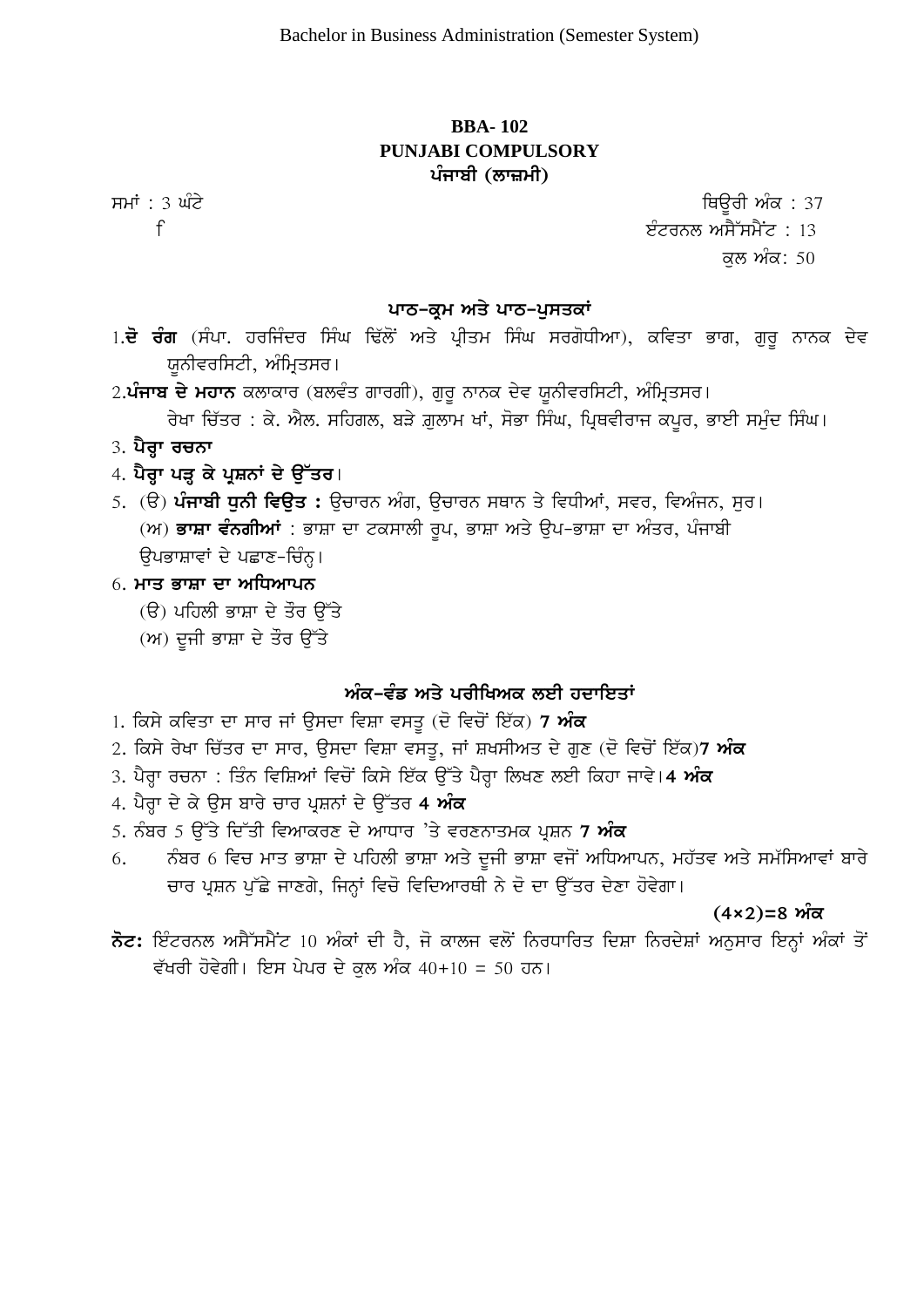# **BBA-102 BASIC PUNJABI ਮੱਢਲੀ** ਪੰਜਾਬੀ

(In Lieu of Compulsory Punjabi)

ਸਮਾਂ : 3 ਘੰਟੇ ਬਾਰੇ ਵਿੱਚ ਵਿੱਚ ਕਾਰੀ ਕਰਨ ਅੰਕ: 50ਥਿਊਰੀ ਅੰਕ : 37

ਇੰਟਰਨਲ ਅਸੈੱਸਮੈਂਟ : 13

# 1.ਪੰਜਾਬੀ ਭਾਸ਼ਾ ਤੇ ਗਰਮਖੀ ਲਿਪੀ

ਉ)ਨਾਮਕਰਣ ਤੇ ਸੰਖੇਪ ਜਾਣ ਪਛਾਣ : ਗਰਮਖੀ ਵਰਣਮਾਲਾ, ਅੱਖਰ ਕਮ, ਸਵਰ ਵਾਹਕ (ੳ ਅ ੲ), ਲਗਾਂ ਮਾਤਰਾਂ, ਪੈਰ ਵਿਚ ਬਿੰਦੀ ਵਾਲੇ ਵਰਣ, ਪੈਰ ਵਿਚ ਪੈਣ ਵਾਲੇ ਵਰਣ, ਬਿੰਦੀ, ਟਿੱਪੀ, ਅੱਧਕ। ਅ)ਸਿਖਲਾਈ ਤੇ ਅਭਿਆਸ 12 **ਅੰਕ** 

2. **ਗੁਰਮੁਖੀ, ਆਰਥੋਗ੍ਹਾਫੀ ਅਤੇ ਉਚਾਰਨ** : ਸਵਰ, ਵਿਅੰਜਨ : ਮੁੱਢਲੀ ਜਾਣ-ਪਛਾਣ ਅਤੇ ਉਚਾਰਣ, ਮੁਹਾਰਨੀ, lgW mwqrW dI pCwx [ **10 AMk**

3.**ਪੰਜਾਬੀ ਸਬਦ ਜੋੜ** : ਮਕਤਾ (ਦੋ ਅੱਖਰਾਂ ਵਾਲੇ ਸਬਦ, ਤਿੰਨ ਅੱਖਰਾਂ ਵਾਲੇ ਸਬਦ), ਸਿਹਾਰੀ ਵਾਲੇ ਸਬਦ, ਬਿਹਾਰੀ ਵਾਲੇ ਸਬਦ, ਔਂਕੜ ਵਾਲੇ ਸਬਦ, ਦੁਲੈਂਕੜ ਵਾਲੇ ਸਬਦ, ਲਾਂ ਵਾਲੇ ਸਬਦ, ਦੁਲਾਵਾਂ ਵਾਲੇ ਸਬਦ, ਹੋੜੇ ਵਾਲੇ ਸਬਦ, ਕਨੌੜੇ ਵਾਲੇ ਸਬਦ, ਲਗਾਂਖਰ (ਟਿੱਪੀ, ਬਿੰਦੀ, ਅੱਧਕ) ਵਾਲੇ ਸਬਦ, ਸ਼ੱਧ-ਅਸ਼ੱਧ।

<u>15 ਅੰਕ</u>

### ਅੰਕ ਵੰਡ ਅਤੇ ਪਰੀਖਿਅਕ ਲਈ ਹਦਾਇਤਾ<u>ਂ</u>

- 1. ਪਹਿਲੇ ਭਾਗ ਵਿਚੋਂ ਵਰਣਨਾਤਮਕ ਪੁਸਨ ਪੱਛੇ ਜਾਣਗੇ। ਜਿਨ੍ਹਾਂ ਵਿਚੋਂ ਤਿੰਨ ਪੁਸਨਾਂ ਦਾ ਉੱਤਰ ਦੇਣਾ ਲਾਜਮੀ ਹੈ। ਹਰ ਪੁਸ਼ਨ ਦੇ ਚਾਰ-ਚਾਰ ਅੰਕ ਹਨ। (4+4+4) 12 **ਅੰਕ** 2.ਭਾਗ ਦਸਰਾ ਵਿਚੋਂ ਦੋ-ਦੋ ਨੰਬਰ ਦੇ ਪੰਜ ਪੁਸਨ ਪੱਛੇ ਜਾਣਗੇ। ਸਾਰੇ ਪੁਸਨ ਲਾਜਮੀ ਹਨ। 10 **ਅੰਕ**
- 3.ਭਾਗ ਤੀਸਰਾ ਵਿਚੋਂ ਤਿੰਨ ਪੁਸਨ ਪੱਛੇ ਜਾਣਗੇ। ਜਿਨ੍ਹਾਂ ਦੇ ਪੰਜ<sup>ੁ</sup>ਪੰਜ ਅੰਕ ਹਨ। 15 **ਅੰਕ**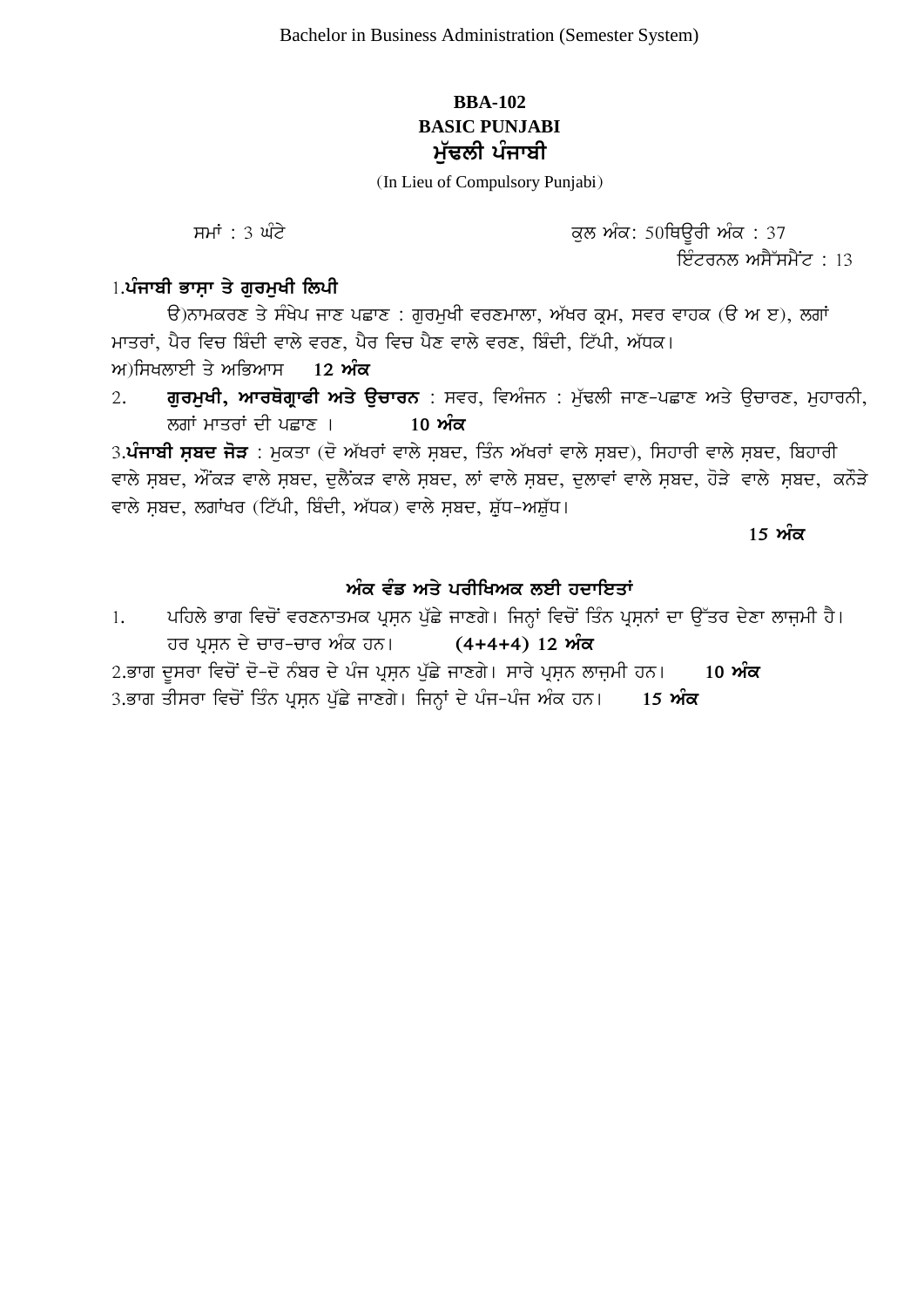### **BBA-103 BASIC ACCOUNTING**

**Time: 3 Hours M. Marks: 50** 

 **Theory: 40 Internal Assessment: 10**

# **Note: 1.The question paper covering the entire course shall be divided into three sections.**

#### **2. The candidates are allowed to use [Non-Scientific)] calculator.**

**Section–A**: It will have question No.1 consisting of 10 very short answer questions from the entire syllabus with answer to each question up to five lines in length. Students will attempt 8 questions. Each question will carry one mark; the total weightage being 8 marks.

**Section–B**: It will consist of essay type/numerical questions up to five pages (essay type questions) in length. Four questions numbering 2, 3, 4 and 5 will be set by the examiner from Part-I of the syllabus. The candidates will be required to attempt any two questions. Each question will carry 8 marks. The total weightage of this section shall be 16 marks.

**Section–C**: It will consist of essay type/numerical questions with answer to each question up to five pages (essay type questions) in length. Four questions numbering 6, 7, 8 and 9 will be set by the examiner from Part-II of the syllabus. The candidates will be required to attempt any two questions. Each question will carry 8 marks. The total weightage of the section shall be 16 marks.

#### **Part-I**

**Introduction:** Financial Accounting- Definition and Scope, Objectives of Financial Accounting, Accounting v/s Book Keeping Terms used in accounting, Users of Accounting Information and limitations of Financial Accounting.

**Conceptual Frame work:** Accounting Concepts, Principles and Conventions, Accounting Standards- Concept, Objectives, Benefits, Brief Review of Accounting Standards in India, Accounting Policies, Accounting as a measurement discipline, Valuation Principles, Accounting estimates.

**Recording of Transactions:** Voucher System:- Accounting Process, Journal, Subsidiary Books, Ledger, Cash Book, Bank Reconciliation Statement, Trial Balance.

#### **Part-II**

**Depreciation:** Meaning, Need & Importance of Depreciation, Methods of Charging Depreciation (WDV & SLM).

**Preparation of Final Accounts:** Preparation of Trading and Profit & Loss Account and Balance Sheet of Sole Proprietary Business

**Introduction to Company Final Accounts:** Important provisions of Companies Act, 2013 in respect of preparation of Final Accounts of a Company, Understanding Annual Report of a Company.

**Computerized Accounting: C**omputers and its Application in Accounting. Accounting Software Package (Tally)

#### **Suggested Readings:**

1. Gupta, Ambrish, "Financial Accounting for Management: An Analytical Perspective", Pearson Education, New Delhi.

2. Khatri, Dhanesh, "Financial Accounting" Tata McGraw-Hill, New Delhi.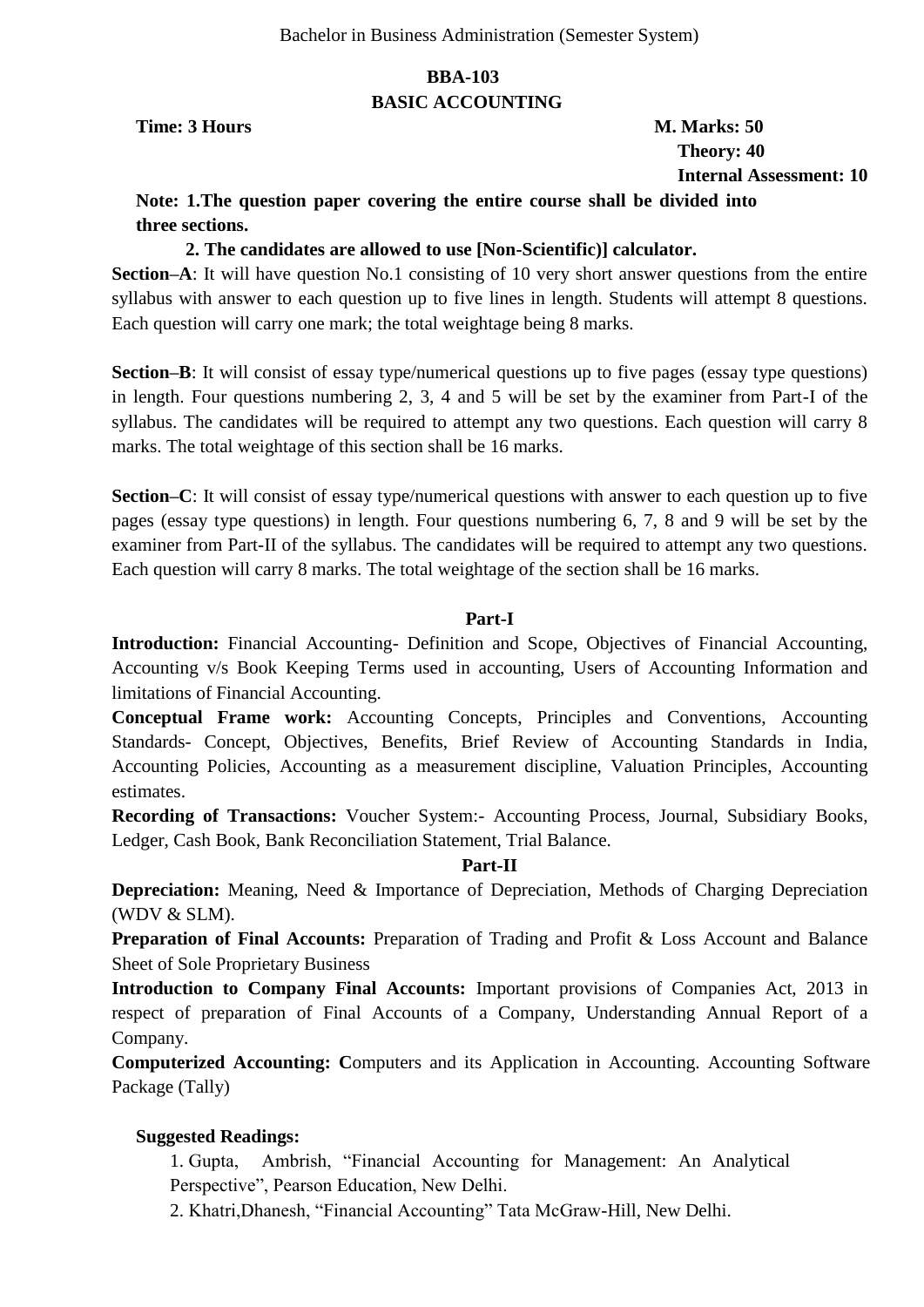3. Horngren, Charles T., Sundem, Gart I, Elliot, John A. Philbrick, Donna R., "Introduction to Financial Accounting", Prentice Hall, New Delhi.

4. Ramachandran, N and Kakani, Ram, "Financial Accounting for Management", Tata McGraw-Hill, New Delhi.

5. Shukla, M.C., Grewal T.S. and Gupta, S.C., "Advance Accounts", Sultan Chand & Sons, New Delhi.

6. Juneja, CM, Arora J.S, Navdeep Kaur; "Basic Accounting", Kalyani Publishers, Ludhiana.

**Note:-Latest editions of suggested books may be followed.**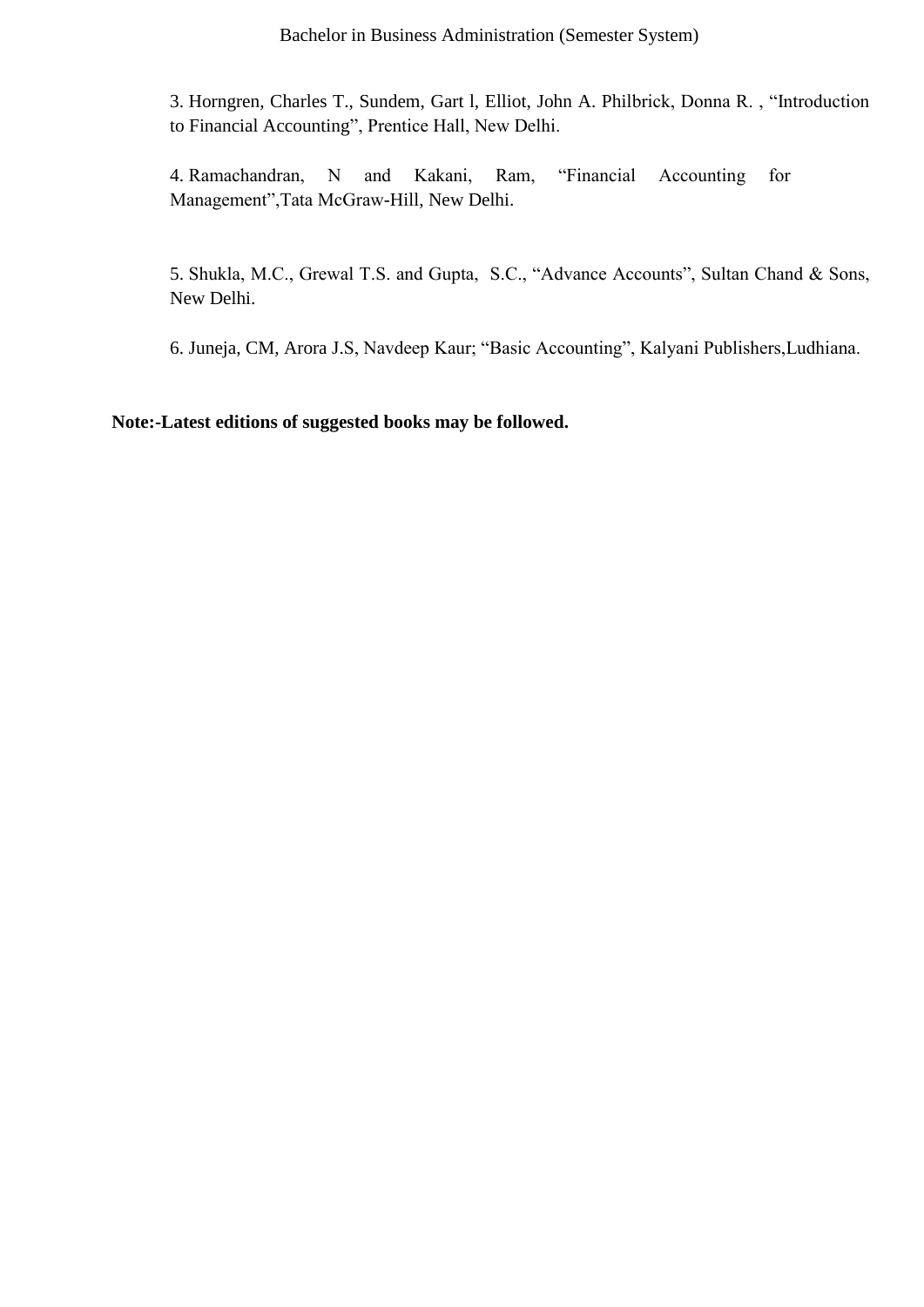#### **BBA-104 BUSINESS ORGANISATION & SYSTEMS**

# **Time: 3 Hours M. Marks: 50 Theory: 40 Internal Assessment:10**

# **Note: The question paper covering the entire course shall be divided into three sections.**

**Section–A**: It will have question No.1 consisting of 10 very short answer questions from the entire syllabus with answer to each question up to five lines in length. Students will attempt 8 questions. Each question will carry one mark; the total weightage being 8 marks.

**Section–B**: It will consist of essay type/numerical questions up to five pages(essay type questions) in length. Four questions numbering 2, 3, 4 and 5 will be set by the examiner from Part-I of the syllabus. The candidates will be required to attempt any two questions. Each question will carry 8 marks. The total weightage of this section shall be 16 marks.

**Section–C**: It will consist of essay type/numerical questions with answer to each question up to five pages(essay type questions) in length. Four questions numbering 6, 7, 8 and 9 will be set by the examiner from Part-II of the syllabus. The candidates will be required to attempt any two questions. Each question will carry 8 marks. The total weightage of the section shall be 16 marks.

**Objectives:** To Understand the basic concepts in commerce, trade and industry and have an exposure to modern business world. To know modern business practices, forms, procedures and functioning of various business organizations.

#### **Part-I**

**Introduction to Business and Commerce:** Meaning and definition of business, Objectives of business, Essentials of a successful business, Scope of business, Business as an economic system, Trade and aids to trade, Meaning, scope, functions and evolution of commerce & industry, Industrial Revolution-its effects. Industrialization in India.

**Forms of Business Organization:** Sole-proprietorship, Partnership, Joint stock Company, Cooperative Society, Public Utilities, Selection of a suitable form of organization, Classification based on Business Unit.

**Setting up a New Enterprise:** Promotion of a business. Decisions in setting up an Enterprise – opportunity and idea generation, Role of creativity and innovation, Feasibility study and Business Plan, Business size and location decisions, various factors to be considered for starting a new unit, Problems in starting a new business

#### **Part-II**

**Business and Society:** Changing Concepts and Objectives of Business, Professionalization, Business ethics, Business and culture, Technological Development and Social Change, Social responsibilities of business, Social Audit, Manager and his environment: external and internal.

**Domestic & Foreign Trade:** Organization of wholesale & retail trade - recent trends in wholesale & retailing. Malls and Super Markets – their effect on economy. Import export trade procedure & their organization.

**Stock Exchange and Produce Exchange:** Definition and Meaning, Importance,Functions, Listing, Dealers.

#### **Suggested Readings:**

1. Kaul, Vijay Kumar "Business Organisation and Management: Text and Cases", Pearson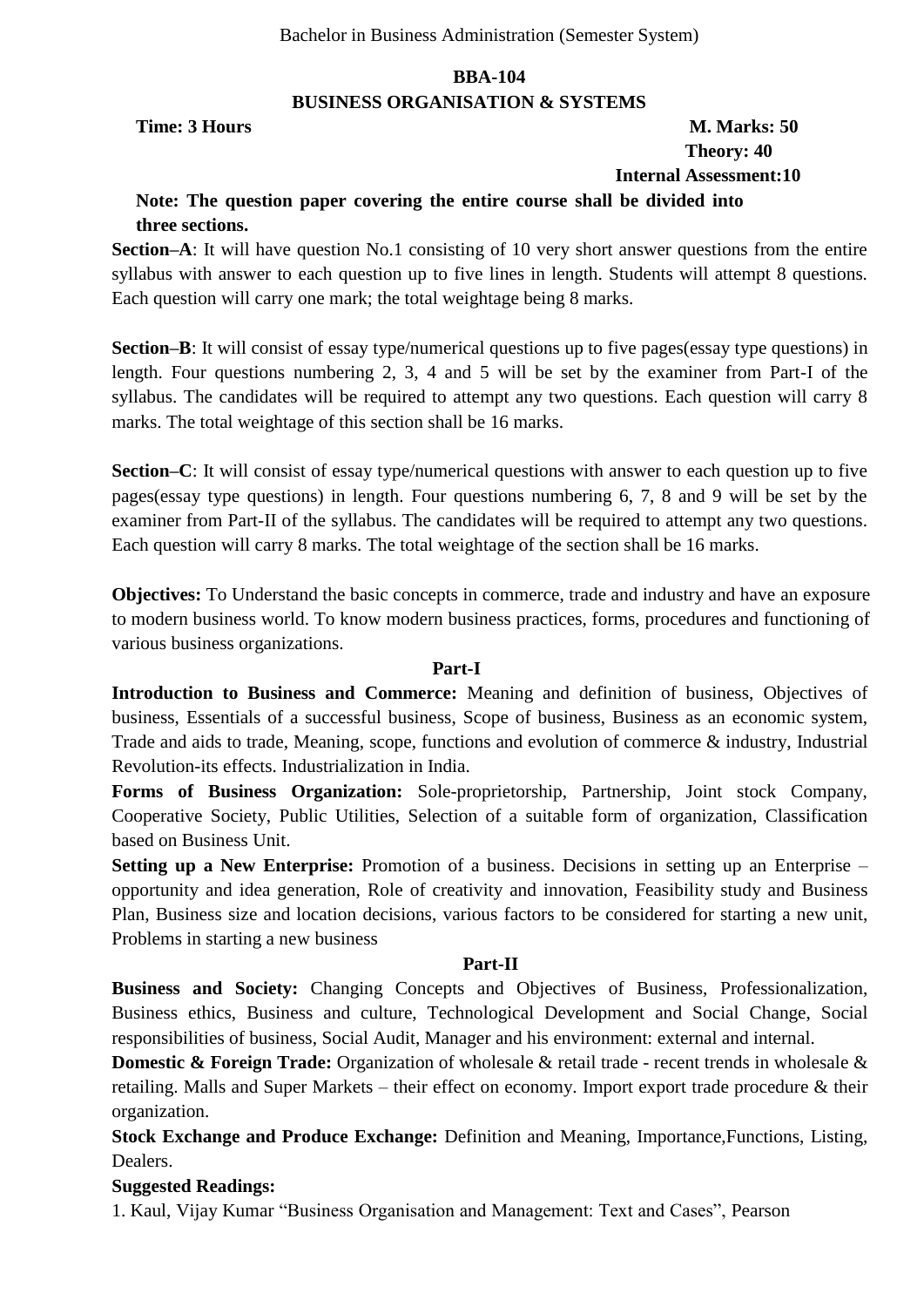Education,New Delhi.

2. Singla, R.K., "Business Organisation and Management", V.K. (India) Enterprises, New Delhi.

3. Daft, Richard L., Daft, J., Murphy, H., & Willmott, "Organisation Theory and Design", Cengage Learning EMEA, New Delhi.

4. Fernando, A.C., "Business Environment" Pearson Education, New Delhi.

5. Archie B. Carroll,Ann K. Buchholtz, "Business & Society: Ethics, Sustainability and Stakeholder Mnagement", Cengage Learning, New Delhi.

6. Tulsian P.C., Pandey V, "Business Organisation &Management", 2007, Pearson Education.

7. Bhusan Y.K., "Fundamentals of Business Organisation & Management", Pearson Education, New Delhi, 2009.

**Note:-Latest editions of suggested books may be followed.**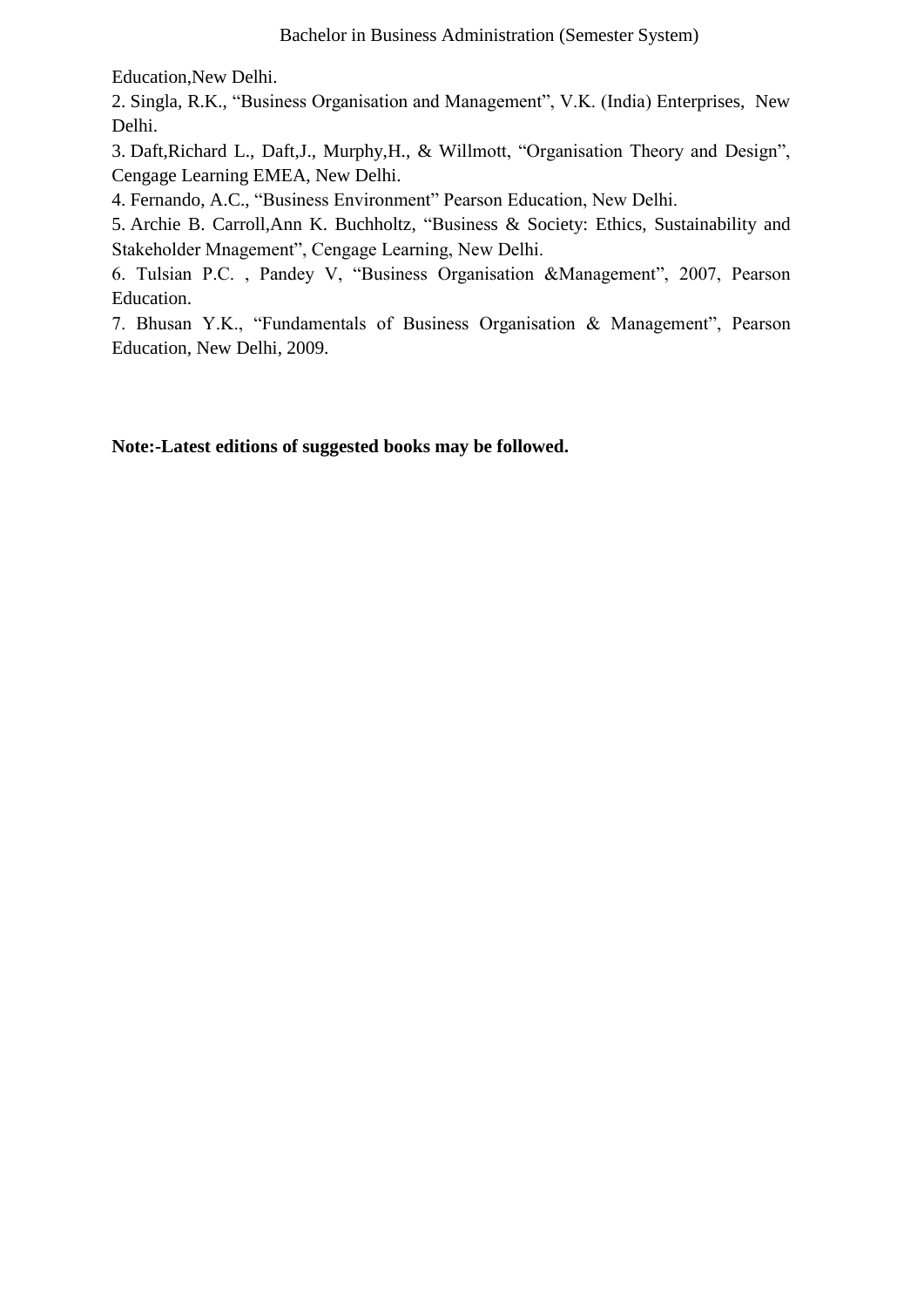# **BBA-105 MANAGERIAL ECONOMICS- I**

#### **Time: 3 Hours M. Marks: 50**

#### **Theory: 37**

#### **Internal assessment: 13**

#### **Note: The question paper covering the entire course shall be divided into three sections.**

- **Section A:** It will have question No.1 consisting of 10 very short answer questions from the entire syllabus with answer to each question up to five lines in length. Students will attempt 9 questions. Each question will carry one mark; the total weightage being 9 **marks**.
- **Section B:** It will consist of essay type/numerical questions up to five pages in length. Four questions numbering 2, 3, 4 and 5 will be set by the examiner from Part-I of the syllabus. The candidates will be required to attempt any two questions. Each question will carry 7 marks. The total weightage of this section shall be 14 marks.
- **Section C:** It will consist of essay type/numerical questions with answer to each question up to five pages in length. Four questions numbering 6,7,8 and 9 will be set by the examiner from part-II of the syllabus. The candidates will be required to attempt any two questions. Each question will carry 7 marks. The total weightage of the section shall be 14 marks.

#### **Part – I**

**Theory of Demand:** Meaning of demand and its types, Law of demand. Price elasticity of demand and its measurement.

**Consumer's Behaviour:** Utility approach: Brief outline of law of diminishing marginal utility and law of equi-marginal utility.

**Indifference Curve Approach:** Consumer equilibrium; Income, Price and Substitution effect, Revealed Preference Approach.

**Theory of Supply:** Concept and law of supply, factors affecting supply.Bachelor in Business Administration (Semester – I)

#### **Part – II**

**Theory of Production:** Law of variable proportion: total, average and marginal physical product, Law of Returns to scale, Economies and diseconomies of scale.

**Theory of Cost:** Short and Long period costs, Concept of total cost, Marginal and Average cost; Theory of cost in short-run and long-run. Concept of revenue: Total Revenue; Average Revenue; Relationship between Average and Marginal Revenue and Price elasticity of demand.

Pricing Under Various Market Conditions: Perfect Competition - Equilibrium of Firm and Industry under Perfect Competition, Monopoly - Price determination under Monopoly, Monopolistic Competition - Price and Output, determination under Monopolistic Competition.

#### **Suggested Readings:**

- 1. Koutosoviannis, A., "Modern Micro Economics", Palgrave Macmillan.
- 2. Dwivedi, D.N., "Microeconomics: Theory and Applications", Pearson Education, New Delhi.
- 3. Gravelle H., and Rees, R., "Microeconomics", Pearson Education, New Delhi.
- 4. Ahuja, H.L., "Advanced Economic theory; Microeconomic Analysis",
- S. Chand & Company Ltd. New Delhi.
- 5. Mithani, D.M., "Managerial Economics", Himalaya Publishing House, New Delhi.

*Note: The latest editions of the books should be followed.*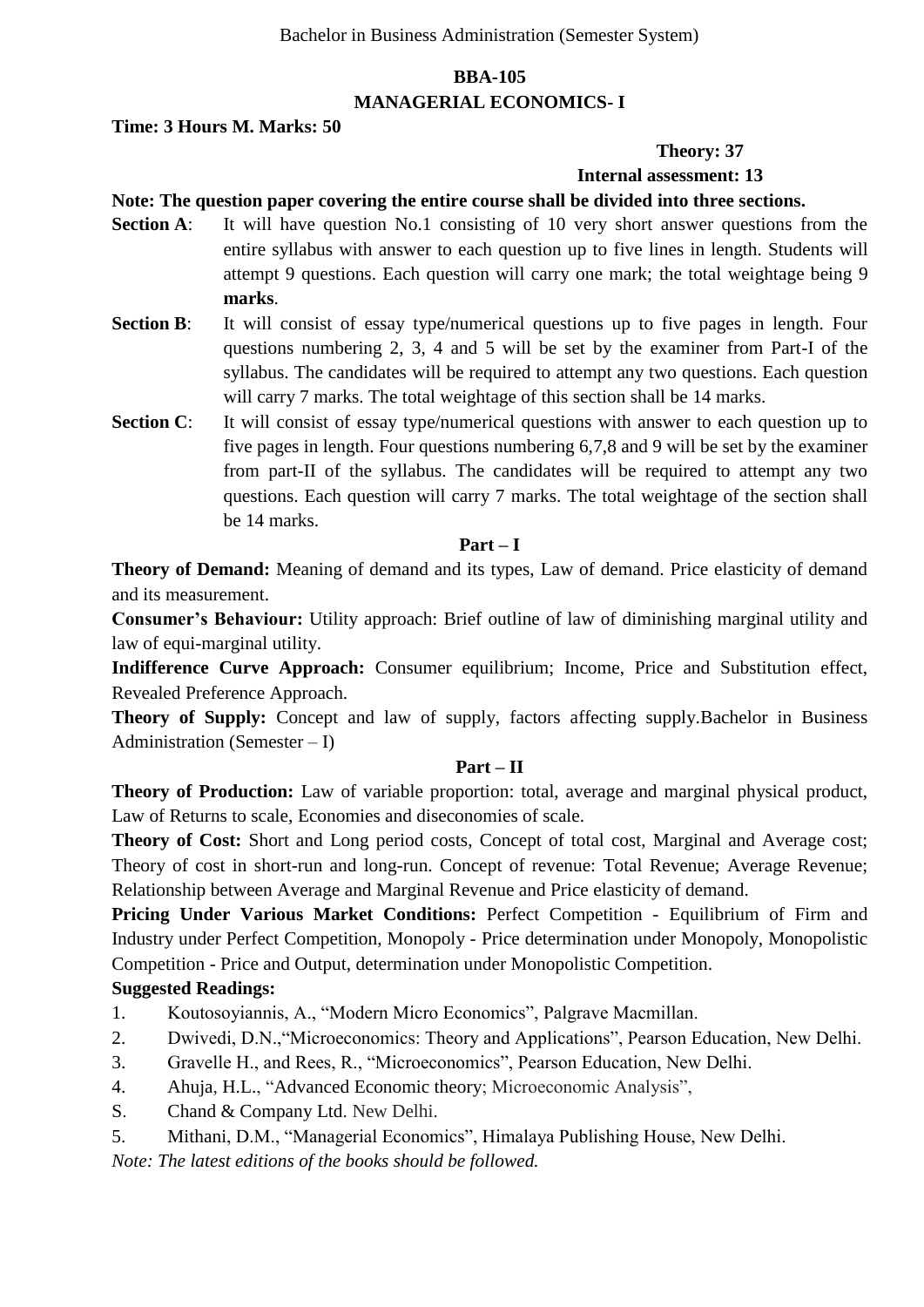# **BBA-106 COMPUTER APPLICATIONS FOR BUSINESS- I**

**Time: 3 Hours Total Marks: 50 Theory: 28 Internal Assessment: Theory 07 Practical 03 Practical (External) 12**

# **Note: 1. The question paper covering the entire course shall be divided into three sections. 2. 40 hours of practical session of one hour each duration for every student.**

**Section-A:** It will have question No. 1 consisting of 6 very short answer questions from the entire syllabus with answer to each question upto five lines in length. Students will attempt 4 questions. Each question will carry one mark; the total weightage being 04 marks.

**Section B:** It will consist of essay type / numerical questions with answer to each question upto five pages (essay type) in length. Four questions numbering 2, 3, 4 and 5 will be set by the examiner from Part-I of the syllabus. Each question will carry 06 marks. The total weightage of this section shall be 12 marks.

**Section C:** It will consist of essay type / numerical questions with answer to each question up to five pages (essay type) in length. Four questions numbering 6, 7, 8 and 9 will be set by the examiner from Part-II of the syllabus. Each question will carry 06 marks. The total weightage of this section shall be 12 marks.

#### **Unit – I**

**Computer Fundamentals:** Definition of computer, Components of a computer system, Brief History or evolution of computers, Generation of computers.

**Internal and External Memory Storage:** RAM, ROM, PROM, EPROM. Commonly used Input/Output/Memory storage devices. Difference between Hardware & Software, Types of software, System software, Application software and Utility Software, Translator (Compiler, Interpreter and Assembler).

**Operating System:** Basic Functions and Types of Operating System. Basics of Window (Desktop, Taskbar, Start Menu, Folder and Sub-Folder (Creation, rename and delete), Shortcut, Recycle bin, Control Panel, Window Explorer, To add and delete Applications and Printer, Accessories.

#### **Unit – II**

**MS-Word -2010:** Overview, Creating, Saving, Opening, Importing, Exporting & Inserting files. Formatting pages, paragraphs and sections. Indents and outdants. Creating lists and numbering. Heading Styles, Fonts and size editing, positioning & viewing text. Finding & replacing text, inserting page breaks, page numbers, book marks, symbols & dates. Using tabs and tables, Header and Footer, Printings.

**MS-Excel -2010:** Worksheet overview. Entering information. Worksheet creating. Opening and saving workbook. Formatting number and texts. Protecting cells. Creating and Printing Chart and Graphs.

**MS-Power Point -2010:** Presentation Basics, Menus and Toolbars. Creating, Opening, Saving, Printing and existing presentation, Creating and Saving a presentation using auto content wizard.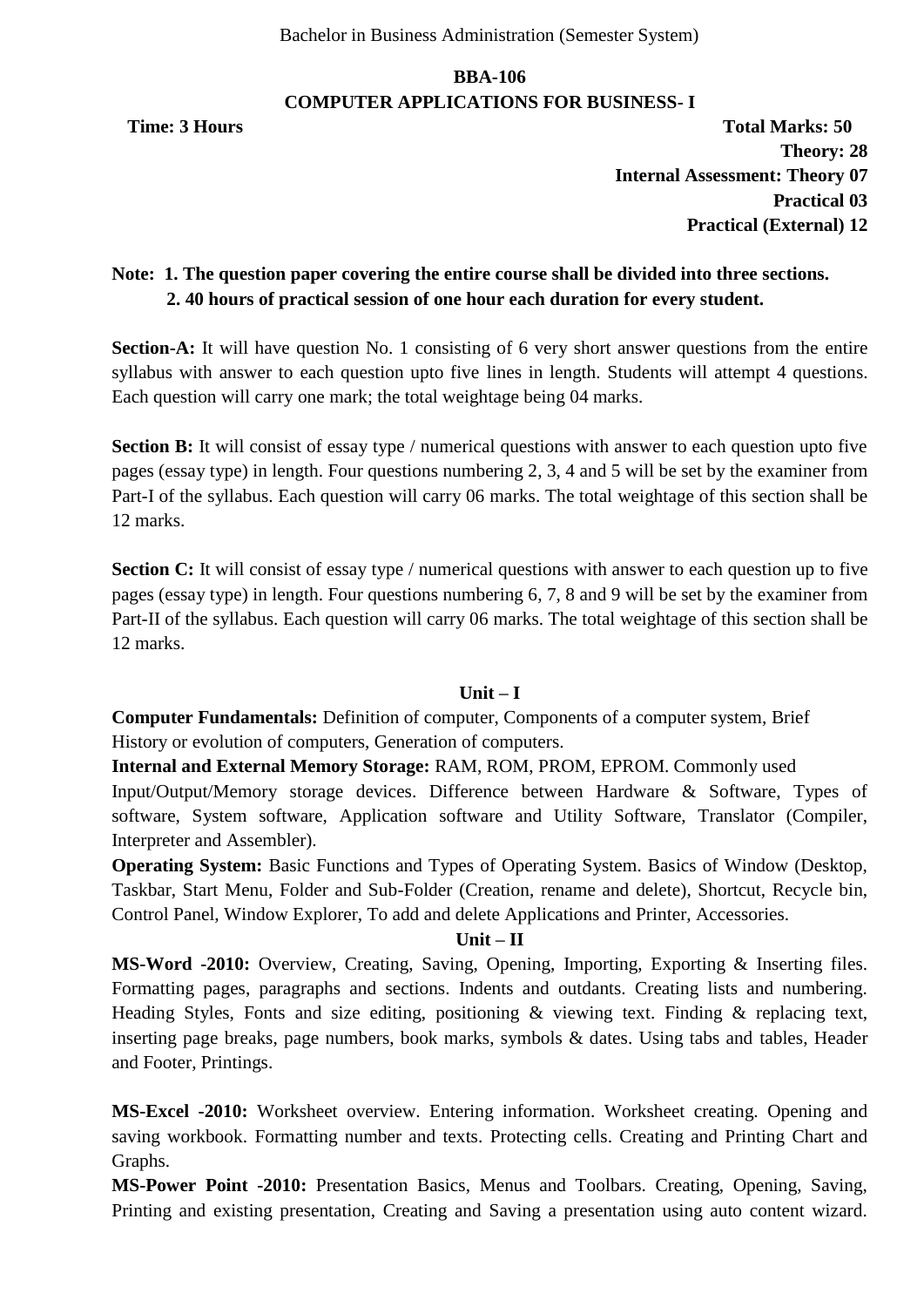Design Templates. Different Views of Presentation, Insert slides from another presentation. Inserting pictures and graphics. Slide show.

#### **Suggested Readings:**

- 1. Peter Norton (2010), "Introduction to Computers", 7th Edition, McGraw-Hill, New Delhi.
- 2. Sanjay Sexana, (2003) "A First Course in Computers", Vikas Publishing House, New Delhi.
- 3.Rajaraman, V. (2006), "Fundamental of Computers", 4th Edition, Prentice Hall India, New Delhi.
- 4. Srivastava, S.S. (2008), "MS-Office", Firewall Media, New Delhi.
- 5.Alexis Loeon and Matheus Leon (2001), "Introduction to Computers with MS-Office 2000", 1st Edition, Tata McGraw-Hill, New Delhi.

**Note:-Latest editions of suggested books may be followed.**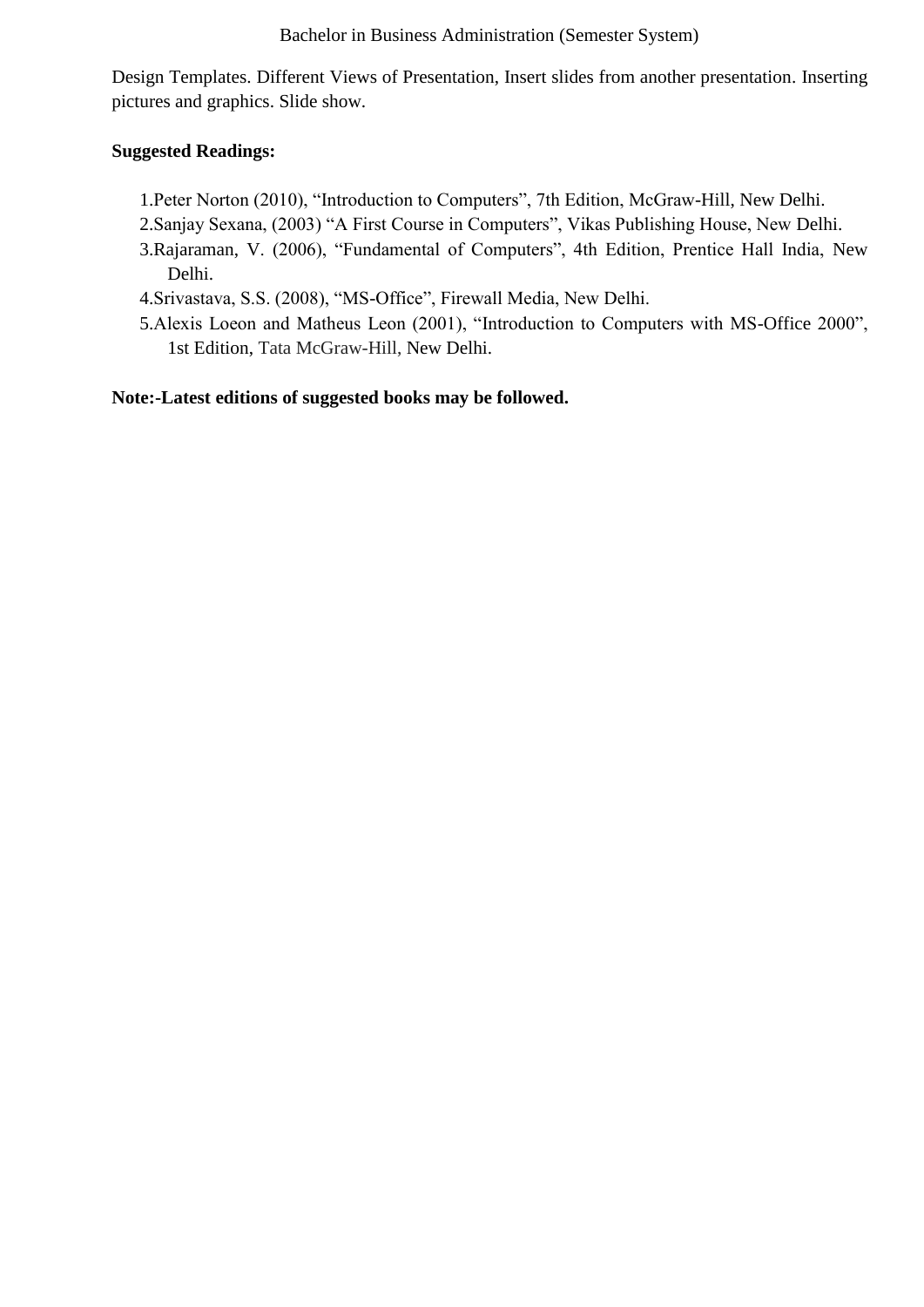#### **BBA-107 BUSINESS COMMUNICATION**

**Time: 3 Hours M. Marks: 50** 

 **Theory:40 Internal Assessment: 10**

### **Note: The question paper covering the entire course shall be divided into three sections.**

**Section–A**: It will have question No.1 consisting of 10 very short answer questions from the entire syllabus with answer to each question up to five lines in length. Students will attempt 8 questions. Each question will carry one mark; the total weightage being 8 marks.

**Section–B**: It will consist of essay type/numerical questions up to five pages (essay type questions) in length. Four questions numbering 2, 3, 4 and 5 will be set by the examiner from Part-I of the syllabus. The candidates will be required to attempt any two questions. Each question will carry 8 marks. The total weightage of this section shall be 16 marks.

**Section–C**: It will consist of essay type/numerical questions with answer to each question up to five pages(essay type questions) in length. Four questions numbering 6, 7, 8 and 9 will be set by the examiner from Part-II of the syllabus. The candidates will be required to attempt any two questions. Each question will carry 8 marks. The total weightage of the section shall be 16 marks.

#### **Part-I**

**Business Communication** – Meaning & Importance, Communication purpose, process, elements, barriers to communication and conditions for successful communication. Forms of Communication, basic models of communication, 7C's of effective business communication.

**Organizational Communication**: Importance of Communication in Management, Formal and Informal Communication, Internal and external communication Presentation Skills: Presentation on any chosen topic, Oral presentations, Principles of oral presentations, factors affecting presentations. **Business Etiquette**: Understanding etiquette, Cross-cultural etiquette, Business manners. Business to business etiquette.

#### **Part-II**

**Internal Correspondence:** -Memos, Circulars, Notices, Office orders

**Correspondence with banks-** Regarding overdrafts, cash credits, loans; Drafting of sales letters, circulars, preparation of sales reports,

**Customers' correspondence: -** Complaints, Regarding dues, follow up letters

**Secretarial Correspondence:** -Correspondence with shareholders, debenture holders regarding dividend, interest, transfer-transmission. Communicating with statutory authorities and bodies like Stock exchange, RBI, SEBI. Preparation of resume, Job application, Drafting of interview letters, call letters, final appointment orders.

#### **Suggested Readings:**

1. Taylor, S. and Chandra, V., "Communication for Business: A Practical Approach", Fourth Edition, 2011, Pearson Education.

2. Bovee, C. and Thill, J., "Business Communication Today", 2011, Prentice Hall.

3. Sethi, A and Adhikari, B. "Business Communication", 2009, McGraw Hill Education. Education.

4. Kaul, A., "Business Communication", 2004, Prentice Hall of India, New Delhi.

5. Dulek, R. and Fielden, J., "Principles of Business Communication", 1990, Macmillan Publishing Co., New York.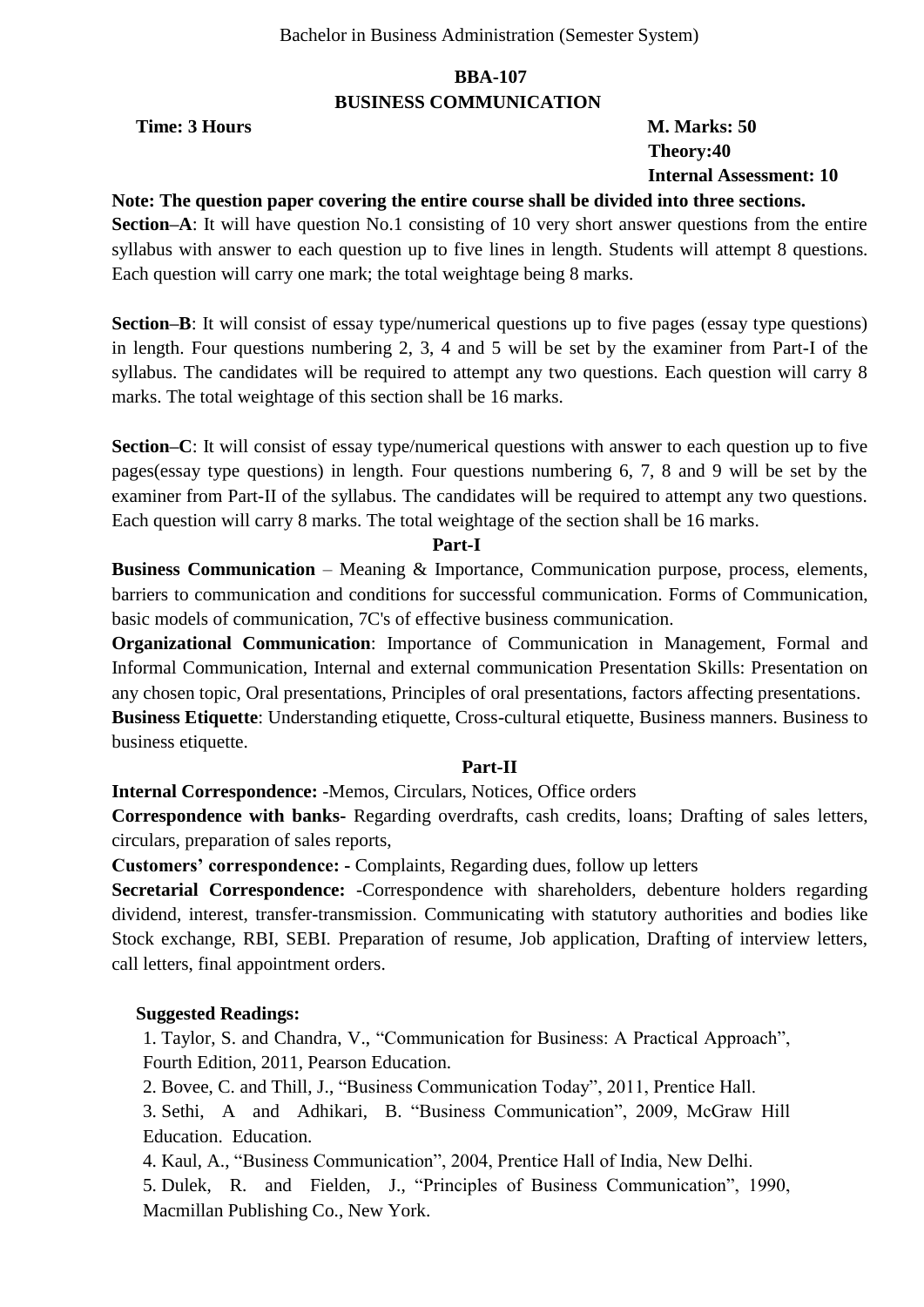6. Rodriques M.V., (2003), "Effective Business Communication",  $13<sup>th</sup>$  Edition.

7. Doshi S.R., (2008), "Business Communication & Management-Methods & Technique".

8. Herata. A. Murphy, Charles E. Peck, (1981), 3rd Edition, "Effective Business Communication", Tata McGraw Hill Publishing Co. Ltd.

**Note:-Latest editions of suggested books may be followed.**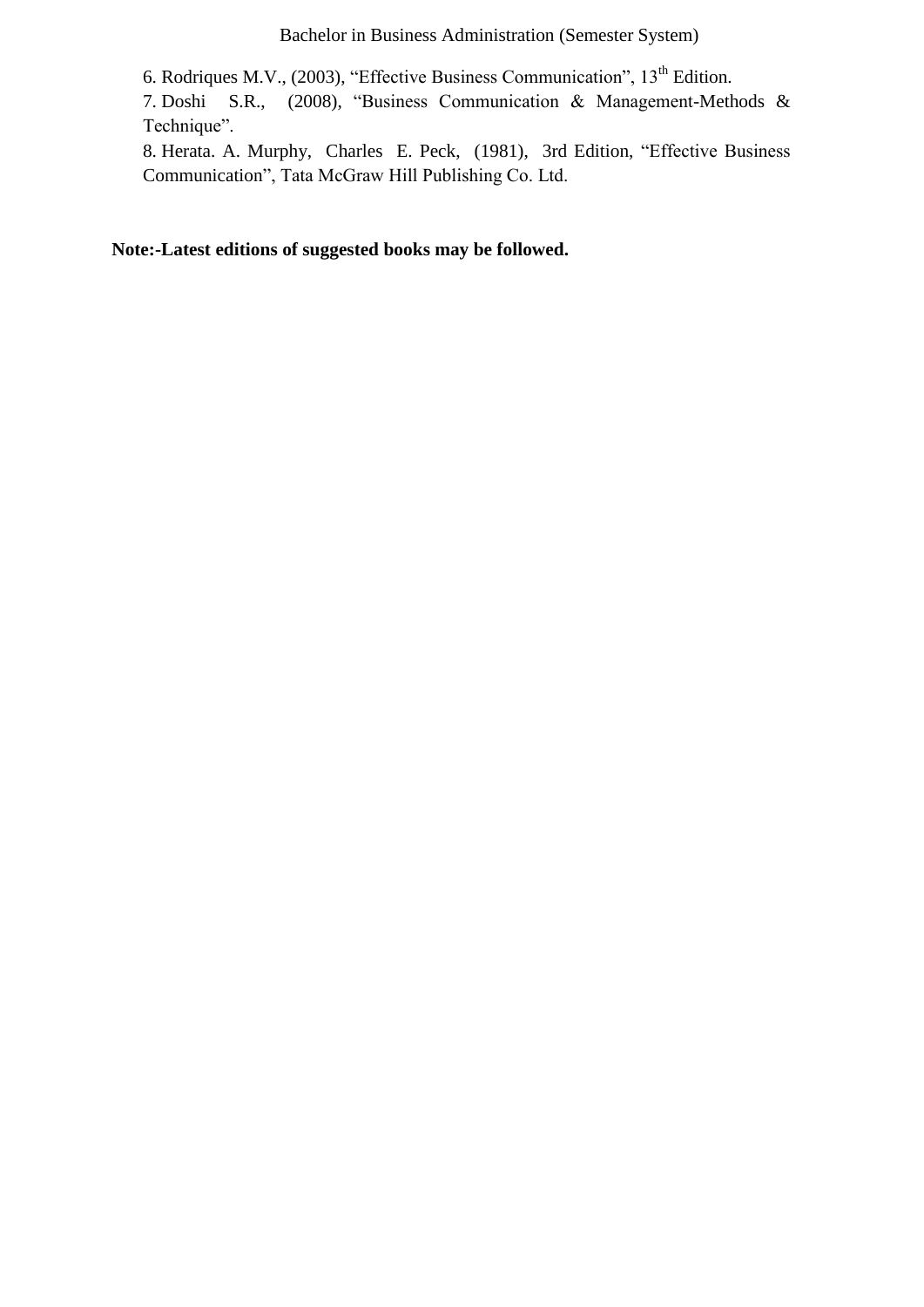#### **DA1- Drug Abuse: Problem, Management and Prevention PROBLEM OF DRUG ABUSE (Compulsory for all Under Graduate Classes)**

Time: 3 Hours Theory: 37 Internal Assessment: 13 Max. Marks: 50

#### **Instructions for the Paper Setters:**

Section–A: (09 Marks): It will consist of five short answer type questions. Candidates will be required to attempt three questions, each question carrying 03 marks. Answer to any of the questions should not exceed two pages.

Section–B: (16 Marks) It will consist of four essay type questions. Candidates will be required to attempt two questions, each question carrying 08 marks. Answer to any of the questions should not exceed four pages.

Section–C: (12 Marks) It will consist of two questions. Candidate will be required to attempt one question only. Answer to the question should not exceed 5 pages

#### **UNIT–I**

Meaning of Drug Abuse

Meaning, Nature and Extent of Drug Abuse in India and Punjab.

#### **UNIT-II**

□ Consequences of Drug Abuse for:

Individual : Education, Employment, Income. Family : Violence. Society : Crime. Nation : Law and Order problem.

#### **UNIT-III**

#### **Management of Drug Abuse**

Medical Management: Medication for treatment and to reduce withdrawal effects.

#### **UNIT-IV**

 $\Box$  Psychiatric Management: Counselling, Behavioural and Cognitive therapy.

 $\Box$  Social Management: Family, Group therapy and Environmental Intervention. **References:** 

1. Ahuja, Ram (2003), Social Problems in India, Rawat Publication, Jaipur.

2. Extent, Pattern and Trend of Drug Use in India, Ministry of Social Justice and Empowerment, Government of India, 2004.

3. Inciardi, J.A. 1981. The Drug Crime Connection. Beverly Hills: Sage Publications. 23

4. Kapoor. T. (1985) Drug epidemic among Indian Youth, New Delhi: Mittal Pub.

5. Modi, Ishwar and Modi, Shalini (1997) Drugs: Addiction and Prevention, Jaipur: Rawat Publication.

6. National Household Survey of Alcohol and Drug abuse. (2003) New Delhi, Clinical

Epidemiological Unit, All India Institute of Medical Sciences, 2004.

7. Sain, Bhim 1991, Drug Addiction Alcoholism, Smoking obscenity New Delhi: Mittal Publications.

8. Sandhu, Ranvinder Singh, 2009, Drug Addiction in Punjab: A Sociological Study. Amritsar: Guru Nanak Dev University.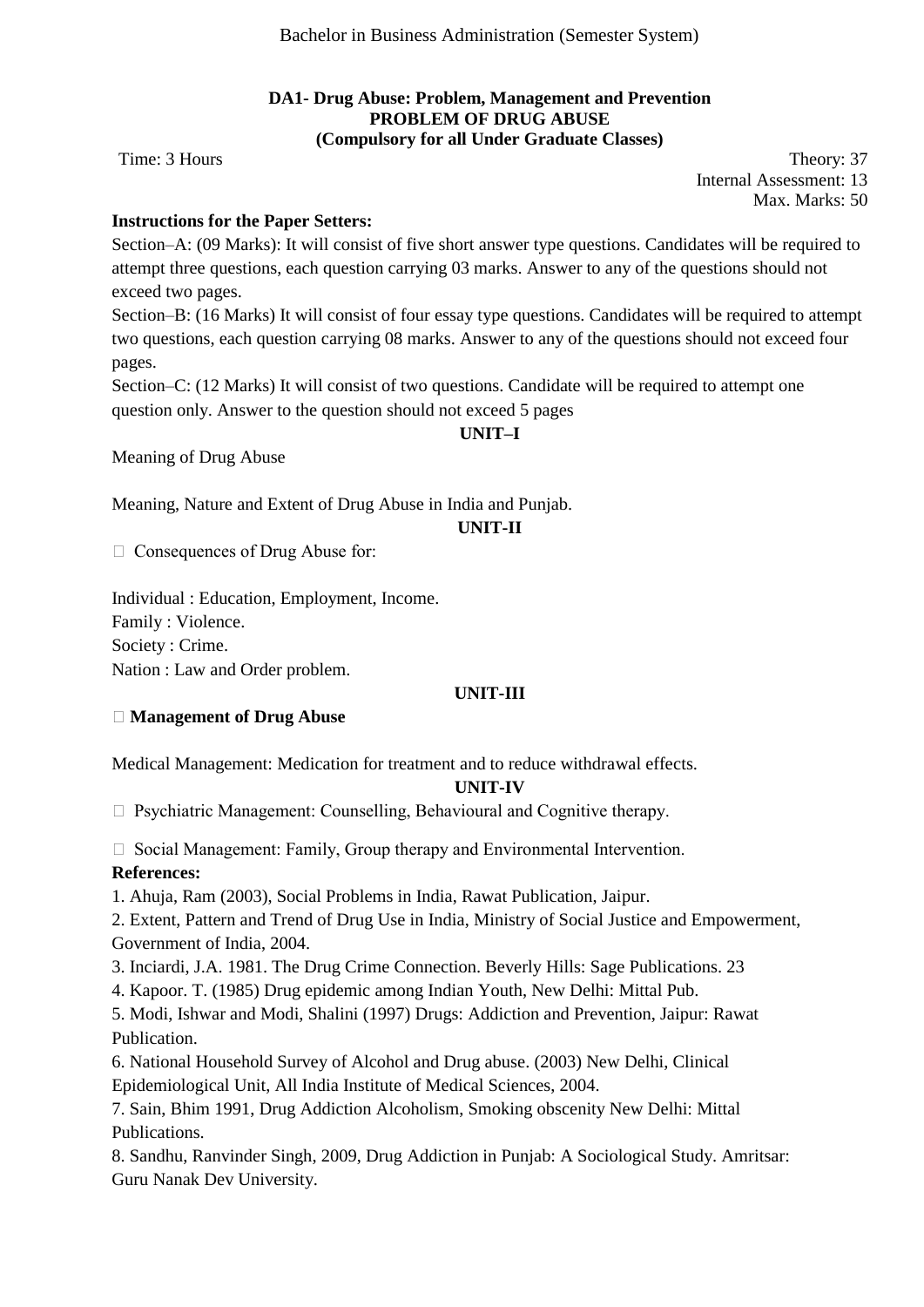9. Singh, Chandra Paul 2000. Alcohol and Dependence among Industrial Workers: Delhi: Shipra. 10. Sussman, S and Ames, S.L. (2008). Drug Abuse: Concepts, Prevention and Cessation, Cambridge University Press.

- 11. World Drug Report 2010, United Nations office of Drug and Crime.
- 12. World Drug Report 2011, United Nations office of Drug and Crime.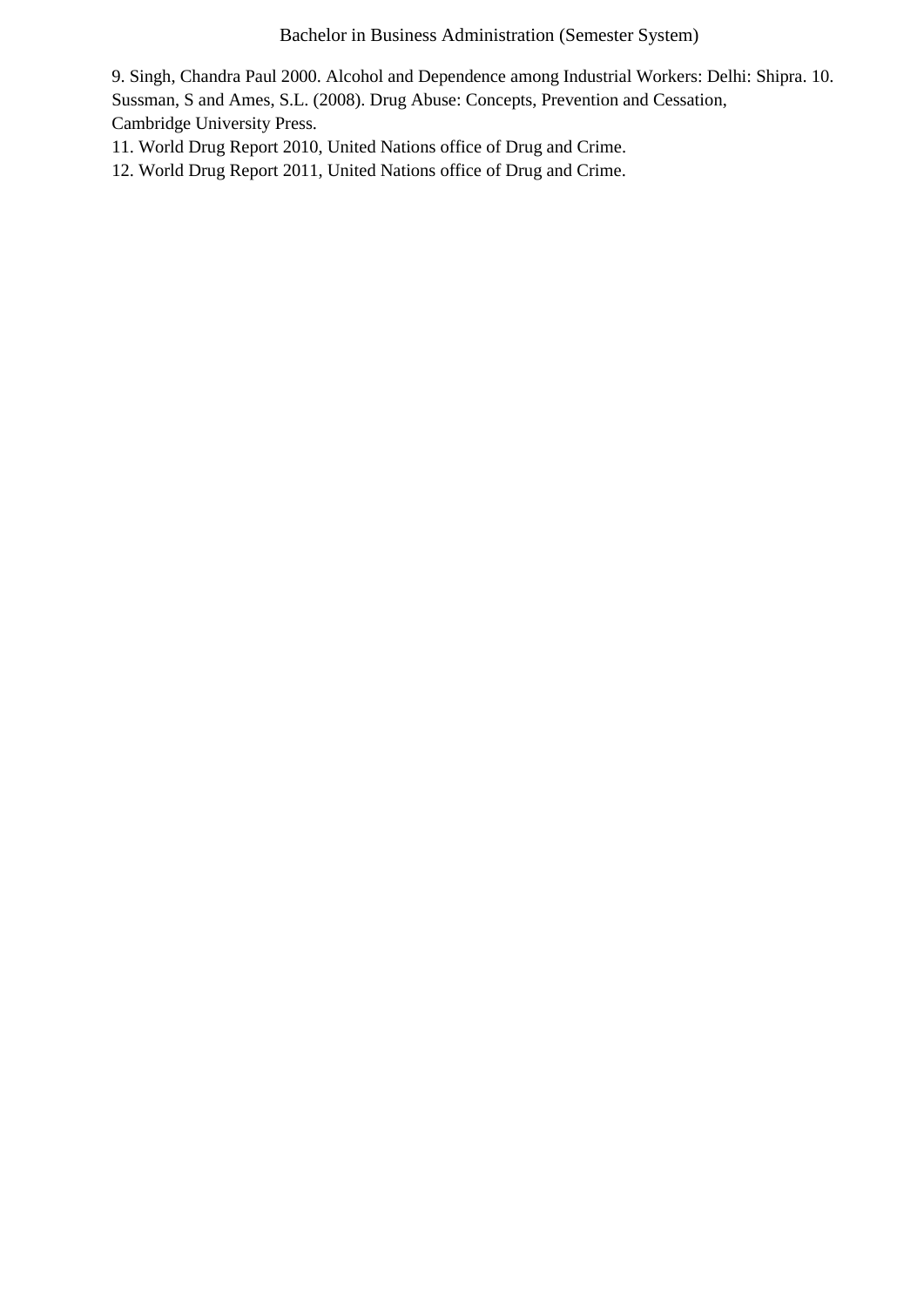#### **BBA-201: ENGLISH (COMPULSORY)**

**Time: 3 Hours Max.** Marks: 50  **Theory: 37 Internal Assessment: 13**

#### **Texts Prescribed:**

1. *Tales of Life* (Guru Nanak Dev University, Amritsar)

2. *Prose for Young Learners* (Guru Nanak Dev University, Amritsar)

3. *Murphy's English Grammar (by Raymond Murphy) CUP*

#### **Course Contents**

1) Stories at Sr.No.7,9,10,11,12 from *Tales of Life*.

2) Essays at Sr.No.7,8,9,10,11 from *Prose for Young Learners.*

3) Unit 19-25, 72-81 from *Murphy's English Grammar*.

#### **Division of Marks:**

#### **Instructions for the Paper Setter and Distribution of Marks:**

The question paper will consist of three sections and distribution of marks will be as under:

Section A: 10 Marks

Section B: 17 Marks

Section C: 10 Marks

#### **Section–A**

**1.Twelve ( 12)** Questions on usage of grammar related to the prescribed units of *Murphy's English Grammar* will be set for the students to attempt **any Ten (10)**

(1X10= 10 Marks)

#### **Section–B**

- 1.**EIGHT (8)** questions (four from each literary text) on theme, characterization, tone and style etc. will be set. The students will be required to attempt **any Four** questions, choosing at least TWO from each prescribed text. The answer to each question should not exceed 15-20 sentences. (4X3=12 Marks)
- 2.The students will be required to write a **Personal Letter** on ONE of the TWO situations/ issues provided in the question paper.  $(1X5=5 \text{ Marks})$

#### **Section–C**

- 1.**Two q**uestions, one from each literary text, will be set. The students will be required to answer any one.  $(1X5=5 \text{ Marks})$
- 2.The students will be required to answer **Five** questions from the **Comprehension of Passage** set from the book *Prose for Young Learners* .  $(5X1=5$  Marks)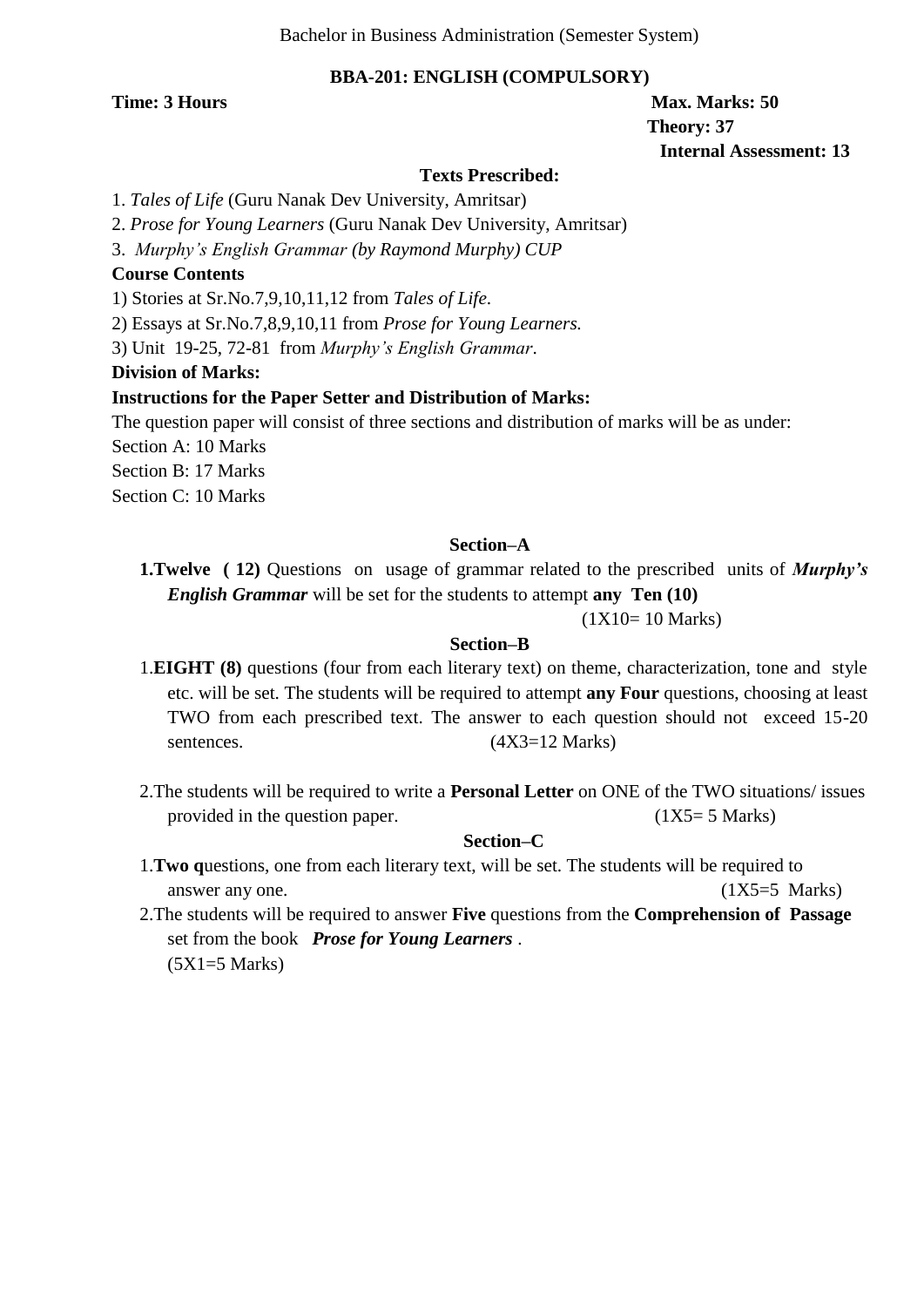# **BBA-202 PUNJABI COMPULSORY** ਪੰਜਾਬੀ (ਲਾਜ਼ਮੀ)

ਸਮਾਂ : 3 ਘੰਟੇ **ਬਿਊਰੀ ਅੰਕ : 37** ਇੰਟਰਨਲ ਅਸੈੱਸਮੈਂਟ $: 13$ 

<u>ਕਲ ਅੰਕ : 50</u>

#### **ਪਾਠ-ਕੁਮ ਅਤੇ ਪਾਠ-ਪੁਸਤਕਾਂ**

- 1.**ਦੋ ਰੰਗ** (ਸੰਪਾ. ਹਰਜਿੰਦਰ ਸਿੰਘ ਢਿੱਲੋਂ ਅਤੇ ਪ੍ਰੀਤਮ ਸਿੰਘ ਸਰਗੋਧੀਆ), ਕਹਾਣੀ ਭਾਗ, ਗਰੁ ਨਾਨਕ ਦੇਵ ਯੂਨੀਵਰਸਿਟੀ, ਅੰਮ੍ਰਿਤਸਰ।
- 2.**ਪੰਜਾਬ ਦੇ ਮਹਾਨ** ਕਲਾਕਾਰ (ਬਲਵੰਤ ਗਾਰਗੀ), ਗੁਰੂ ਨਾਨਕ ਦੇਵ ਯੂਨੀਵਰਸਿਟੀ, ਅੰਮ੍ਰਿਤਸਰ। ਰੇਖਾ ਚਿੱਤਰ : ਸਤੀਸ਼ ਗਜਰਾਲ, ਗਰਚਰਨ ਸਿੰਘ, ਠਾਕਰ ਸਿੰਘ, ਬਲਰਾਜ ਸਾਹਨੀ, ਸਰਿੰਦਰ ਕੌਰ।
- 3.**ਸ਼ਬਦ-ਬਣਤਰ ਅਤੇ ਸ਼ਬਦ ਰਚਨਾ** : ਪਰਿਭਾਸ਼ਾ, ਮਢਲੇ ਸੰਕਲਪ।
- 4.**ਸ਼ਬਦ ਸ਼੍ਰੇਣੀਆਂ**
- 5.**ਪੈਰ੍ਹਾ ਰਚਨਾ**
- 6.**ਪੈਰ੍ਹਾ ਪੜ੍ਹ ਕੇ ਪ੍ਰਸ਼ਨਾਂ ਦੇ ਉੱਤਰ**
- 7.**ਮਹਾਵਰੇ ਅਤੇ ਅਖਾਣ**

#### ਅੰਕ-ਵੰਡ ਅਤੇ ਪਰੀਖਿਅਕ ਲਈ ਹਦਾਇਤਾ<u>ਂ</u>

- 1. ਕਿਸੇ ਕਹਾਣੀ ਦਾ ਸਾਰ ਜਾਂ ਉਸਦਾ ਵਿਸ਼ਾ ਵਸਤੂ (ਦੋ ਵਿਚੋਂ ਇੱਕ) (7 **ਅੰਕ)**
- 2. ਰੇਖਾ ਚਿਤਰ : ਸਾਰ, ਵਿਸ਼ਾ-ਵਸਤ, ਸ਼ਖ਼ਸੀਅਤ ਦੇ ਗਣ (7 **ਅੰਕ)**
- 3. ਯੂਨਿਟ 3-4 ਨੰਬਰ ਉੱਤੇ ਦਿੱਤੀ ਵਿਆਕਰਣ ਦੇ ਆਧਾਰ ਤੇ ਵਰਣਨਾਤਮਕ ਪ੍ਰਸ਼ਨ (7 **ਅੰਕ)**
- 5. ਪੈਰਾ ਰਚਨਾ : ਤਿੰਨ ਵਿਸ਼ਿਆਂ ਵਿਚੋਂ ਕਿਸੇ ਇੱਕ ਉੱਤੇ ਪੈਰਾ ਲਿਖਣ ਲਈ ਕਿਹਾ ਜਾਵੇ ।**(4 ਅੰਕ)**
- 6. ਪੈਰ੍ਹਾ ਦੇ ਕੇ ਉਸ ਬਾਰੇ ਚਾਰ ਪ੍ਰਸ਼ਨਾਂ ਦੇ ਉੱਤਰ (4 **ਅੰਕ)**
- 7. ਨੰਬਰ 7 ਵਿਚ ਅੱਠ ਅਖਾਣ ਅਤੇ ਅੱਠ ਮੁਹਾਵਰੇ ਪੁੱਛੇ ਜਾਣਗੇ, ਜਿਨ੍ਹਾਂ ਵਿਚੋਂ ਵਿਦਿਆਰਥੀ ਨੇ ਚਾਰ-ਚਾਰ ਨੂੰ ਵਾਕਾਂ ਵਿਚ ਵਰਤ ਕੇ ਅਰਥ ਸਪੱਸ਼ਟ ਕਰਨੇ ਹੋਣਗੇ।(4+4 = 8 **ਅੰਕ)**
- $\vec{\delta}$ ਟ: ਇੰਟਰਨਲ ਅਸੈੱਸਮੈਂਟ 10 ਅੰਕਾਂ ਦੀ ਹੈ, ਜੋ ਕਾਲਜ ਵਲੋਂ ਨਿਰਧਾਰਿਤ ਦਿਸ਼ਾ ਨਿਰਦੇਸ਼ਾਂ ਅਨੁਸਾਰ ਇਨ੍ਹਾਂ ਅੰਕਾਂ ਤੋਂ ਵੱਖਰੀ ਹੋਵੇਗੀ। ਇਸ ਪੇਪਰ ਦੇ ਕਲ ਅੰਕ 40+10 = 50 ਹਨ।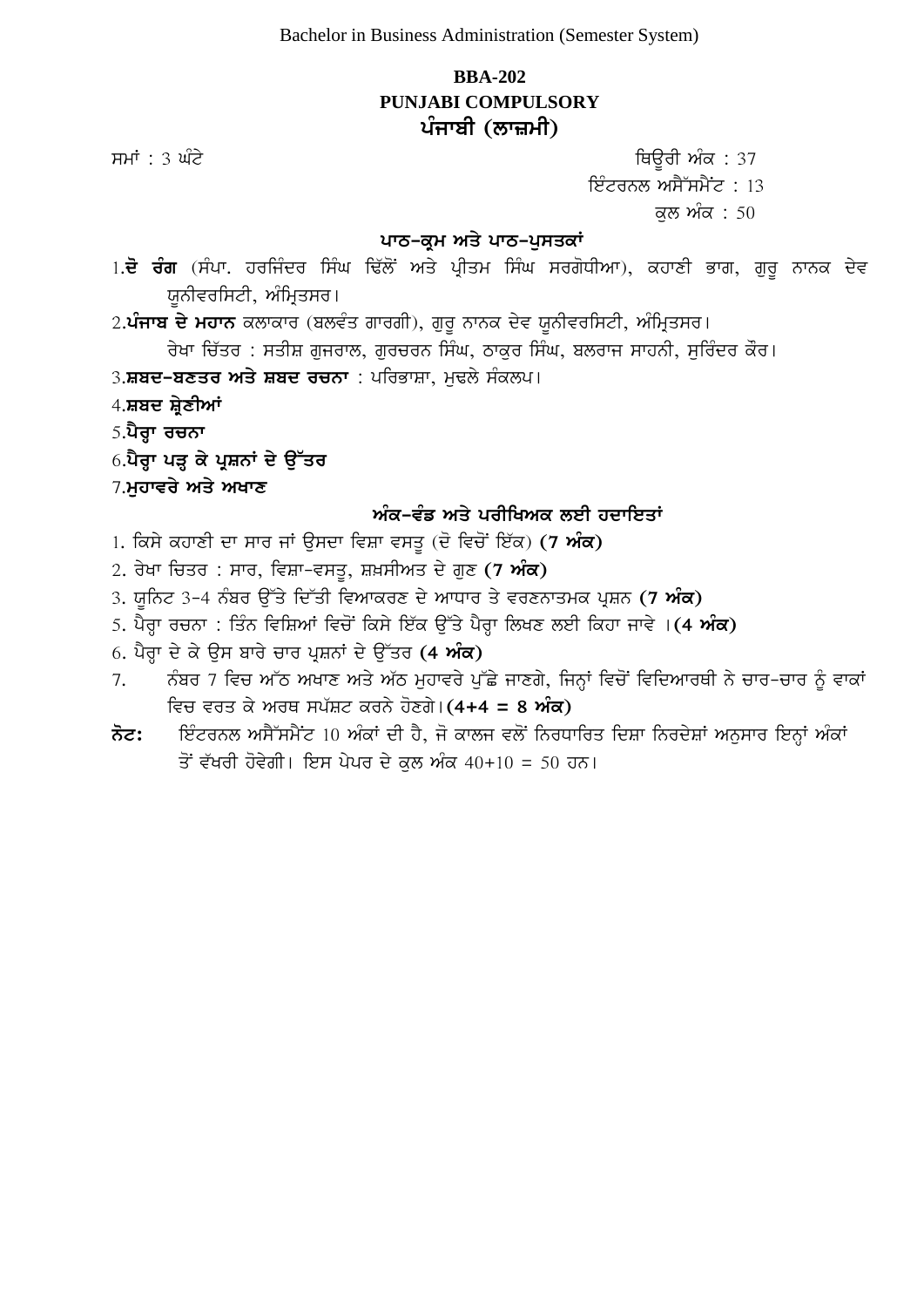# **BBA-202 BASIC PUNJABI** ਮੱਢਲੀ ਪੰਜਾਬ<u>ੀ</u>

(In Lieu of Compulsory Punjab)

ਸਮਾਂ : 3 ਘੰਟੇ ਵਿਊਰੀ ਅੰਕ : 37

ਇੰਟਰਨਲ ਅਸੈੱਸਮੈਂਟ : 13

ਕਲ ਅੰਕ $: 50$ 

#### ਪਾਠ-ਕਮ ਅਤੇ ਪਾਠ-ਪ**ਸਤਕਾਂ**

1.**ਪੰਜਾਬੀ ਸ਼ਬਦ ਬਣਤਰ** : ਧਾਤੂ, ਵਧੇਤਰ (ਅਗੇਤਰ, ਮਧੇਤਰ, ਪਿਛੇਤਰ), ਪੰਜਾਬੀ ਕੋਸਗਤ ਸਬਦ ਅਤੇ ਵਿਆਕਰਣਿਕ ਸਬਦ 12 **ਅੰਕ** 

2.**ਪੰਜਾਬੀ ਸ਼ਬਦ ਪ੍ਰਕਾਰ** :

ਉ)ਸੰਯੁਕਤ ਸੂਬਦ, ਸਮਾਸੀ ਸੂਬਦ, ਦੋਜਾਤੀ ਸੂਬਦ, ਦੋਹਰੇ/ਦੁਹਰੁਕਤੀ ਸੂਬਦ ਅਤੇ ਮਿਸਰਤ ਸੂਬਦ

ਅ)ਸਿਖਲਾਈ ਤੇ ਅਭਿਆਸ 10 **ਅੰਕ** 

#### 3**.ਪੰਜਾਬੀ ਸਬਦ ਰਚਨਾ** :

 $\Theta$ )ਇੱਕ-ਵਚਨ ਬਹੁ-ਵਚਨ, ਲਿੰਗ-ਪੁਲਿੰਗ, ਬਹੁ-ਅਰਥਕ ਸਬਦ, ਸਮਾਨ-ਅਰਥਕ ਸਬਦ, ਬਹੁਤੇ ਸੂਬਦਾਂ ਲਈ ਇੱਕ ਸਬਦ, ਸਬਦ ਜੋੜ, ਵਿਰੋਧਆਰਥਕ ਸਬਦ

 $W$ )ਨਿੱਤ ਵਰਤੋਂ ਦੀ ਪੰਜਾਬੀ ਸੂਬਦਾਵਲੀ : ਖਾਣ-ਪੀਣ, ਸਾਕਾਦਾਰੀ, ਰੁੱਤਾਂ, ਮਹੀਨਿਆਂ, ਗਿਣਤੀ, ਮੌਸਮ, ਮਾਰਕੀਟ/ਬਾਜਾਰ, ਵਪਾਰ, ਧੰਦਿਆਂ ਨਾਲ ਸੰਬੰਧਿਤ।10+5=15 **ਅੰਕ** 

### ਅੰਕ ਵੰਡ ਅਤੇ ਪਰੀਖਿਅਕ ਲਈ ਹਦਾਇ**ਤਾਂ**

1.ਭਾਗ ਪਹਿਲਾਂ ਵਿਚੋਂ ਚਾਰ ਪ੍ਰਸ਼ਨ ਪੁਛੇ ਜਾਣਗੇ ਜਿਨ੍ਹਾਂ ਵਿਚੋਂ ਤਿੰਨ ਪ੍ਰਸ਼ਨਾਂ ਦਾ ਉੱਤਰ ਦੇਣਾ ਲਾਜ਼ਮੀ ਹਨ। ਹਰ ਪ੍ਰਸ਼ਨ ਵੇ ਚਾਰ-ਚਾਰ ਨੰਬਰ ਹਨ**।(4+4+4) 12 ਅੰਕ** 

2.ਭਾਗ ਦੂਸਰਾ ਵਿਚੋਂ ਦੋ-ਦੋ ਨੰਬਰ ਦੇ ਪੰਜ ਪ੍ਰਸਨ ਪੁੱਛੇ ਜਾਣਗੇ। ਸਾਰੇ ਪ੍ਰਸਨ ਲਾਜ਼ਮੀ ਹਨ।1**0 ਅੰਕ** 

3.ਭਾਗ ਤੀਸਰਾ ਦੇ (ੳ) ਭਾਗ ਵਿਚੋਂ ਦੋ ਸਵਾਲ ਅਤੇ (ਅ) ਭਾਗ ਵਿਚੋਂ ਇੱਕ ਸਵਾਲ ਪਛਿਆ ਜਾਵੇਗਾ। ਹਰ ਪੁਸ਼ਨ ਦੇ ਪੰਜ<sup>ੁ</sup>ਪੰਜ ਅੰਕ ਹਨ। 10+5=15 **ਅੰਕ** 

 $\vec{\delta}$ ਟ: ਇੰਟਰਨਲ ਅਸੈੱਸਮੈਂਟ 13 ਅੰਕਾਂ ਦੀ ਹੈ, ਜੋ ਕਾਲਜ ਵਲੋਂ ਨਿਰਧਾਰਿਤ ਦਿਸ਼ਾ ਨਿਰਦੇਸ਼ਾਂ ਅਨੁਸਾਰ ਇਨ੍ਹਾਂ ਅੰਕਾਂ ਤੋਂ ਵੱਖਰੀ ਹੋਵੇਗੀ। ਇਸ ਪੇਪਰ ਦੇ ਕਲ ਅੰਕ 37+13 = 50 ਹਨ।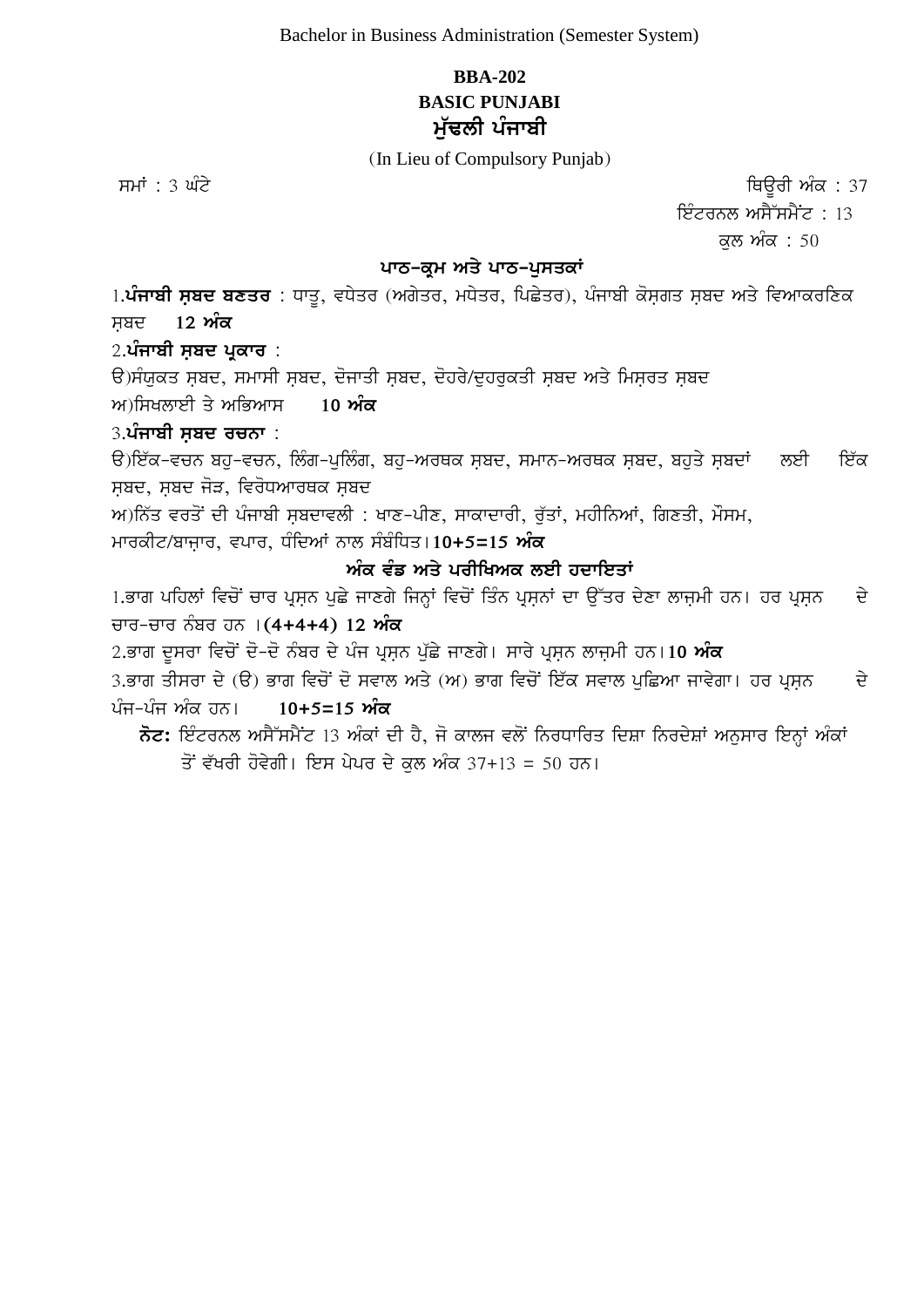# **BBA-203 BUSINESS LAWS**

#### **Time: 3 Hours M. Marks: 50 Internal Assessment: 10 Theory: 40**

#### **Note: The question paper covering the entire course shall be divided into three sections.**

**Section–A**: It will have question No.1 consisting of 10 very short answer questions from the entire syllabus with answer to each question up to five lines in length. Students will attempt 8 questions. Each question will carry one mark; the total weightage being 8 marks.

**Section–B**: It will consist of essay type/numerical questions up to five pages (essay type questions) in length. Four questions numbering 2, 3, 4 and 5 will be set by the examiner from Part-I of the syllabus. The candidates will be required to attempt any two questions. Each question will carry 8 marks. The total weightage of this section shall be 16 marks.

**Section–C**: It will consist of essay type/numerical questions with answer to each question up to five pages(essay type questions) in length. Four questions numbering 6, 7, 8 and 9 will be set by the examiner from Part-II of the syllabus. The candidates will be required to attempt any two questions. Each question will carry 8 marks. The total weightage of the section shall be 16 marks.

#### **Part-I**

Law of Contract (1872): Nature of contract, Classification, Offer and acceptance, Capacity of parties to contract, Free consent; Consideration, Legality of object, Agreement declared void, Performance of contract; Discharge of contract, Remedies for contract of contract.

**Sales of Goods Act (1930):** Formation of contracts of sale; Goods and their classification, price; conditions and warranties, Transfer of property in goods; Performance of the contact of sales; Unpaid seller and his rights, sale by auction; Hire purchase agreement.

#### **Part-II**

**Negotiable Instruments Act (1881)**: Definition of negotiable instruments, Features; Promissory note, Bill of Exchange, Cheque, Holder and holder in the due course, Crossing of a cheque, Types of crossing. Negotiation, Dishonor and discharge of negotiable instrument.

**The Consumer Protection Act (1886):** Definition of consumer, Features, Grievance regressed machinery.

#### **Suggested Readings:**

1. Singh, Avtar, "The Principles of Mercantile Law", Eastern Book Company, Lucknow.

- 2. Kapoor, N.D., "Business Law", Sultan Chand & Sons, New Delhi.
- 3. Tulsian, P.C., "Business Law", Tata McGraw Hill, New Delhi.
- 4. Usa, "Indian Business Law", International Business Publications, USA.

#### **Note:-Latest editions of suggested books may be followed.**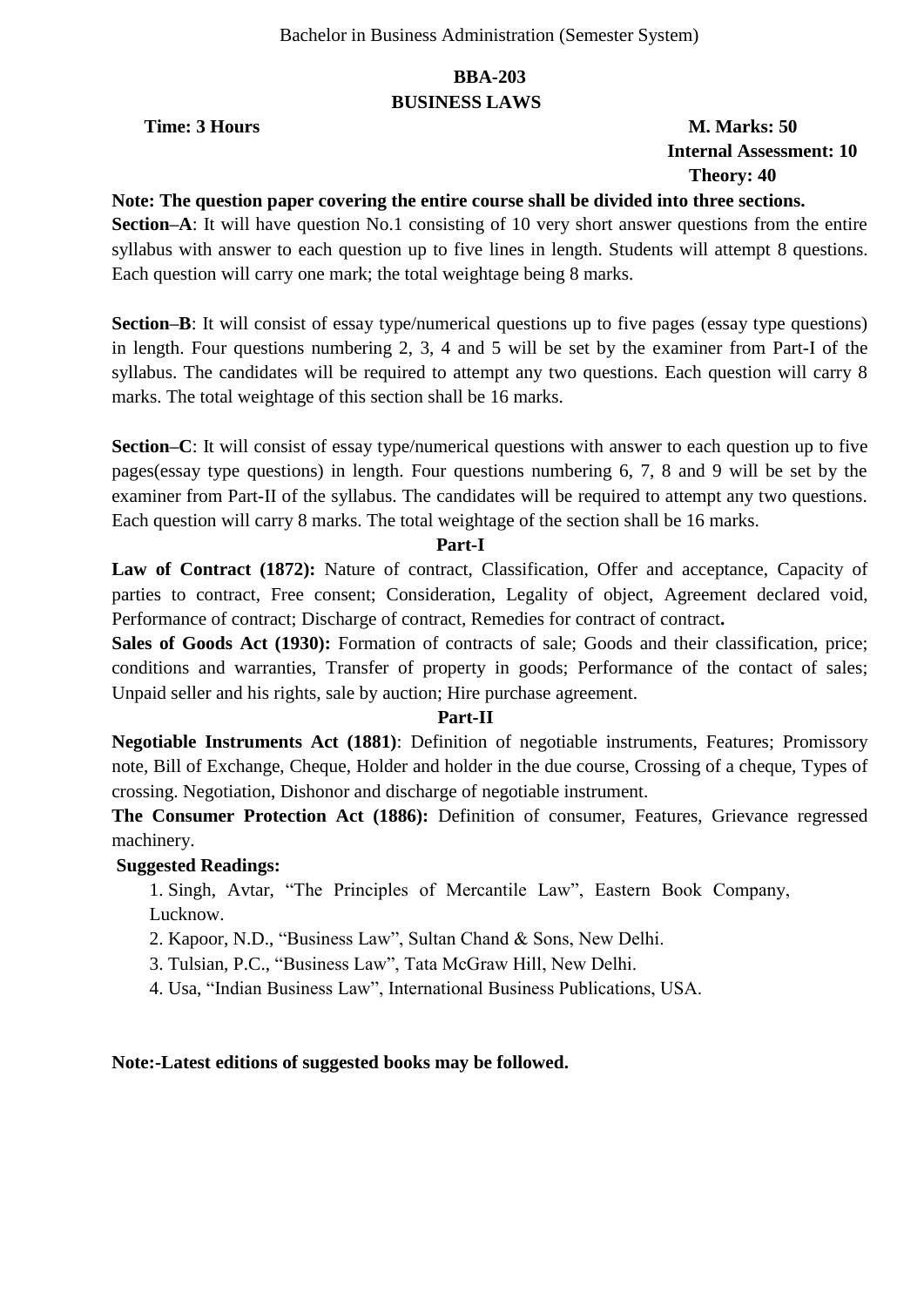### **BBA-204 PRINCIPLES OF MANAGEMENT**

#### **Time: 3 Hours M. Marks: 50 Internal Assessment: 10 Theory : 40**

# **Note: The question paper covering the entire course shall be divided into three sections.**

**Section–A**: It will have question No.1 consisting of 10 very short answer questions from the entire syllabus with answer to each question up to five lines in length. Students will attempt 8 questions. Each question will carry one mark; the total weightage being 8 marks.

**Section–B**: It will consist of essay type/numerical questions up to five pages(essay type questions) in length. Four questions numbering 2, 3, 4 and 5 will be set by the examiner from Part-I of the syllabus. The candidates will be required to attempt any two questions. Each question will carry 8 marks. The total weightage of this section shall be 16 marks.

**Section–C**: It will consist of essay type/numerical questions with answer to each question up to five pages(essay type questions) in length. Four questions numbering 6, 7, 8 and 9 will be set by the examiner from Part-II of the syllabus. The candidates will be required to attempt any two questions. Each question will carry 8 marks. The total weightage of the section shall be 16 marks.

**Objective:** To provide a basis of understanding to the students with reference to working of business organization through the process of management.

#### **Part-I**

**Management:** Meaning and definition, nature, purpose, scope, importance and functions, Management as art, science and profession, Management as a social system, Concept of management, administration and organization Principles of management, Scientific Management.

**Evolution of Management Thought:** Contribution of F.W. Taylor, Henri Fayol, Elton Mayo, Chester Barnard & Peter Drucker to the management thought. Various approaches to management (i.e. Schools of Management Thought), Indian management thought.

**Management Techniques:** Management by Objective: Meaning, Process, Benefits, Weakneses.

Planning: Meaning, Significance, Types of plans, Nature, Elements: Objectives, Policies, Rules, Procedure, Strategy, Decision Making.

**Organizing:** Meaning, Nature and Purpose of organization, Theories of organization, principles of organization, Forms of organization: Line, Functional and Line and Staff, Formal and informal organization, Delegation, Span of Management: Factors determining effective span.

**Departmentation:** Definition, Departmentation by function, Territory, Product/service, Customer group and matrix organization, Decentralisation and Departmentation.

#### **Part-II**

**Authority:** Definition, types, responsibility and accountability, delegation; definition, steps in delegation, obstacles to delegation and their elimination, decentralization vs centralization, determinants of effective decentralization

**Staffing:** Meaning, nature and functions of HRM, Manpower management, factors affecting staffing, Recruitment, Selection, Training and Development, Performance appraisal: need and process.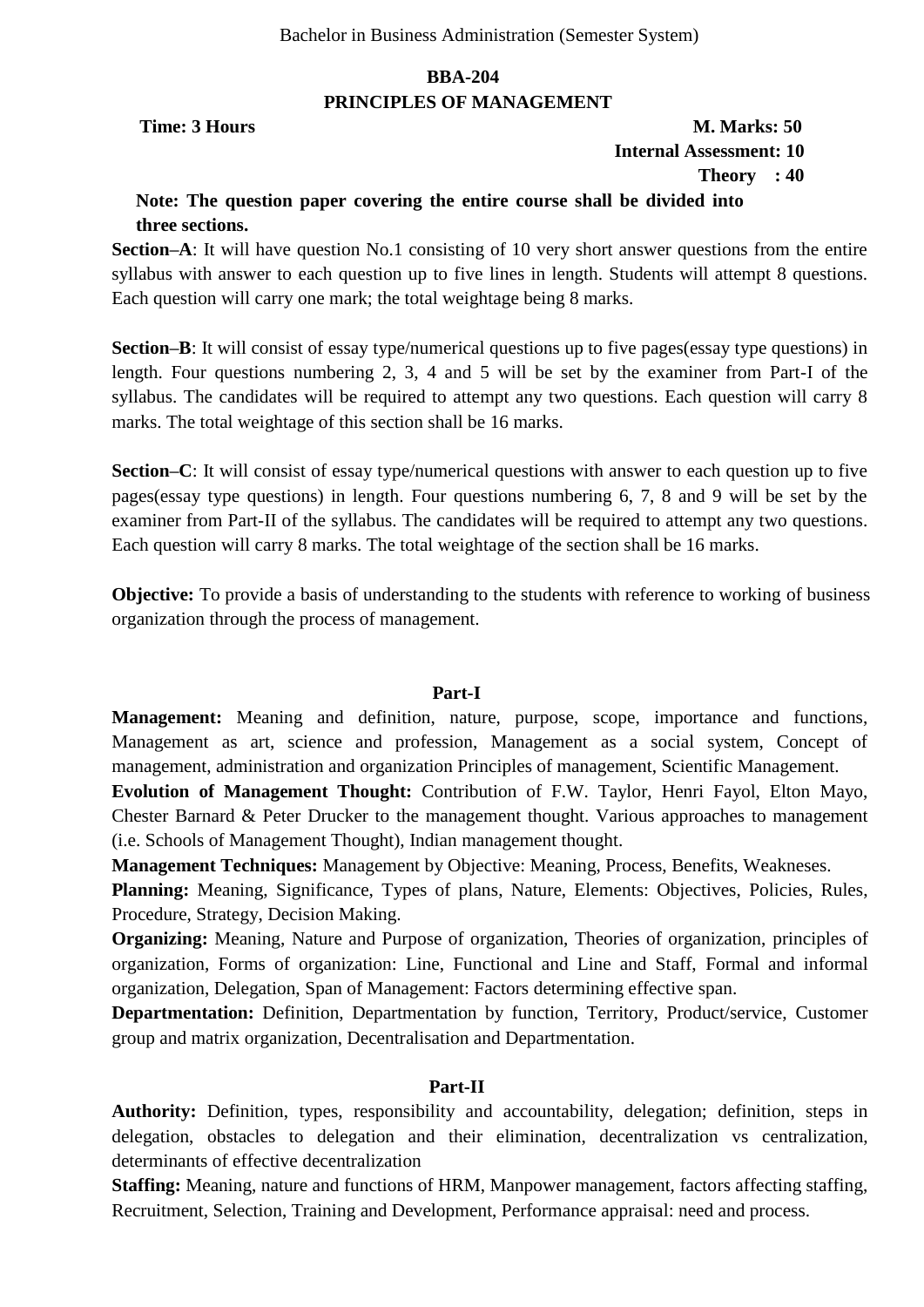**Directing:** Motivation: Meaning, Nature, Importance, Types, Theories of Motivation: Mc. Gregor's, Maslow and Herzberg. Leadership: Meaning, Nature, Styles, Managerial grid, Likert system, Theories: Trait, Behavioural, Situational and Followers.

**Coordination:** Principles and Techniques, Difference between coordination and cooperation.

**Controlling:** Meaning, nature, importance, scope, principles, prerequisites, steps, limitations and techniques.

# **Suggested Readings:**

1. Robbins, S.P., & Coulter, M.K., "Mnagement", Pearson Education Inc., New Delhi.

2. Gupta, Meenakshi, "Principles of Mnagement", PHI Learning Pvt. Ltd., New Delhi.

3. Koontz, H., Weihrich, H., & Aryasri, A.R., "Essentials of Mnagement", Tata McGraw-Hill, New Delhi.

4. Aswathapa, K. "Essential of Business Administration", Himalaya Publishing House, Mumbai.

**Note:-Latest editions of suggested books may be followed.**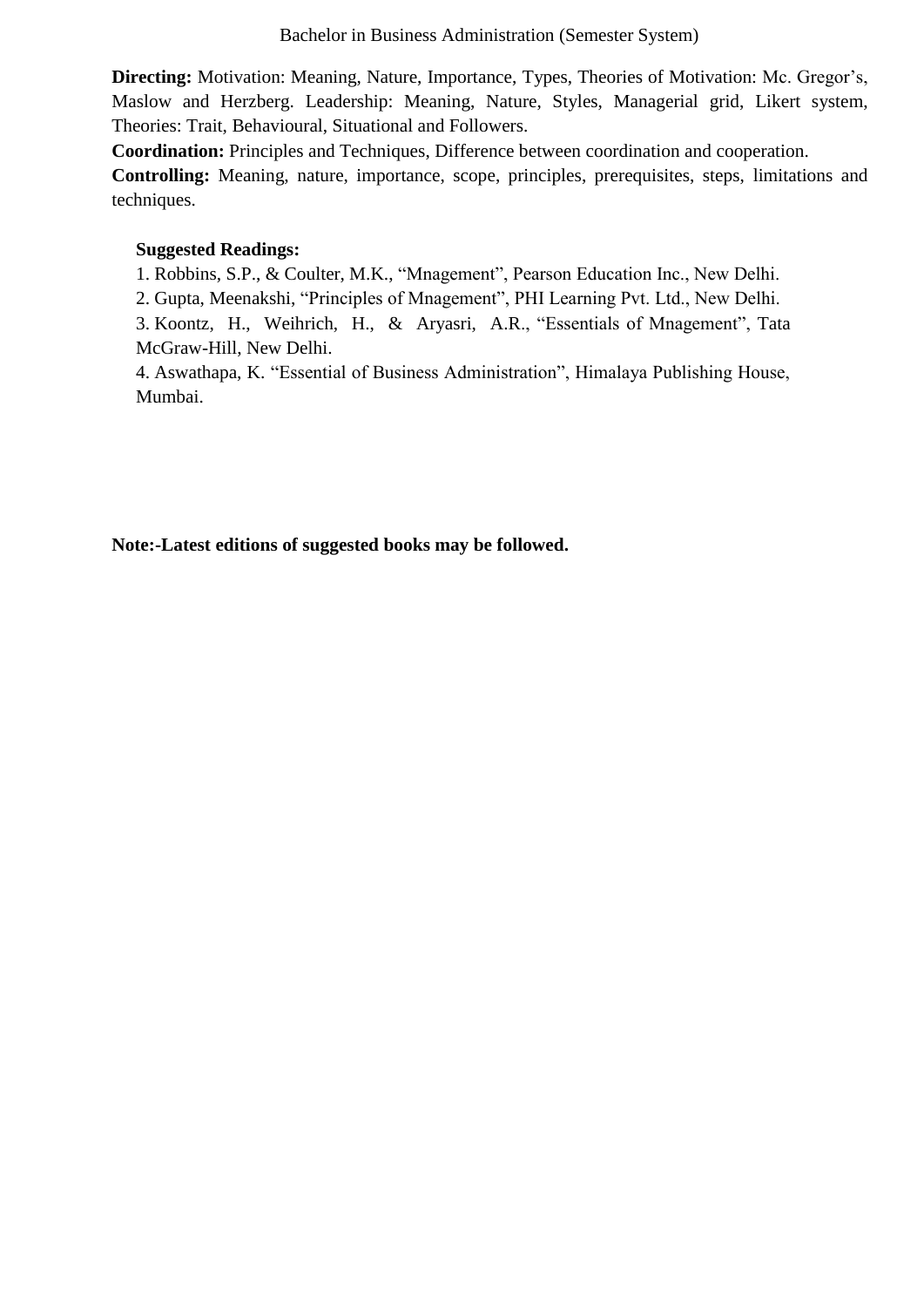# **BBA-205 MANAGERIAL ECONOMICS-II**

**Time: 3 Hours M. Marks: 50**

**Theory: 37**

**Internal Assessment: 13**

# **Note: The question paper covering the entire course shall be divided into three sections.**

- **Section A:** It will have question No.1 consisting of 10 very short answer questions from the entire syllabus with answer to each question up to five lines in length. Students will attempt 9 questions. Each question will carry one mark; the total weightage being 9 marks.
- **Section B:** It will consist of essay type/numerical questions up to five pages in length. Four questions numbering 2, 3, 4 and 5 will be set by the examiner from Part-I of the syllabus. The candidates will be required to attempt any two questions. Each question will carry 7 marks. The total weightage of this section shall be 14 marks.
- **Section C:** It will consist of essay type/numerical questions with answer to each question up to five pages in length. Four questions numbering 6,7,8 and 9 will be set by the examiner from part-II of the syllabus. The candidates will be required to attempt any two questions. Each question will carry 7 marks. The total weightage of the section shall be 14 marks.

**Objective:** To provide a basis of understanding macroeconomics concepts.

#### **Part – I**

**Macroeconomics:** Meaning, nature and scope. Basic concepts used: Stock and flow variables, static, comparative static and dynamic analysis.

**National Income:** Definition and Importance of National Income. Gross and Net Domestic Product; Personal Income and Disposable Income. Measurement of National Income: Income, Output and Expenditure Method, Problems in Measurement of National Income.

**Consumption:** Meaning, determinants (subjective and objective) and importance. Keynes psychological law of consumption.

#### **Part – II**

**Investment:** Types of investment, determinants of investment, marginal efficiency of capital, net present value, internal rate of return, interest rate determination, classical, neoclassical and Keynesian theories.

**Multiplier:** Static and Dynamic Analysis. Accelerator and super multiplier.

**Inflation:** Meaning, types and theories.

# **Suggested Readings:**

1. Ackley, G., "Macroeconomics: Theory and Policy", Macmillan, New York.

- 2. Shapiro, E., "Macroeconomic Analysis", Galgotia Publication, New Delhi.
- 3. Gppdwin Neva, J. A. Nelson & J. Harris, "Macroeconomics in Context", PHI Learining Pvt. Ltd, New Delhi.
- 4. Dornbusch R., S. Ficher & R. Startz, "Macro Economics", Tata McGraw Hill Publishing Company Ltd., New Delhi.
- 5. Agarwal, Vanita, "Macroeconomics: Theory and Policy", Pearson Education, New Delhi.

*Note: The latest editions of the books should be followed.*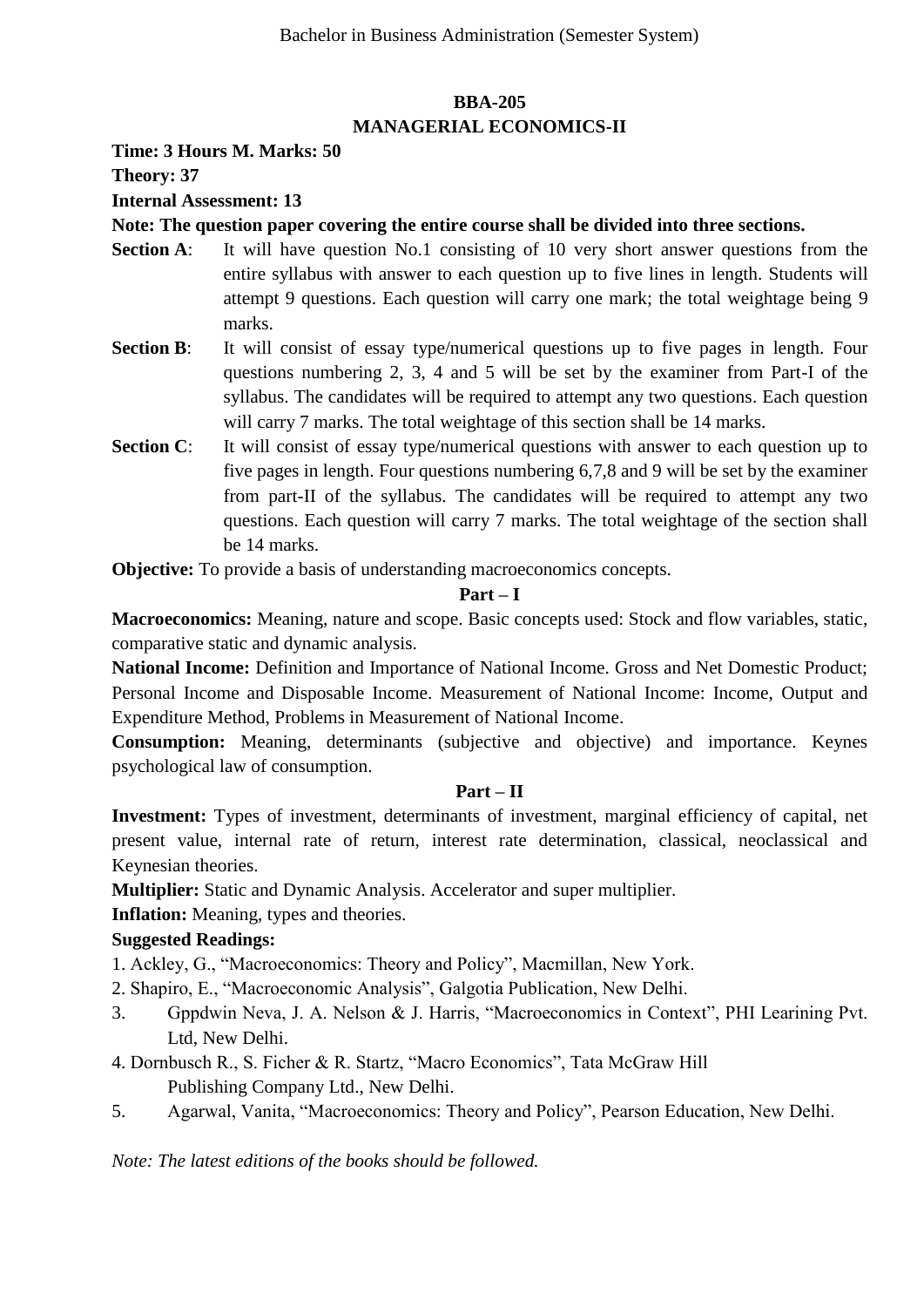# **BBA- 206 COMPUTER BASED ACCOUNTING SYSTEM**

**Time: 3 Hours Total Marks: 50 Theory: 28 Internal Assessment: Theory 07 Practical 03 Practical (External) 12**

# **Note: 1. The question paper covering the entire course shall be divided into three sections.**

**2. 40 hours of practical session of one hour each duration for every student.**

#### **Section-A :**

It will have question No. 1 consisting of 6 very short answer questions from the entire syllabus with answer to each question upto five lines in length. Students will attempt 4 questions. Each question will carry one mark; the total weightage being 04 marks.

#### **Section B :**

It will consist of essay type / numerical questions with answer to each question upto five pages (essay type) in length. Four questions numbering 2, 3, 4 and 5 will be set by the examiner from Part-I of the syllabus. Each question will carry 06 marks. The total weightage of this section shall be 12 marks.

#### **Section C :**

It will consist of essay type / numerical questions with answer to each question up to five pages (essay type) in length. Four questions numbering 6, 7, 8 and 9 will be set by the examiner from Part-II of the syllabus. Each question will carry 06 marks. The total weightage of this section shall be 12 marks.

#### *Part -* **I**

**Computerized Accounting:** Meaning, need, Concepts of Accounting groups, Hierarchy of accounts, Codification in accounting. Accounting package - Setting up an accounting entity, Creation of groups and accounts Designing and creating vouchers; Data Entry operations using the vouchers, Processing for reports to prepare ledger accounts, trial balance and balance sheet.

**Database Design for Accounting:** Identifying and appreciating the data content in accounting transactions; overview of database concepts, ER model; creating and implementing RDM for Financial Accounting; SQL to retrieve data and generate accounting information.

Documenting transactions using vouchers; System of vouchers and database design for accounting; Storing and maintain transaction data.

#### *Part –* **II**

**Tally** - **ERP 9.0:** Financial Accounting Packages: Preparation and online finalization of accounts on Tally - ERP 9.0; Introduction of Tally - ERP 9.0, Phases of Implementation, Aides for implementation.

**Accounts Management** (Using Tally - ERP 9.0 Software Package); Accounts Masters, Accounts Transaction, Accounts Reports. Preparation and Compilation of complete balance sheet of any Industry/Organization/ Firm.

#### **Inventory Management**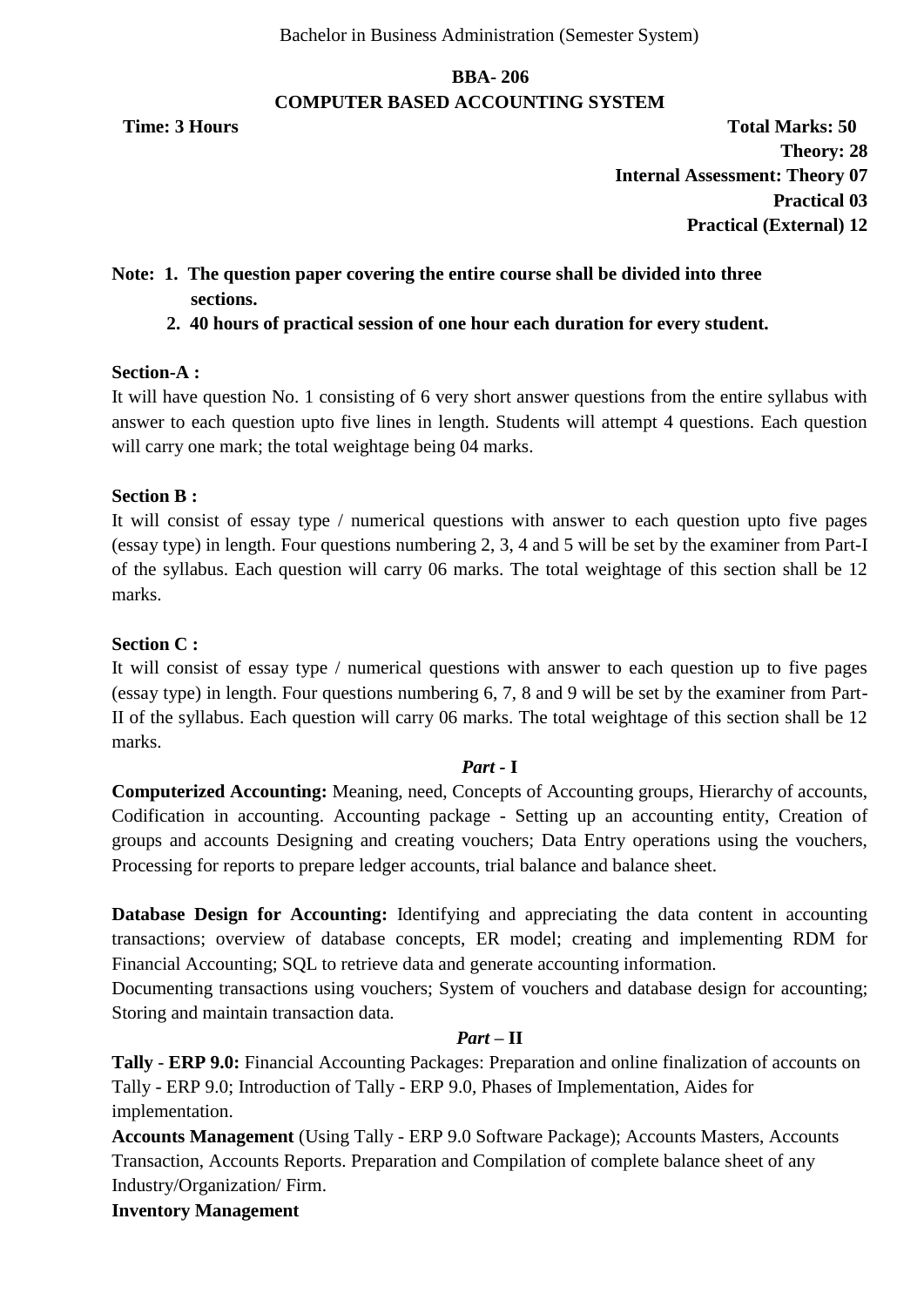(The mentioned versions of **Tally - ERP 9.0** must be replaced with latest available version) **Practical :** Based on above Syllabus

# **Suggested Readings:**

- 1.Hall, J.A, "Accounting Information System", South Western College Publishing.
- 2.Gelinas, Ultric, J. and Steve, G. Suffon, "Accounting Information System, South Western Thomson Learning.
- 3. "Tally **-** ERP 9.0, Simple Steps of Learning", Kogent Learning.
- 4.Arora J.S. (2014), "Tally ERP- 9, Financial Accounting", Kalyani Publishers, New Delhi.

*Note: The latest editions of the books should be followed.*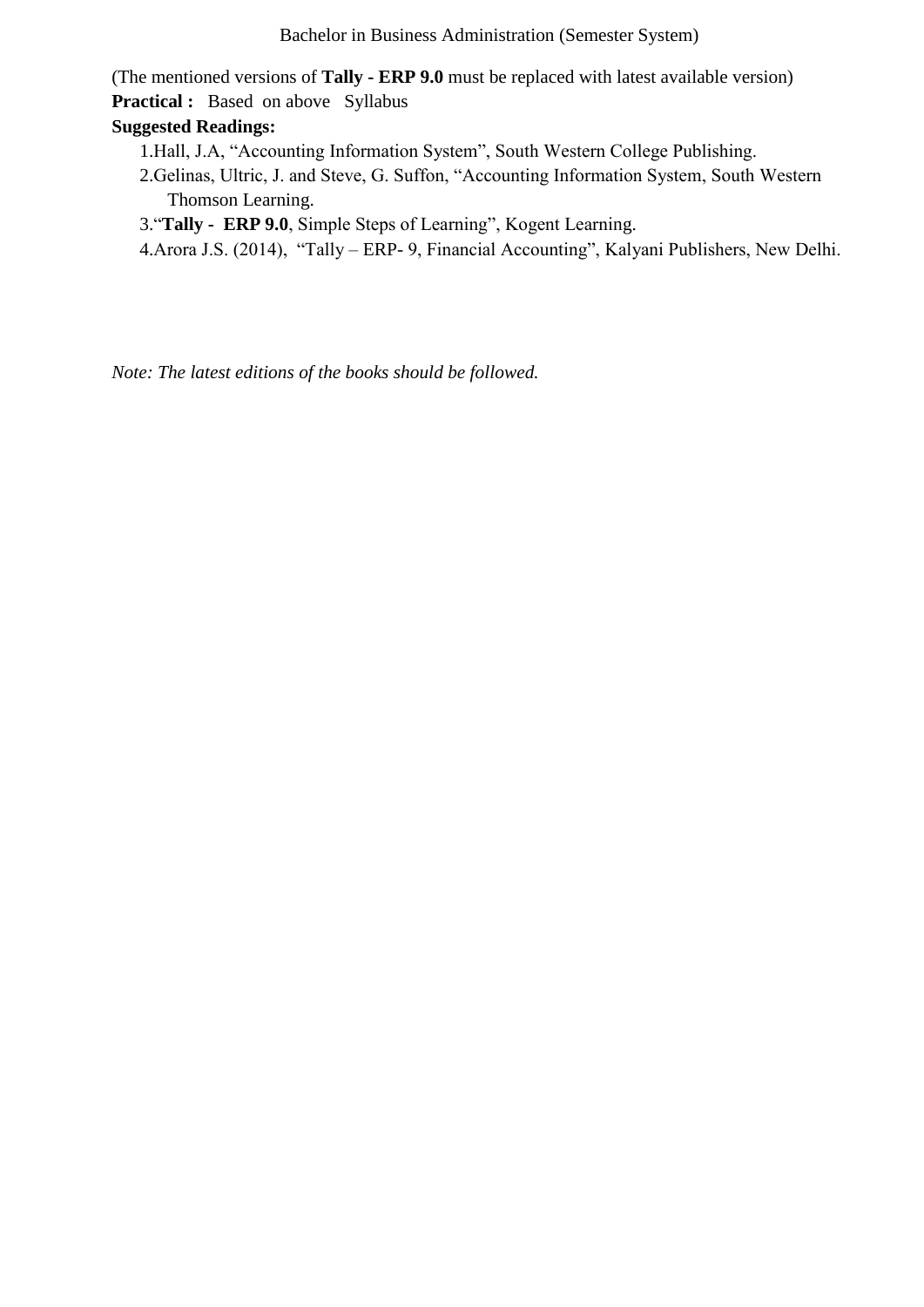#### **BBA- 207 FUNDAMENTALS OF BANKING**

**Time: 3 Hour M. Marks:50** 

 **Theory: 40 Internal Assessment:10**

#### **Note: The question paper covering the entire course shall be divided into three sections.**

**Section–A**: It will have question No.1 consisting of 10 very short answer questions from the entire syllabus with answer to each question up to five lines in length. Students will attempt 8 questions. Each question will carry one mark; the total weightage being 8 marks.

**Section–B**: It will consist of essay type/numerical questions up to five pages(essay type questions) in length. Four questions numbering 2, 3, 4 and 5 will be set by the examiner from Part-I of the syllabus. The candidates will be required to attempt any two questions. Each question will carry 8 marks. The total weightage of this section shall be 16 marks.

**Section–C**: It will consist of essay type/numerical questions with answer to each question up to five pages(essay type questions) in length. Four questions numbering 6, 7, 8 and 9 will be set by the examiner from Part-II of the syllabus. The candidates will be required to attempt any two questions. Each question will carry 8 marks. The total weightage of the section shall be 16 marks.

#### **Part I**

**Commercial Banks**—Introduction, evolution, nature, functions, importance and services provided by commercial banks. Types of Banks-Commercial Bank, Regional Rural Banks, Foreign Banks, Cooperative Banks, Public bank and Private bank, difference between public and private banks. Central Bank—meaning and functions, Techniques of credit control**,** mechanism of Credit Creation.

#### **Part II**

Practical Aspect of Banking- Negotiable Instruments— Cheques, bills of exchange and promissory notes, endorsements, difference between cheques and bills of exchange. Customer's Pass Book-Entries in Pass Book, Effects of errors favourable to the Banker and Customer.Clearing House System. Systems of Banking- Group and Chain Banking, Unit and Branch Banking, Investment Banking and Mixed Banking.

#### **Suggested Readings:**

1. Sundharam, Varsheney, "Banking Theory, Law & Practice", Sultan Chand & Co. 2. Shekhar, K.C; Shekhar, Lekshmy, "Banking Theory and Practice", Vikas Publishing House.

3. Sethi, Jyotsana; Bhatia, Nishwan, "Elements of Banking and Insurance", PHI Learning Private Limited, New Delhi

4. www.rbi.org

**Note:-Latest editions of suggested books may be followed.**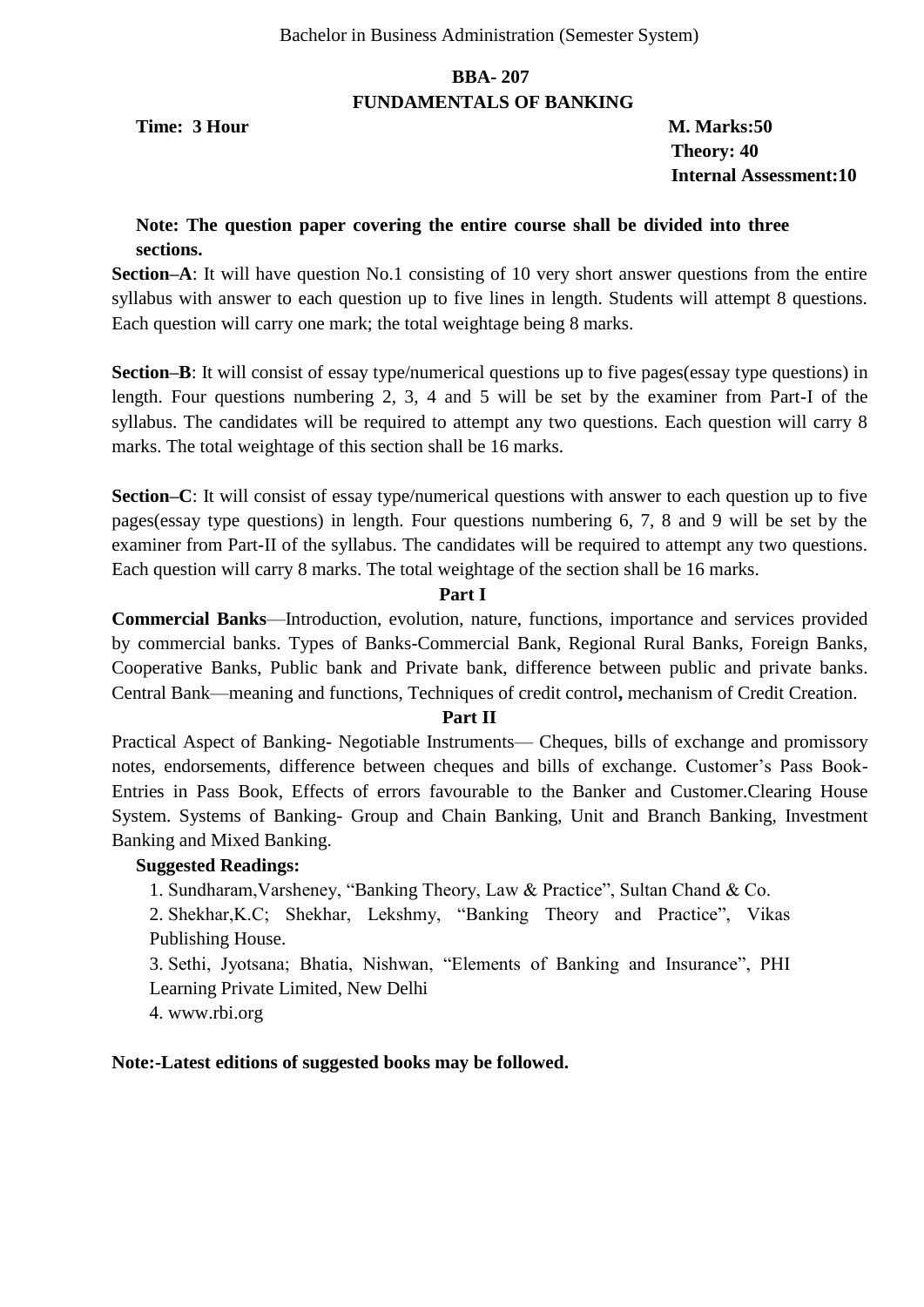# **DA2- DRUG ABUSE: PROBLEM, MANAGEMENT AND PREVENTION** DRUG ABUSE: MANAGEMENT AND PREVENTION **(Compulsory for all Under Graduate Classes)**

Time: 3 Hours Theory: 37 Internal Assessment: 13 Total Marks: 50

#### **Instructions for the Paper Setters:**

Section–A: (09 Marks): It will consist of five short answer type questions. Candidates will be required to attempt three questions, each question carrying 03 marks. Answer to any of the questions should not exceed two pages.

Section–B: (16 Marks) It will consist of four essay type questions. Candidates will be required to attempt two questions, each question carrying 08 marks. Answer to any of the questions should not exceed four pages.

Section–C: (12 Marks) It will consist of two questions. Candidate will be required to attempt one question only. Answer to the question should not exceed 5 pages.

#### **UNIT-I**

 $\Box$  Prevention of Drug abuse

Role of family: Parent child relationship, Family support, Supervision, Shaping values, Active Scrutiny.

#### **UNIT-II**

 $\Box$  School: Counselling, Teacher as role-model. Parent-teacher-Health Professional Coordination, Random testing on students.

#### **UNIT-III**

#### **Controlling Drug Abuse**

Media: Restraint on advertisements of drugs, advertisements on bad effects of drugs, Publicity and media, Campaigns against drug abuse, Educational and awareness program

#### **UNIT-IV**

□ Legislation: NDPs act, Statutory warnings, Policing of Borders, Checking Supply/Smuggling of Drugs, Strict enforcement of laws, Time bound trials.

#### **References:**

1. Extent, Pattern and Trend of Drug Use in India, Ministry of Social Justice and Empowerment, Government of India, 2004.

2. Inciardi, J.A. 1981. The Drug Crime Connection. Beverly Hills: Sage Publications.

3. Modi, Ishwar and Modi, Shalini (1997) Drugs: Addiction and Prevention, Jaipur: RawatPage **4** of

**6** 

Publication.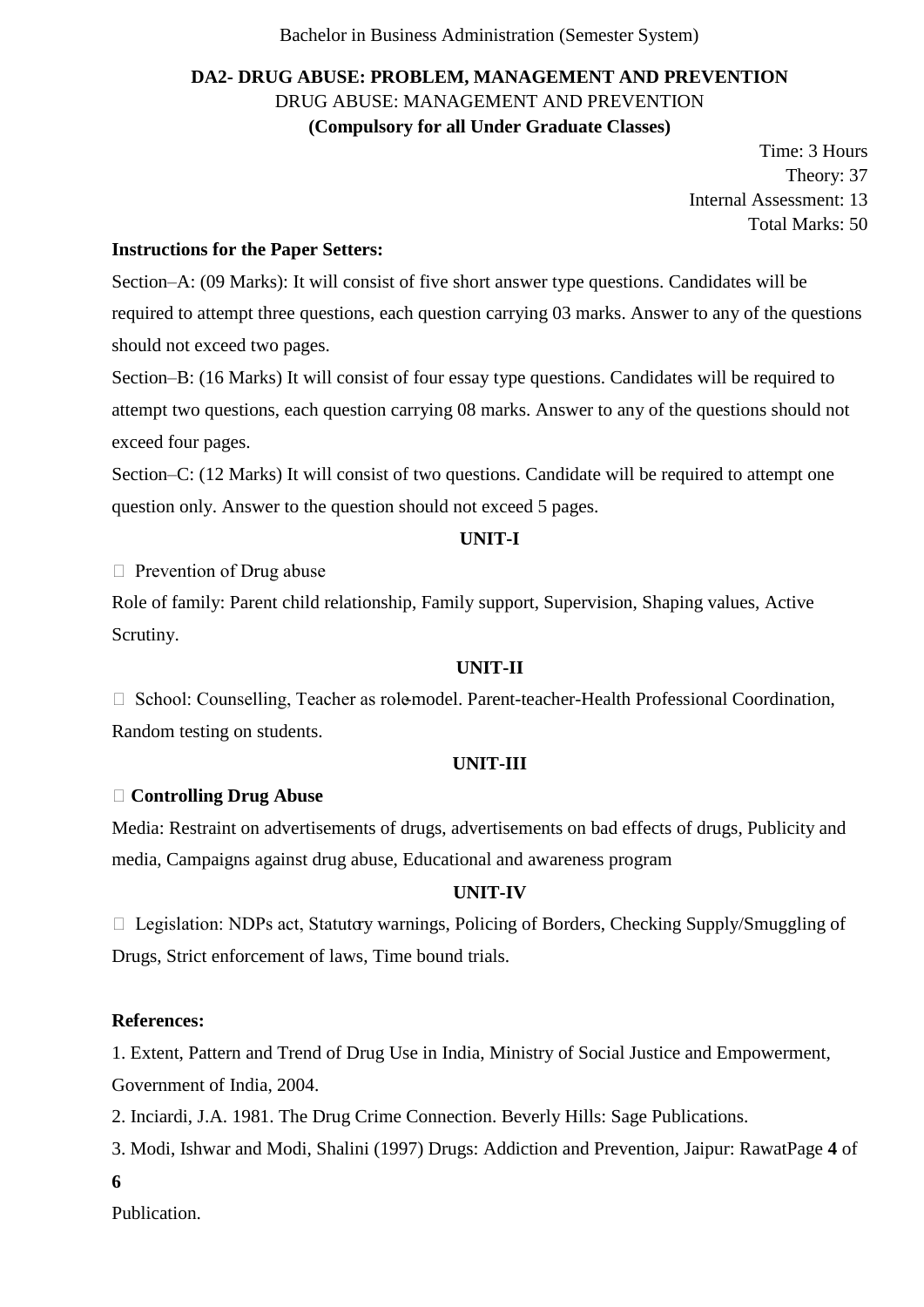4. Randhawa, J.K. 2018. Drug Abuse-Management and Prevention. Kasturi Lal & Sons,

Educational Publishers, Amritsar- Jalandhar.

5. Gandotra, R. and Randhawa, J.K. 2018. voZrI d**[**otos**'**A (BPky**'**oh) gqpzXB ns o**'**eEkw. Kasturi Lal & Sons, Educational Publishers, Amritsar- Jalandhar.

4. Sain, Bhim 1991, Drug Addiction Alcoholism, Smoking obscenity New Delhi: Mittal Publications.

5. Sandhu, Ranvinder Singh, 2009, Drug Addiction in Punjab: A Sociological Study. Amritsar: Guru Nanak Dev University.

6. Singh, Chandra Paul 2000. Alcohol and Dependence among Industrial Workers: Delhi: Shipra.

7. World Drug Report 2011, United Nations office of Drug and Crime.

8. World Drug Report 2010, United Nations office of Drug and Crime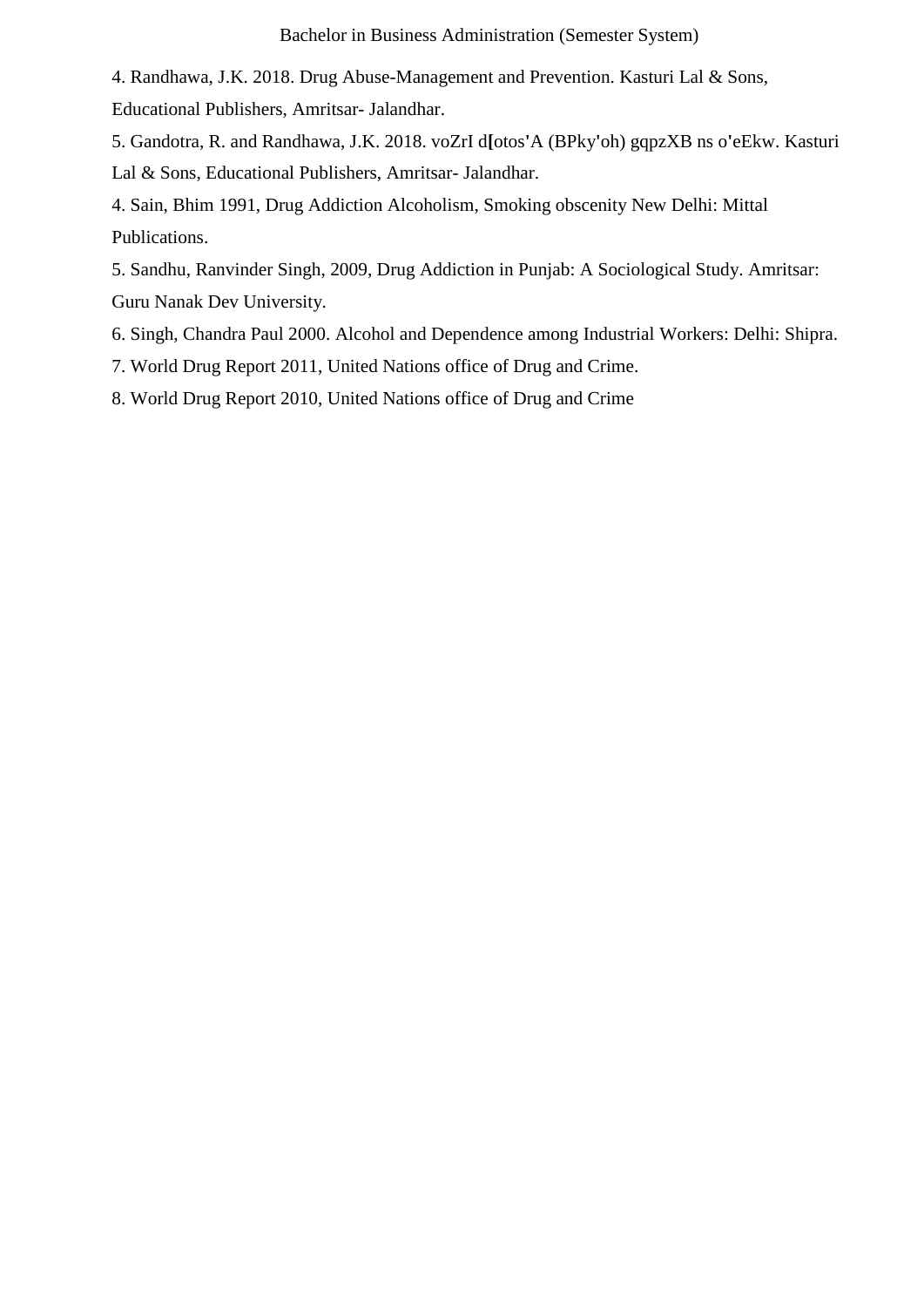#### **BBA-301: ENGLISH (COMPULSORY)**

**Time: 3 Hours Max. Max. Marks: 50** 

### **Theory :40 Internal Assessment: 10**

#### **Text books Prescribed & Course Contents:**

1. *Making Connections* by Kenneth J. Pakenham 2nd Edn. CUP

2. *Moments in Time:* An Anthology of Poems*,* G.N.D.U. Amritsar

3 *Murphy's English Grammar (*by Raymond Murphy*) CUP*

#### **Course Contents:**

I.*Making Connections*: Unit -I & Unit- II

II.*Moments in Time:* poems at serial No.1-6

**III.** Unit 121-136 from *Murphy's English Grammar*

#### **Instructions for the Paper Setter and Distribution of Marks:**

The question paper will consist of three sections and distribution of marks will be as under:

Section A: 10 Marks

Section B: 20 Marks

Section C: 10 Marks

#### **Section–A**

**1.Twelve ( 12)** Questions on usage of grammar related to the prescribed units of *Murphy's English Grammar* will be set for the students to attempt **any Ten(10)** 

(1 X 10= 10Marks)

#### **Section–B**

**1. <b>TWO** questions (with sub parts) based on strategies & skill development exercises as given before and after reading essays in Unit-I & Unit-II of the prescribed text book *Making Connections* will be set. The number of items in each question will be 50% more than what a student will be expected to attempt so that the question provides internal choice**.**  (7X2= 14 Marks)

2.

**THREE** questions on central idea, theme, tone & style etc. of three poems from the prescribed textbook, *Moments in Time* will be set. The students are required to attempt any TWO of these questions. ( $3X2 = 6$  Marks)

#### **Section–C**

- **1. One** question (with internal choice) requiring students to explain a stanza with reference to context will be set. The stanzas for explanation will be taken from the poems prescribed in the syllabus. **(**1X5= 5 Marks)
- 2.The student is required to write a **report** in about 200-250 words on a topic related to college activities.  $(1X5=5 \text{ Marks})$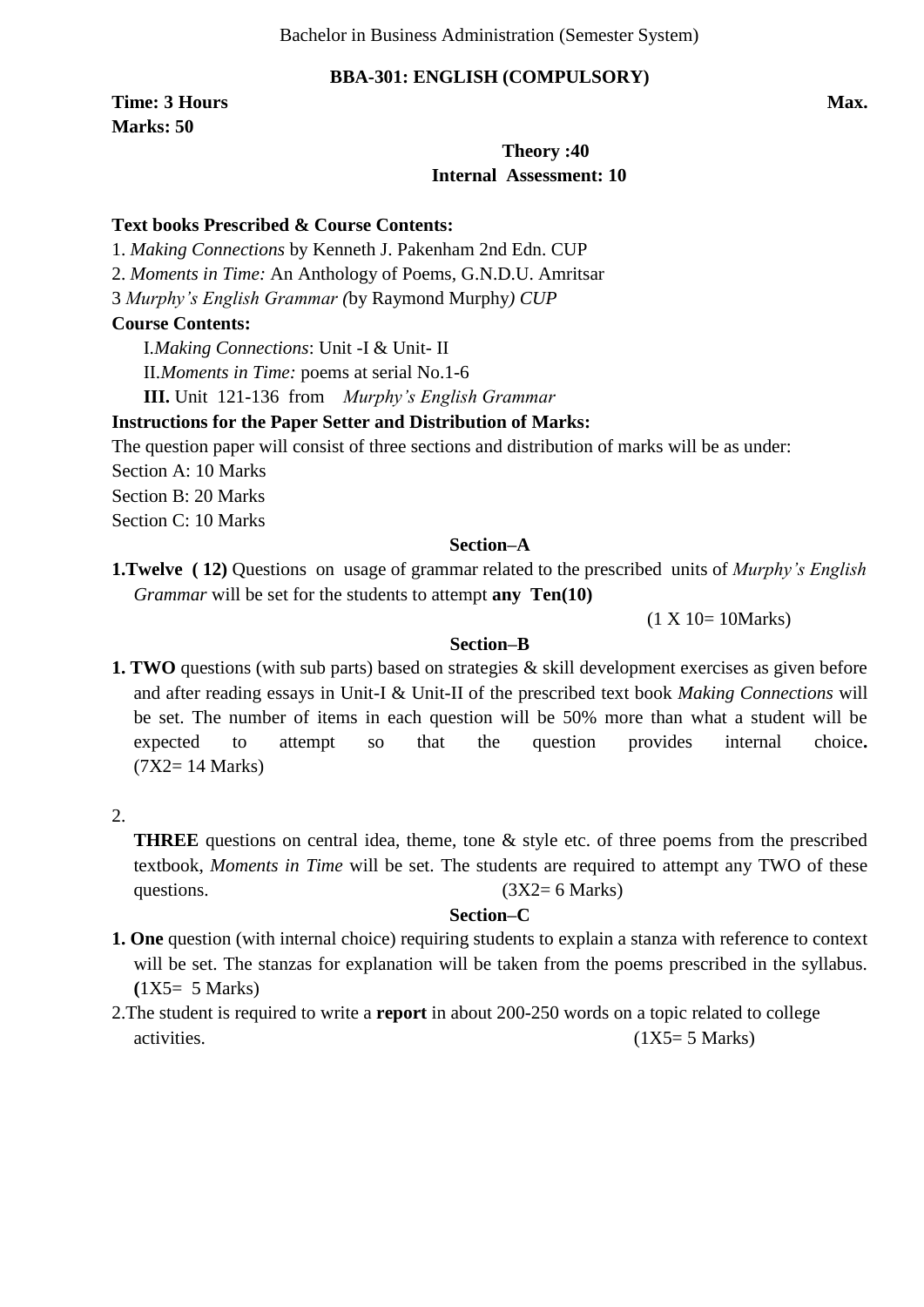# **BBA-302: PUNJABI COMPULSORY** ਪੰਜਾਬੀ (ਲਾਜ਼ਮੀ)

ਸਮਾਂ : 3 ਘੰਟੇ ਪਰਿਆ ਤੇ ਕਿਉਂਗੇ ਅੰਕ : 40 ਇੰਟਰਨਲ ਅਸੈੱਸਮੈਂਟ:  $10$ ਕਲ ਅੰਕ : 50

# ਪਾਠ-ਕ੍ਰਮ ਅਤੇ ਪਾਠ-ਪੁਸਤਕਾਂ

1. **ਕਾਵਿ ਕੀਰਤੀ** (ਸੰਪਾ. ਹਰਿਭਜਨ ਸਿੰਘ), ਗੁਰੁ ਨਾਨਕ ਦੇਵ ਯੁਨੀਵਰਸਿਟੀ, ਅੰਮ੍ਰਿਤਸਰ।

- (ਇਸ ਪੁਸਤਕ ਦੇ 'ਗਤੀ' ਅਤੇ 'ਪ੍ਰਗਤੀ' ਭਾਗਾਂ ਨੂੰ ਪਾਠ-ਕ੍ਰਮ ਵਿਚ ਸ਼ਾਮਲ ਕੀਤਾ ਗਿਆ ਹੈ। ਇਹਨਾਂ ਭਾਗਾਂ ਵਿਚੋ 'ਪ੍ਰੀਤਮ ਛੂਹ', 'ਕ੍ਰਿਸ਼ਨ ਜੀ', 'ਬੁਧ ਜੀ ਦਾ ਬੁੱਤ', 'ਧਿਆਨੀ ਬੁੱਧ', 'ਮਨਸੁਰ', 'ਦਾਗ', 'ਗਰਰ ਦੀ ਨਹਾਰ', 'ਸਭਾਸ਼ ਬਾਬ ਦੇ ਗੰਮ ਹੋ ਜਾਣ ਤੇ' ਅਤੇ ਈਸ਼ਵਰ ਸਿੰਘ ਦੀਆਂ ਸਾਰੀਆਂ ਕਾਵਿਤਾਵਾਂ ਪਾਠ-ਕਮ ਦਾ ਹਿੱਸਾ ਨਹੀਂ ਹਨ।)
- 2. **ਆਧੁਨਿਕ ਇਕਾਂਗੀ** (ਸੰਪਾ. ਰੋਸ਼ਨ ਲਾਲ ਆਹੁਜਾ ਅਤੇ ਮਨਜੀਤ ਪਾਲ ਕੌਰ), ਗੁਰੂ ਨਾਨਕ ਦੇਵ ਯੂਨੀਵਰਸਿਟੀ, ਅੰਮਿਤਸਰ

(ਇਸ ਪਸਤਕ ਵਿਚੋ ਸਹਾਗ, ਜਫ਼ਰਨਾਮਾ ਅਤੇ ਬੰਬ ਕੇਸ ਇਕਾਂਗੀਆਂ ਪੜਾਈਆਂ ਜਾਣਗੀਆਂ)

- 3. **ਸੰਖੇਪ ਰਚਨਾ** (ਪ੍ਰੈਸੀ)
- 4. **ਮੁਲ ਵਿਆਕਰਣ ਇਕਾਈਆਂ** : ਪਰਿਭਾਸ਼ਾ ਅਤੇ ਵੰਨਗੀਆਂ  $(\vec{S}$  ਕੁਸ਼, ਸ਼ਬਦ, ਵਾਕੰਸ਼, ਉਪਵਾਕ ਅਤੇ ਵਾਕ)

# ਅੰਕ ਵੰਡ ਅਤੇ ਪੇਪਰ ਸੈਟਰ ਲਈ ਹਦਾਇਤਾ<u>ਂ</u>

- 1. ਕਿਸੇ ਇੱਕ ਕਵਿਤਾ ਦਾ ਵਿਸ਼ਾ ਵਸਤ/ਸਾਰ/ਸੰਦੇਸ਼, ਪੁਸੰਗਿਕਤਾ (ਦੋ ਵਿਚੋ ਇੱਕ) 12 ਅੰਕ
- 2. ਕਿਸੇ ਇੱਕ ਇਕਾਂਗੀ ਦਾ ਵਿਸ਼ਾ ਵਸਤੂ/ਸਾਰ (ਦੋ ਵਿਚੋ ਇੱਕ) ਜਾਂ ਚਾਰ ਵਿਚੋ ਦੋ ਪਾਤਰਾਂ ਦੀ ਪਾਤਰ ਉਸਾਰੀ

<u>12 ਅੰਕ</u>

- $3.$  ਸੰਖੇਪ ਰਚਨਾ (ਪੈਸੀ) 8 ਅੰਕ
- 4. ਲੜੀ ਨੰਬਰ ਚਾਰ ਉੱਤੇ ਨਿਰਧਾਰਤ ਵਿਆਕਰਣ ਵਿਚੋਂ ਵਰਣਨਾਤਮਕ ਪ੍ਰਸ਼ਨ ਪੁੱਛੇ ਜਾਣਗੇ। 8 ਅੰਕ
- $\overline{5z}$ : ਇੰਟਰਨਲ ਅਸੈੱਸਮੈਂਟ 10 ਅੰਕਾਂ ਦੀ ਹੈ, ਜੋ ਕਾਲਜ ਵਲੋਂ ਨਿਰਧਾਰਿਤ ਦਿਸ਼ਾ ਨਿਰਦੇਸ਼ਾਂ ਅਨੁਸਾਰ ਇਨ੍ਹਾਂ ਅੰਕਾਂ ਤੋਂ ਵੱਖਰੀ ਹੋਵੇਗੀ। ਇਸ ਪੇਪਰ ਦੇ ਕਲ ਅੰਕ 40+10 = 50 ਹਨ।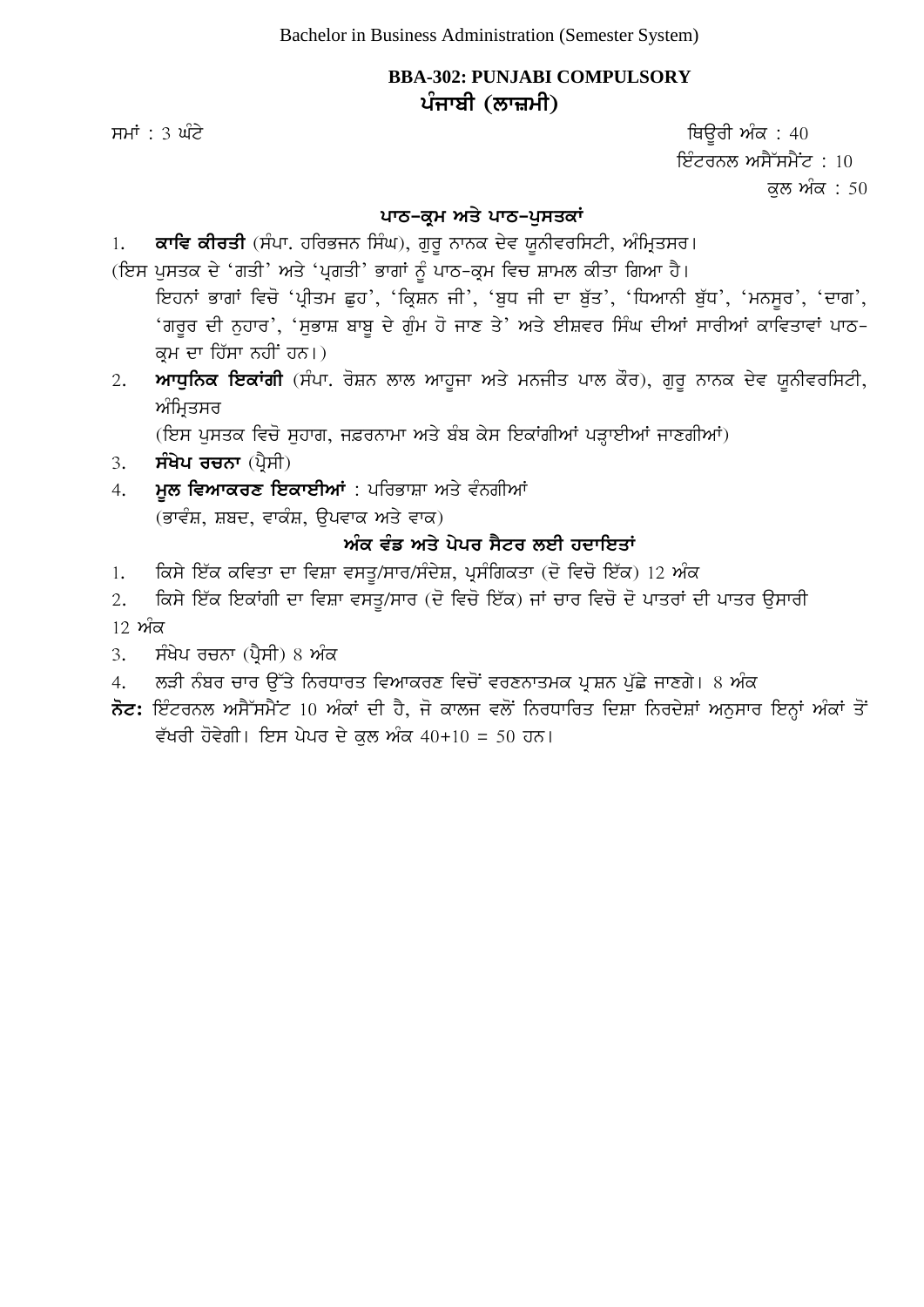# **BBA-302: BASIC PUNJABI** ਮੱਢਲੀ ਪੰਜਾਬੀ

(In Lieu of Compulsory Punjab)

 $\overline{r}$ ਸਮਾਂ : 3 ਘੰਟੇ ਪਰਿਆਸ ਦੀ ਸ਼ਾਹ ਕਰਨ ਤੋਂ ਬਾਹਰ ਵਿੱਚ ਸ਼ਾਹ ਕਰਨ ਤੇ ਬਾਹਰ ਵਿੱਚ ਸ਼ਹਿਰ ਵਿੱਚ ਸ਼ਹਿਰ ਅੰਕ : 40 ਇੰਟਰਨਲ ਅਸੈੱਸਮੈਂਟ $\div 10$ ਕੁਲ ਅੰਕ $: 50$ 

### **ਪਾਠ-ਕ੍ਰਮ ਅਤੇ ਪਾਠ-ਪੁਸਤਕਾਂ**

- 1. ਪੰਜਾਬੀ ਸ਼ਬਦ ਸ਼੍ਰੇਣੀਆਂ ਦੀ ਪਛਾਣ ਅਤੇ ਵਰਤੋਂ: ਨਾਂਵ, ਪੜਨਾਂਵ, ਵਿਸ਼ੇਸ਼ਣ, ਕਿਰਿਆ, ਕਿਰਿਆ ਵਿਸ਼ੇਸ਼ਣ, ਸੰਬੰਧਕ, ਯੋਜਕ, ਵਿਸਮਿਕ। 15 **ਅੰਕ**
- 2. ਪੰਜਾਬੀ ਵਾਕ ਬਣਤਰ : ਕਰਤਾ, ਕਰਮ, ਕਿਰਿਆ, ਪੰਜਾਬੀ ਵਾਕਾਂ ਵਿਚ ਤੱਤਾਂ ਦੀ ਤਰਤੀਬ, ਸਧਾਰਨ ਵਾਕ, ਬਿਆਨੀਆ ਵਾਕ, ਪ੍ਰਸ਼ਨਵਾਚਕ ਵਾਕ, ਹੁਕਮੀ ਵਾਕ, ਸੰਯੁਕਤ ਅਤੇ ਮਿਸ਼ਰਤ ਵਾਕ। 10 **ਅੰਕ**

# 3. ਪੁਕਾਰਜੀ ਪੰਜਾਬੀ **:**  $\hat{\mathbf{g}}$ ) ਪੈਰ੍ਹਾ ਅਧਾਰਿਤ ਪ੍ਰਸ਼ਨ 5 ਅੰਕ ਅ)ਅਖਾਣ ਤੇ ਮਹਾਵਰੇ 5 **ਅੰਕ** e)ਪੁਤੀਕੋਡਨ (Transcoding) **5 ਅੰਕ**

# ਅੰਕ ਵੰਡ ਅਤੇ ਪਰੀਖਿਅਕ ਲਈ ਹਦਾਇਤਾ<u>ਂ</u>

- 1. ਪਹਿਲੇ ਭਾਗ ਵਿਚੋਂ ਸਬਦ ਸੇਣੀਆਂ ਦੀ ਪਛਾਣ ਅਤੇ ਵਰਤੋਂ ਨਾਲ ਸੰਬੰਧਿਤ ਪੰਜ ਪੁਸਨ ਪੱਛੇ ਜਾਣਗੇ। ਜਿਨ੍ਹਾਂ ਵਿਚੋਂ ਪੰਜ-ਪੰਜ ਅੰਕਾਂ ਦੇ ਤਿੰਨ ਵਰਣਨਾਤਮਕ ਪੁਸਨ ਹੱਲ ਕਰਨੇ ਲਾਜੁਮੀ ਹਨ। 15 ਅੰਕ
- 2. ਪੰਜਾਬੀ ਵਾਕ ਬਣਤਰ ਵਾਲੇ ਭਾਗ ਵਿਚੋਂ ਪੰਜ ਪੁਸਨ ਦੋ-ਦੋ ਅੰਕਾਂ ਦੇ ਪੱਛੇ ਜਾਣਗੇ। ਸਾਰੇ ਪੁਸਨ ਹੱਲ ਕਰਨੇ ਲਾਜਮੀ ਹਨ।  $10 \text{ m}^{\circ}$ ਕ
- 3. ਵਿਦਿਆਰਥੀਆਂ ਨੂੰ ਇੱਕ ਪੈਰ੍ਹਾ ਦਿੱਤਾ ਜਾਵੇਗਾ ਅਤੇ ਉਸ ਉਪਰ ਆਧਾਰਿਤ ਇੱਕ- ਇੱਕ ਅੰਕ ਦੇ ਪੰਜ ਪ੍ਰਸ਼ਨ ਦਿੱਤੇ ਜਾਣਗੇ। ਉਤਰ 50 ਸਬਦਾਂ ਤੱਕ ਸੀਮਿਤ ਹੋਵੇਗਾ।5 ਅੰਕ
- 4. ਵਿਦਿਆਰਥੀਆਂ ਨੂੰ ਅੱਠ ਅਖਾਣ ਅਤੇ ਮੁਹਾਵਰੇ ਦਿੱਤੇ ਜਾਣਗੇ। ਜਿਨ੍ਹਾਂ ਵਿਚੋਂ ਪੰਜ ਨੂੰ ਵਾਕਾਂ ਵਿਚ ਵਰਤ ਕੇ ਅਰਥ ਸਪੱਸਟ ਕਰਨਾ ਹੋਵੇਗਾ। ਹਰ ਅਖਾਣ ਅਤੇ ਮਹਾਵਰੇ ਦਾ ਇੱਕ-ਇੱਕ ਨੰਬਰ ਹੋਵੇਗਾ।5 ਅੰਕ
- 5. ਵਿਦਿਆਰਥੀਆਂ ਨੂੰ ਇੱਕ ਵਾਰਤਾਲਾਪ ਜਾਂ ਵਾਰਤਕ ਦਾ ਟੋਟਾ ਦਿੱਤਾ ਜਾਵੇਗਾ। ਜਿਸ ਨੂੰ ਉਸ ਨੇ ਵਾਰਤਕ ਜਾਂ ਵਾਰਤਾਲਾਪ ਵਿਚ ਤਬਦੀਲ ਕਰਕੇ ਲਿਖਣਾ ਹੋਵੇਗਾ। 5 ਅੰਕ
- $\vec{\delta}$ ਟ: ਇੰਨਟਰਨਲ ਅਸੈੱਸਮੈਂਟ 10 ਅੰਕਾਂ ਦੀ ਹੈ, ਜੋ ਕਾਲਜ ਵਲੋਂ ਨਿਰਧਾਰਿਤ ਦਿਸ਼ਾ ਨਿਰਦੇਸ਼ਾਂ ਅਨੁਸਾਰ ਇਨ੍ਹਾਂ ਅੰਕਾਂ ਤੋਂ ਵੱਖਰੀ ਹੋਵੇਗੀ। ਇਸ ਪੇਪਰ ਦੇ ਕਲ ਅੰਕ 40+10 = 50 ਹਨ।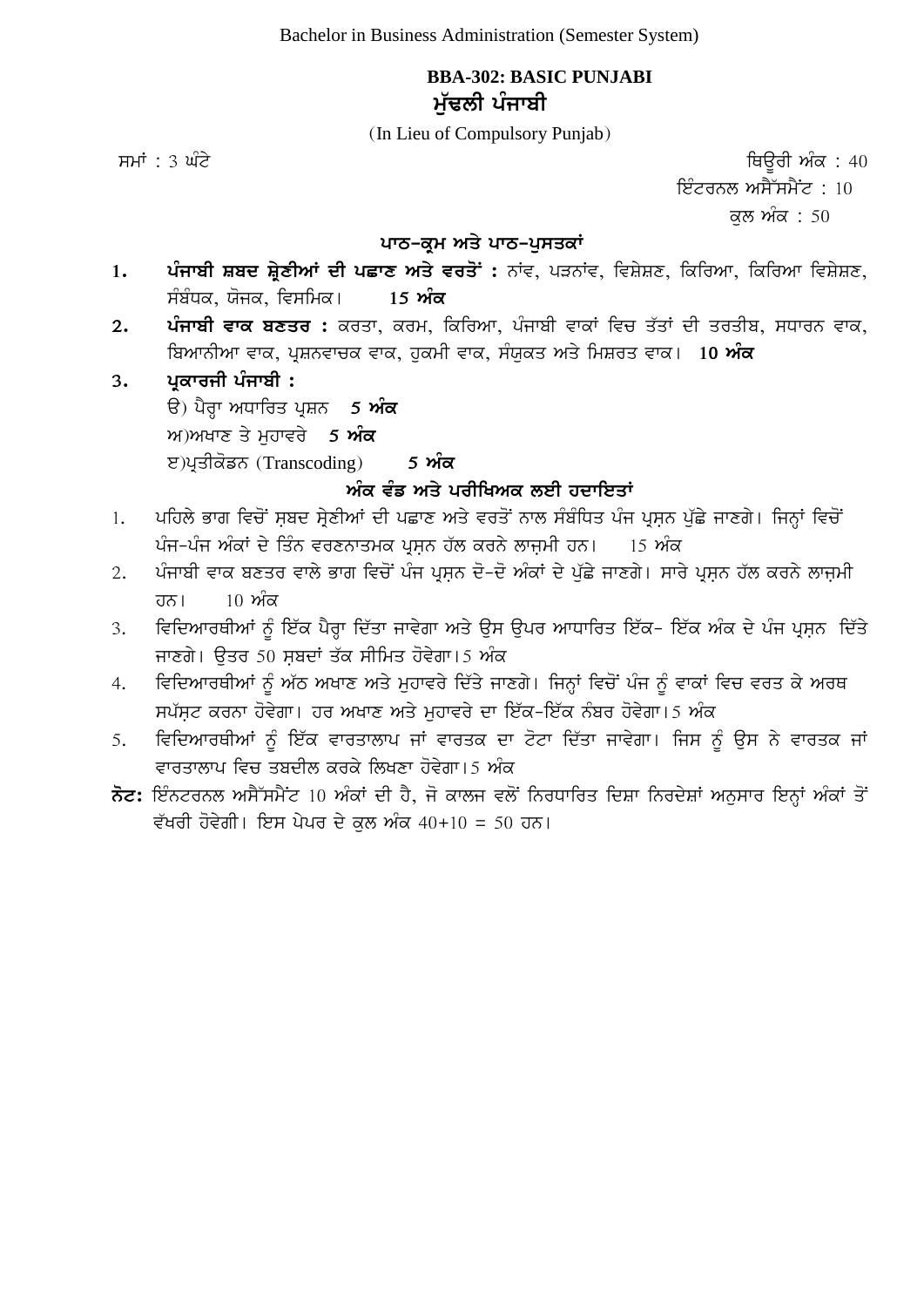# **BBA-303 STATISTICS FOR BUSINESS**

#### **Time: 3 Hours M. Marks: 50**

#### **Theory:40**

 **Internal assessment:10**

# **Note: 1.The question paper covering the entire course shall be divided into three section 2. The candidates are allowed to use [Non-Scientific)] calculator.**

**Section A**: It will have question No.1 consisting of 10 very short answer questions from the entire syllabus with answer to each question up to five lines in length. Students will attempt 8 questions. Each question will carry one mark; The total weightage being 8 marks.

**Section B**: It will consist of essay type/numerical questions up to five pages in length. Four questions numbering 2, 3, 4 and 5 will be set by the examiner from Part-I of the syllabus. The candidates will be required to attempt any two questions. Each question will carry 8 marks. The total weightage of this section shall be 16 marks.

**Section C**: It will consist of essay type/numerical questions with answer to each question up to five pages in length. Four questions numbering 6,7,8 and 9 will be set by the examiner from part-II of the syllabus. The candidates will be required to attempt any two questions. Each question will carry 8 marks. The total weightage of the section shall be 16 marks.

#### **Part-I**

**Matrix Algebra:** Types of matrices; basic operations of matrices; determinant of a matrix and its properties; rank and inverse of a matrix; solution of simultaneous linear equations – Cramer's rule and matrix inversion, method, application of matrices. Introduction and Methods of Presentation of Statistical Information, Collection and Presentation of Data. Frequency distribution. Concept of sampling and sampling Designs.

**Measures of Central Tendency**:- Mean, Median, Mode, Measure of dispersion. Range quartile deviation, Average deviation and Standard deviation.

#### **Part-II**

**Simple Correlation and Regression Analysis:** Assumptions; Pearsons product moment and Spearmen's rank correlation method; least squares technique; properties of correlations and regression coefficients .

**Time Series Analysis:** Trend analysis using moving average and regression analysis, easonal, cyclic and regular fluctuations, Index number construction of unweighted and weighted index numbers, quantity Index.

**Elementary Probability Theory:** Deterministic and non–deterministic experiments; ifferent types of events; a priori and empirical definition of probability. Conditional probability, laws of addition and multiplication of probability. Properties of binomial, Poisson and normal distributions.

#### **Suggested Readings:**

- 1. Chiang A.C., "Fundamental Methods of Mathematical Economics", McGraw Hill, Kogakusha.
- 2. Hopfe, M.M., Mathematics "Foundations for Business Science, Research Association".
- 3. Mizrahi, A. and Sullivan M., "Mathematics for Business and Social Sciences", John Wiley and Sons.
- 4. Raghawachari, M., "Mathematics for Management An Introduction", Tata McGraw Hill, New Delhi.
- 5. Webber, J.E., "Mathematical Analysis: Business and Economic Applications", Harper & Row,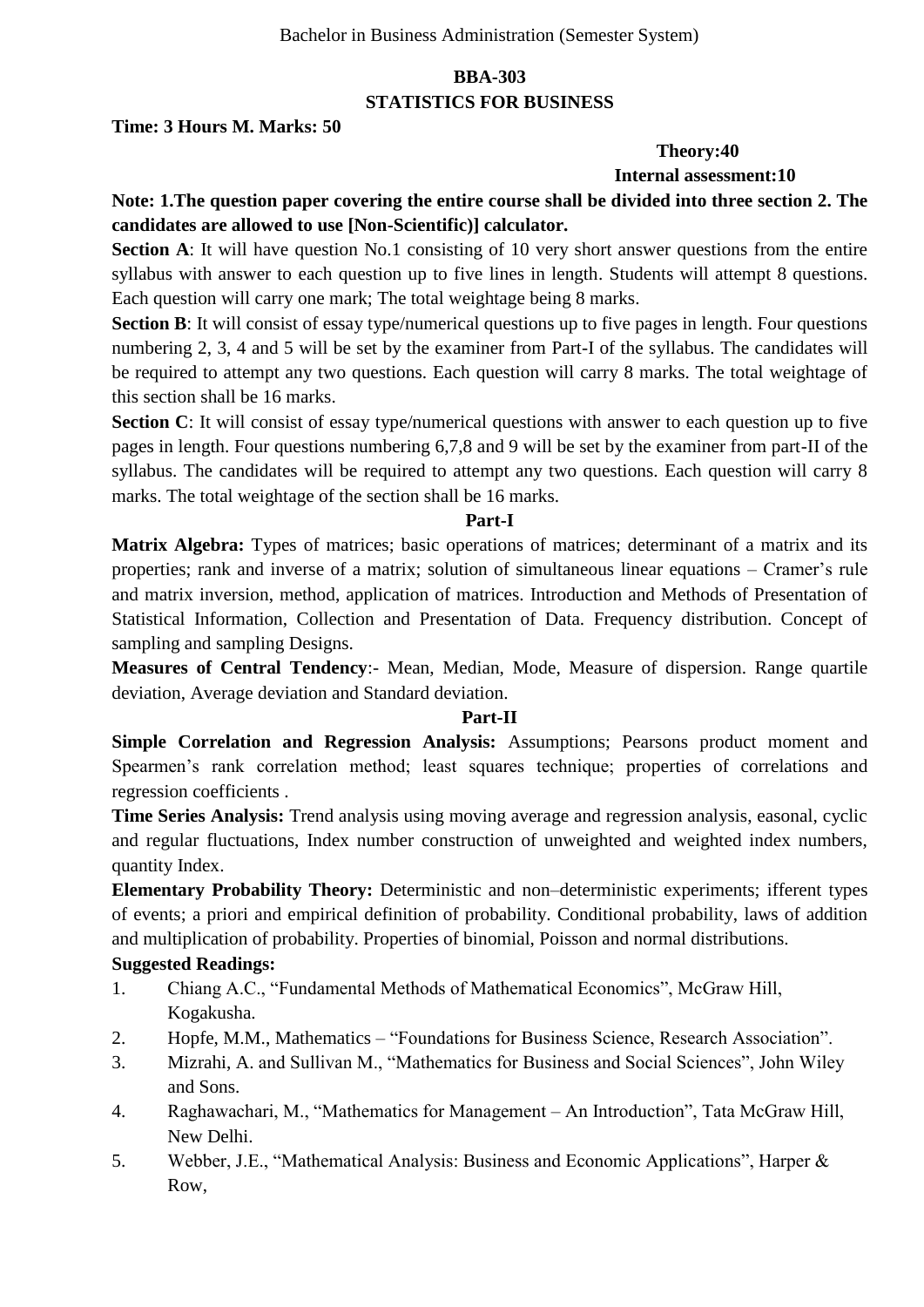Bachelor in Business Administration (Semester System)

- 6. Yamuna, T., "Mathematics for Economics An Elements Survey", Prentice Hall of India Pvt.Ltd., New Delhi.
- 7. Chou, Y. "Statistical Analysis", Holt, Rinehart and Winston, New York.
- 8. Croxton, F.E., Cowden, D.J. and Klien, S., "Applied General Statistics", Prentice Hall of India Pvt. Ltd.
- 9. Karmel, P.H. and Polar, K.M., "Applied Statistics for Economists", Pitman London.
- 10. Wetherill, G.B., "Elementary Statistical Methods", Chapman and Hall, London.

*Note: The latest editions of the books should be followed.*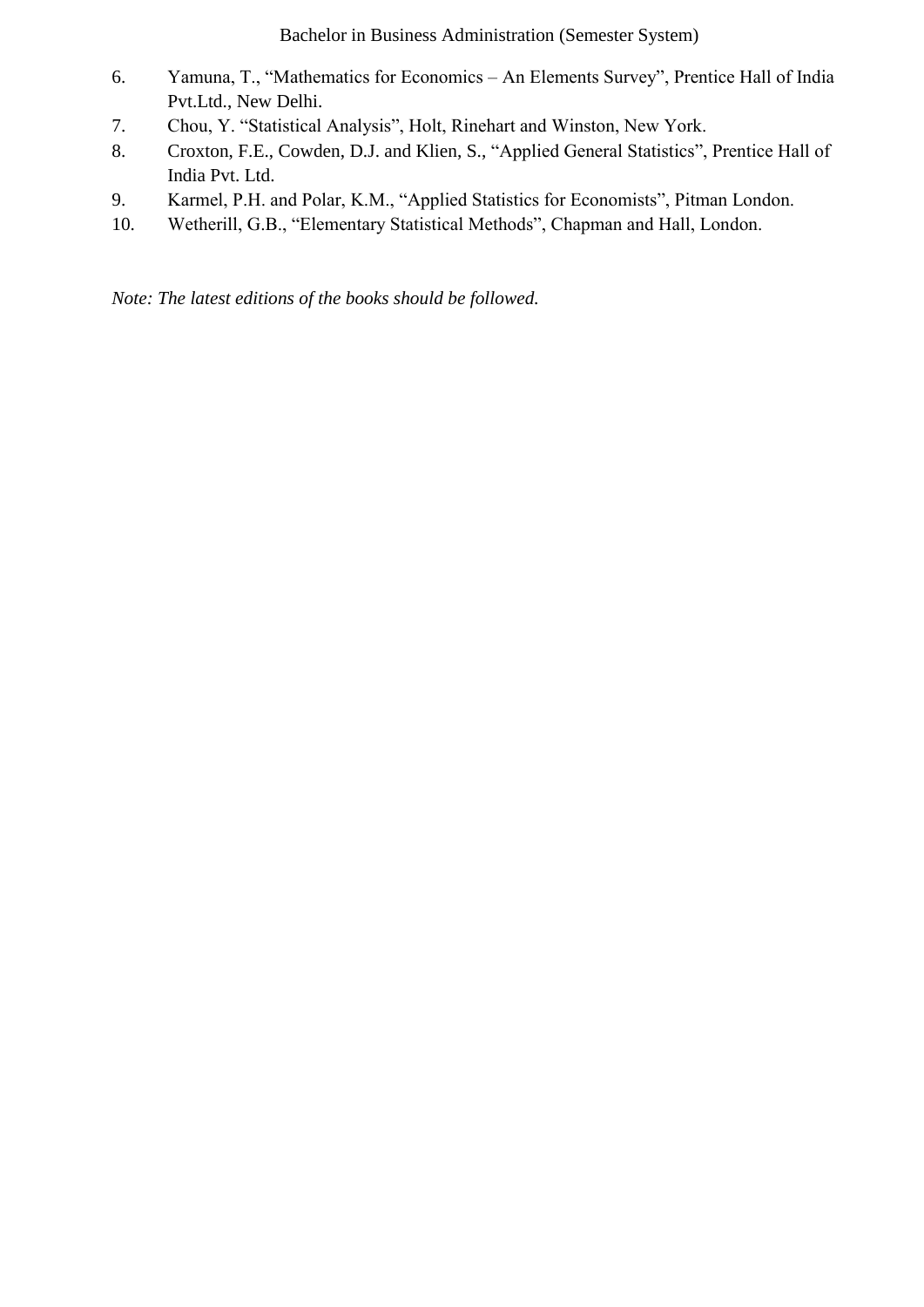#### **FUNDAMENTALS OF HUMAN RESOURCE MANAGEMENT**

**Time: 3 Hours M. Marks: 50** 

# **Theory: 40**

 **Internal Assessment: 10**

# **Note: The question paper covering the entire course shall be divided into three sections.**

**Section–A**: It will have question No.1 consisting of 10 very short answer questions from the entire syllabus with answer to each question up to five lines in length. Students will attempt 8 questions. Each question will carry one mark; the total weightage being 8 marks.

**Section–B**: It will consist of essay type/numerical questions up to five pages(essay type questions) in length. Four questions numbering 2, 3, 4 and 5 will be set by the examiner from Part-I of the syllabus. The candidates will be required to attempt any two questions. Each question will carry 8 marks. The total weightage of this section shall be 16 marks.

**Section–C**: It will consist of essay type/numerical questions with answer to each question up to five pages(essay type questions) in length. Four questions numbering 6, 7, 8 and 9 will be set by the examiner from Part-II of the syllabus. The candidates will be required to attempt any two questions. Each question will carry 8 marks. The total weightage of the section shall be 16 marks.

#### **Part-I**

**Human Resource Management (HRM):** Nature, Scope, Objectives and Functions of HRM, Evolution of HRM, Changing Trends in HRM. Status and competencies of HR manager.

**Human Resource Planning (HRP):** Concept, Need and Importance of HRP, Factors affecting HRP, Human Resource Planning Process.

**Job Analysis:** Meaning and Objective, Process, Methods of Collecting job data, Uses of Job Analysis, Problems of Job Analysis.

**Recruitment and Selection:** Meaning and Factors governing Recruitment, Recruitment Sources and Techniques. Meaning and Process of Selection, Problems associated with Recruitment and Selection. **Employee Retention:** Meaning, Factors Responsible for High Employee Turnover, Employee Retention Strategies.

#### **Part-II**

**HR Training and Development:** Concept and Need, Process of Training and Development Programme: - Identification of Training and Development Needs, Objectives, Strategy & Designing of Training and Development, Implementation and Methods of Training Programme and Levels of Training Evaluation.

**Performance Appraisal:** Meaning, Purpose, Essentials of Effective Performance Appraisal System, Various Components of Performance Appraisal, Methods and Techniques of Performance Appraisal.

**Managing Compensation and Employee Remuneration:** Concept, Objectives, Components of Employee Remuneration, Factors Influencing Employee Remuneration, Challenges of Remuneration. Incentive plans, fringe benefits, employee health and safety and employee grievance system.

**Job Evaluation:** Meaning, Process and Methods of Job Evaluation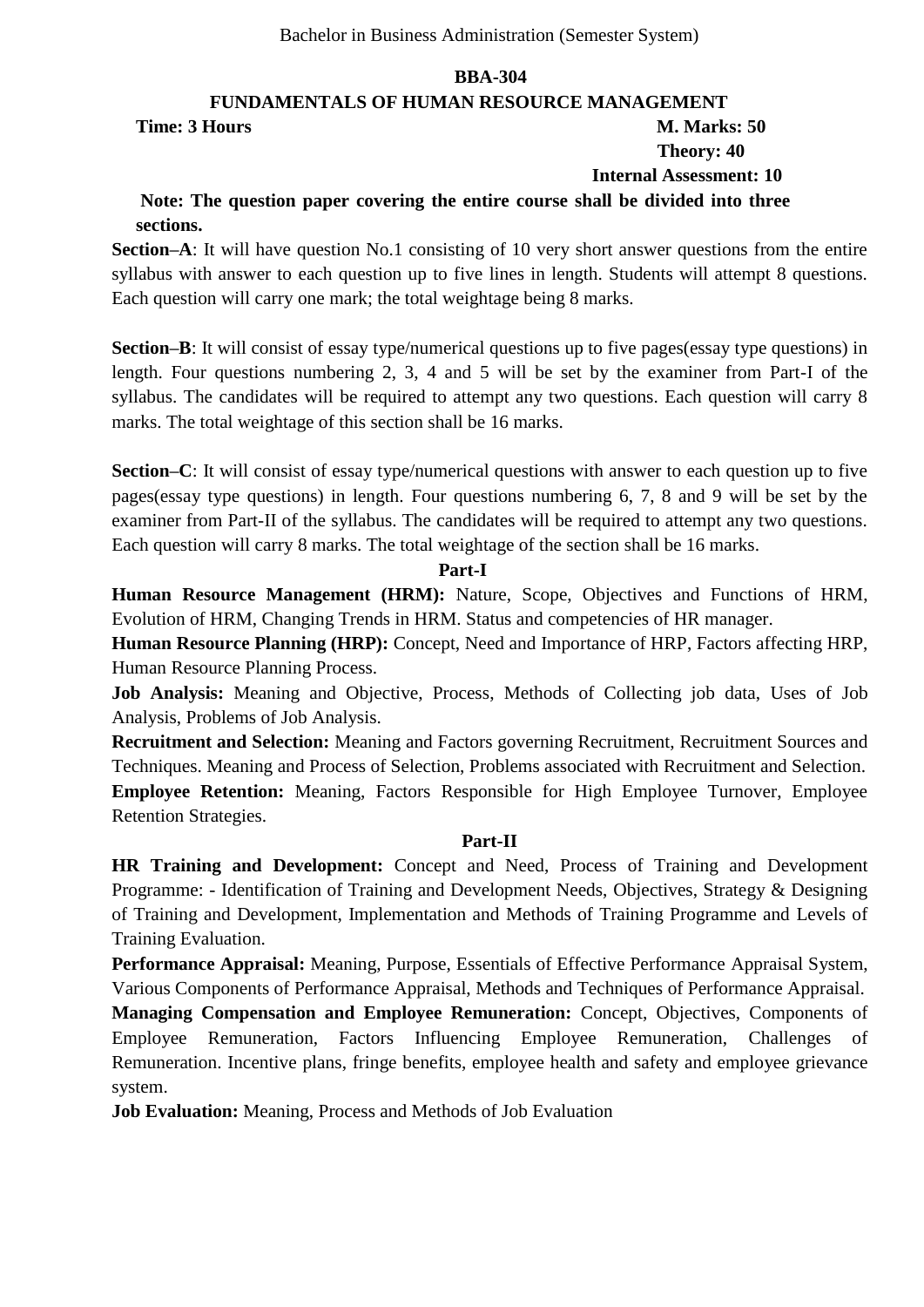#### **Suggested Readings:**

1. Dessler, Gary, "Human Resource Management", New Delhi, Pearson Education Asia. 2. Durai, Pravin, "Human Resource Management," New Delhi, Pearson

3. Noe, Raymond A., Hollenbeck, John R, Gerhart, Barry, Wright, Patrick M., "Human Resource Management: Gaining a Competitive Advantage," New Delhi, McGraw-Hill. McGraw-Hill.

4. Mathis, Robert L. and Jackson, John H. "Human Resource Management", New Delhi,Thomson Publishing.

5. Gomez, Mejia, Balkin, Cardy, "Managing Human Resources", New Delhi Pearson Education.

6. Aswathappa, K., "Human Resource Mnagement", Text and Cases, New Delhi, Tata McGraw Hill.

7. Snell, Scott, and Bohlander, George, "Human Resource Managemnt", New Delhi, Cengage Learning.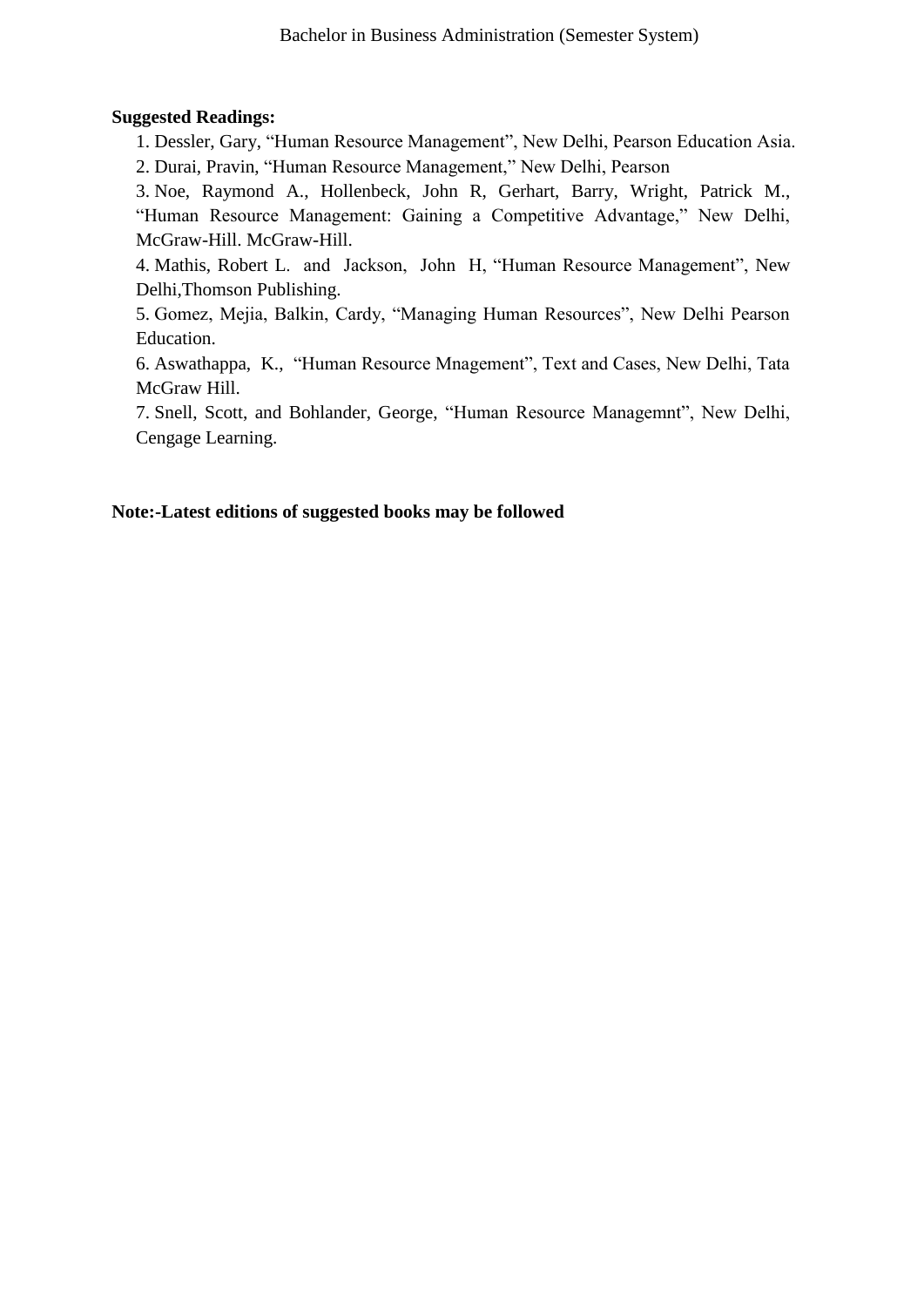#### **FUNDAMENTALS OF MARKETING MANAGEMENT**

**Time: 3 Hours M. Marks: 50** 

# **Theory: 40**

 **Internal Assessment: 10**

# **Note: The question paper covering the entire course shall be divided into three sections.**

**Section–A**: It will have question No.1 consisting of 10 very short answer questions from the entire syllabus with answer to each question up to five lines in length. Students will attempt 8 questions. Each question will carry one mark; the total weightage being 8 marks.

**Section–B**: It will consist of essay type/numerical questions up to five pages(essay type questions) in length. Four questions numbering 2, 3, 4 and 5 will be set by the examiner from Part-I of the syllabus. The candidates will be required to attempt any two questions. Each question will carry 8 marks. The total weightage of this section shall be 16 marks.

**Section–C**: It will consist of essay type/numerical questions with answer to each question up to five pages(essay type questions) in length. Four questions numbering 6, 7, 8 and 9 will be set by the examiner from Part-II of the syllabus. The candidates will be required to attempt any two questions. Each question will carry 8 marks. The total weightage of the section shall be 16 marks.

#### **Part-I**

**Marketing:** Concepts, Philosophies and Importance, Scope of Marketing, the selling concept, the Marketing concept, Components of a modern marketing information system, Marketing Intelligence. Analyzing the Microenvironment; Needs and Trends, The Demographic Environment, Economic, Social-Cultural and Natural, Technological, Political-Legal Environment.The Buying Decision Process: The Five Stage Model. Levels of Marketing Segmentation, Bases for segmenting consumer markets: Market Targeting, Bases for segmenting business markets..

#### **Part-II**

**Product Life Cycle Marketing Strategies: -** Introduction stage and the Pioneer advantage, Growth, Maturity and Declining Stage.Product Characteristics and Classifications; Product levels; The Customer value hierarchy, Product Classification, Differentiation. Packaging, Labeling, Branding.Understanding Pricing; Setting the Price.

**Marketing Communications:-** Advertising: - Evolution, Definition, Features, Importance, Advertising and Publicity, Functions of advertising. Advertising media, advertising copy, Objections against advertising. Sales Promotions. Direct Marketing, Personnel Selling, Interactive Marketing and Word of Mouth marketing and Channels of distribution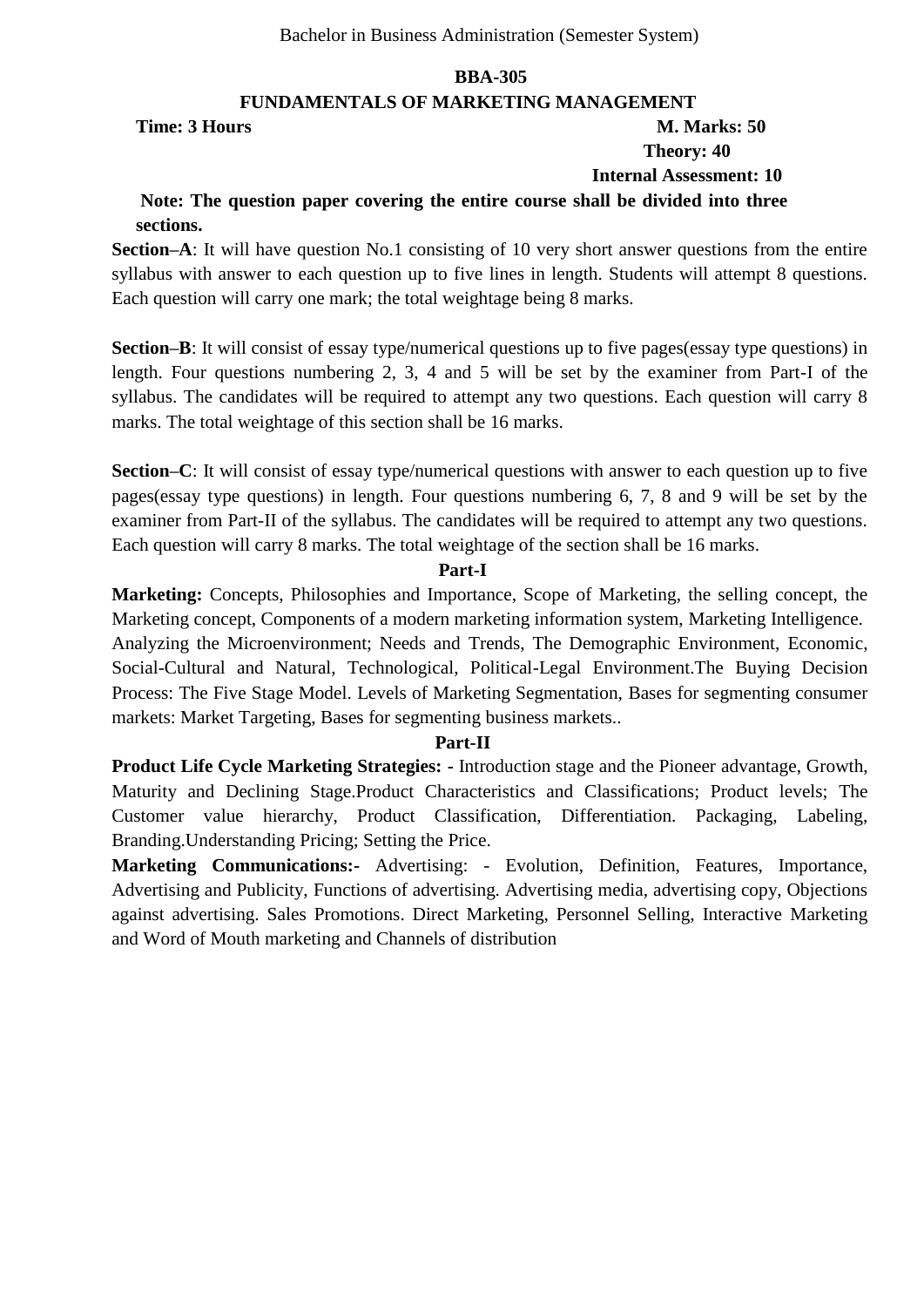#### **Suggested Readings:**

1. Kotler, Philip; Keller, Kevin; Koshey, Abraham; and Jha, Mithileshwar, "Marketing Management: South Asian Perspective", Pearson Education, New Delhi.

2. Ramaswamy, V.S. and Namakumari, S., "Marketing Mangement: Global Perspective, Indian Context", MacMillan.

3. Kurtz, David L. and Boone, Louis E., "Principles of Marketing, Thomson South-Western".

4. Enis, B. M., "Marketing Classics: A Selection of Influential Articles", New York, McGraw- Hill.

5. Saxena, Rajan, "Marketing Management", Tata McGraw Hill, New Delhi.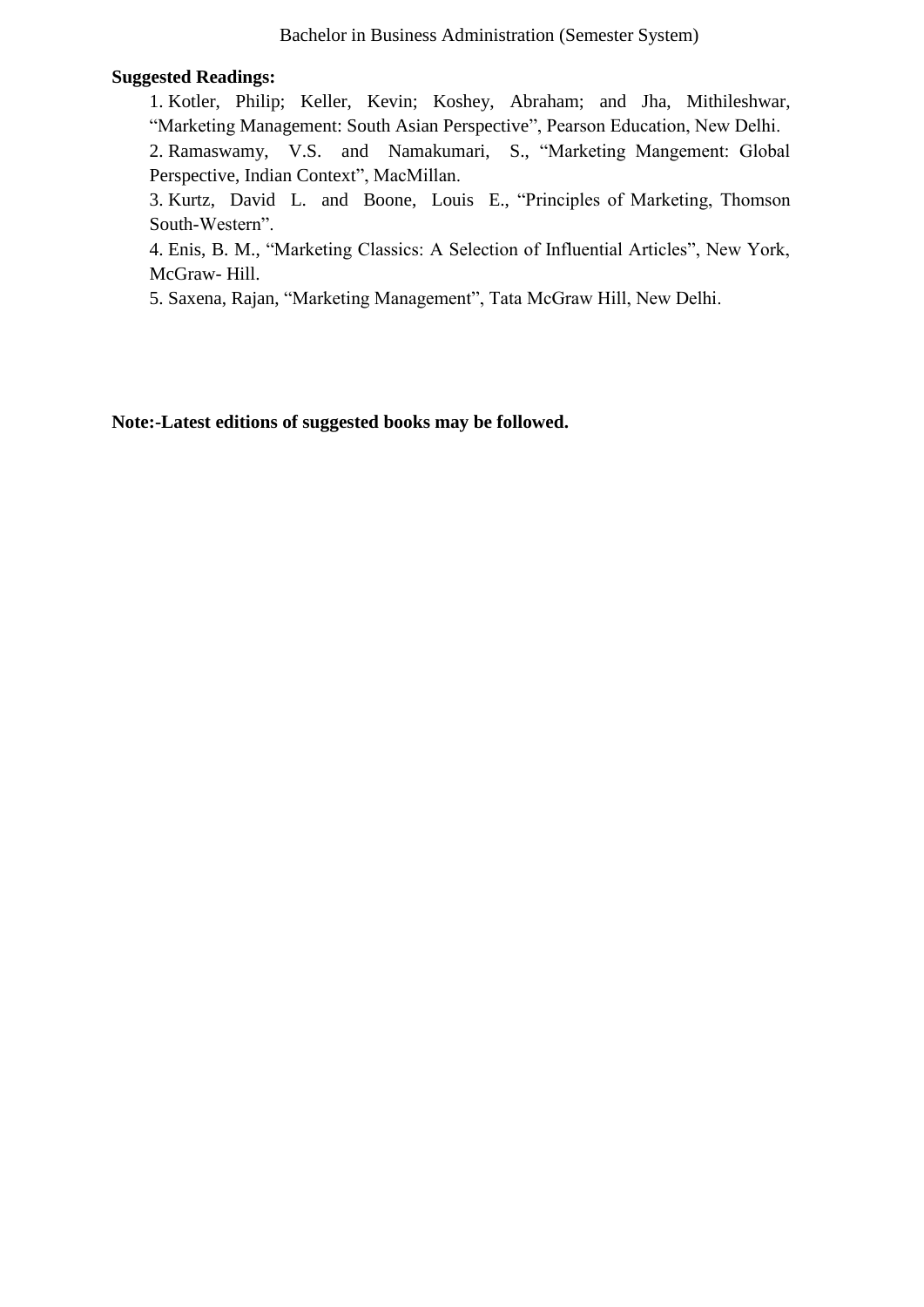#### **BBA-306 INDIAN FINANCIAL SYSTEM**

**Time: 3 Hours M. Marks: 50 Theory: 40 Internal Assessment: 10**

#### **Note: The question paper covering the entire course shall be divided into three sections.**

**Section–A**: It will have question No.1 consisting of 10 very short answer questions from the entire syllabus with answer to each question up to five lines in length. Students will attempt 8 questions. Each question will carry one mark; the total weightage being 8 marks.

**Section–B**: It will consist of essay type/numerical questions up to five pages(essay type questions) in length. Four questions numbering 2, 3, 4 and 5 will be set by the examiner from Part-I of the syllabus. The candidates will be required to attempt any two questions. Each question will carry 8 marks. The total weightage of this section shall be 16 marks.

**Section–C**: It will consist of essay type/numerical questions with answer to each question up to five pages(essay type questions) in length. Four questions numbering 6, 7, 8 and 9 will be set by the examiner from Part-II of the syllabus. The candidates will be required to attempt any two questions. Each question will carry 8 marks. The total weightage of the section shall be 16 marks.

#### **Part-I**

**Financial System: -** Functions, organisation/structure and an overview of Indian Financial System. **Financial Markets: -** Functions, organisation and types of financial markets, Securities Contract (Regulations) Rules, SEBI (Securities Exchange Board of India). An Overview of Primary and Secondary Market. Money Market Organisation & RBI (Role and functions).

#### **Part-II**

**Financial Intermediaries:-** Non Banking financial companies, Mutual Funds: - Its Introduction and guidelines, schemes and products . IRDA Act of Insurance Companies. An Introduction to FII's and FDI's and is importance.

**Financial Assets/Instruments: -** An Overview of Capital Market instruments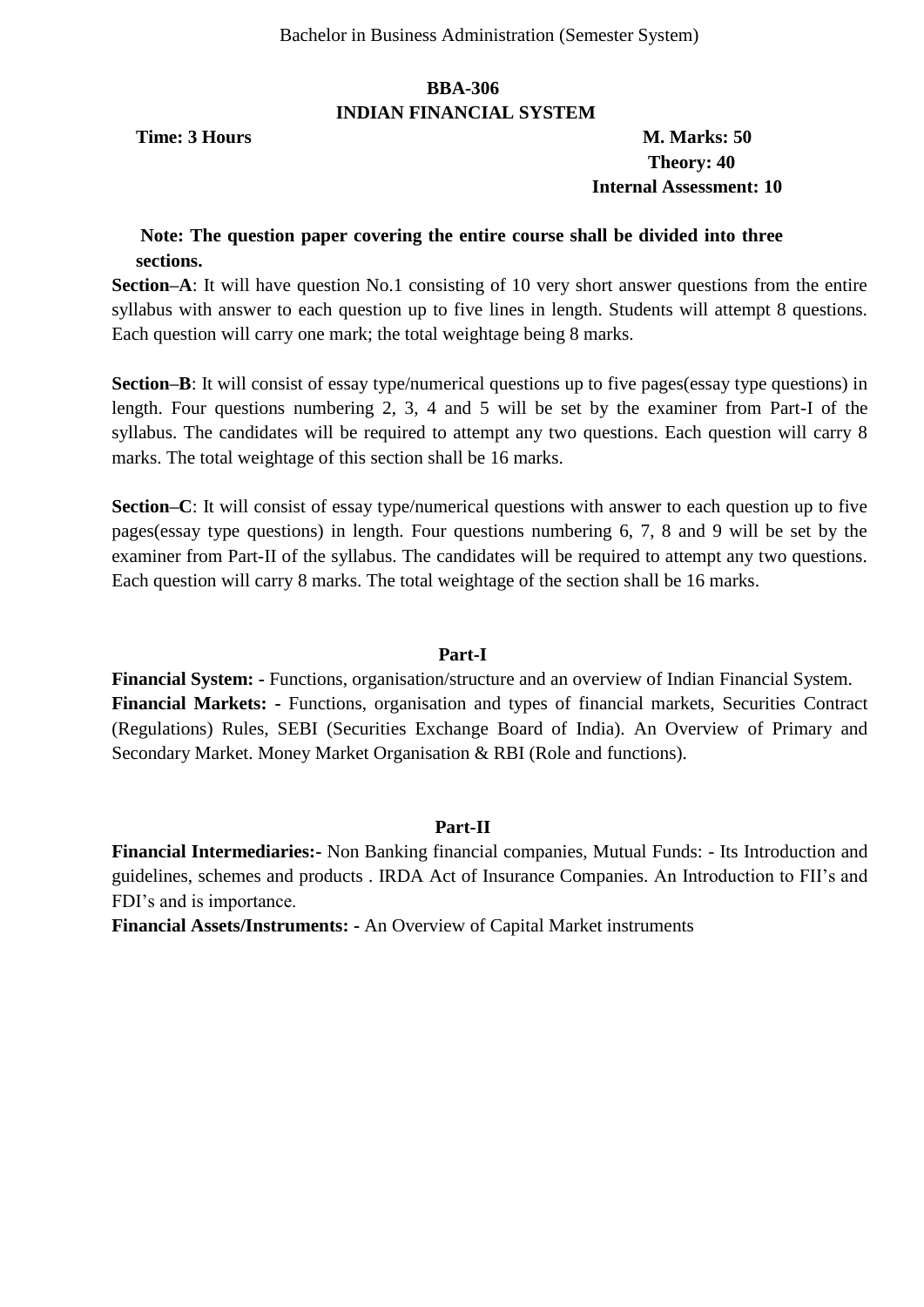#### **Suggested Readings:-**

1. Khan, M.Y, "Indian Financial System" fifth edition by Tata McGraw Hill Publishing Co.Ltd.

2. Vasant Desai, "The Indian Financial System & Developement", Himalaya Publishing House.

3. Dr.K.Ravichandran, "Merchant Banking & Financial Services", Hiamalaya Publishing House.

4. Bhole, L.M , "Indian Financial Institutions and Market", Tata McGraw Hill Publishing Co. Ltd.

5. Avadhani V.A., "Capital Market Management", Himalaya Publishing House.

6. SEBI Guidelines, Nabhi Publication.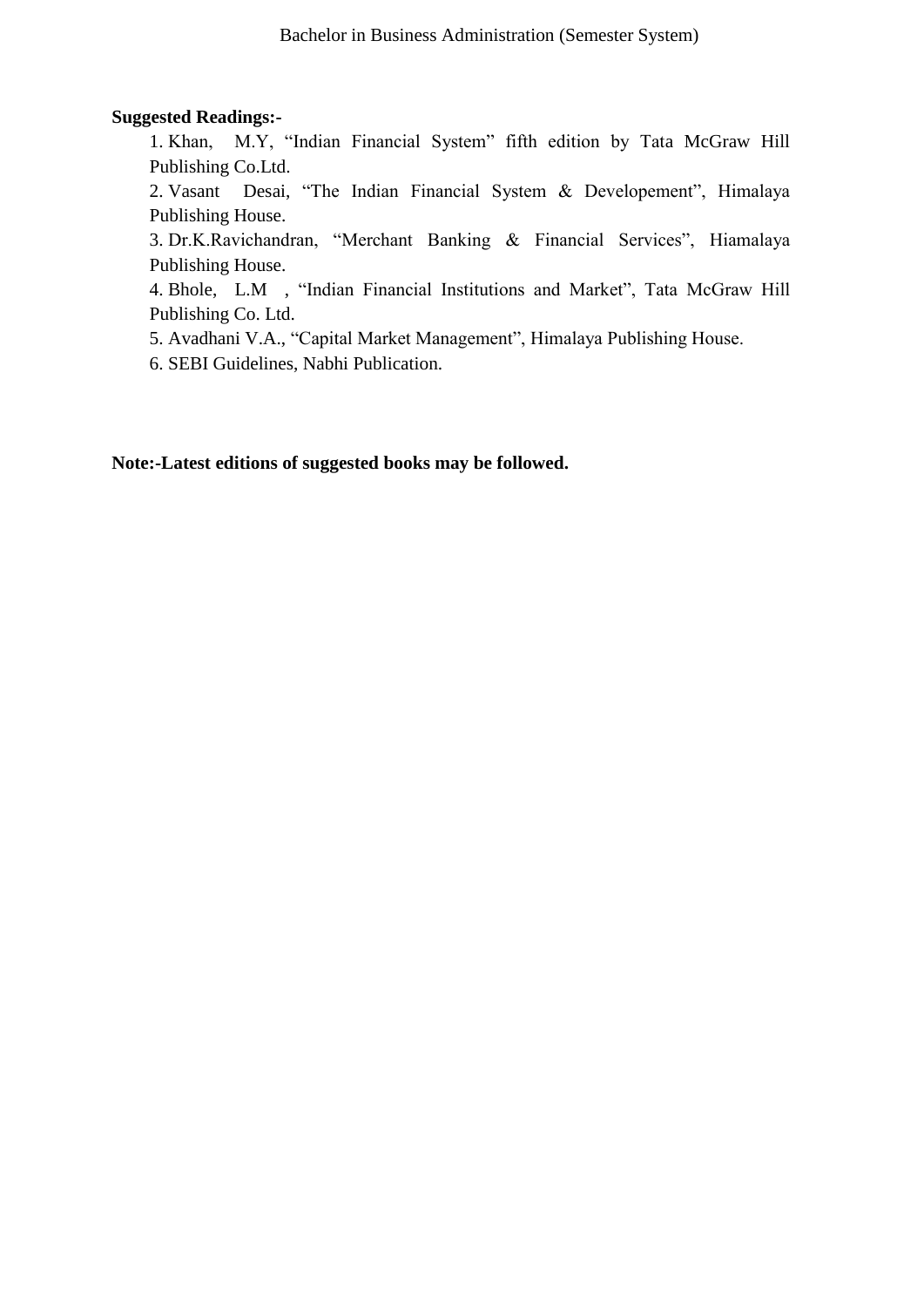#### **BBA 307 MANAGEMENT ACCOUNTING**

# **Time: 3 Hour M. Marks: 50 Theory: 40 Internal Assessment: 10**

# **Note: The question paper covering the entire course shall be divided into three sections.**

**Section–A**: It will have question No.1 consisting of 10 very short answer questions from the entire syllabus with answer to each question up to five lines in length. Students will attempt 8 questions. Each question will carry one mark; the total weightage being 8 marks.

**Section–B**: It will consist of essay type/numerical questions up to five pages(essay type questions) in length. Four questions numbering 2, 3, 4 and 5 will be set by the examiner from Part-I of the syllabus. The candidates will be required to attempt any two questions. Each question will carry 8 marks. The total weightage of this section shall be 16 marks.

**Section–C**: It will consist of essay type/numerical questions with answer to each question up to five pages(essay type questions) in length. Four questions numbering 6, 7, 8 and 9 will be set by the examiner from Part-II of the syllabus. The candidates will be required to attempt any two questions. Each question will carry 8 marks. The total weightage of the section shall be 16 marks.

#### **Part-I**

Origin, Concept, nature and Scope of Management Accounting. Need and Importance of Management Accounting, Tools & techniques of Management Accounting, Limitations, Management Accountant duties, functions, Distinction between management accounting & Financial Accounting. Sources of Finance

Financial statement Analysis: - meaning, types, Comparative Statements, Common Size, Trend analysis, Introduction of EVA.

Tools of Financial Analysis – Ratio Analysis (Liquidity, Activity, Solvency and Profitability ratios), Fund flow and cash flow analysis

#### **Part-II**

Management Reporting – Importance Needs, Types, Requirements of good report preparation including prewriting and form of final draft,

Working Capital Management: - Meaning, importance, need, advantages and disadvantages, factors affecting working capital requirements, principles of working capital management, Financing of working capital, Approaches for determining working capital mix, Trends in financing Working Capital by banks.

Responsibility Accounting: - Meaning, features, steps, types of responsibility centers, transfer price; meaning, methods, selection of transfer pricing method.

#### **Suggested Readings:**

1. Jain, P.K and Khan M.Y "Management Accounting", Tata McGraw Hill Publishing Co. Ltd. New Delhi.

2. Horngren Charles, Gary, Sundem, Stratton William, "Introduction to Management Accounting", Pearson Education Publishers.

3. Jawaharlal, "Accounting for Management", Himalaya Publishing House, New Delhi.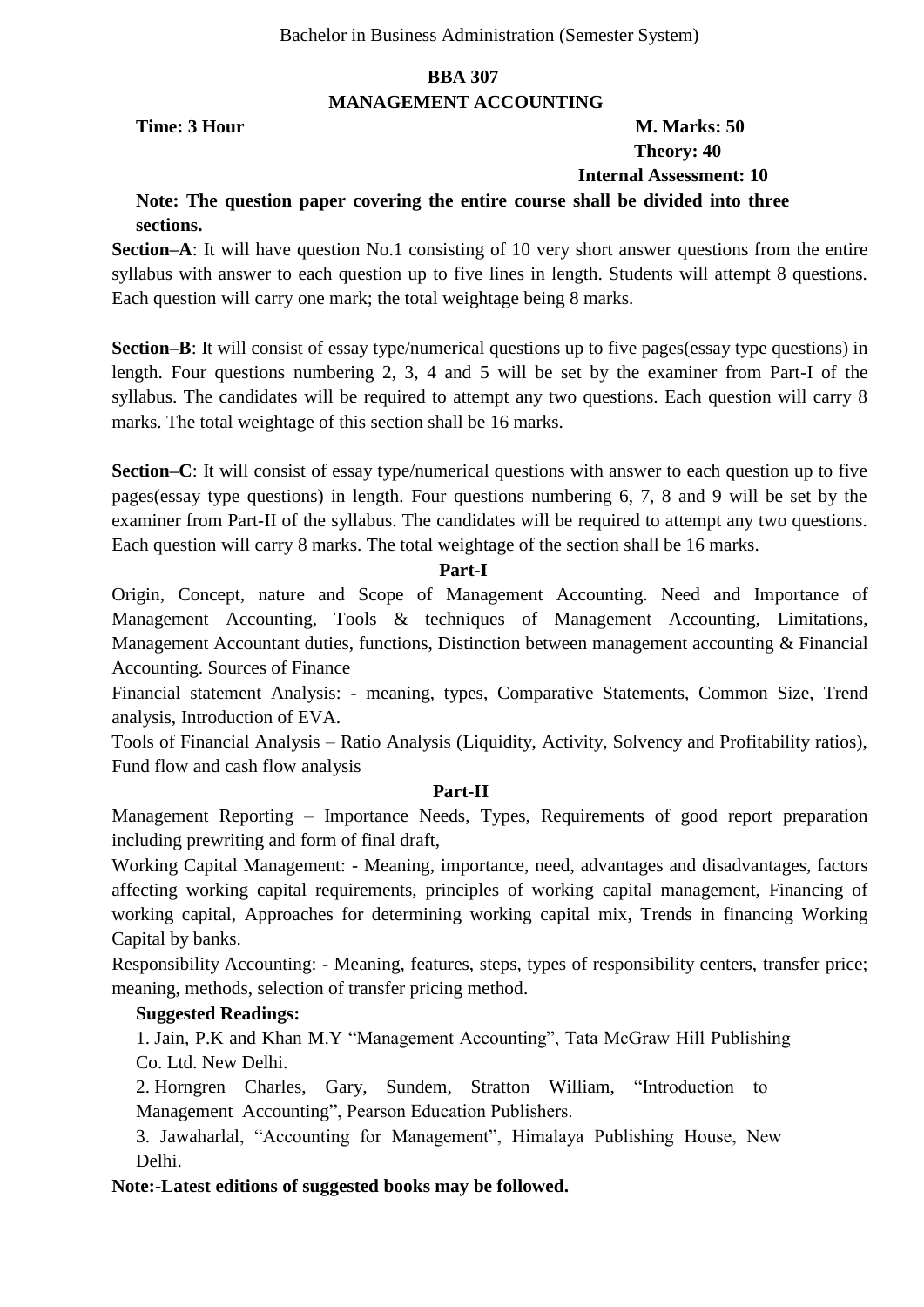#### **BBA-401: ENGLISH (COMPULSORY)**

**Time: 3 Hours Max. Max. Marks : 50** 

 **Theory : 40 Internal Assessment : 10**

#### **Text books Prescribed & Course Contents:**

1. *Making Connections* by Kenneth J. Pakenham 2nd Edn. CUP

2. *Moments in Time:* An Anthology of Poems*,* G.N.D.U. Amritsar

3 *Murphy's English Grammar (*by Raymond Murphy*)* CUP

#### **Course Contents:**

I.*Making Connections*: Unit –III & Unit- IV

II.*Moments in Time*: poems at serial No.7-12

III. Unit 98-112 from *Murphy's English Grammar*.

#### **Instructions for the Paper Setter and Distribution of Marks:**

The question paper will consist of three sections and distribution of marks will be as under: Section A: 10 Marks Section B: 20 Marks

Section C: 10 Marks

#### **Section–A**

**1.Twelve ( 12)** Questions on usage of grammar related to the prescribed units of *Murphy's English Grammar* will be set for the students to attempt **any Ten** 

(1X10= 10 Marks)

## **Section–B**

- 1. **TWO** questions (with sub parts) based on strategies & skill development exercises as given before and after reading essays in Unit-III & Unit-IV of the prescribed text book *Making Connections*  will be set. The number of items in each question will be 50% more than what a student will be expected to attempt so that the question provides internal choice. (7X2=14 Marks)
- 2. **THREE** questions on central idea, theme, tone & style etc. of three poems from the prescribed textbook, *Moments in Time* will be set. The students are required to attempt any TWO of these questions. ( $3X2 = 6$  Marks)

#### **Section–C**

- 1. **One question (with internal choice)** requiring students to explain a stanza with reference to context will be set. The stanzas for explanation will be taken from the poems prescribed in the syllabus.  $(1X5 = 5 \text{ Marks})$
- 2. **ONE** question based on 'Beyond the Reading' section at the end of each chapter of the prescribed textbook, *Making Connections* will be set. (1X5 = 5 Marks)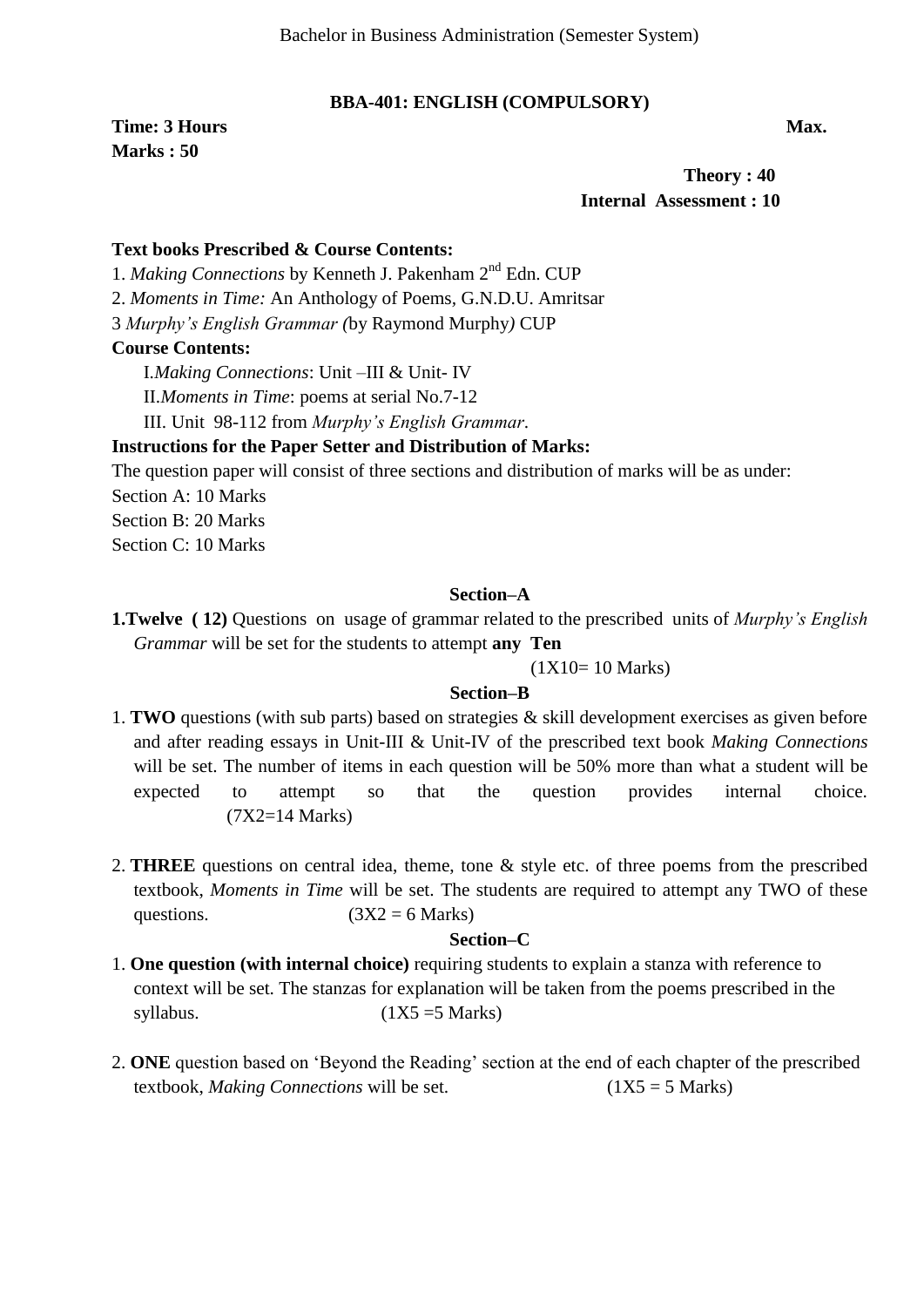# **BBA-402: PUNJABI COMPULSORY** ਪੰਜਾਬੀ (ਲਾਜ਼ਮੀ)

ਸਮਾਂ : 3 ਘੰਟੇ ਪਰਿਆ ਤੇ ਕਿਉਂਗੇ ਅੰਕ : 40 ਇੰਟਰਨਲ ਅਸੈੱਸਮੈਂਟ :  $10$ ਕਲ ਅੰਕ $: 50$ 

# **ਪਾਠ-ਕ੍ਰਮ ਅਤੇ ਪਾਠ-ਪੁਸਤਕਾਂ**

- 1. ਕਾਵਿ ਕੀਰਤੀ (ਸੰਪਾ. ਹਰਿਭਜਨ ਸਿੰਘ), ਗੁਰੁ ਨਾਨਕ ਦੇਵ ਯੁਨੀਵਰਸਿਟੀ, ਅੰਮ੍ਰਿਤਸਰ (ਇਸ ਪੁਸਤਕ ਦੇ 'ਨਵਗਤੀ' ਭਾਗ ਨੂੰ ਪਾਠ-ਕ੍ਰਮ ਵਿਚ ਸ਼ਾਮਲ ਕੀਤਾ ਗਿਆ ਹੈ। ਇਹਨਾਂ ਭਾਗਾਂ ਵਿਚੋ 'ਪਦਮਾ', 'ਲਣਾ', 'ਚਿੜੀਆਂ ਦਾ ਚੰਬਾ' ਕਾਵਿਤਾਵਾਂ ਪਾਠ-ਕ੍ਰਮ ਦਾ ਹਿੱਸਾ ਨਹੀਂ ਹਨ।) ਇਸ ਦੇ ਨਾਲ ਹੀ ਤਾਰਾ ਸਿੰਘ ਅਤੇ ਹਰਨਾਮ ਸਿੰਘ ਦੀਆਂ ਸਾਰੀਆਂ ਕਵਿਤਾਵਾਂ ਨੂੰ ਪਾਠ-ਕ੍ਰਮ ਵਿਚ ਸ਼ਾਮਿਲ ਨਹੀਂ ਕੀਤਾ ਗਿਆ।
- 2. **ਆਧੁਨਿਕ ਇਕਾਂਗੀ** (ਸੰਪਾ. ਰੋਸ਼ਨ ਲਾਲ ਆਹੁਜਾ ਅਤੇ ਮਨਜੀਤ ਪਾਲ ਕੌਰ), ਗੁਰੂ ਨਾਨਕ ਦੇਵ ਯੂਨੀਵਰਸਿਟੀ, ਅੰਮਿਤਸਰ।

(ਇਸ ਪਸਤਕ ਵਿਚੋ ਪਰਵਾਨਾ-ਏ-ਆਜ਼ਾਦੀ, ਜੱਤੀਆਂ ਦਾ ਜੋੜਾ ਅਤੇ ਕੱਚ ਦਾ ਗਜਰਾ ਇਕਾਂਗੀਆਂ ਪੜ੍ਹਾਈਆਂ ਜਾਣਗੀਆਂ)

- 3. **ਦਫ਼ਤਰੀ ਚਿੱਠੀ ਪੱਤਰ**
- 4. **ਵਿਆਕਰਣ** 
	- (ੳ) ਸ਼ਬਦ ਜੋੜਾਂ ਦੇ ਨਿਯਮ
	- $(M)$  ਗਰਮਖੀ ਲਿੱਪੀ ਦੀਆਂ ਵਿਸ਼ੇਸ਼ਤਾਵਾਂ

# ਅੰਕ ਵੰਡ ਅਤੇ ਪੇਪਰ ਸੈਟਰ ਲਈ ਹਦਾਇਤਾ<u>ਂ</u>

- 1. ਕਿਸੇ ਇੱਕ ਕਵਿਤਾ ਦਾ ਵਿਸ਼ਾ ਵਸਤੂ/ਸਾਰ/ਸੰਦੇਸ਼, ਪ੍ਰਸੰਗਿਕਤਾ (ਦੋ ਵਿਚੋ ਇੱਕ) 12 ਅੰਕ
- 2. ਕਿਸੇ ਇੱਕ ਇਕਾਂਗੀ ਦਾ ਵਿਸ਼ਾ ਵਸਤੂ/ਸਾਰ (ਦੋ ਵਿਚੋ ਇੱਕ) ਜਾਂ ਚਾਰ ਵਿਚੋਂ ਦੋ ਪਾਤਰਾਂ ਦੀ ਪਾਤਰ ਉਸਾਰੀ

 $12$  ਅੱਕ

- 3. d&qrI ic`TI p`qr (do ivcoN ie`k)8 AMk
- 4. ਲੜੀ ਨੰਬਰ ਚਾਰ ਉੱਤੇ ਨਿਰਧਾਰਤ ਵਿਆਕਰਣ ਵਿਚੋਂ ਵਰਣਨਾਤਮਕ ਪ੍ਰਸ਼ਨ ਪੁੱਛੇ ਜਾਣਗੇ। 8 ਅੰਕ
- ਨੋਟ: ਇੰਟਰਨਲ ਅਸੈੱਸਮੈਂਟ 10 ਅੰਕਾਂ ਦੀ ਹੈ, ਜੋ ਕਾਲਜ ਵਲੋਂ ਨਿਰਧਾਰਿਤ ਦਿਸ਼ਾ ਨਿਰਦੇਸ਼ਾਂ ਅਨੁਸਾਰ ਇਨ੍ਹਾਂ ਅੰਕਾਂ ਤੋਂ ਵੱਖਰੀ ਹੋਵੇਗੀ। ਇਸ ਪੇਪਰ ਦੇ ਕਲ ਅੰਕ 40+10 = 50 ਹਨ।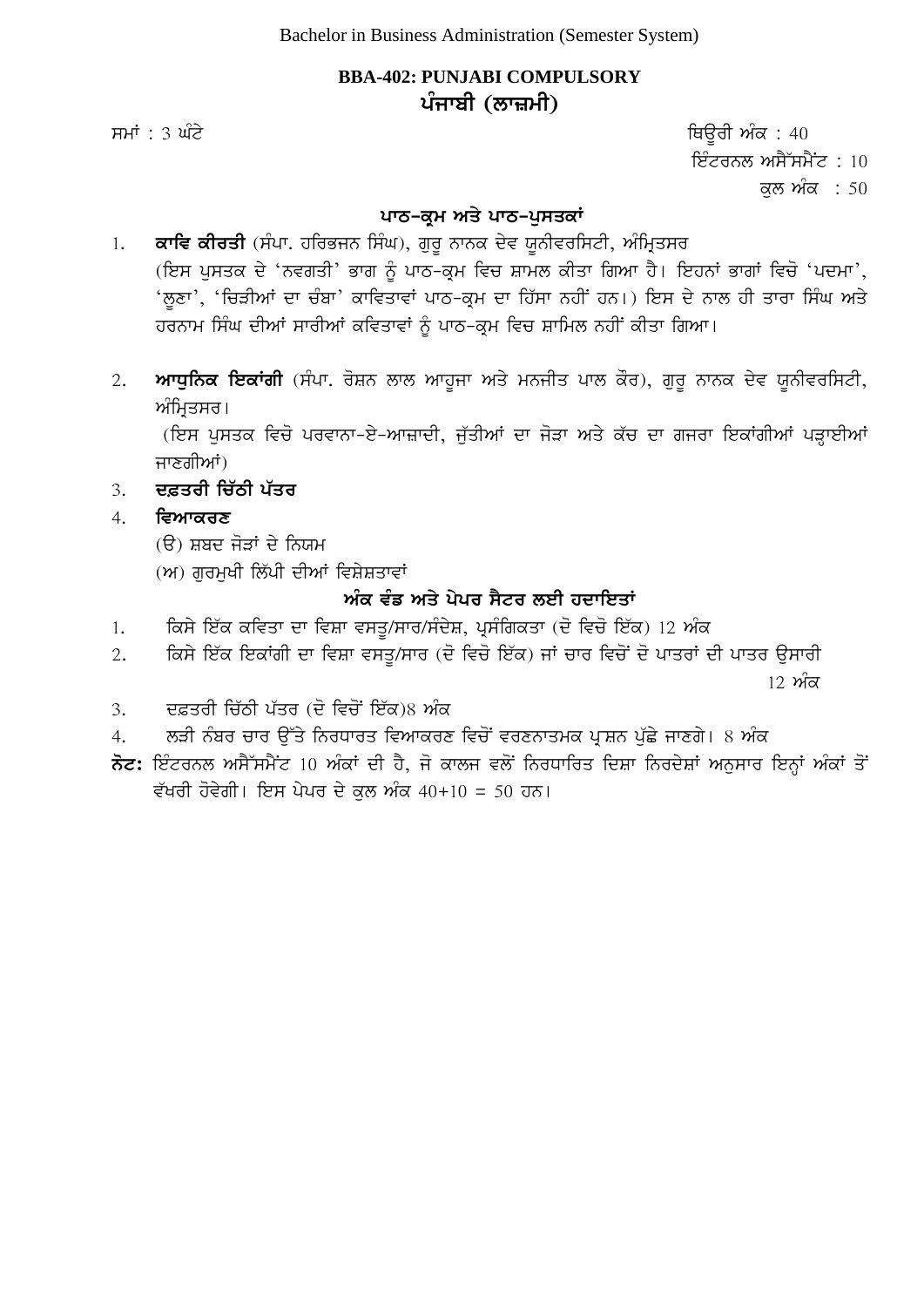# **BBA-402: BASIC PUNJABI ਮੱਢਲੀ** ਪੰਜਾਬੀ

(In Lieu of Compulsory Punjab)

ਸਮਾਂ : 3 ਘੰਟੇ ਵਿਉਰੀ ਅੰਕ : 40

ਇੰਟਰਨਲ ਅਸੈੱਸਮੈਂਟ :  $10$ 

ਕਲ ਅੰਕ : 50

# <u>ਪਾਠ-ਕੁਮ ਅਤੇ ਪਾਠ-ਪੁਸਤਕਾਂ</u>

# 1. ਪੰਜਾਬੀ ਵਿਆਕਰਨਿਕ ਇਕਾਈਆਂ ਦੀ ਪਛਾਣ ਅਤੇ ਵਰਤੋਂ : ਮੁੱਢਲੀ ਜਾਣਕਾਰੀ :

ਭਾਵੰਸ਼, ਸ਼ਬਦ, ਵਾਕੰਸ਼, ੳਪਵਾਕ, ਵਾਕ। 15 **ਅੰਕ** 

- 2. ਪੰਜਾਬੀ ਵਾਕਾਂ ਦੀ ਵਰਤੋਂ : ਵਿਭਿੰਨ ਸਮਾਜਿਕ/ਸਭਿਆਚਾਰਕ ਪੁਸਥਿਤੀਆਂ ਦੇ ਅੰਤਰਗਤ, ਘਰ ਵਿਚ, ਬਾਜ਼ਾਰ ਵਿਚ, ਮੇਲੇ ਵਿਚ, ਸ਼ੋਪਿੰਗ ਮਾਲ/ਸਿਨਮੇ ਵਿਚ, ਵਿਆਹ ਵਿਚ, ਧਾਰਮਿਕ ਸਥਾਨਾਂ ਵਿਚ, ਦੋਸਤਾਂ ਨਾਲ ਆਦਿ। 10 <u>ਅੰਕ</u>
- 3. ਪੁਕਾਰਜੀ ਪੰਜਾਬੀ **:**

ੳ)ਪੈਰ੍ਹਾ ਰਚਨਾ 5 **ਅੰਕ** ਅ)ਚਿੱਠੀ ਪੱਤਰ 5 **ਅੰਕ ੲ)ਸੰਖੇਪ ਰਚਨਾ \_ 5 ਅੰਕ** 

# ਅੰਕ ਵੰਡ ਅਤੇ ਪਰੀਖਿਅਕ ਲਈ ਹਦਾਇਤਾ<u>ਂ</u>

- 1. ਭਾਗ ਪਹਿਲਾਂ ਵਿਚੋਂ ਪੰਜ ਵਰਣਨਾਤਮਕ ਪ੍ਰਸ਼ਨ ਪੁੱਛੇ ਜਾਣਗੇ।ਜਿਨ੍ਹਾਂ ਵਿਚੋਂ ਤਿੰਨ ਪ੍ਰਸ਼ਨ ਹੱਲ ਕਰਨੇ ਲਾਜ਼ਮੀ ਹਨ। ਹਰ pRsæn dy pMj-pMj AMk hn[ 15 AMk
- 2. ਭਾਗ ਦੂਸਰਾ ਵਿਚੋਂ ਦੋ-ਦੋ ਨੰਬਰ ਦੇ ਪੰਜ ਪ੍ਰਸ਼ਨ ਪੁੱਛੇ ਜਾਣਗੇ। ਸਾਰੇ ਪ੍ਰਸ਼ਨ ਲਾਜ਼ਮੀ ਹਨ।10 ਅੰਕ
- 3. ਵਿਦਿਆਰਥੀਆਂ ਨੂੰ ਤਿੰਨ ਵਿਸ਼ੇ ਦਿੱਤੇ ਜਾਣਗੇ, ਜਿਨ੍ਹਾਂ ਵਿਚੋਂ ਕਿਸੇ ਇੱਕ ਵਿਸ਼ੇ ਨਾਲ ਸੰਬੰਧਿਤ ਪੈਰਾ ਰਚਨਾ ਕਰਨੀ ਹੋਵੇਗੀ। ਇਸ ਪਸਨ ਦੇ ਪੰਜ ਅੰਕ ਹਨ । 5 ਅੰਕ
- 4. ਨਿੱਜੀ, ਦਫ਼ਤਰੀ ਅਤੇ ਵਪਾਰਕ ਚਿੱਠੀ : ਵਿਦਿਆਰਥੀਆਂ ਨੂੰ ਦੋ ਵਿਚੋਂ ਕਿਸੇ ਇੱਕ ਵਿਸ਼ੇ ਤੇ ਚਿੱਠੀ ਲਿਖਣ ਲਈ ਕਿਹਾ ਜਾਵੇਗਾ। 5 ਅੰਕ
- 5. ਵਿਦਿਆਰਥੀਆਂ ਨੂੰ ਇੱਕ ਪੈਰਾ ਦਿੱਤਾ ਜਾਵੇਗਾ, ਜਿਸਦੀ ਉਸ ਨੇ ਇੱਕ ਤਿਹਾਈ ਹਿੱਸੇ ਵਿਚ ਸੰਖੇਪ ਰਚਨਾ ਕਰਨੀ ਹੋਵੇਗੀ ਅਤੇ ਢੱਕਵਾਂ ਸਿਰਲੇਖ ਦੇਣਾ ਹੋਵੇਗਾ। 5 ਅੰਕ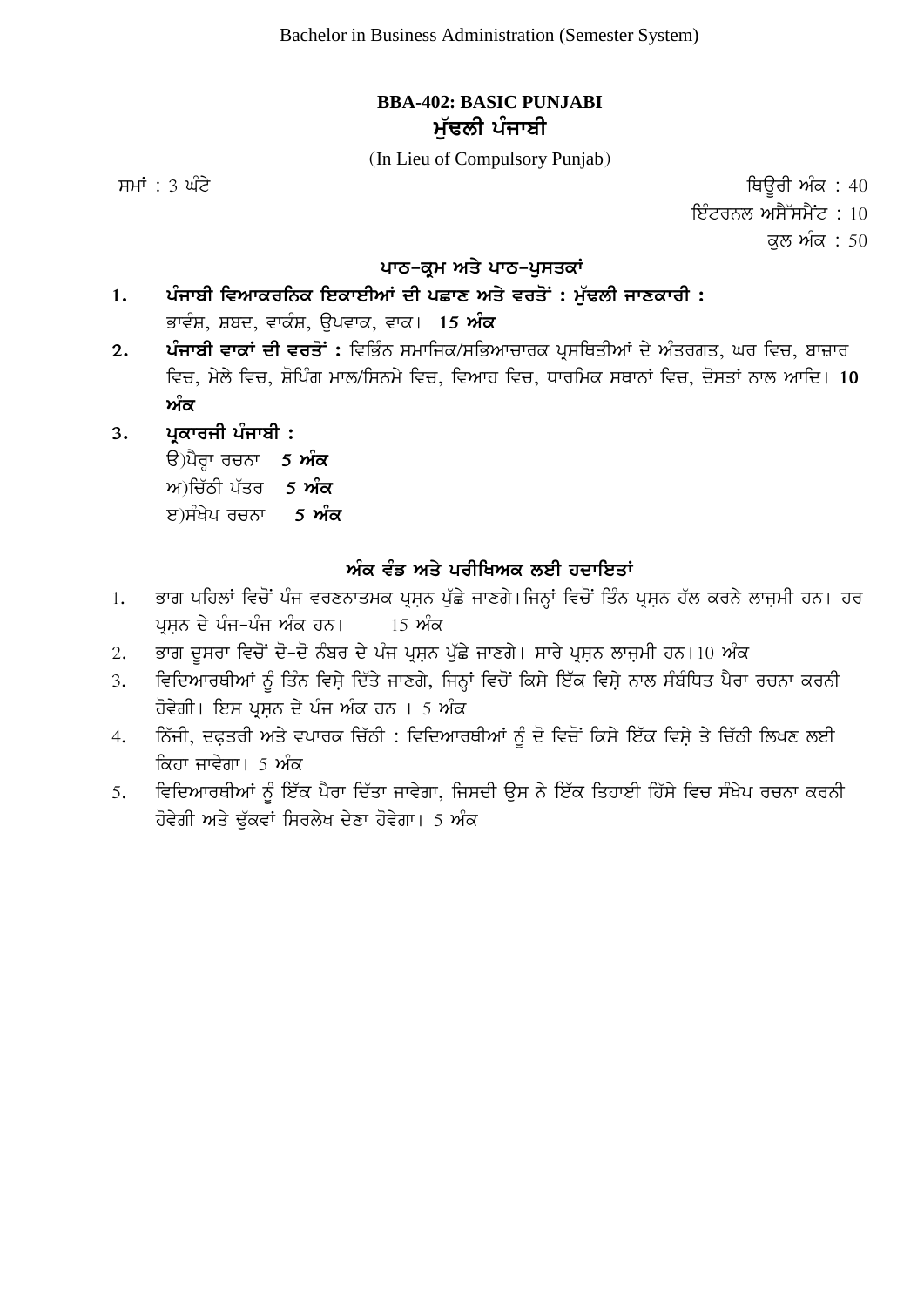### **BBA-403 FINANCIAL MANAGEMENT**

# **Time: 3 Hours M. Marks: 50 Theory: 40 Internal Assessment: 10**

### **Note: The question paper covering the entire course shall be divided into three sections.**

**Section–A**: It will have question No.1 consisting of 10 very short answer questions from the entire syllabus with answer to each question up to five lines in length. Students will attempt 8 questions. Each question will carry one mark; the total weightage being 8 marks.

**Section–B**: It will consist of essay type/numerical questions up to five pages (essay type questions) in length. Four questions numbering 2, 3, 4 and 5 will be set by the examiner from Part-I of the syllabus. The candidates will be required to attempt any two questions. Each question will carry 8 marks. The total weightage of this section shall be 16 marks.

**Section–C**: It will consist of essay type/numerical questions with answer to each question up to five pages(essay type questions) in length. Four questions numbering 6, 7, 8 and 9 will be set by the examiner from Part-II of the syllabus. The candidates will be required to attempt any two questions. Each question will carry 8 marks. The total weightage of the section shall be 16 marks.

#### **Part-I**

**Finance & Financial Management:** Meaning and Nature; Financial Goal-Profit Vs. Wealth Maximization; Finance Functions-Investment, Financing, Liquidity and Dividend Decisions. Theories of Capitalization.

**Capital Structure:** Concept and Determinants.

**Cost of Capital:** Meaning and Significance of Cost of Capital; Calculation of Cost of Debt, Preference Capital, Equity Capital and Retained Earnings; Combined Cost of' Capital. **Sources of finance:** Long term and Short term.

#### **Part-II**

**Capital Budgeting:** Nature of Investment Decisions; Investment Evaluation Criteria on-Discounted Cash Flow Criteria, Discounted Cash Flow Criteria.

**Dividend Policies:** Issues in Dividend Decisions, Forms of Dividends.

**Operating and Financial Leverage:** Measurement of leverages; Financial and Operating Leverage, combined leverage.

**Management of Working Capital:** Meaning, Significance and Types of Working Capital; Approaches of Working Capital

# **Suggested Readings:**

1. Berk, Jonathan and De Marzo, Peter, "Financial Management", Pearson Education Dorling Kindersley (India) Pvt Ltd.

2. Bhattacharya, Hrishlkas, "Working Capital Management: Strategies and Techniques" .Prentice Hall, New Delhi.

3. Brealey, Richard A and Stewart C. Myers, "Corporate Finance", McGraw Hill Int. Ed, New York.

4. Chandra, Prasanna, "Financial Management", Tata McGraw Hill, New Delhi.

5. Hampton, John, "Financial Decision Making", Tata McGraw Hill, New Delhi.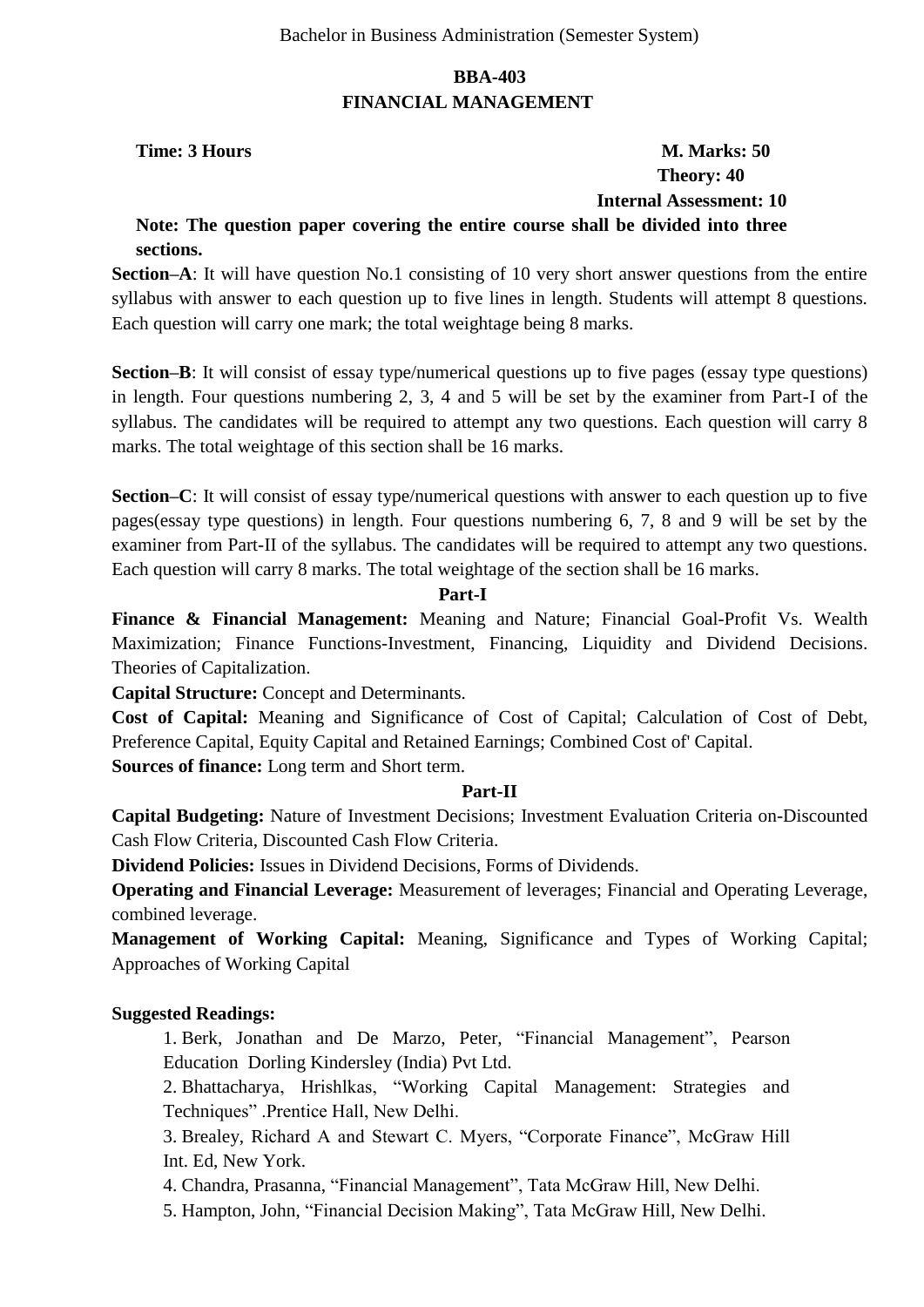Bachelor in Business Administration (Semester System)

6. Pandey, I, M: "Financial Management", Vikas Publishing House, Delhi.

7. Van Horne. J.G. and J.M. Wachowicz Jr, "Fundamentals of Financial Management". Prentice-Hall, Delhi.

8. Van Horne, James G, "Financial Management and Policy", Prentice-Hall, Delhi.

9. Khan MY, Jain PK, "Financial Management", Tata McGraw Hill, New Delhi.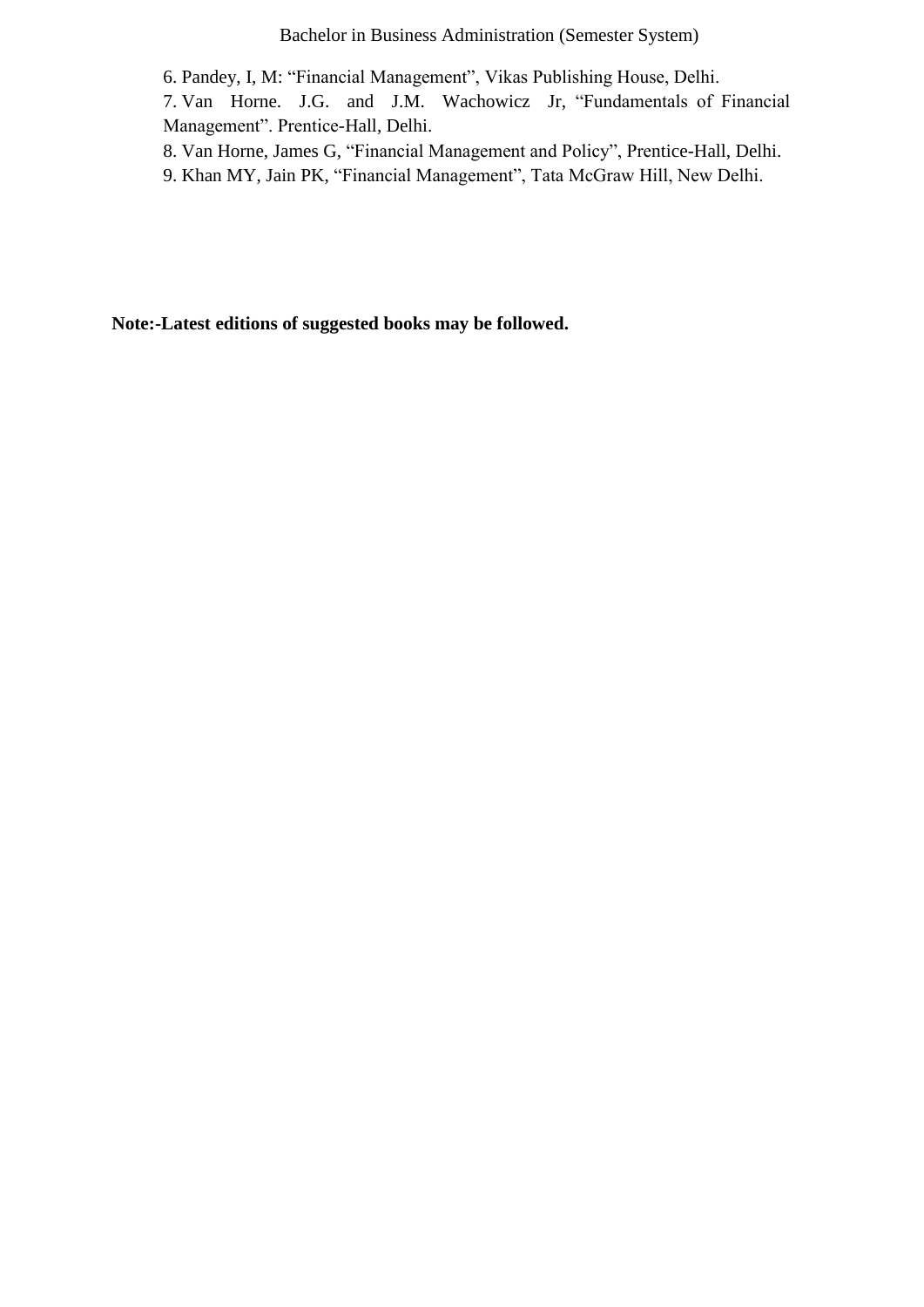#### **PRODUCTION AND OPERATIONS MANAGEMENT**

**Time: 3 Hours M. Marks: 50** 

# **Theory: 40**

 **Internal Assessment: 10**

# **Note: The question paper covering the entire course shall be divided into three sections.**

**Section–A**: It will have question No.1 consisting of 10 very short answer questions from the entire syllabus with answer to each question up to five lines in length. Students will attempt 8 questions. Each question will carry one mark; the total weightage being 8 marks.

**Section–B**: It will consist of essay type/numerical questions up to five pages(essay type questions) in length. Four questions numbering 2, 3, 4 and 5 will be set by the examiner from Part-I of the syllabus. The candidates will be required to attempt any two questions. Each question will carry 8 marks. The total weightage of this section shall be 16 marks.

**Section–C**: It will consist of essay type/numerical questions with answer to each question up to five pages(essay type questions) in length. Four questions numbering 6, 7, 8 and 9 will be set by the examiner from Part-II of the syllabus. The candidates will be required to attempt any two questions. Each question will carry 8 marks. The total weightage of the section shall be 16 marks.

#### **Part-I**

**Introduction:** - Concept of Production & Operations management, Market Analysis, Competitive Priorities and capabilities. New Product Design and development. Plant location and Plant layout.Scheduling for Manufacturing Systems: Production Scheduling Techniques Economic Batch Quantity with Joint Production Runs, Gantt. Charts. Network Analysis.

**Productivity**: Concept and Importance, Factors Affecting Productivity, Methods to Improve productivity. Value Analysis.

**Work study:** Methods Analysis Measurement.

#### **Part-II**

**Quality Issues**: Concept of Quality and Total Quality Management, Statistical Quality Control. Just in Time Manufacturing Systems.

**Inventory Management:** Concept and Classification of Inventory, Relevant Costs for Inventory Decisions Inventory Control Models, Reorder level, Lead Time and Safety Stock.

**Supply Chain Management** : Concept & Components of Supply Chain, Activities in Supply Chain Management, Logistics Management.

#### **Suggested Readings:**

1. B. Mahadevan "Operations Management Theory & Practice", Pearson Education.

2. Kanishka Bedi, "Production & Operations Management", Oxford Higher Educayion.

3. L.J. Krajewski & L.P. Ritzman "Operations Management Processes & Value Chains", Pearson Education.

4. B.S. Goel "Production Operation Mangement".

5. Richard B Chase, F Robert Jacobs, Nicholas J Aquilano and Nitin K Agarwal, "Operations Management- For Competitive Advantage", Tata McGraw Hill Companies.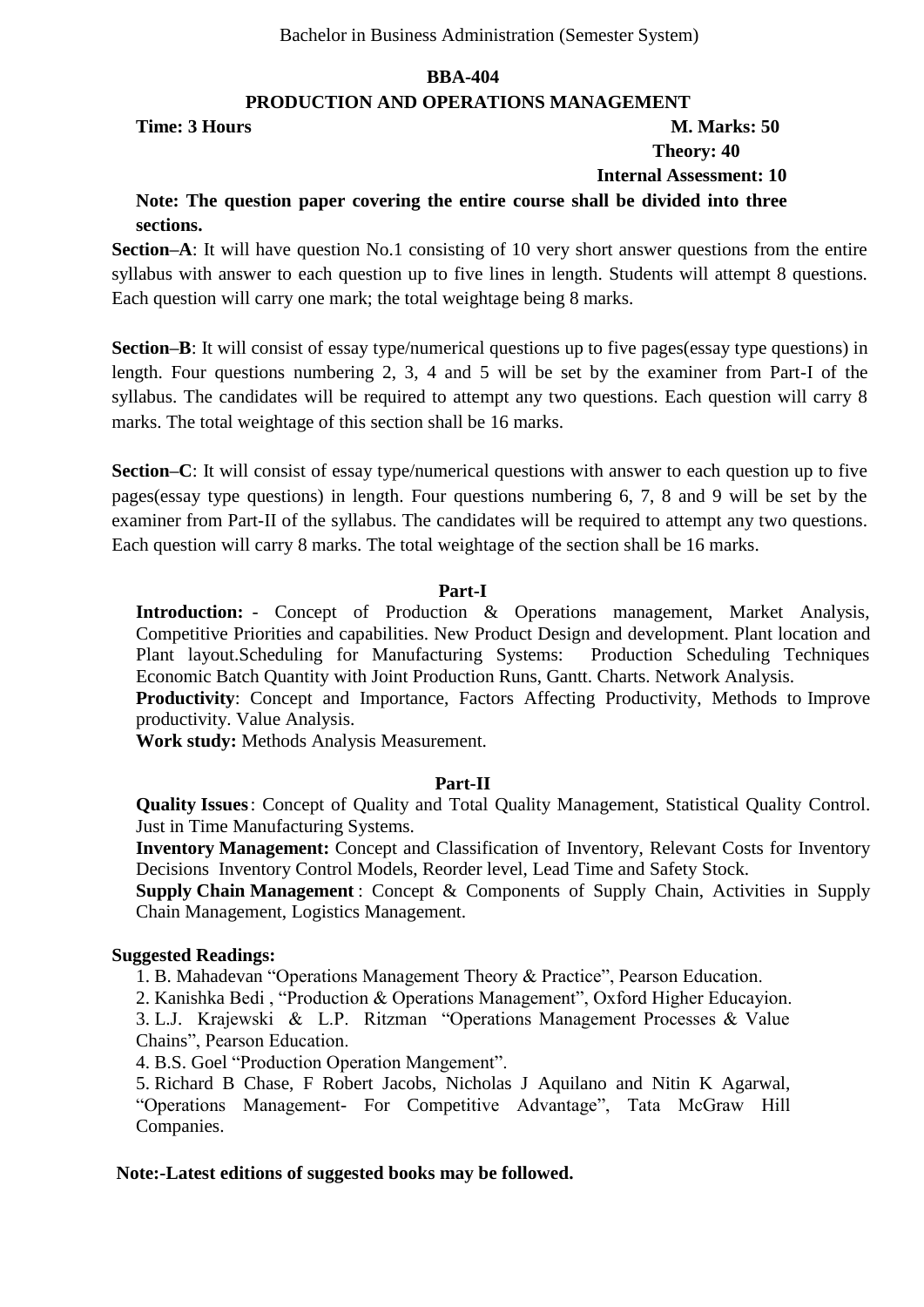#### **BBA-405 BUSINESS ENVIRONMENT**

# **Time: 3 Hours M. Marks: 50 Theory: 40 Internal Assessment: 10**

# **Note: The question paper covering the entire course shall be divided into three sections.**

**Section–A**: It will have question No.1 consisting of 10 very short answer questions from the entire syllabus with answer to each question up to five lines in length. Students will attempt 8 questions. Each question will carry one mark; the total weightage being 8 marks.

**Section–B**: It will consist of essay type/numerical questions up to five pages(essay type questions) in length. Four questions numbering 2, 3, 4 and 5 will be set by the examiner from Part-I of the syllabus. The candidates will be required to attempt any two questions. Each question will carry 8 marks. The total weightage of this section shall be 16 marks.

**Section–C**: It will consist of essay type/numerical questions with answer to each question up to five pages(essay type questions) in length. Four questions numbering 6, 7, 8 and 9 will be set by the examiner from Part-II of the syllabus. The candidates will be required to attempt any two questions. Each question will carry 8 marks. The total weightage of the section shall be 16 marks.

#### **Part-I**

The Concept, Nature and Significance of business environment. Influence of environmental factors like economic, political, legal, social, technological and International upon business. The relationship of various environmental forces on business. The need for environmental analysis and diagnosis. Description of environmental analysis. Techniques for environmental analysis,the role of business manager in analysis and diagnosis of environment. The process of environmental scanning and its importance.Environmental Threats and Opportunity Profile (ETOP) and SWOT analysis of some important industries.Aspects of Economic Reforms: Liberalisation; Privatisation; Globalisation and its Implications for India

#### **Part-II**

Economic Planning in India: objectives, Strategies and Evaluation of Xth plan and Strategy and priorities of XIth plan. Analysis of Current Annual Budget.The Social responsibility of business, social audit, business ethics & corporate governance Deficit Financing and its implications for the Indian Economy; Disinvestment of Public Enterprises: Rationale; Objectives and Implications. Fiscal and Monetary Policy Changes in India, Salient Features of FEMA.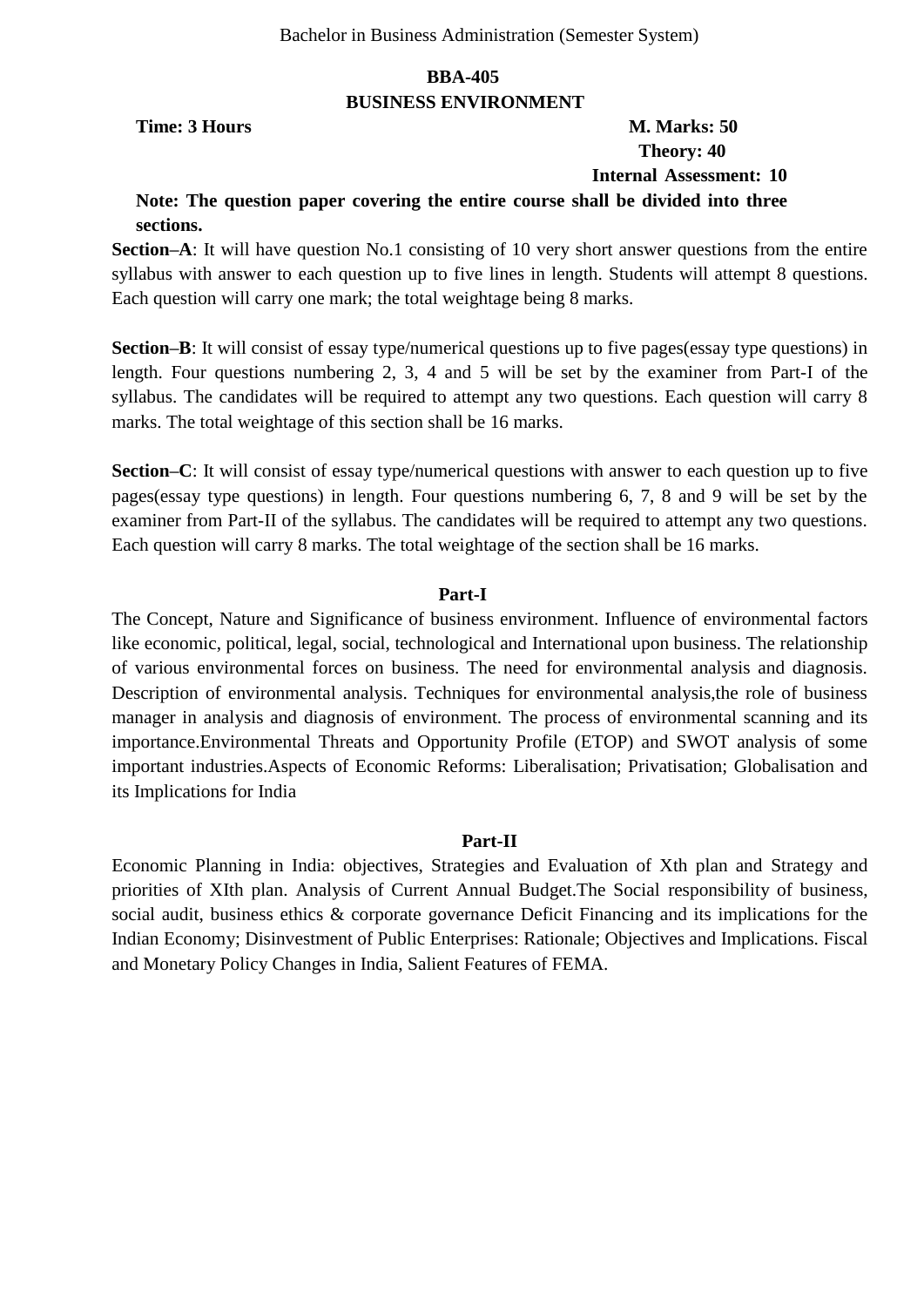#### **Suggested Readings:**

1. Francis Cherunilam, "Business Environment", Himalaya Publishing House, New Delhi.

2. K Aswathappa, "Legal Environment of Business", Himalaya Publishing House New Delhi.

3. M. Adhikary, "Economic Environment for Business", Sultan Chand  $\&$  Sons, New Delhi.

4. Ruddar Dutt and KPM Sundharam,"Indian Economy", S.Chand and Company Ltd., New Delhi,

5. P.K. Ghosh and G.K. Kapoor, "Business Policy and Environment", Sultan Cahnd and Sons, Delhi.

6. Paul Justin, "Business Environment-Text and Cses" Tata McGraw Hills Pvt. Ltd., New Delhi

7. Govt. of India, Five Years Plan Documents.

8. Govt. of India, Various Issues of Annual Economic Survey of India.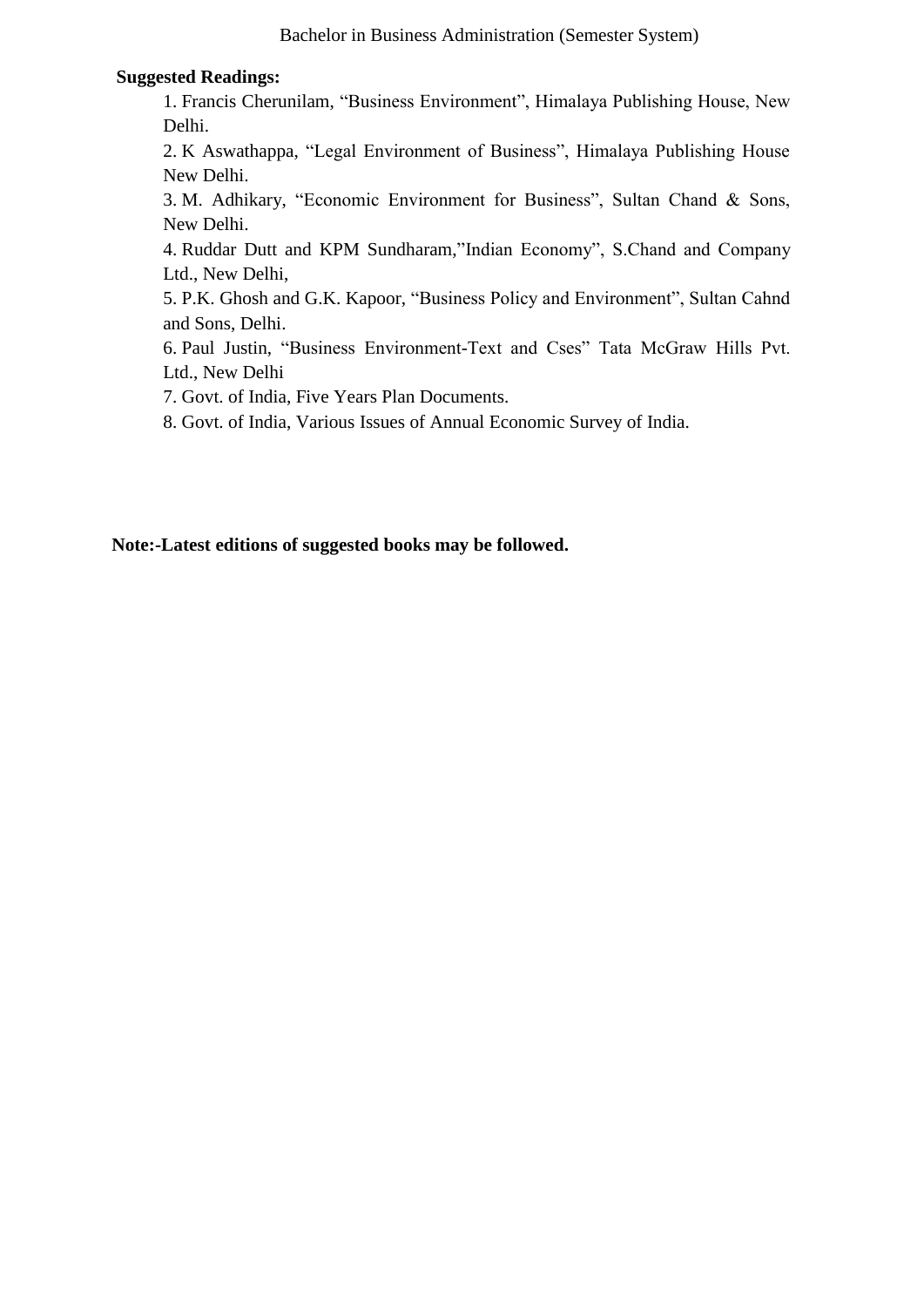#### **BBA-406 OPERATIONS RESEARCH**

# **Time: 3 Hours M. Marks: 50 Theory: 40 Internal Assessment: 10**

# **Note: The question paper covering the entire course shall be divided into three sections.**

**Section–A**: It will have question No.1 consisting of 10 very short answer questions from the entire syllabus with answer to each question up to five lines in length. Students will attempt 8 questions. Each question will carry one mark; the total weightage being 8 marks.

**Section–B**: It will consist of essay type/numerical questions up to five pages(essay type questions) in length. Four questions numbering 2, 3, 4 and 5 will be set by the examiner from Part-I of the syllabus. The candidates will be required to attempt any two questions. Each question will carry 8 marks. The total weightage of this section shall be 16 marks.

**Section–C**: It will consist of essay type/numerical questions with answer to each question up to five pages(essay type questions) in length. Four questions numbering 6, 7, 8 and 9 will be set by the examiner from Part-II of the syllabus. The candidates will be required to attempt any two questions. Each question will carry 8 marks. The total weightage of the section shall be 16 marks.

#### **Part-I**

**Operations Research**: Meaning, significance and scope. Introduction to Linear Programming, Formation of Linear Programming Problem, Graphical Method, Simplex Method, Two Phase Simplex Method. Duality in Linear Programming, Definition of Dual Problem, General rules of Converting Primal into Dual. Transportation Problem, Assignment Problem.

#### **Part-II**

**Inventory-**Types, Nature and Classification Economic Lot Size Models, Quantity Discounts. **CPM/PERT**- Basic Concepts of Network Models, Preparation of the Network diagram, Project Duration and Critical Path, Probability of Project completion.

**Games Theory:** Two persons zero sum games, Pure strategies, Mixed strategies, Dominance.

#### **Suggested Readings:**

- 1. V.K. Kapoor, "Operation Research".
- 2. N.D. Vohra, "Quantitative Techniques in Management".
- 3. Narinder K. Sethi, "Operation Management"
- 4. Gordon/Pressman, "Quantitative Decisions Making for Business".
- 5. C.R. Kothari, "Quantitative Methods"
- 6. Barry Shore, "Quantitative Method for Research".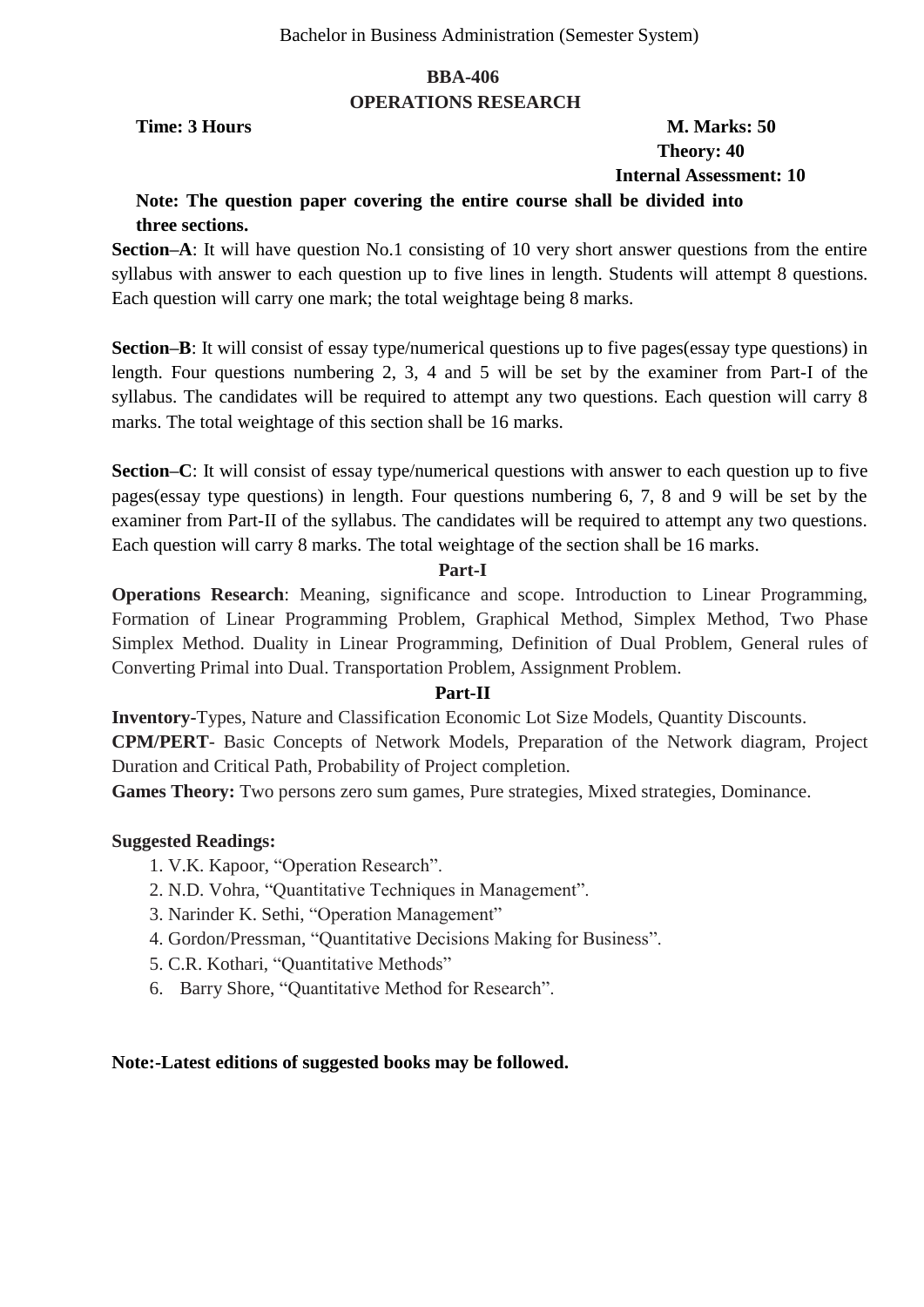#### **BBA- 407 FUNDAMENTALS OF INSURANCE**

# **Time: 3 Hours M. Marks: 50 Theory: 40 Internal Assessment: 10**

### **Note: The question paper covering the entire course shall be divided into three sections.**

**Section A**: It will have question No.1 consisting of 10 very short answer questions from the entire syllabus with answer to each question up to five lines in length. Students will attempt 8 questions. Each question will carry one mark; the total weightage being 8marks.

**Section B**: It will consist of essay type/numerical questions up to five pages (essay type) in length. Four questions numbering 2, 3, 4 and 5 will be set by the examiner from Part-I of the syllabus. The candidates will be required to attempt any two questions. Each question will carry 8 marks. The total weightage of this section shall be 16 marks.

**Section C**: It will consist of essay type/numerical questions with answer to each question up to five pages (essay type) in length. Four questions numbering 6,7,8 and 9 will be set by the examiner from Part-II of the syllabus. The candidates will be required to attempt any two questions. Each question will carry 8 marks. The total weightage of the section shall be 16 marks

#### **Part -I**

Insurance- Concept of Insurance, Need, Purpose, Principles of Insurance-Principle of Indemnity, Principle of Insurable Interest, Principle of Subrogation, Principle of Utmost Good Faith, Principle of Proximate Cause, Principle of Contribution.

Reforms In Indian Insurance Sector-meaning, need and its Implications Legal Framework- Insurance Act 1938, LIC Act 1956, GIC Act 1972 and IRDA 1999 An overview of Insurance Industry- Types of Insurance –Life Insurance, Marine Insurance, Motor Vehicle Insurance, Health Insurance, liability Insurance

#### **Part- II**

Underwriting-Meaning, Purpose and Process of Underwriting Reinsurance-Meaning, Features of reinsurance, difference between reinsurance and double insurance, Essentials of Reinsurance Programs as per IRDA.

Distribution Channels in Insurance- Role and Code of Conduct by IRDA for Agents, Direct Marketing, Bancassurance and Brokers Insurance Specialists- Underwriters, Surveyors and Loss Assessors, Actuaries, Third Party Administrator

#### **Suggested Readings:**

- 1. Sethi, Jyotsana and Bhatia, Nishwan, "Elements of Banking and Insurance".
- 2. Emmett J.Vaughan and Therese Vaughan "Fundamentals of Risk and Insurance".
- 3. Agarwal, O.P "Banking and Insurance".
- 4. Periasamy, P; Veeraselvam, M., "Risk and Insurance Management", Tata Mc Graw Hill
- 5. www.irda.org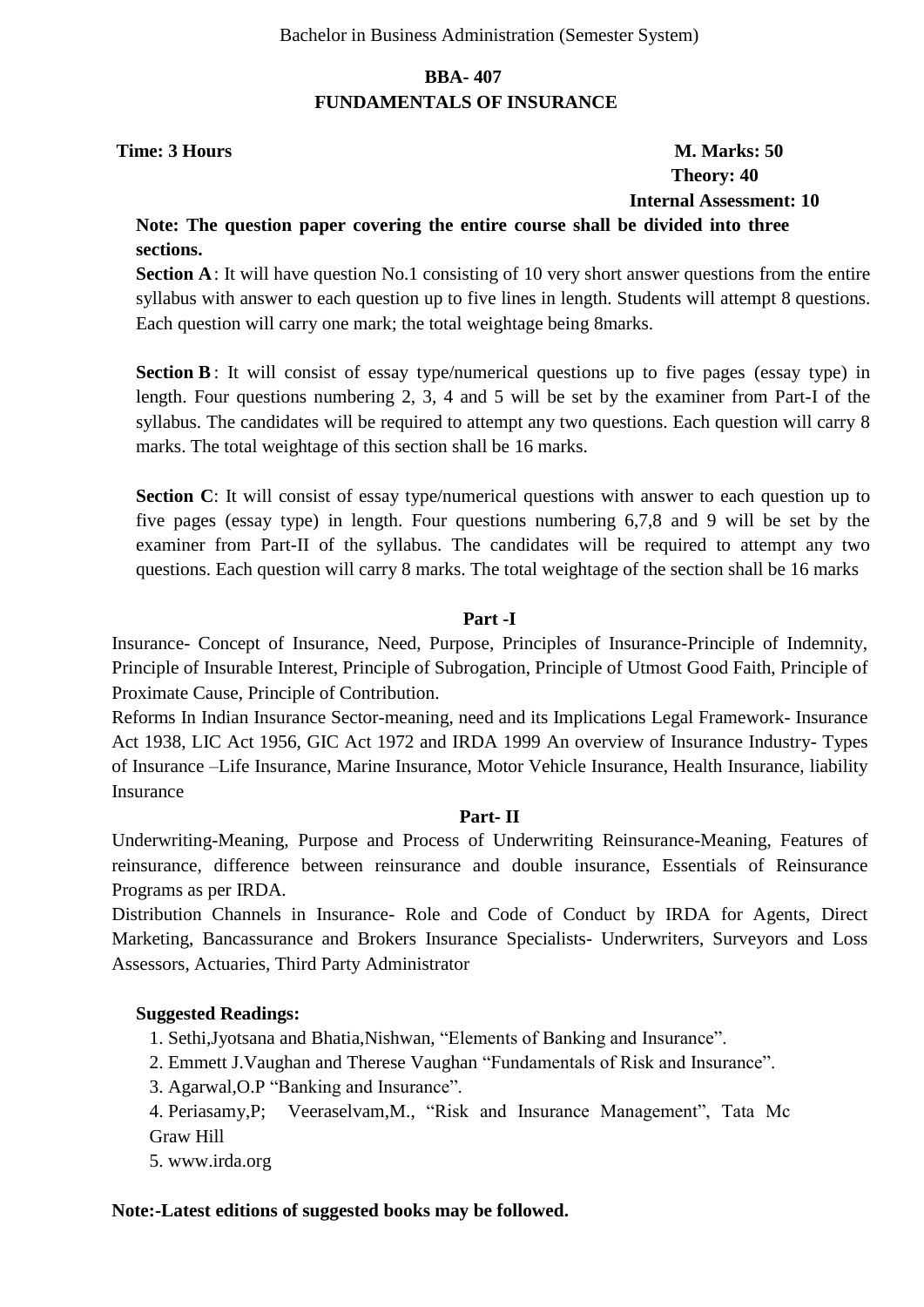# **BBA-408 SEMINAR Max.**

**Marks:50**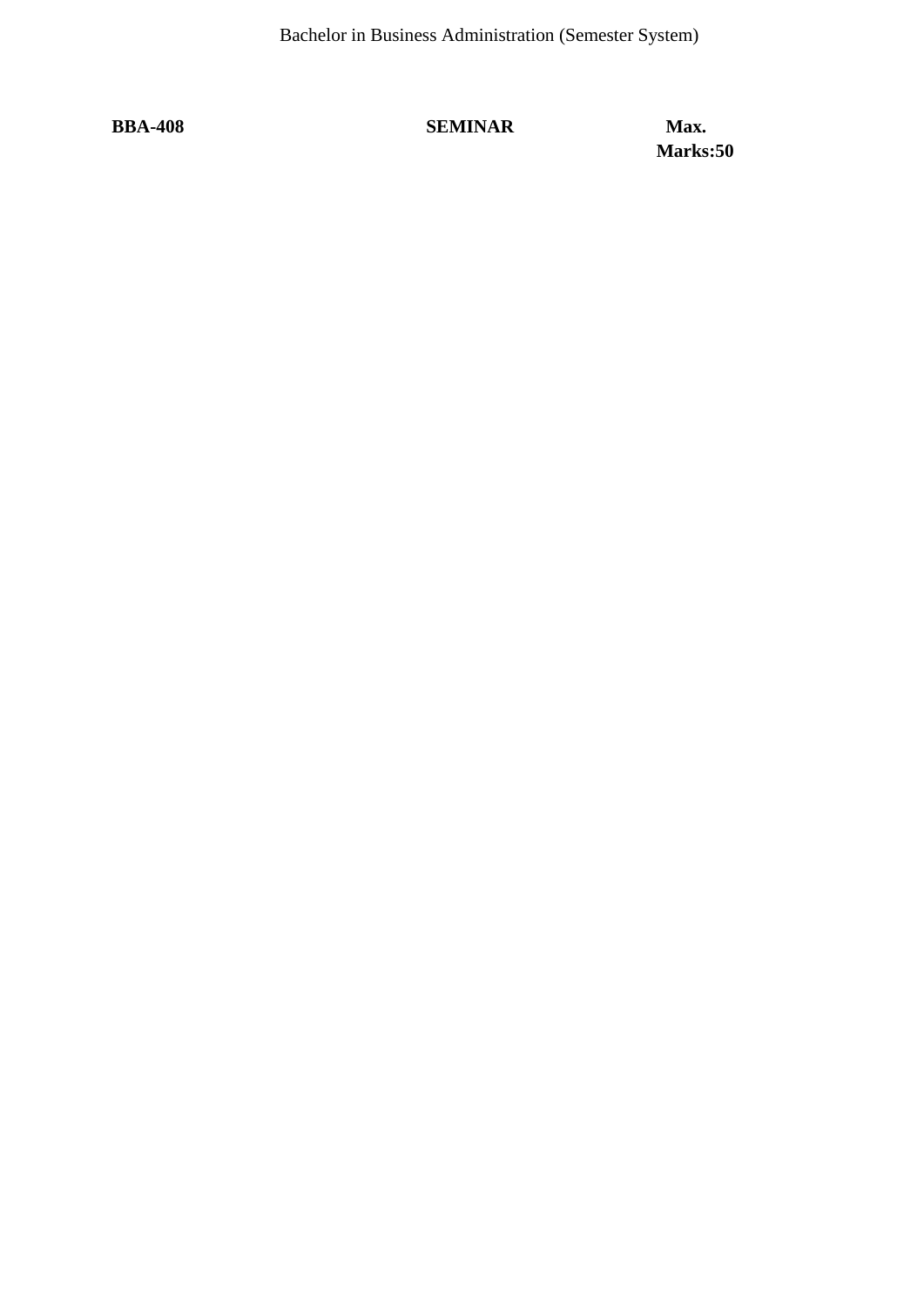Bachelor in Business Administration (Semester System)

#### **BBA-501: ENGLISH (COMPLUSORY)**

#### **Time: 3 Hours Max. Marks : 50 <b>Max. Marks : 50 Theory :40 Internal Assessment:10**

#### **Text Books Prescribed & Course Contents**

1. *All My Sons* by Arthur Miller.

*2.Poems of Nature and Culture,* Guru Nanak Dev University Amritsar

**3.***Murphy's English grammar* **(by Raymond Murphy) CUP**

#### **Course Contents :**

1.The study of the whole text of the play ,*" All My Sons"*

#### **2.The study of the following poems from the prescribed book** *Poems of Nature and Culture*

William Wordsworth: The World Is Too Much With Us

: The Solitary Reaper

- P.B. Shelley : Ozymandias
- Alfred Lord Tennyson : In Memoriam
- Mathew Arnold :Dover Beach
- W. B. Yeats :Words
- Walter De La Mare:The Listeners
- W.H. Auden :The Unknown Citizen
- Rabindranath Tagore :False Religion
- Nissim Ezekiel:Night Of Scorpion

#### **3.Unit No. 47-48, 113-120 from** *Murphy's English Grammar*

#### **Instructions for the Paper Setter and Distribution of Marks:**

The question paper will consist of three sections and the distribution of marks will be as under:

Section A: 10 Marks

Section B: 20 Marks

Section C: 10 Marks

#### **Section–A**

1.**Twelve ( 12) Questions on usage of grammar related to the prescribed units of** *Murphy's English Grammar* will be set for the students to attempt any Ten (10)  $(1X10=10)$ Marks)

#### **Section–B**

- I.**THREE** questions requiring brief descriptive answers based on character, tone, plot and theme in the play *All My Sons* will be set and examinees will be expected to attempt **any TWO** (2X5= 10) Marks)
- II.**THREE** questions on central idea, theme, tone or style etc. of the prescribed poems from the textbook, *Poems of Nature and Culture* will be set for the students to attempt **any TWO** questions. (2X5 = 10 Marks)

#### **Section–C**

- III.**TWO** Questions, one each from *All My Sons* and *Poems of Nature and Culture* **(250-300 words)** will be set for the students to answer **ANY ONE.**  $(1X5 = 5 \text{ Marks})$
- IV.Guided Composition (With Given Hints) in about 150-200 words.  $(1X5 = 5 \text{ Marks})$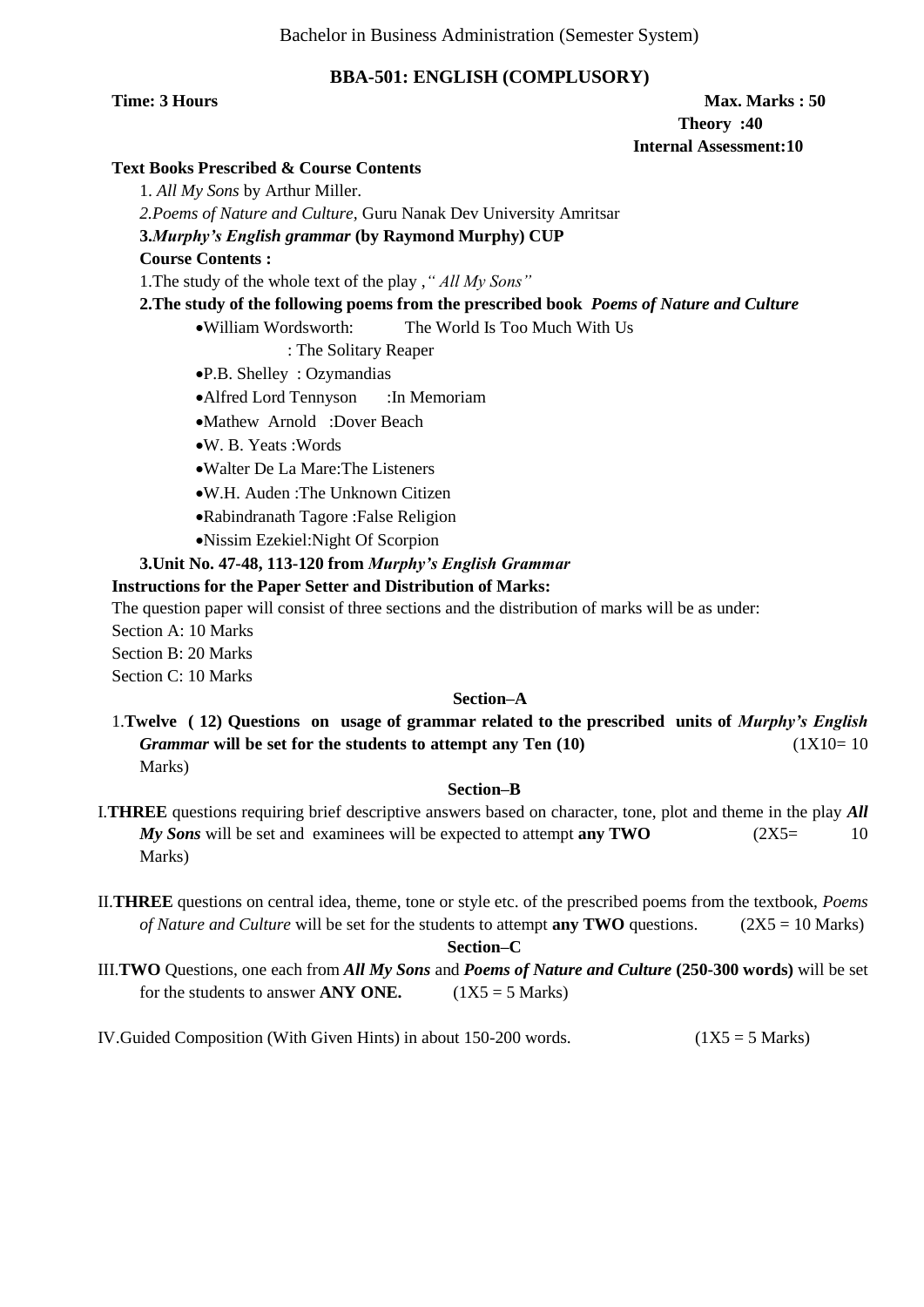# **BBA-502: PUNJABI COMPULSORY** ਪੰਜਾਬੀ (ਲਾ**ਜ਼ਮੀ**)

 $\overline{r}$ ਸਮਾਂ : 3 ਘੰਟੇ ਪਹਿਲਾਂ ਬਾਅਦ ਤੋਂ ਬਾਅਦ ਤੋਂ ਬਾਅਦ ਤੋਂ ਬਾਅਦ ਤੋਂ ਬਾਅਦ ਤੋਂ ਬਾਅਦ ਤੋਂ ਬਾਅਦ ਤੋਂ ਬਾਅਦ ਤੋਂ ਬਾਅਦ ਤੋਂ ਬਾਅਦ ਤੋਂ ਬਾਅਦ ਤੋਂ ਬਾਅਦ ਤੋਂ ਬਾਅਦ ਤੋਂ ਬਾਅਦ ਤੋਂ ਬਾਅਦ ਤੋਂ ਬਾਅਦ ਤੋਂ ਬਾਅਦ ਤੋਂ ਬਾਅਦ ਤੋਂ ਬਾਅਦ ਤੋਂ ਬਾਅਦ ਤੋਂ ਬਾਅਦ ਤੋਂ ਬਾ

ਇੰਟਰਨਲ ਅਸੈੱਸਮੈਂਟ:  $10$ 

ਕਲ ਅੰਕ : 50

#### <u>ਪਾਠ-ਕੁਮ ਅਤੇ ਪਾਠ-ਪੁਸਤਕਾਂ</u>

- 1. ਪੰਜਾਬੀ ਕਹਾਣੀ ਦੇ ਨਵੇ<sup>:</sup> ਨਕਸ਼ (ਸੰਪਾ. ਡਾ. ਮਹਿਲ ਸਿੰਘ ਅਤੇ ਡਾ. ਸੁਖਬੀਰ ਸਿੰਘ) ਪਹਿਲੀਆਂ ਛੇ ਕਹਾਣੀਆਂ। (ਸਿੰਘ ਬੁਦਰਜ਼, ਅੰਮ੍ਰਿਤਸਰ, 2015)
- 2. **ਗਿਆਨ ਮਾਲਾ** (ਵਿਗਿਆਨਕ ਤੇ ਸਮਾਜ-ਵਿਗਿਆਨਕ ਲੇਖਾਂ ਦਾ ਸੰਗ੍ਰਹਿ), (ਸੰਪਾ. ਡਾ. ਸਤਿੰਦਰ ਸਿੰਘ, ਪ੍ਰੋ. ਮਹਿੰਦਰ ਸਿੰਘ ਬਨਵੈਤ), (ਪਹਿਲੇ ਪੰਜ ਲੇਖ)
- 3. ਲਗਪਗ 200 ਸ਼ਬਦਾਂ ਵਿਚ ਪੈਰ੍ਹਾ ਰਚਨਾ
- 4. **ਸਰਲ ਅੰਗਰੇਜ਼ੀ ਪੈਰ੍ਹੇ ਦਾ ਪੰਜਾਬੀ ਵਿਚ ਅਨੁਵਾਦ**
- 5. **ਵਿਆਕਰਣ** :
	- (ੳ) ਨਾਂਵ ਵਾਕੰਸ਼ : ਪਰਿਭਾਸ਼ਾ, ਬਣਤਰ ਤੇ ਪ੍ਰਕਾਰ
	- $(M)$  ਵਾਕਾਤਮਕ ਜੁਗਤਾਂ: ਮੇਲ ਤੇ ਅਧਿਕਾਰ

#### ਅੰਕ-ਵੰਡ ਅਤੇ ਪਰੀਖਿਅਕ ਲਈ ਹਦਾਇਤਾ<u>ਂ</u>

- 1. ਕਿਸੇ ਇੱਕ ਕਹਾਣੀ ਦਾ ਵਿਸ਼ਾ-ਵਸਤੂ (ਦੋ ਵਿਚੋਂ ਇੱਕ) 08 ਅੰਕ
- $2.$  ਕਿਸੇ ਇੱਕ ਨਿਬੰਧ ਦਾ ਸਾਰ/ਵਿਸ਼ਾ-ਵਸਤੂ (ਦੋ ਵਿਚੋ ਇੱਕ) 08 ਅੰਕ
- 3. ਪੈਰ੍ਹਾ : ਤਿੰਨਾਂ ਵਿਚੋ ਕਿਸੇ ਇੱਕ ਵਿਸ਼ੇ ਉੱਤੇ 04 ਅੰਕ
- 4. ਸਰਲ ਅੰਗਰੇਜ਼ੀ ਪੈਰ੍ਹੇ ਦਾ ਪੰਜਾਬੀ ਵਿਚ ਅਨੁਵਾਦ 04 ਅੰਕ
- 5. ਨੰਬਰ 5 ਉੱਤੇ ਨਿਰਧਾਰਿਤ ਵਿਆਕਰਣ ਵਿਚੋ ਵਰਣਨਾਤਮਕ ਪੁਸ਼ਨ 08 ਅੰਕ
- 6. ਉਪਰੋਕਤ ਲੜੀ ਨੰਬਰ 1 ਅਤੇ 2 ਦੀਆਂ ਪੁਸਤਕਾਂ ਵਿਚੋ ਸੰਖੇਪ ਉੱਤਰਾਂ ਵਾਲੇ 4 ਪੁਸ਼ਨ ਪੁੱਛੇ ਜਾਣਗੇ। ਹਰੇਕ ਦਾ ਕਿੱਤਰ 50 ਸ਼ਬਦਾਂ ਤੋ ਵੱਧ ਨਾ ਹੋਵੇ।  $(4x2)$  08 ਅੰਕ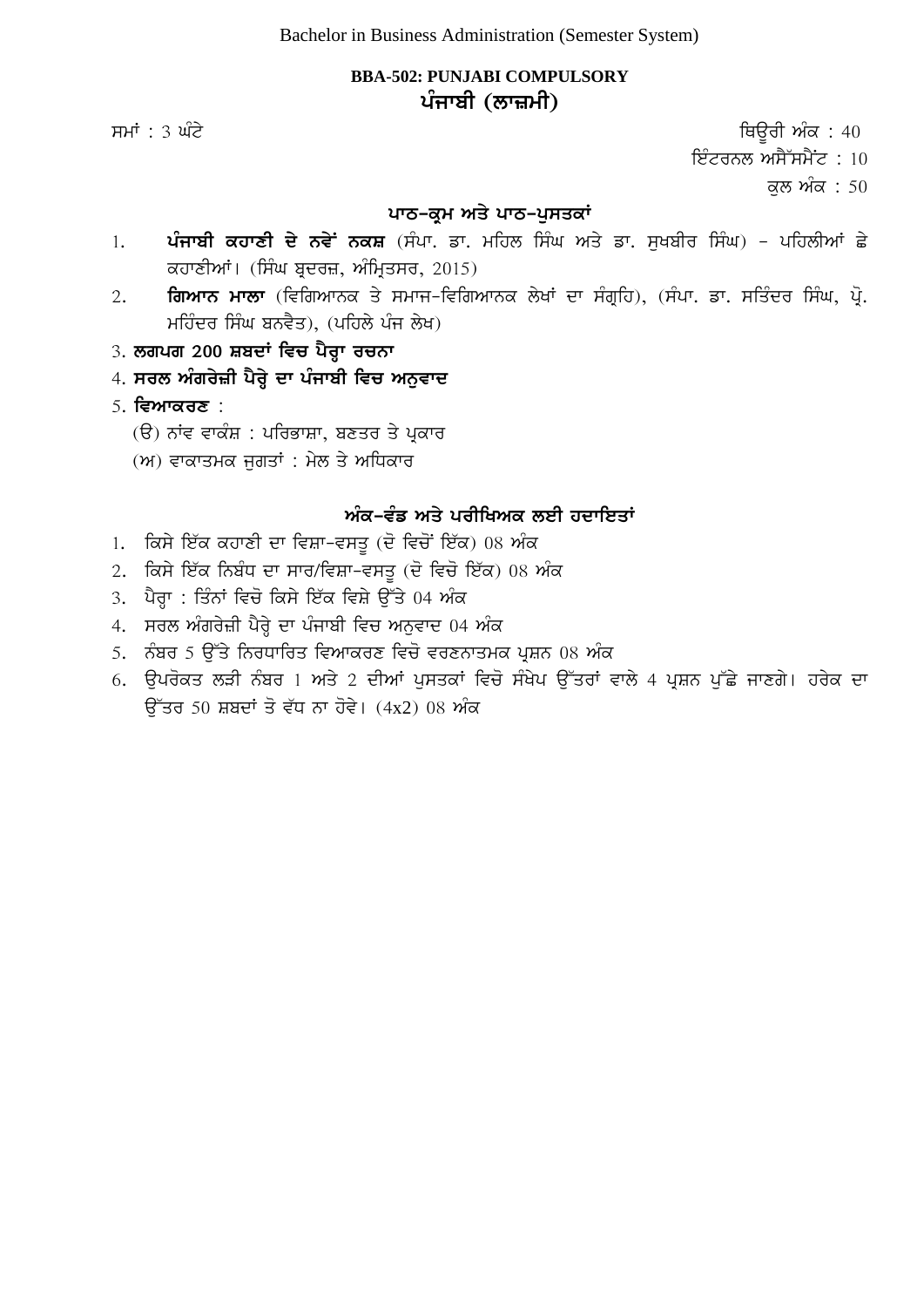# **BBA-502: BASIC PUNJABI**  ਮੱਢਲੀ ਪੰਜਾਬੀ

(In Lieu of Compulsory Punjabi)

ਸਮਾਂ : 3 ਘੰਟੇ ਪਰਿਆਲ ਦੀ ਸ਼ਾਹਿਬ ਦੀ ਸ਼ਾਹਿਬ ਦੀ ਸ਼ਾਹਿਬ ਦੀ ਸ਼ਾਹਿਬ ਦੀ ਸ਼ਾਹਿਬ ਦੀ ਸ਼ਾਹਿਬ ਦੀ ਸ਼ਾਹਿਬ ਦੀ ਸ਼ਾਹਿਬ ਦੀ ਸ਼ਾਹਿਬ ਦ ਇੰਟਰਨਲ ਅਸੈੱਸਮੈਂਟ :  $10$ ਕਲ ਅੰਕ : 50

#### ਪਾਠ-ਕਮ ਅਤੇ ਪਾਠ-ਪਸਤਕਾਂ

1. ਪੰਜਾਬੀ ਭਾਸ਼ਾ ਅਤੇ **ੳਪਭਾਸ਼ਾ** : ਪੰਜਾਬੀ ਦੀਆਂ ਉਪਭਾਸ਼ਾਵਾਂ : ਮਾਝੀ, ਮਲਵਈ, ਦਆਬੀ। ਪੰਜਾਬੀ ਦੀ ਟਕਸਾਲੀ ਭਾਸ਼ਾ। 1**6 ਅੰਕ** 

- 2. **ਸਿੱਖ ਧਰਮ ਬਾਰੇ ਮੱਢਲੀ ਜਾਣਕਾਰੀ** : ਦਸ ਗੁਰੂ ਸਾਹਿਬਾਨ (ਜੀਵਨ ਤੇ ਸਿੱਖਿਆ) ਗੁਰੂ ਗ੍ਰੰਥ ਸਾਹਿਬ। 10 **ਅੰਕ**
- 3. **(ੳ) ਨੈਤਿਕ ਸਿੱਖਿਆ ਨਾਲ ਸੰਬੰਧਿਤ ਕਹਾਣੀਆਂ :** ਏਕਤਾ ਵਿਚ ਬਲ, ਅੰਗਰ ਖੱਟੇ ਹਨ, ਜਿੱਥੇ ਚਾਹ ਉੱਥੇ ਰਾਹ, ਲਾਲਚ ਬਰੀ ਬਲਾ ਹੈ, ਅੰਤ ਭਲੇ ਦਾ ਭਲਾ। (ਅ)ਪੰਜਾਬੀ ਤੋਂ ਅੰਗਰੇਜ਼ੀ ਅਨਵਾਦ।14 **ਅੰਕ**

#### ਅੰਕ ਵੰਡ ਅਤੇ ਪੀਖਿਅਕ ਲਈ ਹਦਾਇਤਾ<u>ਂ</u>

- 1. ਪਹਿਲੇ ਭਾਗ ਵਿੱਚੋਂ ਪੰਜ ਪ੍ਰਸ਼ਨ ਪੁੱਛੇ ਜਾਣਗੇ। ਜਿਨ੍ਹਾਂ ਵਿਚੋਂ ਚਾਰ ਪ੍ਰਸ਼ਨ ਕਰਨੇ ਲਾਜ਼ਮੀ ਹਨ। ਹਰ ਪ੍ਰਸ਼ਨ ਦੇ ਚਾਰ-ਚਾਰ ਅੰਕ ਹਨ।  $(4X4)=16$  ਅੰਕ
- 2. ਭਾਗ ਦੂਜਾ ਵਿਚੋਂ ਦੋ ਹਿੱਸਿਆਂ ਵਿਚ ਪ੍ਰਸ਼ਨ ਕਰਨੇ ਹੋਣਗੇ। ਪਹਿਲੇ ਹਿੱਸੇ ਵਿਚ ਦੋ ਵਰਣਨਾਤਮਕ ਪ੍ਰਸ਼ਨ ਪੁੱਛੇ ਜਾਣਗੇ। ਜਿਸ ਵਿਚੋਂ ਇੱਕ ਪ੍ਰਸ਼ਨ ਕਰਨਾ ਲਾਜ਼ਮੀ ਹੈ। ਇਸ ਦੇ ਚਾਰ ਅੰਕ ਹਨ। ਦੂਜੇ ਹਿੱਸੇ ਵਿਚ ਤਿੰਨ ਪ੍ਰਸ਼ਨ ਦੋ-ਦੋ ਅੰਕਾਂ ਦੇ ਪੁੱਛੇ ਜਾਣਗੇ। $(4+6)$ =10 ਅੰਕ
- 3. ਭਾਗ ਤੀਜਾ ਦੇ (ੳ) ਭਾਗ ਵਿਚੋਂ ਨੈਤਿਕ ਸਿੱਖਿਆ ਨਾਲ ਸੰਬੰਧਿਤ ਤਿੰਨ ਕਹਾਣੀਆਂ ਦਿੱਤੀਆਂ ਜਾਣਗੀਆਂ। ਜਿਨ੍ਹਾਂ ਵਿਚੋਂ ਇੱਕ ਕਹਾਣੀ ਕਰਨੀ ਜ਼ਰੂਰੀ ਹੈ। ਜਿਸ ਦੇ ਦੱਸ ਅੰਕ ਹਨ। ਭਾਗ ਤੀਜਾ ਦੇ (ਅ) ਭਾਗ ਵਿਚੋਂ ਸਰਲ ਪੰਜਾਬੀ ਦਾ ਇੱਕ ਪੈਰ੍ਹਾ ਅੰਗਰੇਜ਼ੀ ਦਾ ਅਨਵਾਦ ਕਰਨ ਲਈ ਦਿੱਤਾ ਜਾਵੇਗਾ। ਜਿਸ ਦੇ ਚਾਰ ਅੰਕ ਹੋਣਗੇ। $(10+4)$ =14 ਅੰਕ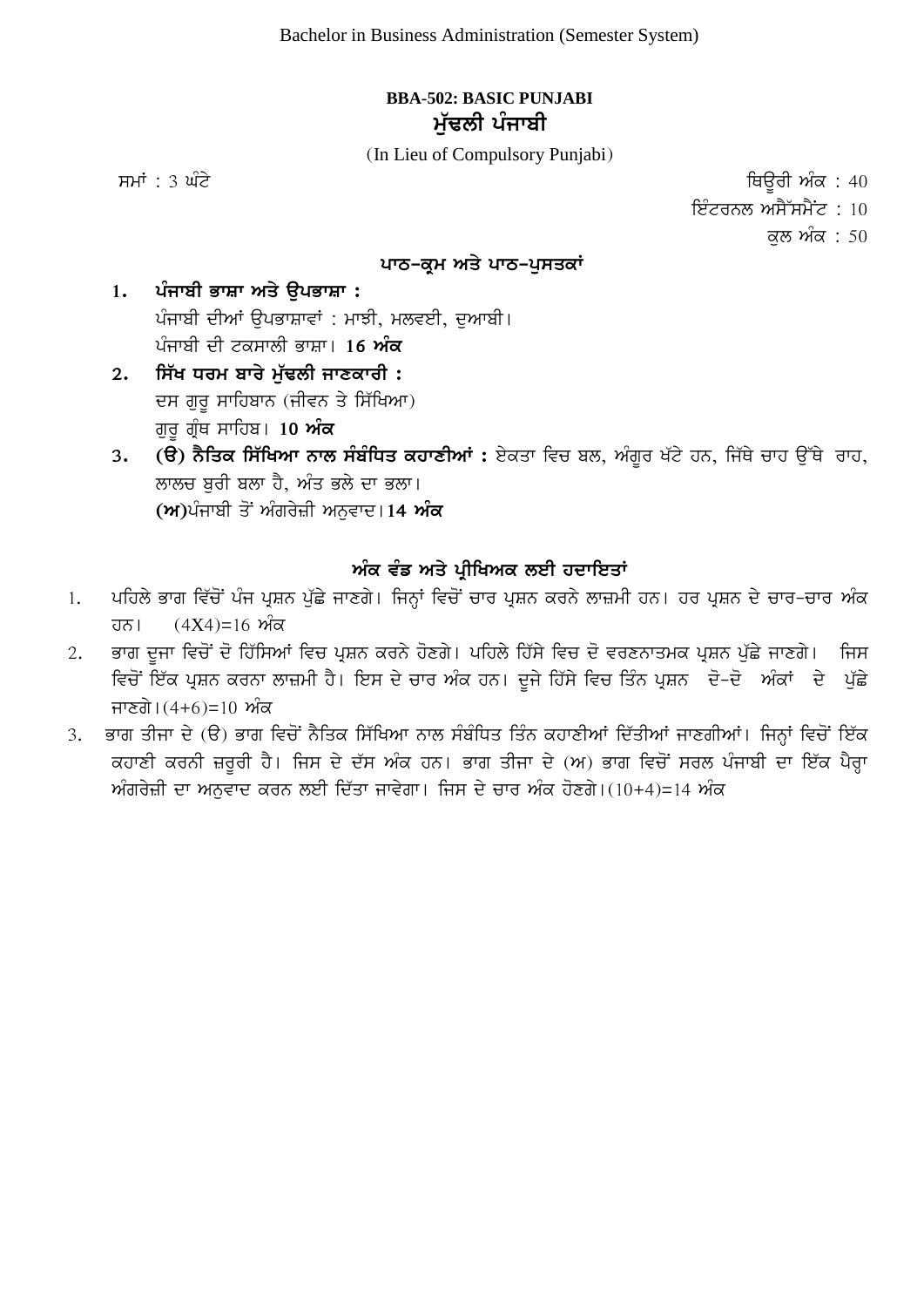#### **BBA- 503 COMPANY LAW**

**Time: 3 Hours M. Marks: 50 Theory: 40 Internal Assessment: 10**

# **Note: The question paper covering the entire course shall be divided into three sections.**

**Section–A**: It will have question No.1 consisting of 10 very short answer questions from the entire syllabus with answer to each question up to five lines in length. Students will attempt 8 questions. Each question will carry one mark; the total weightage being 8 marks.

**Section–B**: It will consist of essay type/numerical questions up to five pages(essay type questions) in length. Four questions numbering 2, 3, 4 and 5 will be set by the examiner from Part-I of the syllabus. The candidates will be required to attempt any two questions. Each question will carry 8 marks. The total weightage of this section shall be 16 marks.

**Section–C**: It will consist of essay type/numerical questions with answer to each question up to five pages(essay type questions) in length. Four questions numbering 6, 7, 8 and 9 will be set by the examiner from Part-II of the syllabus. The candidates will be required to attempt any two questions. Each question will carry 8 marks. The total weightage of the section shall be 16 marks.

#### **Part-I**

Company – Meanings, Features, Types, Promotion and Registration, Preliminary contracts, Memorandum of Association: Meaning, Importance, Contents, Alteration, Doctrine of Ultra-Vires. Article of Association: Meaning, Contents, Alteration, Memorandum of Association and Article of Association, Constructive notice of Memorandum and Article, Doctrine of Indoor Management. Prospectus: Definition, Dating and Registration of Prospectus, Kind of Prospectus: Shelf Prospectus, Deemed Prospectus, Abridge Prospectus, Red herring Prospectus, Statement in lieu of Prospectus and Liability for Misstatement in prospectus. Share Capital: Kinds, Classes of Capital, Alteration of Capital, Further issue of Capital, Voting Rights. Transfer and transmission of shares

#### **Part II**

Board of Directors: Directors Powers, duties, appointment, removal, legal position, Borrowing Powers, Raising Public deposits and debenture Company Meetings:- Statutory, Annual general meeting, extraordinary meeting, meeting of BOD, Guidelines for managerial remuneration, Quorum for different meetings, Kinds of resolutions, dividend and bonus shares, Notes on winding up. Procedure for Conducting Meetings (including Board meetings).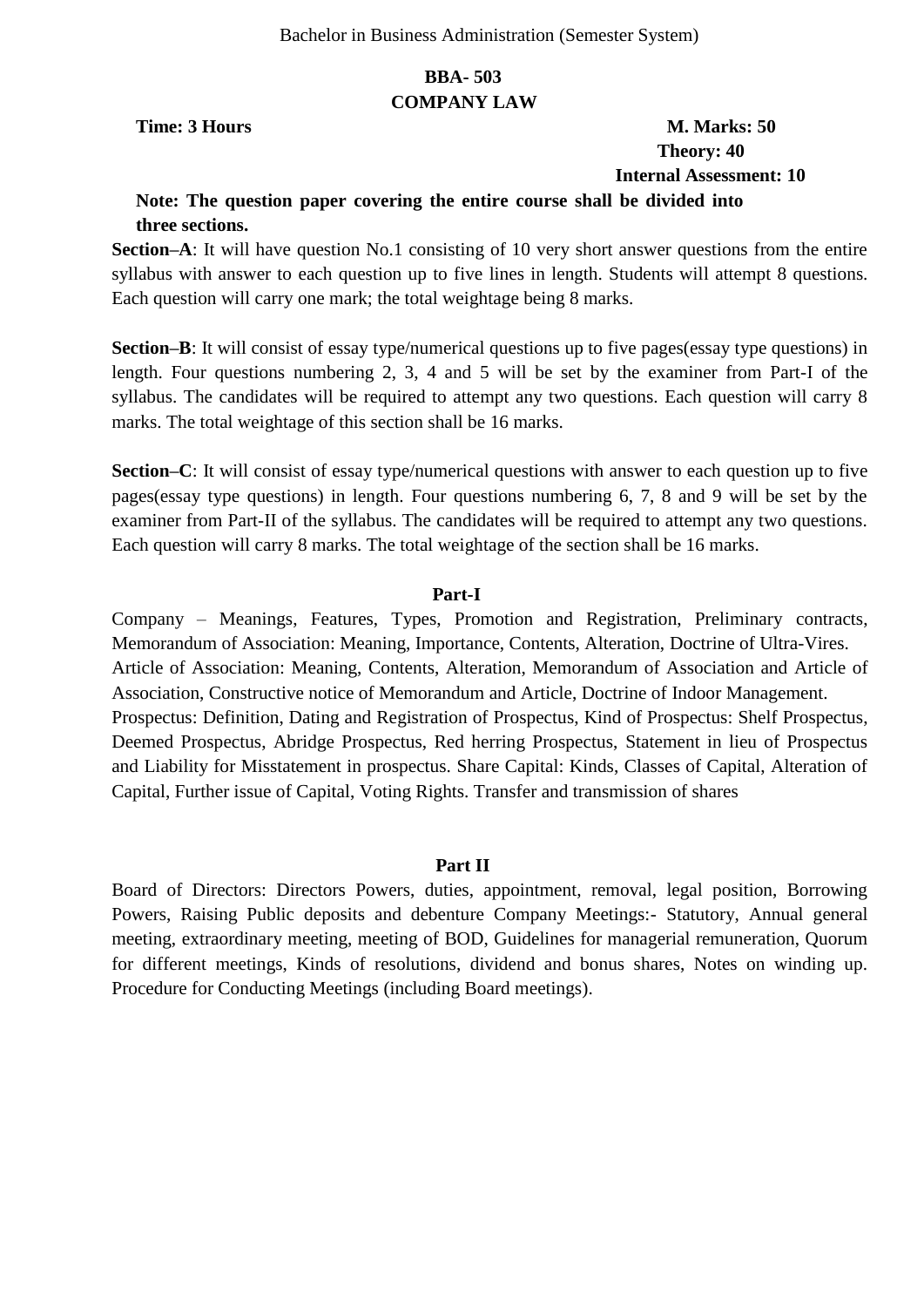### **Suggested Readings:**

- 1. Avtar Singh, "Company Law".
- 2. N. D. Kapoor, "Company Law & Secretial Practice".

#### *Note I:* **The latest editions of the books should be followed***.*

*Note II:* **The teacher will use simulation method and will hold at least one statutory meeting, one Annual General Meeting, one Extraordinary Meeting and one Board Meeting.**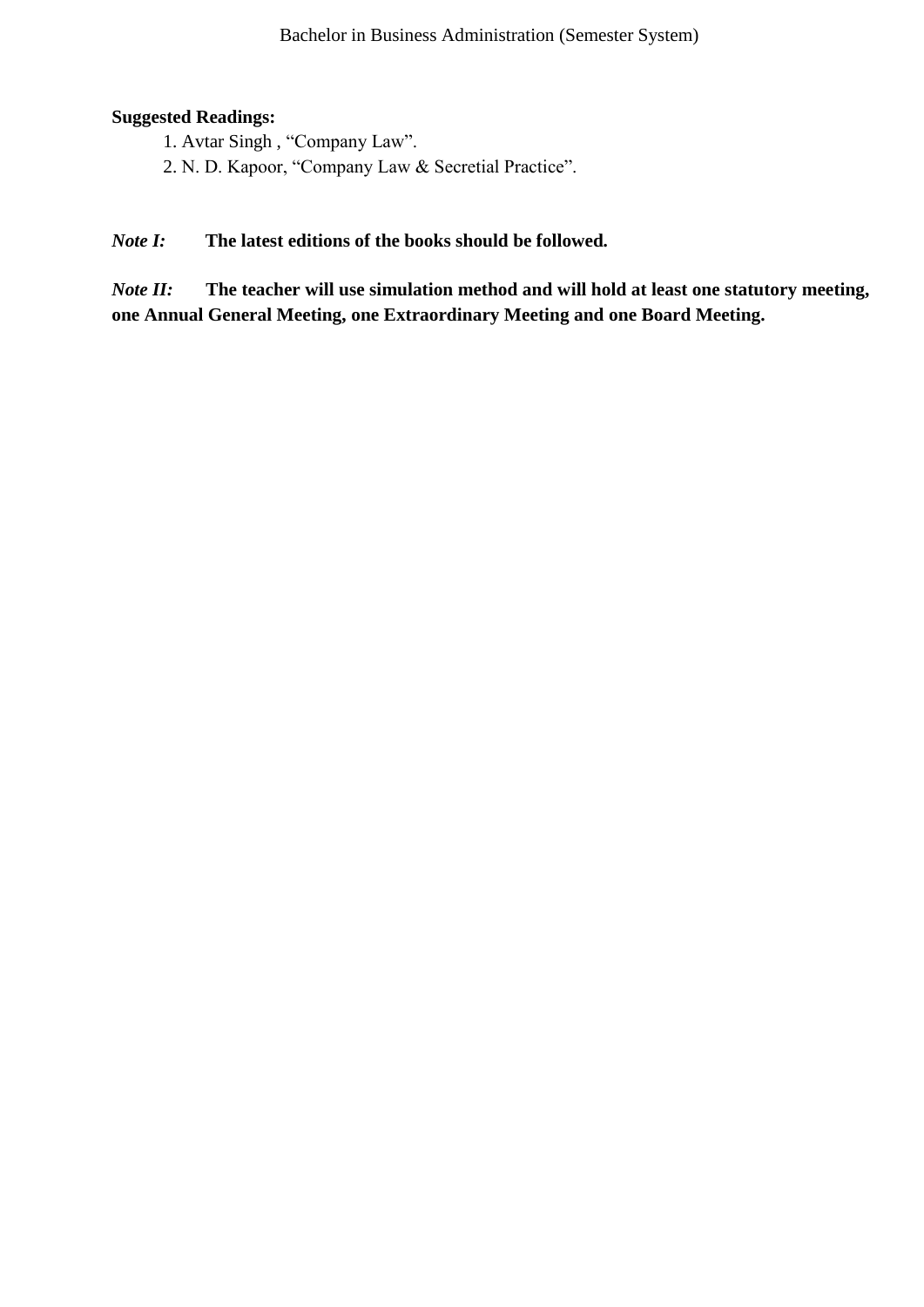#### **ENTERPRENEURSHIP AND SMALL BUSINESS**

#### **Time: 3 Hours M. Marks: 50 Theory: 40 Internal Assessment: 10**

# **Note: The question paper covering the entire course shall be divided into**

**three sections.**

**Section–A**: It will have question No.1 consisting of 10 very short answer questions from the entire syllabus with answer to each question up to five lines in length. Students will attempt 8 questions. Each question will carry one mark; the total weightage being 8 marks.

**Section–B**: It will consist of essay type/numerical questions up to five pages(essay type questions) in length. Four questions numbering 2, 3, 4 and 5 will be set by the examiner from Part-I of the syllabus. The candidates will be required to attempt any two questions. Each question will carry 8 marks. The total weightage of this section shall be 16 marks.

**Section–C**: It will consist of essay type/numerical questions with answer to each question up to five pages(essay type questions) in length. Four questions numbering 6, 7, 8 and 9 will be set by the examiner from Part-II of the syllabus. The candidates will be required to attempt any two questions. Each question will carry 8 marks. The total weightage of the section shall be 16 marks

#### **Part-I**

**Concept of Enterpreneurship :** The Enterpreneur: Definition, nature, and characteristics of enterpreneurhsip. Emergence of enterpreneurial class including women enterpreneurs. Theories of enterpreneurship ; Socio-economic environment and the enterpreneur. The concept of joint stoke company, public company, private company, government company, partnership company, Hindu undivided family.

**Characteristics of Enterpreneur:** Leadership risk taking, decision making and business planning. Innovation and enterpreneurship, enterpreneurial behaviur and motivation.

**Enterpreneurial Development Programmes-**Their relevance and achievements, Role of government in organising such programmes. Critical Evaluation.

#### **Part-II**

**Small Business as a Seed Bed of Enterpreneurship:** Concept of business venture. The start-up process: Concept, Plan, Implementation, Intial Strategic Planning, Product and Marketing Scope, Legal and tax consideration, risk analysis and financial considerations.

**Profit Planning in Small Enterprise:** Growth Strategies and diversification. Finance Management in current operations and expansion of capital.

Role of Small Business in the national economy. National Policies for small business development. Government and Non-Governmental assistance Contribution of Commercial Banks in Promoting and servicing small business. Small business and modern technology.

#### **Suggested Readings:**

1. Hall, B. Pricke; and Royce L. Brahamson, "Small Business Management",

2. Kenneth R., Van Voorthis, "Entrepreneurship ans Small Business Management".

3. Hans Schollhammer and Arthur H. Kuriloff,"Entrepreneurship and Small Business Management".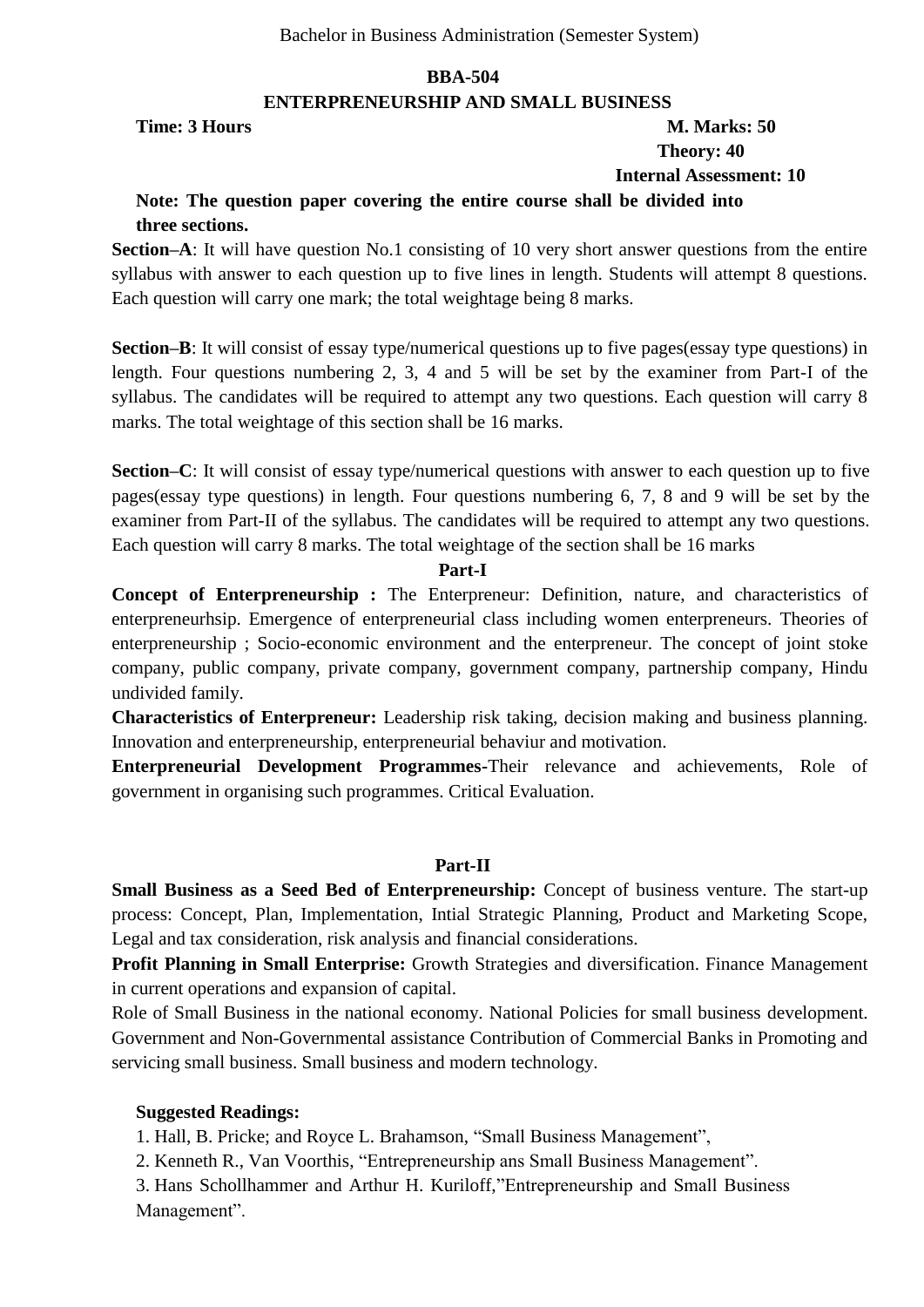Bachelor in Business Administration (Semester System)

4. Joseph R. Mancuso, How to Start, Finance and Manage Your Own Small Business".

5. Sharma, R.A, "Entrepreneurship Change in Indain Industries".

6. Dhar, P.N. and Lydall H.F.,"The Role of Small Enterprises in Indian Economic Development".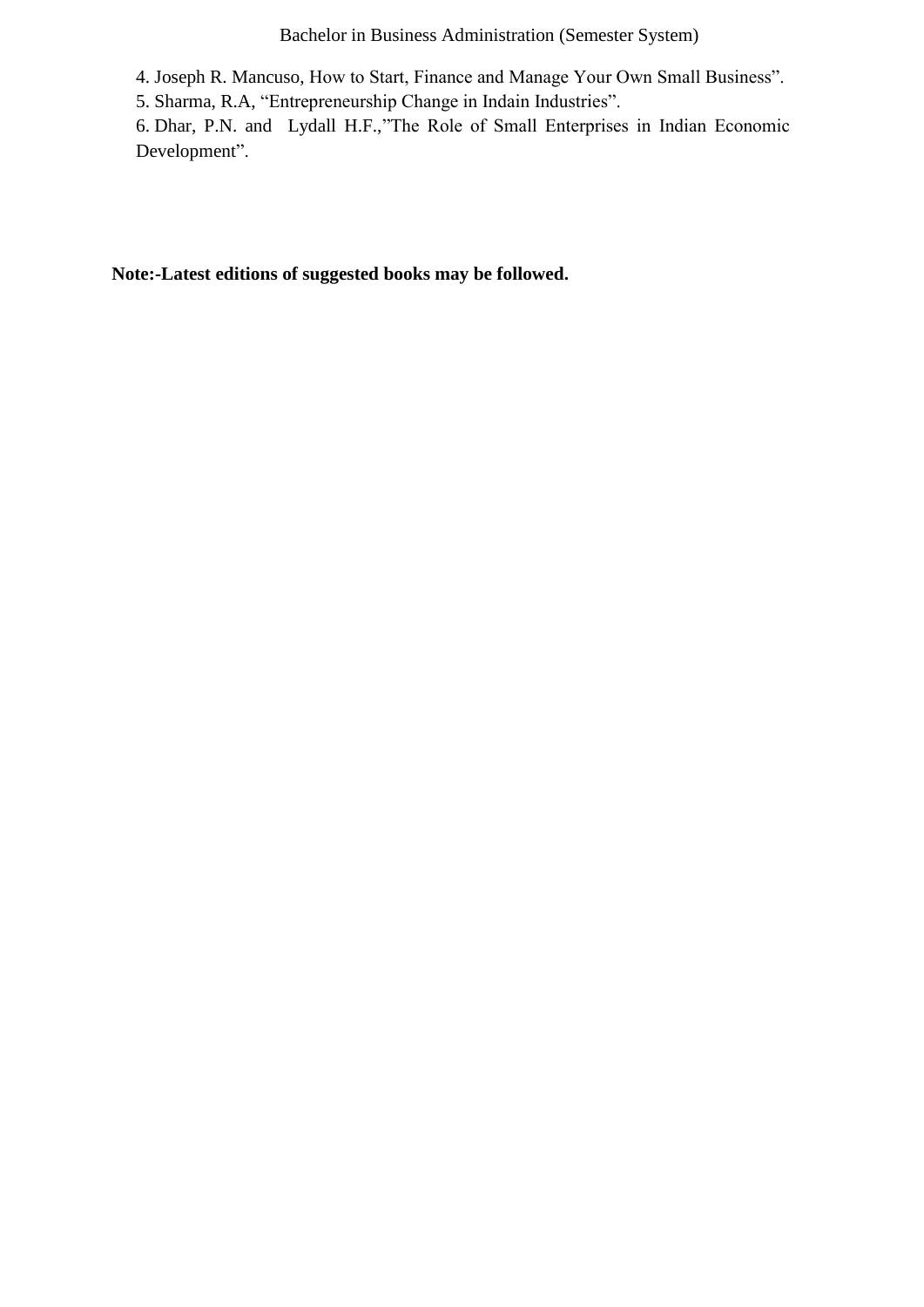# **BBA- 505 COST ACCOUNTING**

# **Time: 3 Hours M. Marks: 50 Theory: 40 Internal Assessment: 10**

# **Note: The question paper covering the entire course shall be divided into three sections.**

**Section–A**: It will have question No.1 consisting of 10 very short answer questions from the entire syllabus with answer to each question up to five lines in length. Students will attempt 8 questions. Each question will carry one mark; the total weightage being 8 marks.

**Section–B**: It will consist of essay type/numerical questions up to five pages(essay type questions) in length. Four questions numbering 2, 3, 4 and 5 will be set by the examiner from Part-I of the syllabus. The candidates will be required to attempt any two questions. Each question will carry 8 marks. The total weightage of this section shall be 16 marks.

**Section–C**: It will consist of essay type/numerical questions with answer to each question up to five pages(essay type questions) in length. Four questions numbering 6, 7, 8 and 9 will be set by the examiner from Part-II of the syllabus. The candidates will be required to attempt any two questions. Each question will carry 8 marks. The total weightage of the section shall be 16 marks

#### **Part- I**

**Introduction:** Concept of Cost, Costing, Cost Accounting & Cost Accountancy, Limitations of Financial Accounting, Origin and Objectives of Cost Accounting, Advantages and Limitations of Cost Accounting, Difference Between Financial and Cost Accounting , Cost Unit & Cost Centre, Elements of Cost, Material, Labour and Other Expenses Classification of Cost, Types of Costs and Preparation of Cost Sheet

**Methods of Costing: -** Contract Costing Process Costing - Meaning, Features, Normal and Abnormal Loss/ Gains

#### **Part-II**

**Marginal Costing-** Contribution, P/V Ratio, Break Event Point, Margin of Safety.

**Standard Costing**- Definition and Meaning of Various Concepts, Advantages and Limitations of Standard Costing, Variance Analysis.

**Budget And Budgetary Control** - Definition, Meaning and Objectives of Budgetary Control Advantages and Disadvantages of Budgetary Control ,Types of Budget

#### **Suggested Readings:**

- 1. Vasistha and Saxena, "Advanced Cost Accounting".
- 2. Jain. S.P. and Narang, "Advanced Cost Accounting".
- 3. Maheshwari, S.N. "Cost Accounting"
- 4. Arora, M.N "Cost Accounting Principles & Practices", Viaks Publishing House New Delhi
- 5. Dev, Prabhu "Cost Accounting", Hiamalaya Publishing, New Delhi.
- 6.Horngreen, Charles, T., Datar and Rajan, Madav. V, "Cost Accounting", Kindersley (India) Pvt. Ltd, Pearson Publishers Ltd.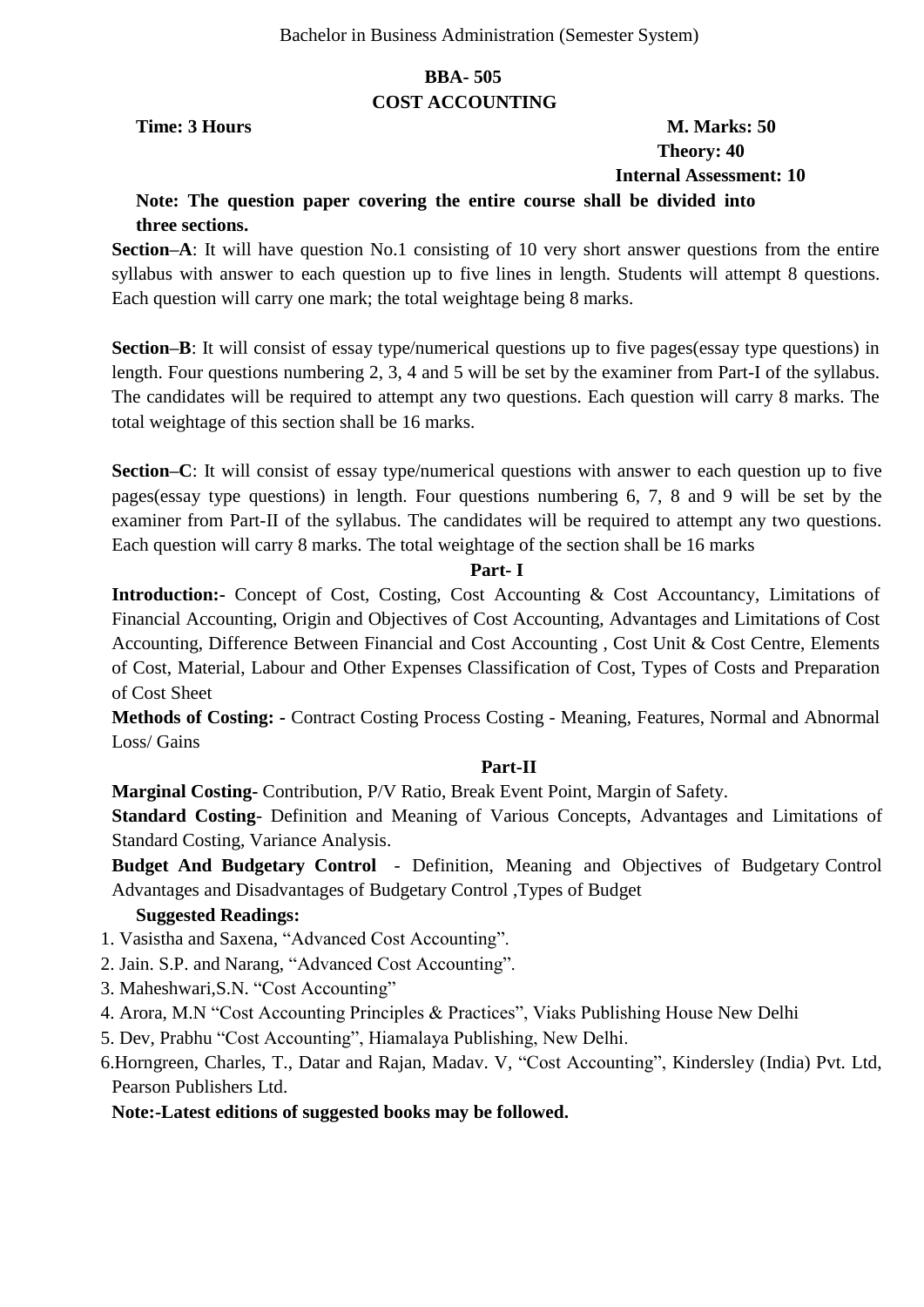#### Bachelor in Business Administration (Semester System)

#### **BBA-511**

#### **GROUP A- CONSUMER BEHAVIOUR**

# **Time: 3 Hours M. Marks: 50 Theory: 40 Internal Assessment: 10**

# **Note: The question paper covering the entire course shall be divided into three sections.**

**Section–A**: It will have question No.1 consisting of 10 very short answer questions from the entire syllabus with answer to each question up to five lines in length. Students will attempt 8 questions. Each question will carry one mark; the total weightage being 8 marks.

**Section–B**: It will consist of essay type/numerical questions up to five pages(essay type questions) in length. Four questions numbering 2, 3, 4 and 5 will be set by the examiner from Part-I of the syllabus. The candidates will be required to attempt any two questions. Each question will carry 8 marks. The total weightage of this section shall be 16 marks.

**Section–C**: It will consist of essay type/numerical questions with answer to each question up to five pages(essay type questions) in length. Four questions numbering 6, 7, 8 and 9 will be set by the examiner from Part-II of the syllabus. The candidates will be required to attempt any two questions. Each question will carry 8 marks. The total weightage of the section shall be 16 marks

#### **Part-I**

Introduction to Consumer Behavior (CB) - Importance, Scope, Need for studying CB, Consumer Research Consumer Motivation: Needs & Goals, Positive & Negative motivation, Types & Systems of Needs Hierarchy & Trio of Needs.

Personality: Nature, Theories; Freudian, Neo Freudian & Trait, Self-Concept.

Perception: Sensation, Absolute Threshold and Differential Threshold. Perception Process & elements.

Learning: Classical learning, Instrumental learning and Cognitive learning theories Attitude: Tricomponent Attitude Model, Sources of Influence, Attitude Measurement.

#### **Part- II**

Reference Groups: Concepts and Appeals. Social Class & its measurement Culture & Sub Culture: Definition & Influence Introduction to Opinion leadership & Consumer Innovation Consumer Decision Making

#### **Suggested Readings:**

1. Schiffman, I. G. and Kanuk, L. L. "Consumer Behaviour", Pearson Education, New Delhi.

2. Blackwell, Roger D., Miniard, Paul W., and Engel James F. "Consumer Behaviour", Cengage Publishing.

3. Solomon, Michael R. "Consumer Behaviour", Pearson Education, New Delhi.

4. Assael, Henry, "Consumer Behaviour and Marketing Action", Cengage Publishing.

5. Loudon, David L. and Della Bitta, Albert J., "Consumer Behaviour", Tata McGraw- Hill.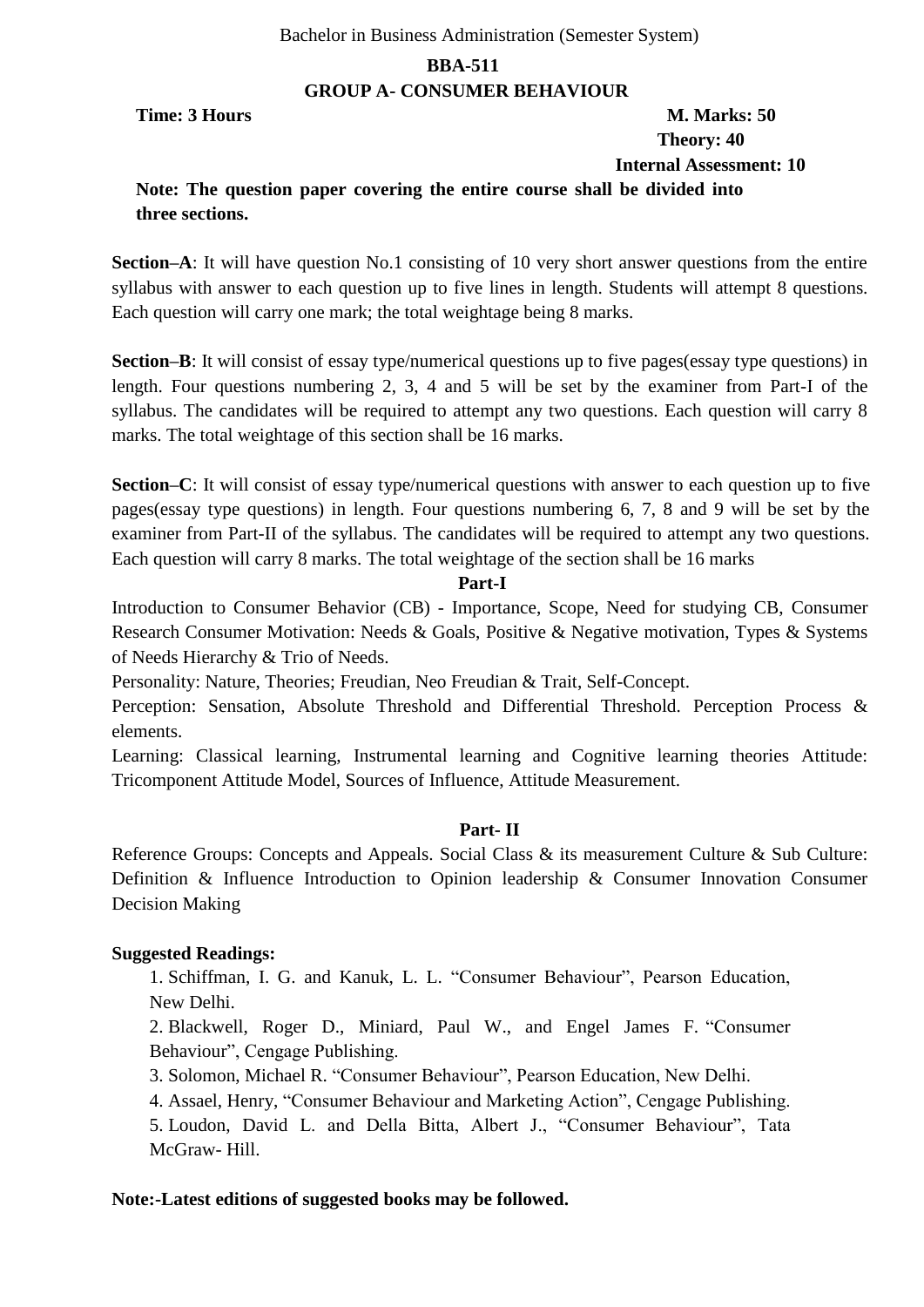#### **GROUP A- ADVERTISING & SALES MANAGEMENT**

#### **Time: 3 Hours M. Marks: 50 Theory: 40 Internal Assessment: 10**

# **Note: The question paper covering the entire course shall be divided into**

#### **three sections.**

**Section–A**: It will have question No.1 consisting of 10 very short answer questions from the entire syllabus with answer to each question up to five lines in length. Students will attempt 8 questions. Each question will carry one mark; the total weightage being 8 marks.

**Section–B**: It will consist of essay type/numerical questions up to five pages(essay type questions) in length. Four questions numbering 2, 3, 4 and 5 will be set by the examiner from Part-I of the syllabus. The candidates will be required to attempt any two questions. Each question will carry 8 marks. The total weightage of this section shall be 16 marks.

**Section–C**: It will consist of essay type/numerical questions with answer to each question up to five pages(essay type questions) in length. Four questions numbering 6, 7, 8 and 9 will be set by the examiner from Part-II of the syllabus. The candidates will be required to attempt any two questions. Each question will carry 8 marks. The total weightage of the section shall be 16 marks

#### **Part-I**

Definition, Nature and Evolution of Advertising, its functions and role and types of Advertising, Social, Economic and Legal Aspects of Advertising. Advertising and Marketing Mix, Advertising and Communication Process

Advertising Budget: Objectives, Preparation and Methods of Advertising Budget Advertising Agency: Function, Selection and Compensation.

Advertising Media: Different Types of Media, Function, Merits and Demerits of Media, Selection of Media and its Vehicles.

Copy Writing: Different Elements of a Copy and Layout

#### **Part-II**

Introduction to Sales Management, Nature, role and importance. Functions of Sales Manager, Sales Organization: Formal, Informal, Horizontal, Vertical, Centralized, Decentralized, Geographic, Customer, Product, Combination, Organizations.

Planning and recruitment of sales force - Job analysis specification, Job description, Sources of Recruitment, Selection of Sales Person.

Sales Training- Objective, Designing Training Programme.

Sales Force Motivation: Nature, Importance, Factors Influencing the Motivation of sales force. Compensations: Types of Compensations Plan.

Evaluation of Sales Forces Performance: Qualitative and Quantitative Basis to Evaluate Sales Force Control and Budget.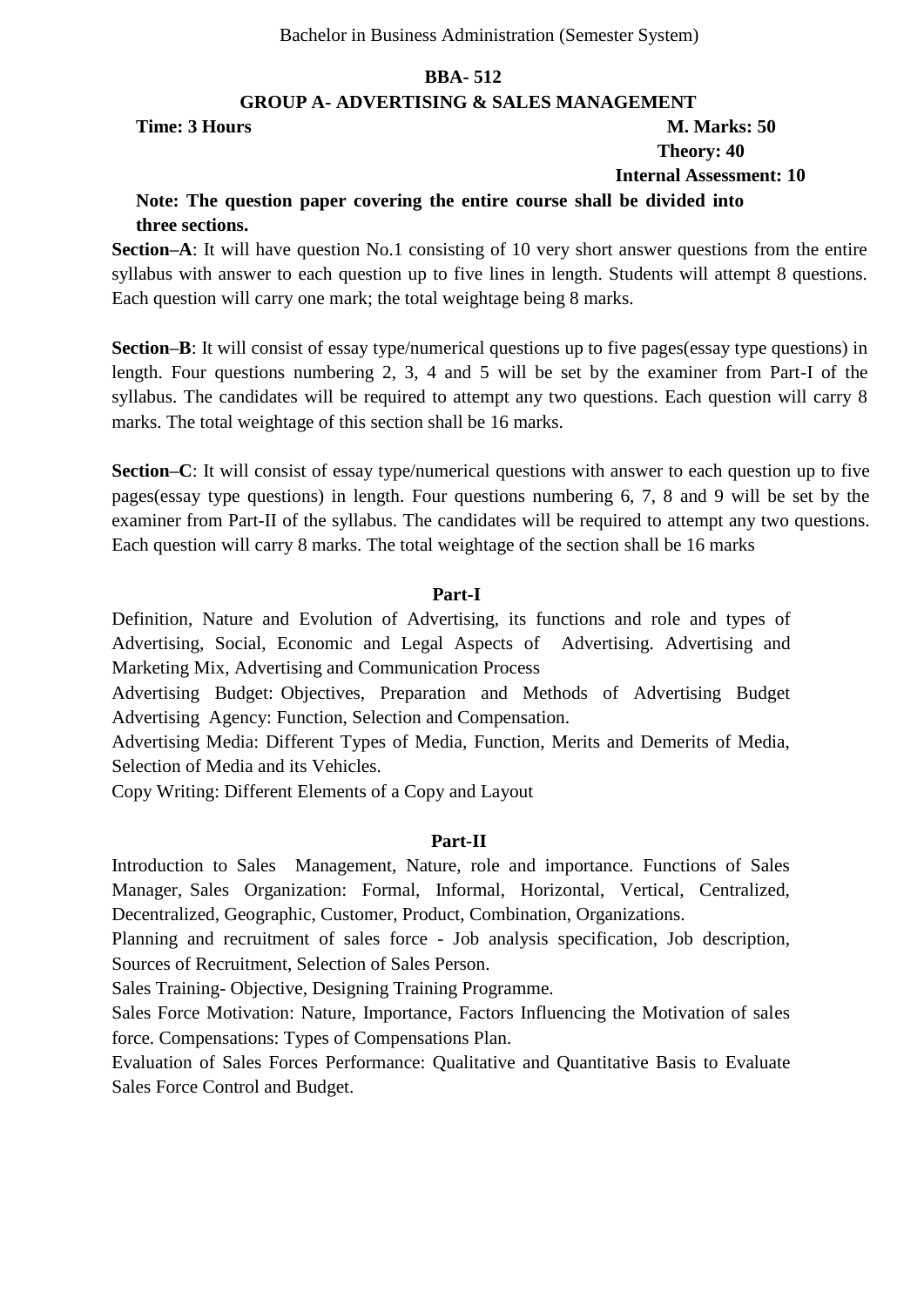#### **Suggested Readings:**

1. Belch, George E. and Belch, Michael A. "Advertising and Promotion", Tata McGraw Hill.

2. Guinn, Allen, Chris T., Semenik, Richard J. "Advertising  $\&$  Integrated Brand Promotion", Thomson-South Western.

3. Batra, Rajeev, Mayers, John G., and Aaker, David A. "Advertising Management", Pearson Education, New Delhi.

4. Spiro, Stanton and Rich "Management of a Salesforce", Tata McGraw Hill.

5. Richard R Still, Cundiff W Edward Govoni A P Norman, "Sales Management Decision Strategy and Cases", Pearson Education.

6. Kotler, Philip; Keller, Kevin; Koshey, Abraham; and Jha, Mithileshwar, "Marketing Managemen", South Asian Perspective, Pearson Education, New Delhi.

7. Aaker, David A and Myera John G., "Advertising Management", Prectice Hall of India, New Delhi.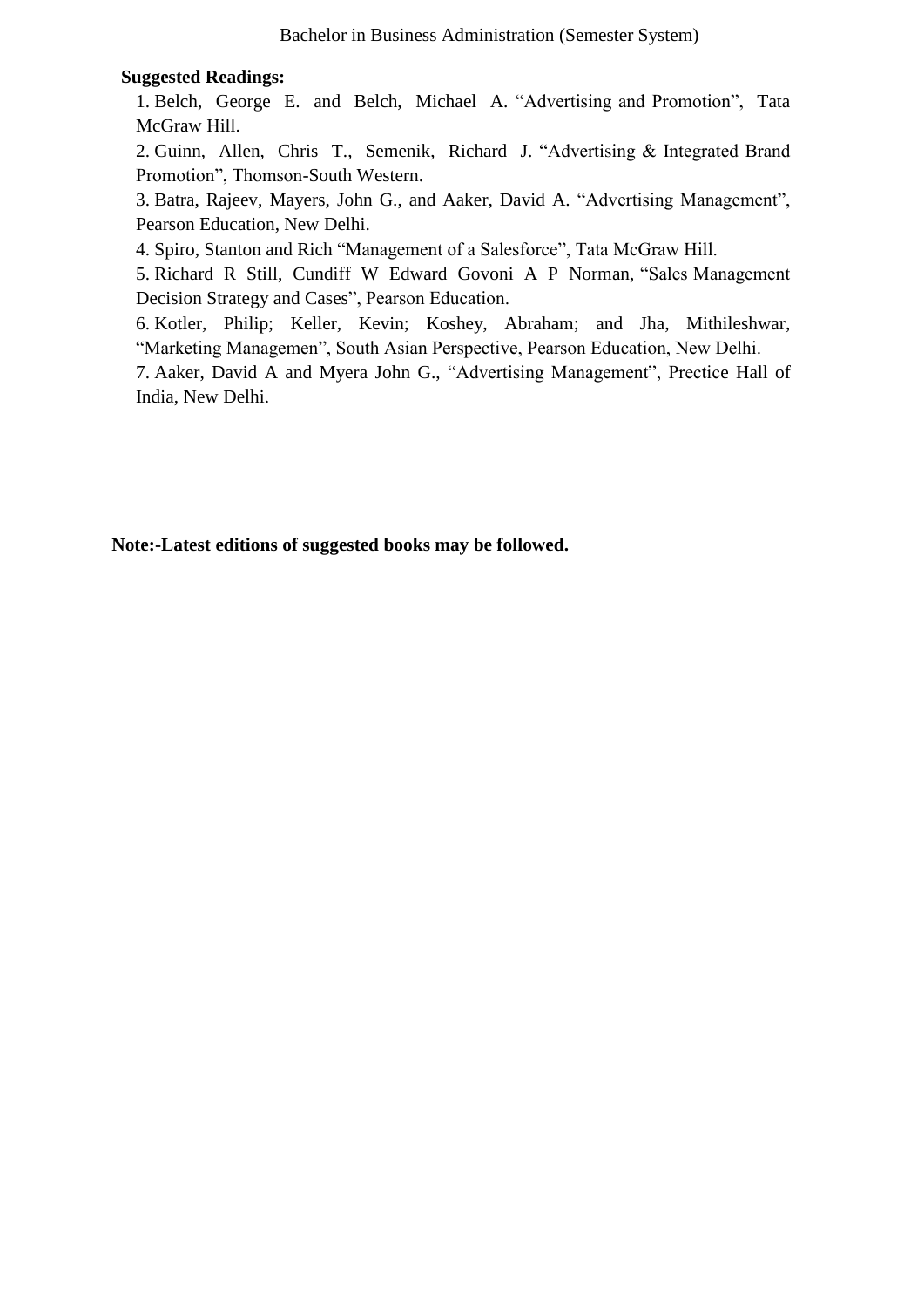**GROUP B- INDUSTRIAL RELATIONS & LABOUR LEGISLATIONS**

**Time: 3 Hours M. Marks: 50** 

# **Theory: 40**

 **Internal Assessment: 10**

# **Note: The question paper covering the entire course shall be divided into three sections.**

**Section–A**: It will have question No.1 consisting of 10 very short answer questions from the entire syllabus with answer to each question up to five lines in length. Students will attempt 8 questions. Each question will carry one mark; the total weightage being 8 marks.

**Section–B**: It will consist of essay type/numerical questions up to five pages(essay type questions) in length. Four questions numbering 2, 3, 4 and 5 will be set by the examiner from Part-I of the syllabus. The candidates will be required to attempt any two questions. Each question will carry 8 marks. The total weightage of this section shall be 16 marks.

**Section–C**: It will consist of essay type/numerical questions with answer to each question up to five pages(essay type questions) in length. Four questions numbering 6, 7, 8 and 9 will be set by the examiner from Part-II of the syllabus. The candidates will be required to attempt any two questions. Each question will carry 8 marks. The total weightage of the section shall be 16 marks

#### **Part – I**

Concept of Industrial Relations : Factors affecting industrial relations. Importance of Industrial Relations, Collective Bargaining and Labour Management Co-Operation in India including Works Committee.

Discipline and Grievance Management; Negotiation and Collective Settlements; Workers Participation in Industry, Productive Bargaining and Gain Sharing; Employee Empowerment and Quality Management; Industrial Relations and Technological Change

#### **Part – II**

Emergence and Objectives of Labour Laws and their Socio-economic Environment; Industrial Relations Laws-Laws Relating to Industrial Disputes, Trade Unions, and Standing Order; Social Security.

Workmen's Compensation Act,, Employees' State Insurance Act. Wages and Bonus Laws-The Law of Minimum Wages, Payment of Wages, Payment of Bonus; Laws relating to working conditions: The Law Relating to Factories.

#### **Suggested Readings:**

1. Sinha, P.R.N, Sinha, Indu Bala and Shekhar, Seema Priyadarshani, "Industrial Relations,

Trade Unions and Labour Legislation", Pearson Education, New Delhi.

2. Sarma, A.M, "Industrial Relations and Labour Laws", Himalaya Publishing House, Mumbai.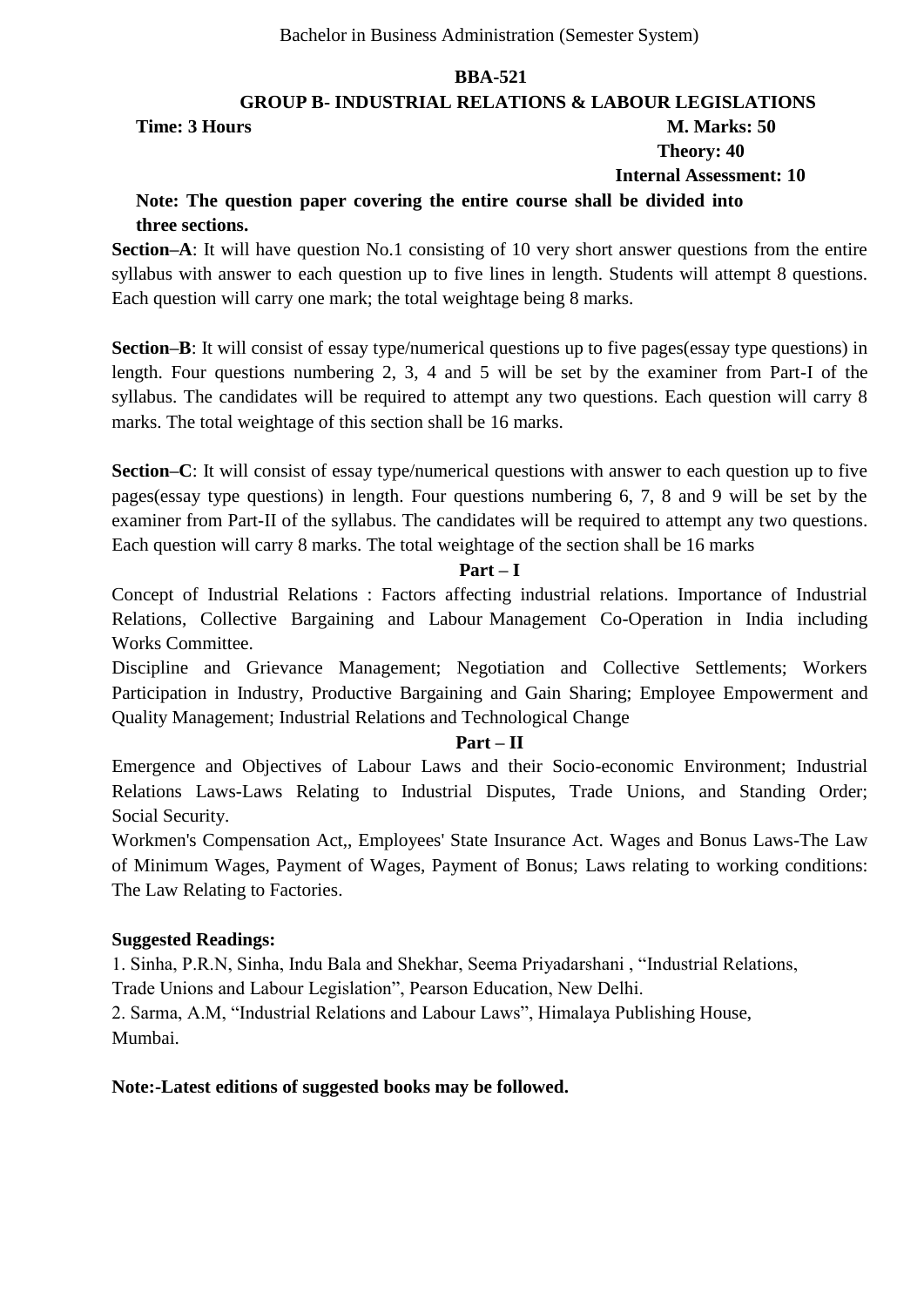**GROUP B -ORGANISATION CHANGE AND DEVELOPMENT Time: 3 Hours M. Marks: 50 Theory: 40 Internal Assessment: 10 Note: The question paper covering the entire course shall be divided into three sections.**

**Section–A**: It will have question No.1 consisting of 10 very short answer questions from the entire syllabus with answer to each question up to five lines in length. Students will attempt 8 questions. Each question will carry one mark; the total weightage being 8 marks.

**Section–B**: It will consist of essay type/numerical questions up to five pages(essay type questions) in length. Four questions numbering 2, 3, 4 and 5 will be set by the examiner from Part-I of the syllabus. The candidates will be required to attempt any two questions. Each question will carry 8 marks. The total weightage of this section shall be 16 marks.

**Section–C**: It will consist of essay type/numerical questions with answer to each question up to five pages(essay type questions) in length. Four questions numbering 6, 7, 8 and 9 will be set by the examiner from Part-II of the syllabus. The candidates will be required to attempt any two questions. Each question will carry 8 marks. The total weightage of the section shall be 16 marks

#### **Part – I**

Organisation Change: - Introduction, importance, forces of change and types of change. Models of change: - systems model of change, Lewin's Force Field Analysis Model, the Continuous change Process Model, Change and Transition Management.

Change & its impact: - effects of change on people, operational effects, psychological effects, social effects, people's reaction to change:- Acceptance of change, indifference, organized resistance, frustration & aggression, Reasons for resistance and Methods of minimizing resistance.

#### **Part – II**

Organisation Development: - Meaning, features, objectives, History of OD in India and abroad, organizational problems and process of organizational development.

OD interventions: - concept, characteristics, classification of intervention, OD interventions as tool to improve effectiveness of organization. Process of OD interventions, Team building.

#### **Suggested Readings:**

1. Bhatia, S.K, "Management of Change & Organisation Development- Innovative Approaches", Deep & Deep Publications, New Delhi.

2. Bhattacharya, Dipak Kumar, "Organization Change & Development", Oxford University Press.

3. Singh, Kavita, "Organisation Change & Development, Excel Books.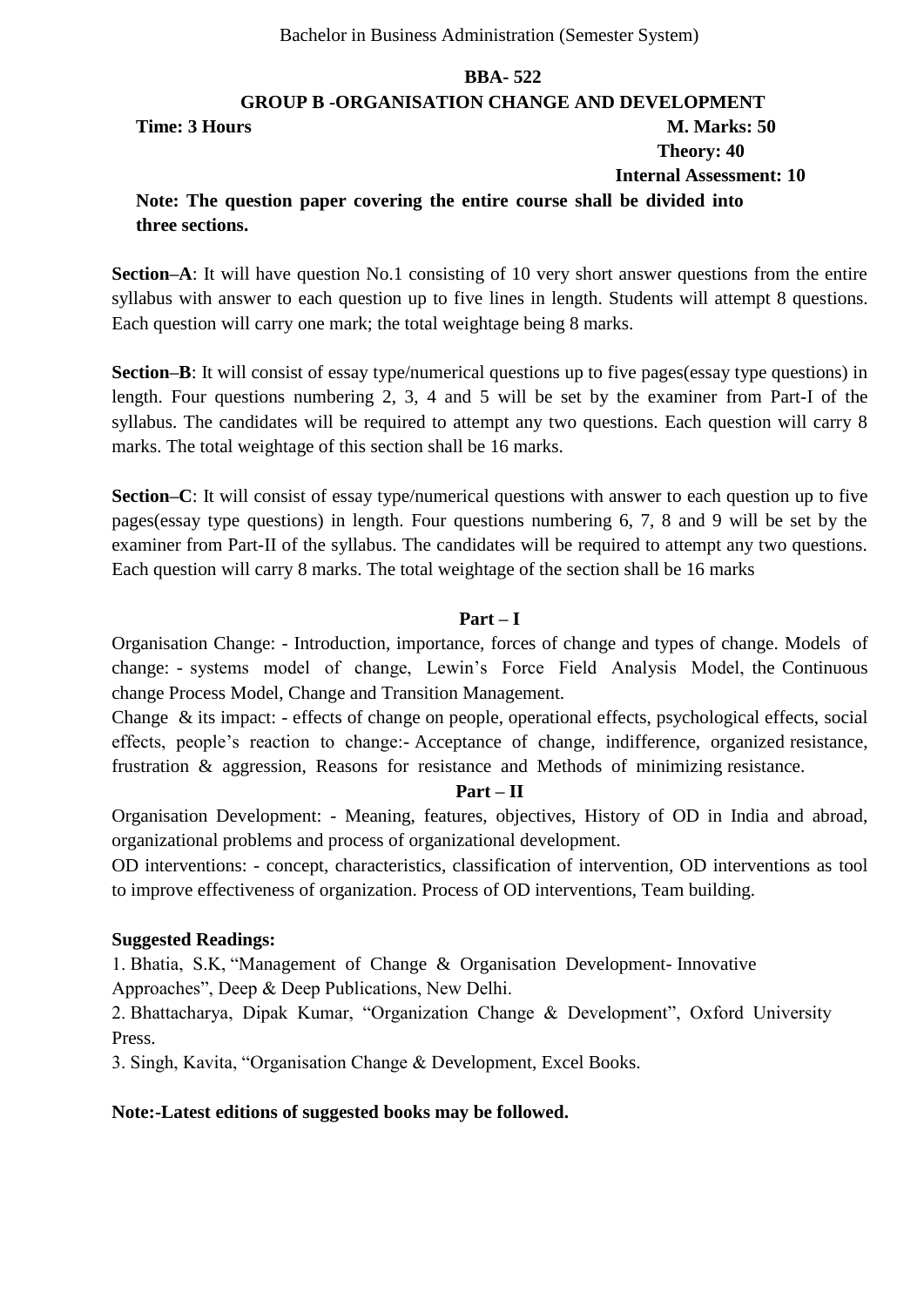#### **GROUP C - MANAGEMENT OF BANKING OPERATIONS**

**Time: 3 Hours M. Marks: 50** 

 **Theory: 40**

 **Internal Assessment: 10**

# **Note: The question paper covering the entire course shall be divided into three sections.**

**Section–A**: It will have question No.1 consisting of 10 very short answer questions from the entire syllabus with answer to each question up to five lines in length. Students will attempt 8 questions. Each question will carry one mark; the total weightage being 8 marks.

**Section–B**: It will consist of essay type/numerical questions up to five pages(essay type questions) in length. Four questions numbering 2, 3, 4 and 5 will be set by the examiner from Part-I of the syllabus. The candidates will be required to attempt any two questions. Each question will carry 8 marks. The total weightage of this section shall be 16 marks.

**Section–C**: It will consist of essay type/numerical questions with answer to each question up to five pages(essay type questions) in length. Four questions numbering 6, 7, 8 and 9 will be set by the examiner from Part-II of the syllabus. The candidates will be required to attempt any two questions. Each question will carry 8 marks. The total weightage of the section shall be 16 marks

#### **Part – I**

Management of banks: Regulatory role of RBI, Monetary Policy-meaning and its implications Laws in banking-RBI Act 1934, Negotiable Act 1881, The Banking Regulation Act 1949.

Types of Bank Accounts- Fixed or time deposit account, Savings bank deposit account, Current deposit account, Recurring deposit account.

Lending- Features of bank credit, types of lending, terms and conditions of lending, different types of loans and their features

#### **Part – II**

Risk management in banks- types of risks, Capital Adequacy- the Basel Accord implications for bank, CRAR and Prudential Norms for asset classification, income recognition and provisioning, Anti- money laundering and KYC norms.

Introduction to Asset Liability Management, Customer Relationship Management, Corporate Governance in Commercial Banks Innovations in Banking with special reference to Fee Based Services

#### **Suggested Readings:**

1. Padmalatha, Suresh and Justin Paul, "Management of Banking and Financial Services", Pearson Education, New Delhi.

- 2. Sharma, R.K., Gupta, Shashi K, Jagwant Singh, "Banking and Insurance"
- 3. Agarwal O.P, "Banking and Insurance"

4. Sethi, Jyotsana and Bhatia, Nishwan, "Elements of Banking and Insurance"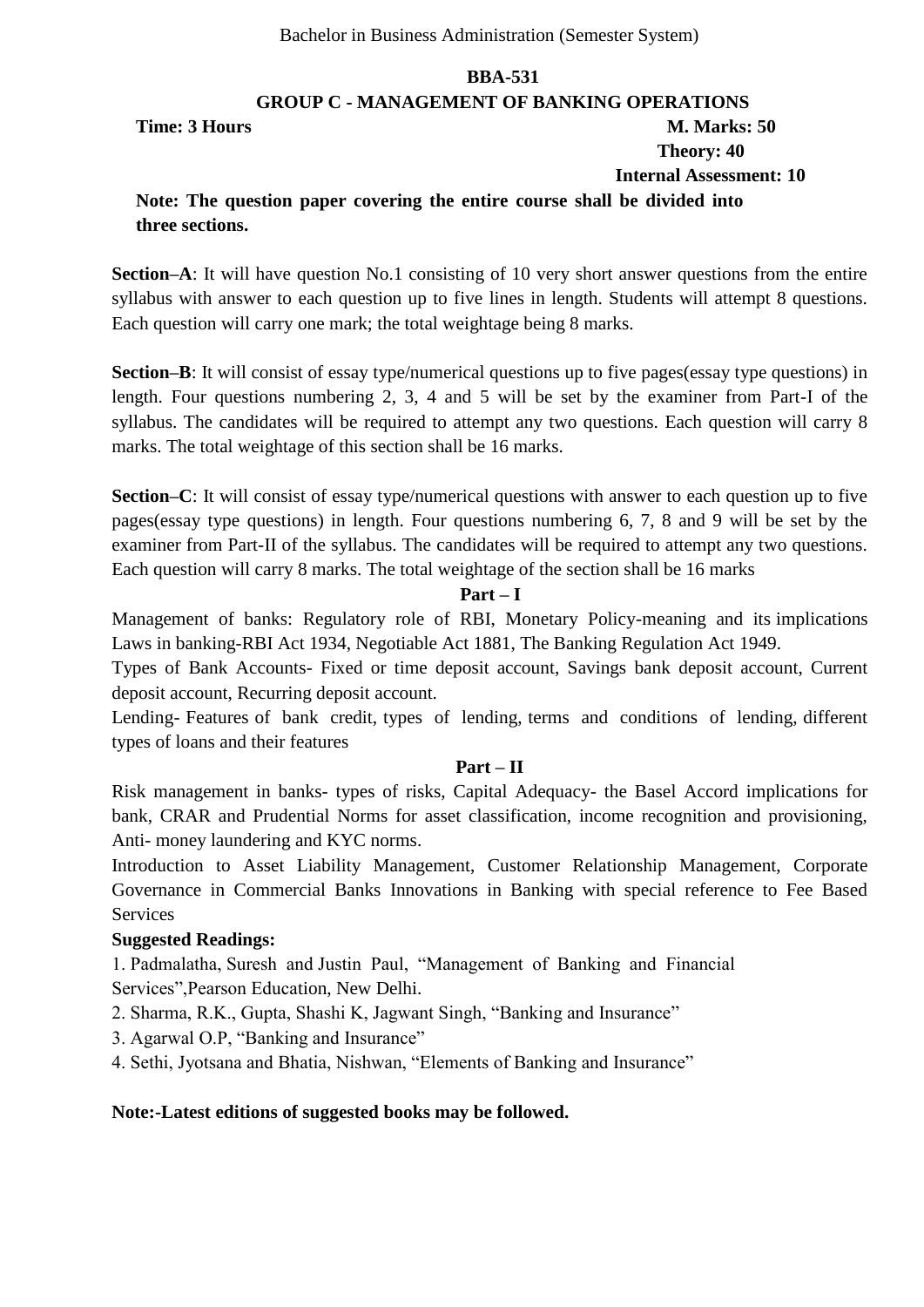#### **GROUP C -INSURANCE & RISK MANAGEMENT**

**Time: 3 Hours M. Marks: 50** 

 **Theory: 40**

 **Internal Assessment: 10**

# **Note: The question paper covering the entire course shall be divided into three sections.**

**Section–A**: It will have question No.1 consisting of 10 very short answer questions from the entire syllabus with answer to each question up to five lines in length. Students will attempt 8 questions. Each question will carry one mark; the total weightage being 8 marks.

**Section–B**: It will consist of essay type/numerical questions up to five pages(essay type questions) in length. Four questions numbering 2, 3, 4 and 5 will be set by the examiner from Part-I of the syllabus. The candidates will be required to attempt any two questions. Each question will carry 8 marks. The total weightage of this section shall be 16 marks.

**Section–C**: It will consist of essay type/numerical questions with answer to each question up to five pages(essay type questions) in length. Four questions numbering 6, 7, 8 and 9 will be set by the examiner from Part-II of the syllabus. The candidates will be required to attempt any two questions. Each question will carry 8 marks. The total weightage of the section shall be 16 marks

#### **Part – I**

Definition, nature, Role and Importance of Insurance, Salient Feature of IRDA Act 1999, Rationale for opening up of the Insurance Sector to the private sector. Nature of Life Insurance Contract.

Annuities, Surrender Value, Calculation of Premium and measurement of risk. Progress of Life Insurance Business in India, Fire Insurance – Nature and Use, Policy Condition, Rate Fixation, Payment of Claims, Reinsurance, Marine Insurance: Nature. Premium Calculation, Payment of Claims

Motor Insurance Policy and Covers, Comprehensive Policy, Third Party Act Policies, Extra Benefits cover Motor Insurance Claims.

#### **Part – II**

Concept of Risk, Corporate and Personal Risk Management. Identification of Risk: Tools/Techniques for perception of risk; Methods for determining the operative causes of peril; Safety audit.

Evaluation of Risk: Risk Avoidance & Reduction of Risk: methods of loss prevention and risk reduction; Role of surveyors in loss prevention/ risk reduction. Techniques of Risk Financing: Retention of risk; Captive insurance companies,

Transfer of Risk: Types of risk transfer; Benefits and limitation of Insurance:- Partial insurance arrangements.

#### **Suggested Readings:**

1. Insurance Regulation and Development Act.

2. Gopal Krishan, G, "Insurance Principles and Practice", Sterling Publishers, New Delhi.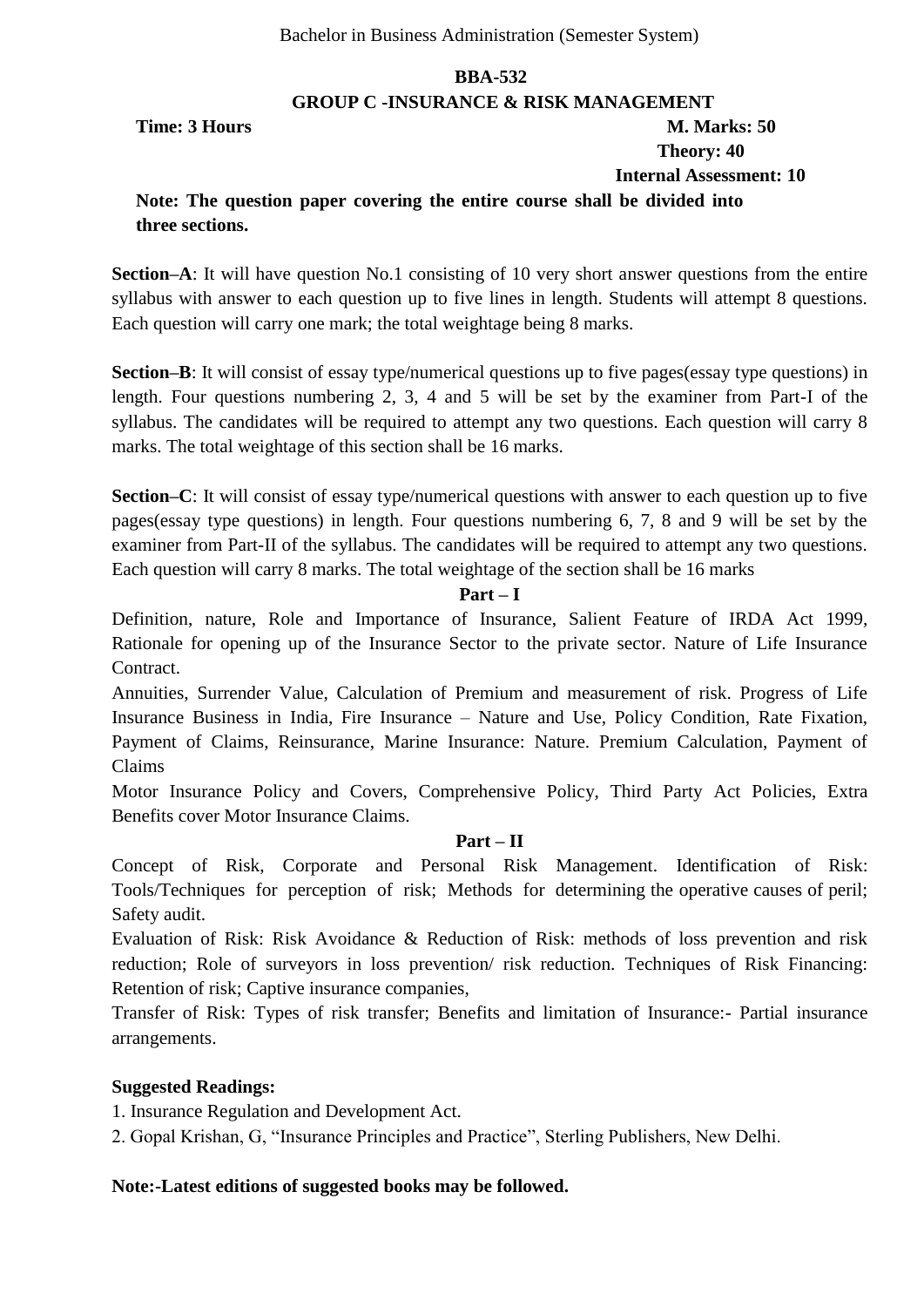#### **Group D- INTERNATIONAL BUSINESS ENVIRONMENT**

**Time: 3 Hours M. Marks: 50** 

# **Theory: 40**

 **Internal Assessment: 10**

# **Note: The question paper covering the entire course shall be divided into three sections.**

**Section–A**: It will have question No.1 consisting of 10 very short answer questions from the entire syllabus with answer to each question up to five lines in length. Students will attempt 8 questions. Each question will carry one mark; the total weightage being 8 marks.

**Section–B**: It will consist of essay type/numerical questions up to five pages(essay type questions) in length. Four questions numbering 2, 3, 4 and 5 will be set by the examiner from Part-I of the syllabus. The candidates will be required to attempt any two questions. Each question will carry 8 marks. The total weightage of this section shall be 16 marks.

**Section–C**: It will consist of essay type/numerical questions with answer to each question up to five pages(essay type questions) in length. Four questions numbering 6, 7, 8 and 9 will be set by the examiner from Part-II of the syllabus. The candidates will be required to attempt any two questions. Each question will carry 8 marks. The total weightage of the section shall be 16 marks

#### **Part – I**

Introduction to International Business: Importance nature and scope of International business; modes of entry into International Business.

Environmental Context of International Business: Framework for analyzing International business environment – Domestic, foreign and global environments and their impact on international business decisions.

International Financial Environment: Foreign investments -Pattern, Structure and effects; Movements in foreign exchange and interest rates and then impact on Trade and investment flows.

#### **Part – II**

International Economic Institutions and Agreements: WTO, IMF, World Bank, UNCTAD, and Other International agreements; International commodity trading and agreements.

Global Trading Environment: World trade in goods and services – Major trends and developments; World trade and protectionism – Tariff and non-tariff barriers; Counter trade.

Globalisation &Society:- Emerging Developments and Other Issues: Growing concern for ecology; IT and international business.

#### **Suggested Readings:**

1. Bennet, Roger, "International Business", Financial Times, Pitman Publishing, London.

2. Bhattacharya, B., "Going International: Respon se Strategies of the Indian Sector", Wheeler Publishing, New Delhi.

3. Griffin, Ricky W. and Pustay, Michael W, "International Business: A Managerial Perspective", Addison Wesley Readings.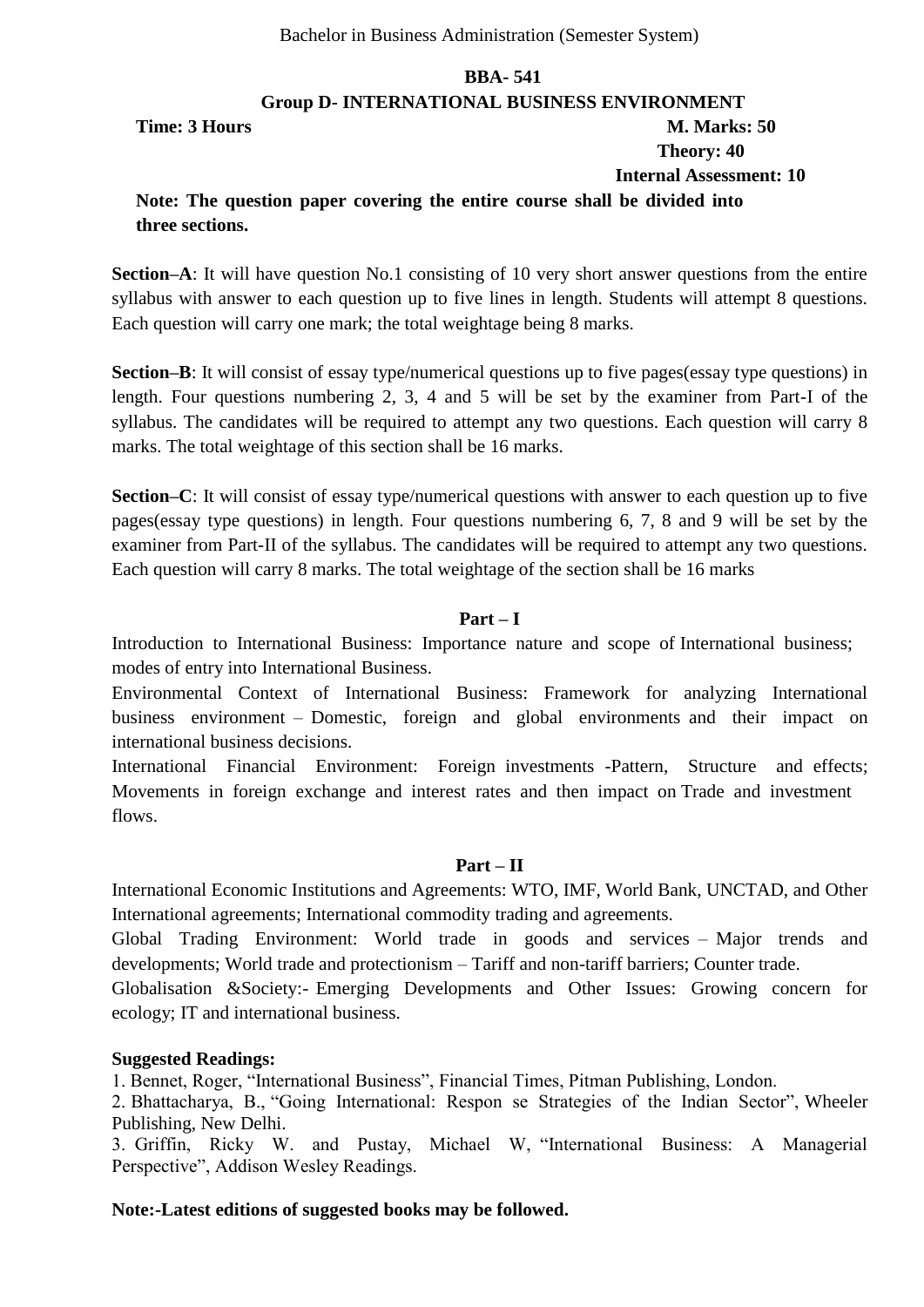# **GROUP D– MANAGEMENT OF INTERNATIONAL BUSINESS ORGANISATIONS Time: 3 Hours M. Marks: 50 Theory: 40 Internal Assessment: 10**

#### **Note: The question paper covering the entire course shall be divided into three sections.**

**Section–A**: It will have question No.1 consisting of 10 very short answer questions from the entire syllabus with answer to each question up to five lines in length. Students will attempt 8 questions. Each question will carry one mark; the total weightage being 8 marks.

**Section–B**: It will consist of essay type/numerical questions up to five pages(essay type questions) in length. Four questions numbering 2, 3, 4 and 5 will be set by the examiner from Part-I of the syllabus. The candidates will be required to attempt any two questions. Each question will carry 8 marks. The total weightage of this section shall be 16 marks.

**Section–C**: It will consist of essay type/numerical questions with answer to each question up to five pages(essay type questions) in length. Four questions numbering 6, 7, 8 and 9 will be set by the examiner from Part-II of the syllabus. The candidates will be required to attempt any two questions. Each question will carry 8 marks. The total weightage of the section shall be 16 marks

#### **Part – I**

Globalization and International Business: - Meaning, Forces Driving Globalization, Reasons for Globalization of Business, Modes of Operation of International Business, International Business vs. Domestic Business. Dealing of international Business with Cultural Differences.

Globalisation and Society: - Impact of FDI, Economic Impact of MNE, Foundations of Ethical Behaviour, Ethics & Corporate Bribery, Ethicals Dilemmas and Business Practices. Multinational Corporations and their Involvement in International Business, Issues in Foreign Investments, Technology Transfer, Pricing and Regulations.

#### **Part – II**

Export Import Strategies: - Introduction, Export Strategy, Import Strategy, Export Import Process and Documentation. Direct Investment and Collaborative Strategies: - Types of Collaborative Arrangements, Problems with Collaborative Arrangements, Managing Foreign Arrangements.

Organization of International Business: - Introduction, Organization Structure, Coordination and Control System, Organization Culture. Managing International Operations, Global Manufacturing and Supply Chain Management, International Accounting Issues.

#### **Suggested Readings:**

1. Daniels, John D and Radebaugh, Lee.H, "International Business –Environments and Operations, Pearson Publishing House Ltd, New Delhi.

2. Bennet, Roger, "International Business", Financial Times, Pitman Publishing, London.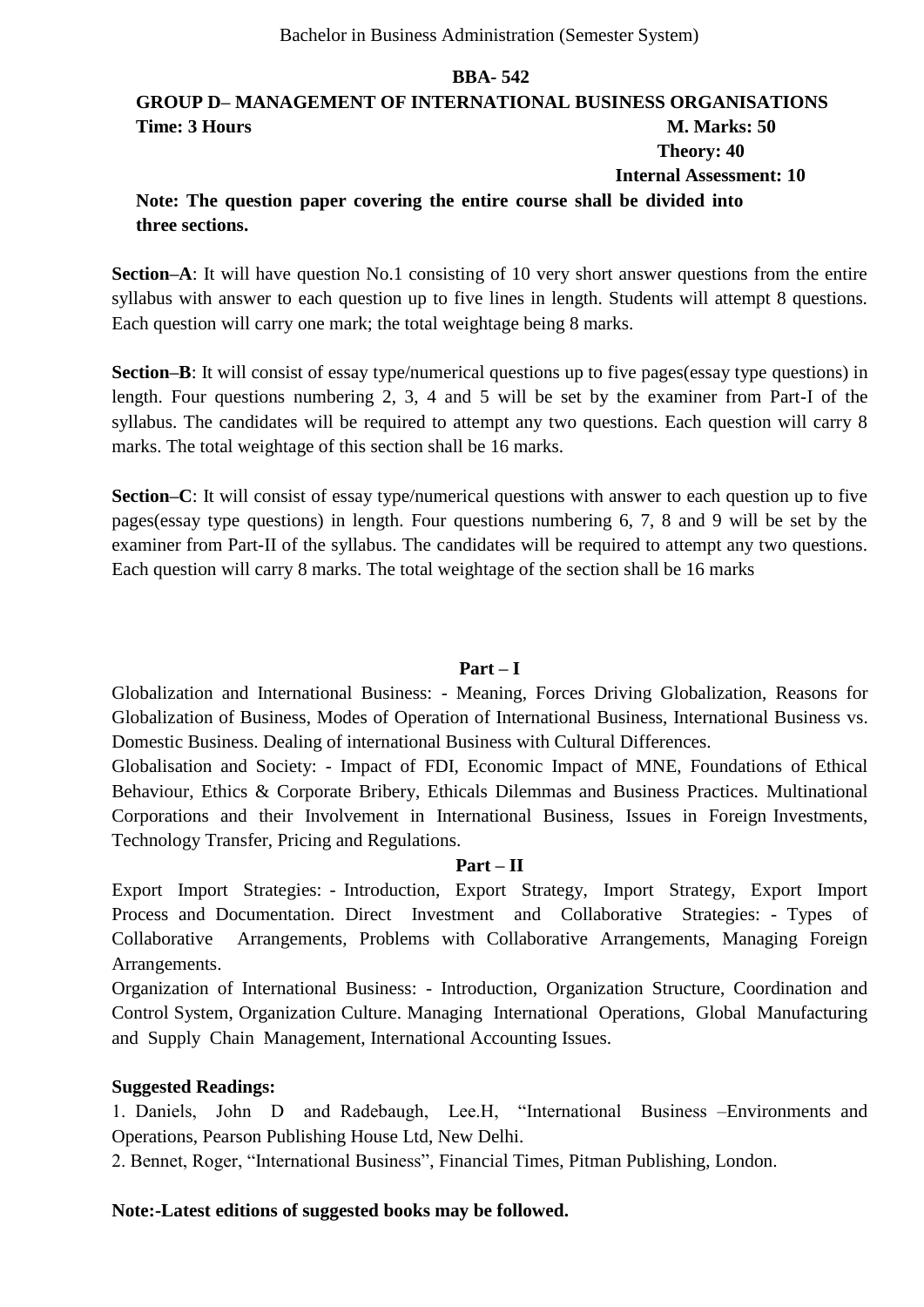#### **BBA-601: ENGLISH COMPULSORY**

**Time: 3 Hours Max. Marks : 50 Max. Marks : 50** 

 **Theory :** 

**40**

 **Internal Assessment** 

**:10**

#### **Texts Prescribed:**

1.*English Teacher* By R.K. Narayan 2.*Glimpses of Theatre*, Guru Nanak Dev University Amritsar.

3.*Murphy's English grammar* (by Raymond Murphy)

#### **Course Contents:**

1.The study of the whole text of the novel, *English Teacher*

2.The study of the following one-act plays from the prescribed book, **Glimpses of Theatre**

*i)The Will*

*ii)Progress*

*iii)The Monkey's Paw*

3. Unit 38-41, 92-97 Complete the sentences in a suitable way from *Murphy's English Grammar*

#### **Instructions for the Paper Setter and Distribution of Marks:**

The question paper will consist of three sections and the distribution of marks will be as under:

Section A: 10 Marks

Section B: 20 Marks

Section C: 10 Marks

#### **Section–A**

**1.Twelve ( 12)** Questions on usage of grammar related to the prescribed units of *Murphy's English Grammar* will be set for the students to attempt **any Ten**( 10) (1X10= 10 Marks)

#### **Section–B**

- I.**THREE** questions requiring brief descriptive answers based on character, tone, plot and theme in the *English Teacher* will be set and examinees will be expected to attempt **any TWO** (2X5= 10 Marks)
- II.**THREE** questions on central idea, theme, tone or style etc. of the prescribed one-act plays from the textbook, *Glimpses of Theatre* will be set for the students to attempt **any TWO** of these questions.  $(2X5 = 10 \text{ Marks})$

#### **Section–C**

III.**TWO** Questions, one from each literary text (*English Teacher* and *Glimpses of Theatre*) will be set for the students to answer  $\bf{ANY}$  ONE . (1X5 = 5 Marks)

IV. The student will be asked to write a Resume  $(1X5 = 5 \text{ Marks})$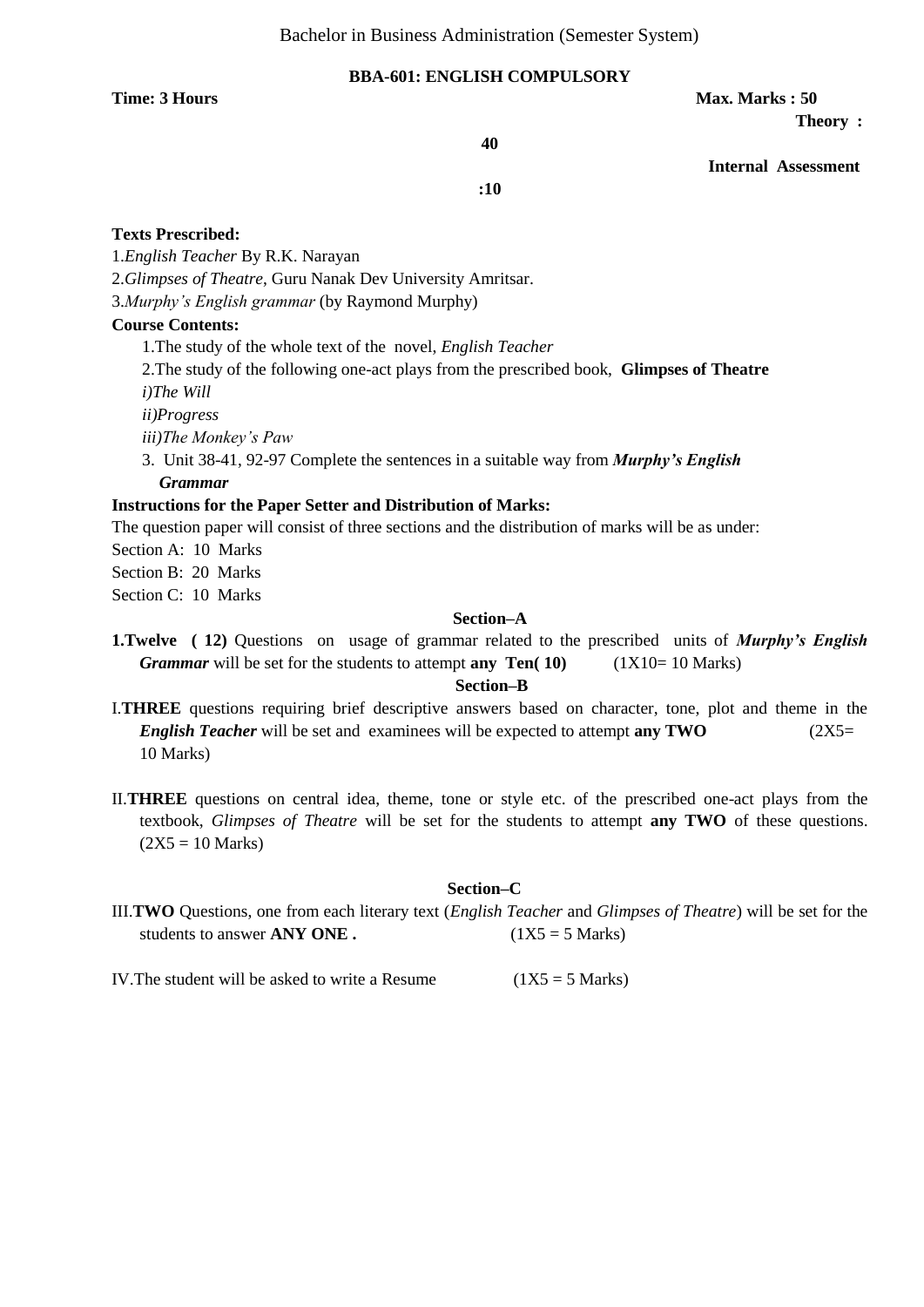## **BBA-602: PUNJABI COMPULSORY** ਪੰਜਾਬੀ (ਲਾ**ਜ਼ਮੀ**)

 $\overline{r}$ ਸਮਾਂ : 3 ਘੰਟੇ ਪਰਿਆਸ ਦੀ ਸ਼ਾਹ ਕਰਨ ਤੋਂ ਬਾਅਦ ਤੋਂ ਬਾਅਦ ਤੋਂ ਬਾਅਦ ਤੋਂ ਬਾਅਦ ਤੋਂ ਬਾਅਦ ਤੋਂ ਬਾਅਦ ਤੋਂ ਬਾਅਦ ਤੋਂ ਬਾਅਦ ਤੋਂ ਬਾਅਦ

ਇੰਟਰਨਲ ਅਸੈੱਸਮੈਂ $\dot{\vec{c}}$  : 10

ਕਲ ਅੰਕ : 50

## **ਪਾਠ-ਕੁਮ ਅਤੇ ਪਾਠ-ਪੁਸਤਕਾਂ**

- 1. ਪੰਜਾਬੀ ਕਹਾਣੀ ਦੇ ਨਵੇਂ ਨਕਸ਼ (ਸੰਪਾ. ਡਾ. ਮਹਿਲ ਸਿੰਘ ਅਤੇ ਡਾ. ਸੁਖਬੀਰ ਸਿੰਘ) ਪਿਛਲੀਆਂ ਪੰਜ ਕਹਾਣੀਆਂ। (ਸਿੰਘ ਬੁਦਰਜ਼, ਅੰਮ੍ਰਿਤਸਰ, 2015)
- 2. **ਗਿਆਨ ਮਾਲਾ** (ਵਿਗਿਆਨਕ ਤੇ ਸਮਾਜ-ਵਿਗਿਆਨਕ ਲੇਖਾਂ ਦਾ ਸੰਗ੍ਰਹਿ), (ਸੰਪਾ. ਡਾ. ਸਤਿੰਦਰ ਸਿੰਘ, ਪ੍ਰੋ. ਮਹਿੰਦਰ ਸਿੰਘ ਬਨਵੈਤ), (ਪਿਛਲੇ ਪੰਜ ਲੇਖ)
- 3. **ਲੇਖ ਰਚਨਾ** (ਵਿਦਿਅਕ ਅਤੇ ਸਭਿਆਚਾਰਕ ਵਿਸ਼ਿਆਂ ਬਾਰੇ)
- 4. **ਸੰਖੇਪ ਰਚਨਾ**
- 5. **ਵਿਆਕਰਣ** :
	- (ੳ) ਕਿਰਿਆ ਵਾਕੰਸ਼ : ਪਰਿਭਾਸ਼ਾ, ਬਣਤਰ ਤੇ ਪਕਾਰ
	- (ਅ) ਕਾਰਕ ਅਤੇ ਕਾਰਕੀ ਸੰਬੰਧ

## <u> ਅੰਕ-ਵੰਡ ਅਤੇ ਪਰੀਖਿਅਕ ਲਈ ਹਦਾਇਤਾਂ</u>

- 1. ਕਿਸੇ ਇੱਕ ਕਹਾਣੀ ਦਾ ਵਿਸ਼ਾ-ਵਸਤੂ (ਦੋ ਵਿਚੋਂ ਇੱਕ) 08 ਅੰਕ
- $2.$  ਕਿਸੇ ਇੱਕ ਨਿਬੰਧ ਦਾ ਸਾਰ/ਵਿਸ਼ਾ-ਵਸਤੂ (ਦੋ ਵਿਚੋ ਇੱਕ)  $08$  ਅੰਕ
- 3. ਲੇਖ ਰਚਨਾ : ਤਿੰਨਾਂ ਵਿਚੋ ਕਿਸੇ ਇੱਕ ਵਿਸ਼ੇ ਉੱਤੇ 04 ਅੰਕ
- $4.$  ਸੰਖੇਪ ਰਚਨਾ $04$  ਅੰਕ
- 5. ਨੰਬਰ 5 ਉੱਤੇ ਨਿਰਧਾਰਿਤ ਵਿਆਕਰਣ ਵਿਚੋ ਵਰਣਨਾਤਮਕ ਪ੍ਰਸ਼ਨ 08 ਅੰਕ
- 6. ਉਪਰੋਕਤ ਲੜੀ ਨੰਬਰ 1 ਅਤੇ 2 ਦੀਆਂ ਪੁਸਤਕਾਂ ਵਿਚੋਂ ਸੰਖੇਪ ਉੱਤਰਾਂ ਵਾਲੇ 4 ਪ੍ਰਸ਼ਨ ਪੁੱਛੇ ਜਾਣਗੇ। ਹਰੇਕ ਦਾ  $\overline{3}$ ਤਰ 50 ਸ਼ਬਦਾਂ ਤੋ ਵੱਧ ਨਾ ਹੋਵੇ।  $(4x2)$  08 ਅੰਕ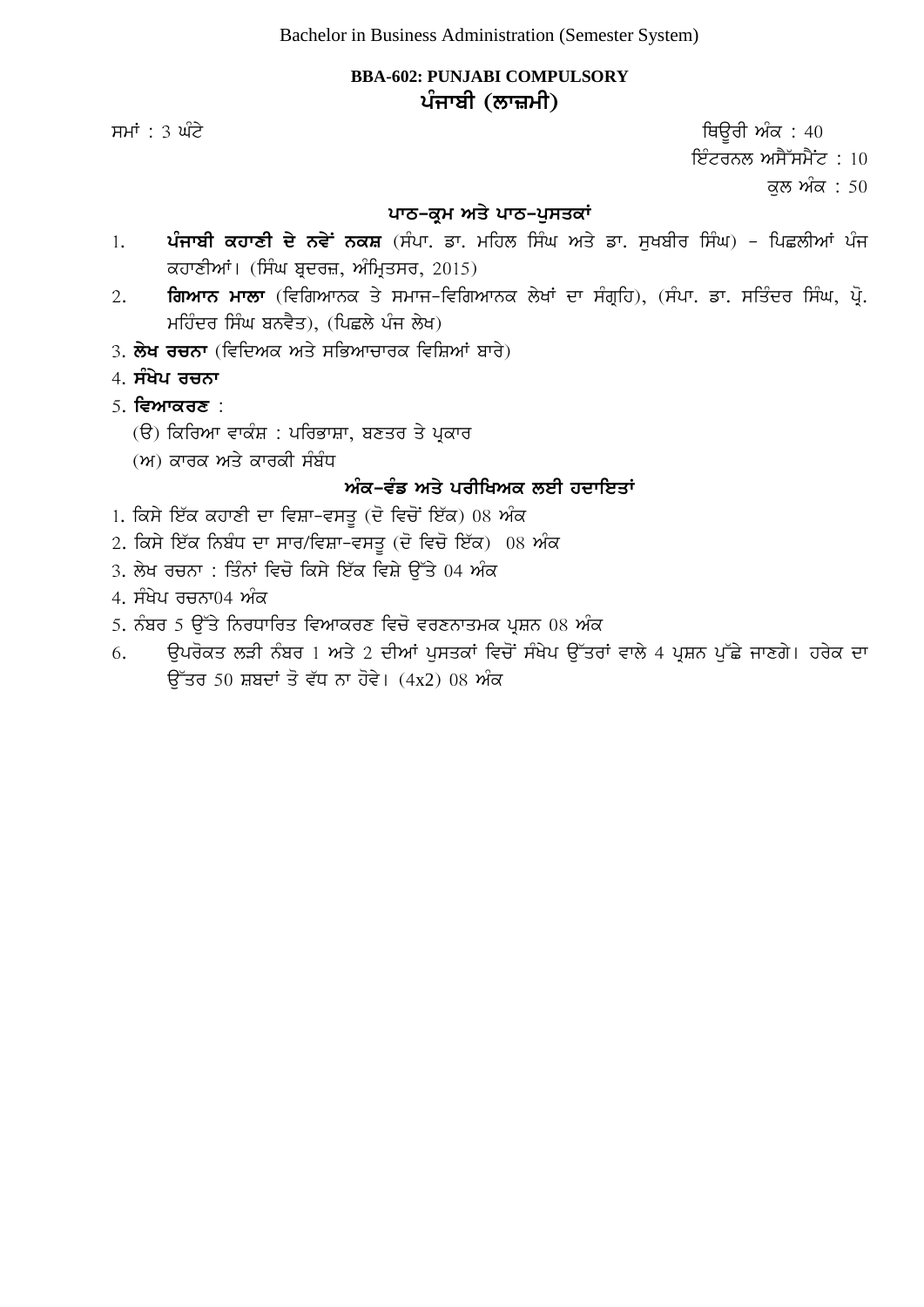## **BBA-602: BASIC PUNJABI**

## **ਮੱਢਲੀ** ਪੰਜਾਬੀ

(In Lieu of Compulsory Punjabi)

 $\overline{r}$ ਸਮਾਂ : 3 ਘੰਟੇ ਪਹਿਲਾਂ ਬਾਅਦ ਤੋਂ ਬਾਅਦ ਤੋਂ ਬਾਅਦ ਤੋਂ ਬਾਅਦ ਤੋਂ ਬਾਅਦ ਤੋਂ ਬਾਅਦ ਤੋਂ ਬਾਅਦ ਤੋਂ ਬਾਅਦ ਤੋਂ ਬਾਅਦ ਤੋਂ ਬਾਅਦ ਤੋਂ ਬਾਅਦ ਤੋਂ ਬਾਅਦ ਤੋਂ ਬਾਅਦ ਤੋਂ ਬਾਅਦ ਤੋਂ ਬਾਅਦ ਤੋਂ ਬਾਅਦ ਤੋਂ ਬਾਅਦ ਤੋਂ ਬਾਅਦ ਤੋਂ ਬਾਅਦ ਤੋਂ ਬਾਅਦ ਤੋਂ ਬਾਅਦ ਤੋਂ ਬਾ

ਇੰਟਰਨਲ ਅਸੈੱਸਮੈਂਟ :  $10$ ਕਲ ਅੰਕ : 50

## ਪਾਠ-ਕੁਮ ਅਤੇ ਪਾਠ-ਪੁਸਤਕਾਂ

# 1. ਕਿਸੇ ਇੱਕ ਕਵੀ ਬਾਰੇ ਮੁੱਢਲੀ ਜਾਣਕਾਰੀ ਜਾਂ ਇਨ੍ਹਾਂ ਦੀਆਂ ਪ੍ਰਸਿੱਧ ਕਵਿਤਾਵਾਂ ਦੀ ਪ੍ਰਸੰਗ ਸਹਿਤ ਵਿਆਖਿਆ।

ਭਾਈ ਵੀਰ ਸਿੰਘ (ਡਾਲੀ ਨਾਲੋਂ ਤੋੜ ਨਾ ਸਾਨੰ, ਸਮਾਂ) ਪੋ. ਮੋਹਨ ਸਿੰਘ (ਅੱਜ ਕੋਈ ਆਇਆ ਸਾਡੇ ਵਿਹੜੇ, ਮਾਂ) ਸਰਜੀਤ ਪਾਤਰ (ਦਿਲ ਹੀ ਉਦਾਸ ਹੈ) ਅੰਮਿਤਾ ਪੀਤਮ (ਅੱਜ ਆਖਾਂ ਵਾਰਿਸ ਸ਼ਾਹ ਨੰ)1**6 ਅੰਕ** 

## 2. ਹੇਠ ਲਿਖੀਆਂ ਕਹਾਣੀਆਂ ਵਿਚੋਂ ਕਿਸੇ ਇੱਕ ਦਾ ਵਿਸ਼ਾ-ਵਸਤੂ ਜਾਂ ਸਾਰ ਲਿਖੋ :

ਭੂਆ (ਨਾਨਕ ਸਿੰਘ)

ਕਰਾਮਾਤ (ਕਰਤਾਰ ਸਿੰਘ ਦੱਗਲ)

ਇੰਤਜ਼ਾਰ (ਅਜੀਤ ਕੌਰ) 10 **ਅੰਕ** 

- 3. ਇਤਿਹਾਸਕ/ਸਭਿਆਚਾਰਕ/ਰਾਜਨੀਤਿਕ/ਸਮਾਜਿਕ/ਤਤਕਾਲੀਨ ਵਿਸ਼ਿਆਂ ਉੱਪਰ ਲੇਖ। 14 ਅੰਕ ਅੰਕ ਵੰਡ ਤੇ ਪ੍ਰੀਖਿਅਕ ਲਈ ਹਦਾਇਤਾ<u>ਂ</u>
- <u>1. ਭਾਗ ਪਹਿਲਾ ਵਿਚ ਕਵੀ ਦੇ ਜੀਵਨ ਬਾਰੇ ਜਾਣਕਾਰੀ ਅਤੇ ਕਵਿਤਾ ਦੀ ਪਸੰਗ ਸਹਿਤ ਵਿਆਖਿਆ ਨਾਲ ਸੰਬੰਧਿਤ ਿੱਚਾਰ</u> ਪੁਸ਼ਨ ਪੱਛੇ ਜਾਣਗੇ। ਜਿਨ੍ਹਾਂ ਵਿਚੋਂ ਦੋ ਪੁਸ਼ਨਾਂ ਦਾ ਉੱਤਰ ਦੇਣਾ ਲਾਜ਼ਮੀ ਹੈ। 8+8=16 ਅੰਕ
- 2. ਭਾਗ ਦੂਜਾ ਵਿਚ ਕਿਸੇ ਇੱਕ ਕਹਾਣੀ ਦਾ ਵਿਸ਼ਾ-ਵਸਤ/ਸਾਰ ਦਿੱਤਾ ਜਾਵੇਗਾ। 10 ਅੰਕ
- 3. ਇਤਿਹਾਸਕ, ਸਭਿਆਚਾਰਕ, ਰਾਜਨੀਤਿਕ, ਸਮਾਜਿਕ, ਤਤਕਾਲੀਨ ਵਿਸ਼ਿਆਂ ਨਾਲ ਸੰਬੰਧਿਤ ਤਿੰਨ ਸਿਰਲੇਖ ਦਿੱਤੇ ਜਾਣਗੇ। ਜਿਨ੍ਹਾ ਵਿਚੋਂ ਇੱਕ ਵਿਸ਼ੇ ਨਾਲ ਸੰਬੰਧਿਤ ਲੇਖ ਲਿਖਣਾ ਹੋਵੇਗਾ। 14 ਅੰਕ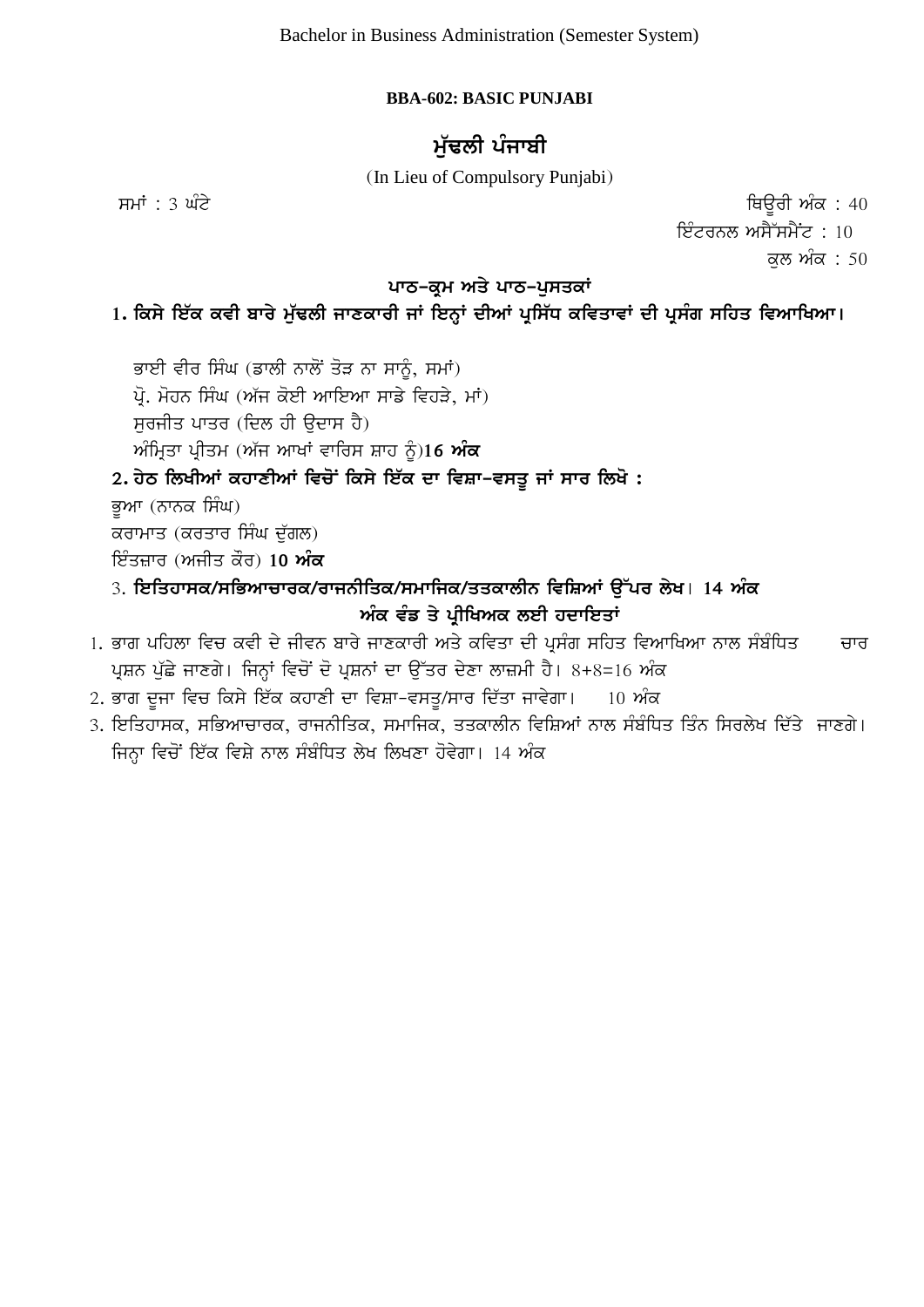## **BBA-603 INCOME TAX**

## **Time: 3 Hours** M. Marks: 50  **Theory: 40 Internal Assessment: 10**

## **Note: The question paper covering the entire course shall be divided into three sections.**

**Section–A**: It will have question No.1 consisting of 10 very short answer questions from the entire syllabus with answer to each question up to five lines in length. Students will attempt 8 questions. Each question will carry one mark; the total weightage being 8 marks.

**Section–B**: It will consist of essay type/numerical questions up to five pages(essay type questions) in length. Four questions numbering 2, 3, 4 and 5 will be set by the examiner from Part-I of the syllabus. The candidates will be required to attempt any two questions. Each question will carry 8 marks. The total weightage of this section shall be 16 marks.

**Section–C**: It will consist of essay type/numerical questions with answer to each question up to five pages(essay type questions) in length. Four questions numbering 6, 7, 8 and 9 will be set by the examiner from Part-II of the syllabus. The candidates will be required to attempt any two questions. Each question will carry 8 marks. The total weightage of the section shall be 16 marks

## **Part – A**

Basic concepts: Income, Agricultural Income, Person, Assessee, Assessment Year, Previous Year, Gross Total Income, Total Income. Residential Status Tax Incidence and Residential Status Exempted income under section 10(1), 10(2), 10(2A), 10(5), 10(7), 10(10), 10(10A), 10(10AA), 10(10B), 10(10D), 10(11), 10(12), 10(13), 10(13A), 10(14), 10(16), 10(32), 10(34), 10(35), 10(36), 10(37), 10(38).

Computation of income under different heads Salaries, Income from house property Profits and gains of business or profession. Sections to be covered are: Sec-28, 29, 30, 31, 32, 35, 36, 37, 40(a), 40(b), 40A, 43B, 44AA, 44AB, 44AD and 44AE.

## **Part-B**

Capital Gains: Basis of Charge. Meaning of capital assets. Classification of capital assets and their tax implication. Meaning of Transfer; Elementary Knowledge of Transactions not to be Treated as Transaction of Transfer. Computation of Capital Gains( Depreciable and Non Depreciable Assets) Special cases to be covered - Conversion of Capital assets into stock in Trade; Compulsory acquisition of assets; Self generated assets; Transfer of bonus shares.

Exemptions to be covered: Sec 54, 54B, 54EC, 54F, 54H. Computation of tax liability under section 111A and 112 Capital gain provisions related to Individual and Firm need to be covered. Income from other sources [excluding Sec-2(22)] Computation of Total Income and Tax Liability of an individual. Clubbing of income and Aggregation of income and set-off and carry forward of losses (excluding Sec-94(7) and 94(8)

Deductions from Gross Total Income; Section 80A, 80AB, 80AC, 80C, 80CCC, 80CCD, 80CCG, 80D, 80DD, 80DDB, 80E, 80G, 80GG, 80GGA, 80GGC, 80TTA and 80U. Computation of total income and tax liability of individuals and firms.

## **Suggested Readings:**

1. Ahuja, Girish and Ravi Gupta, "Systematic Approach to Income Tax", Bharat Law House,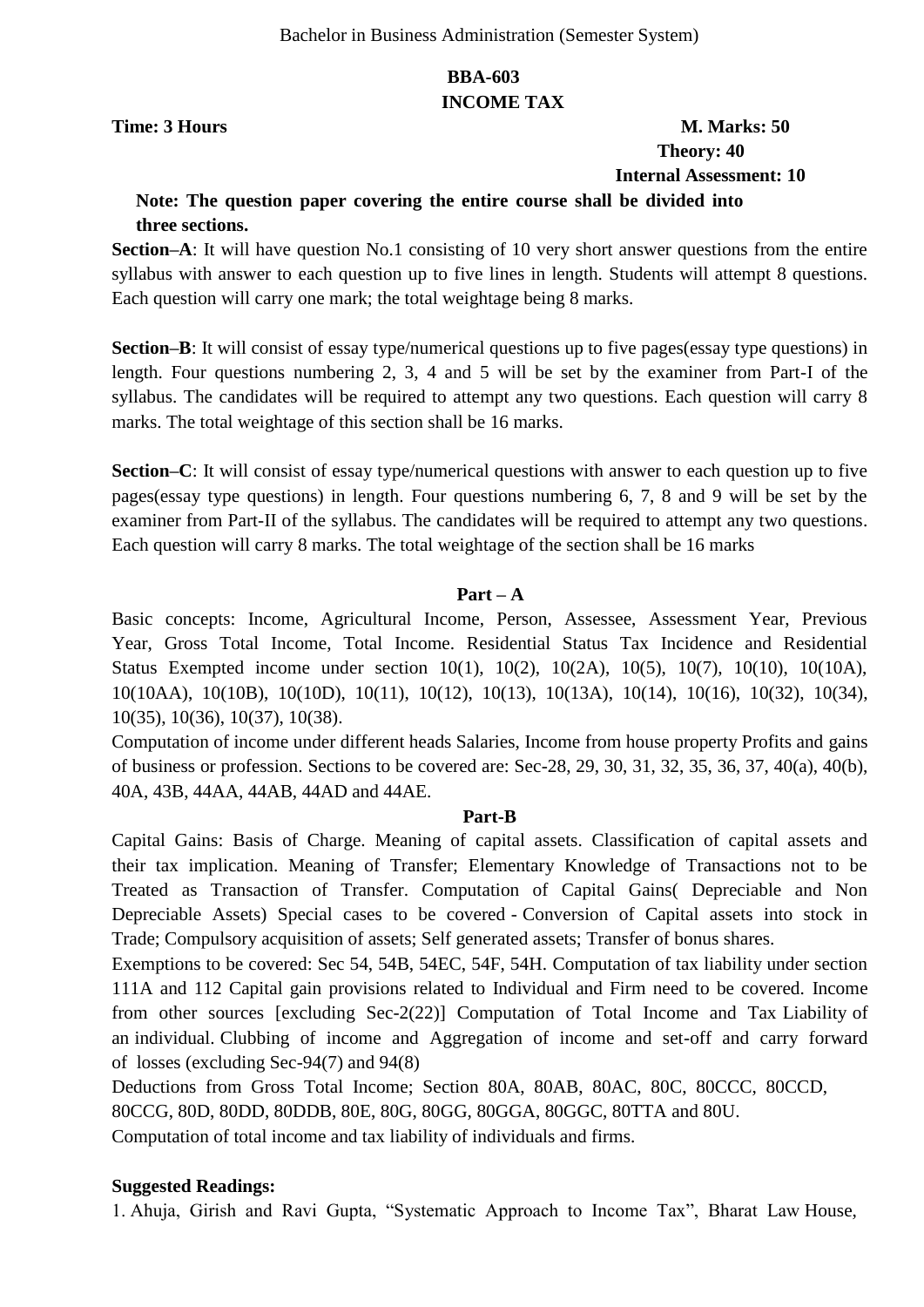Delhi.

2. Singhania, Vinod K., and Kapil Singhania, "TDS Computation and E- filing of TDS Returns", Taxmann Publications Pvt. Ltd., New Delhi.

3. Singhania, Vinod K., "Tax Computation and E-filing of Income Tax Returns", Taxmann Publications Pvt. Ltd., New Delhi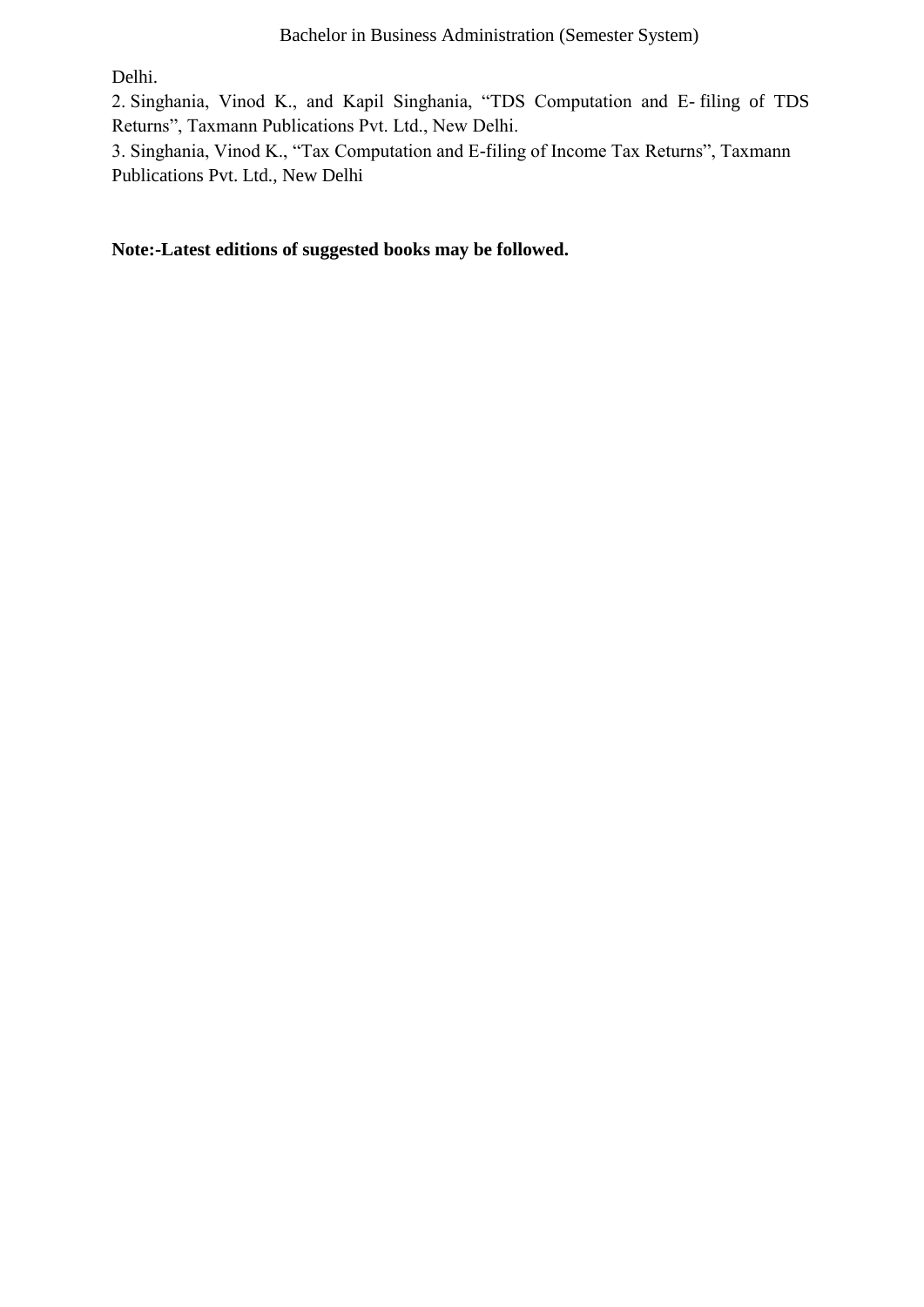#### **FUNDAMENTALS OF CAPITAL MARKET**

## **Time: 3 Hours M. Marks: 50 Theory: 40 Internal Assessment: 10**

## **Note: The question paper covering the entire course shall be divided into three sections.**

**Section–A**: It will have question No.1 consisting of 10 very short answer questions from the entire syllabus with answer to each question up to five lines in length. Students will attempt 8 questions. Each question will carry one mark; the total weightage being 8 marks.

**Section–B**: It will consist of essay type/numerical questions up to five pages(essay type questions) in length. Four questions numbering 2, 3, 4 and 5 will be set by the examiner from Part-I of the syllabus. The candidates will be required to attempt any two questions. Each question will carry 8 marks. The total weightage of this section shall be 16 marks.

**Section–C**: It will consist of essay type/numerical questions with answer to each question up to five pages(essay type questions) in length. Four questions numbering 6, 7, 8 and 9 will be set by the examiner from Part-II of the syllabus. The candidates will be required to attempt any two questions. Each question will carry 8 marks. The total weightage of the section shall be 16 marks

#### **Part-I**

Introduction:-evolution, structure, functions, objectives and importance of capital market in India. Components of capital market- introduction to New issue market, stock market, financial institutions Instruments in capital market:-Shares (Equity and Preference), Warrants, Bonds and its types, GDRs, ADRs, ETFs, Mutual Funds, Derivatives (forwards, futures and options).

Participants in Capital Market Difference between Capital Market and Money Market.

## **Part-II**

Stock Exchanges-Stock Exchanges in India, Organization, Management, Membership, rules of stock exchange, operators at stock exchanges SEBI guidelines on Stock Exchange, weaknesses of stock exchange in India Listing of securities-requirement for listing, objectives of listing, advantages of listing, Security Market Indices-Uses of Security Market Indices, Types of Indices, Differentiating Factors in constructing Market Indices

## **Suggested Readings:**

1. V.A Avadhani, "Security Analysis and Portfolio Management", Himalaya Publishers, New Delhi.

2. Singh, Preeti, "Investment Management", Himalaya Publishers, New Delhi.

3. Brown, Reilly, "Investment Analysis and Portfolio Management", Thomson Publishers.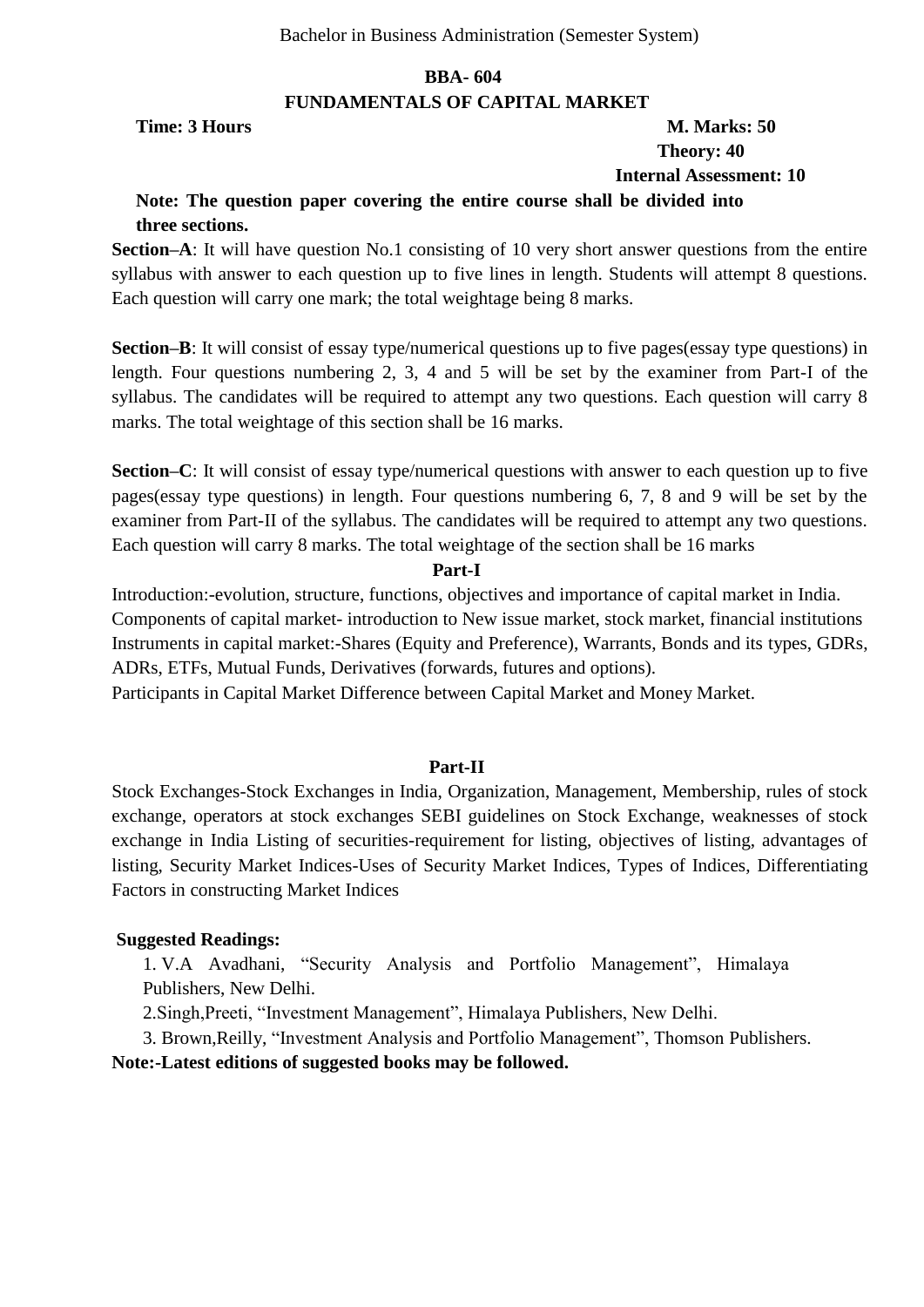**BBA-605 VIVA-VOCE** **Max. Marks: 50**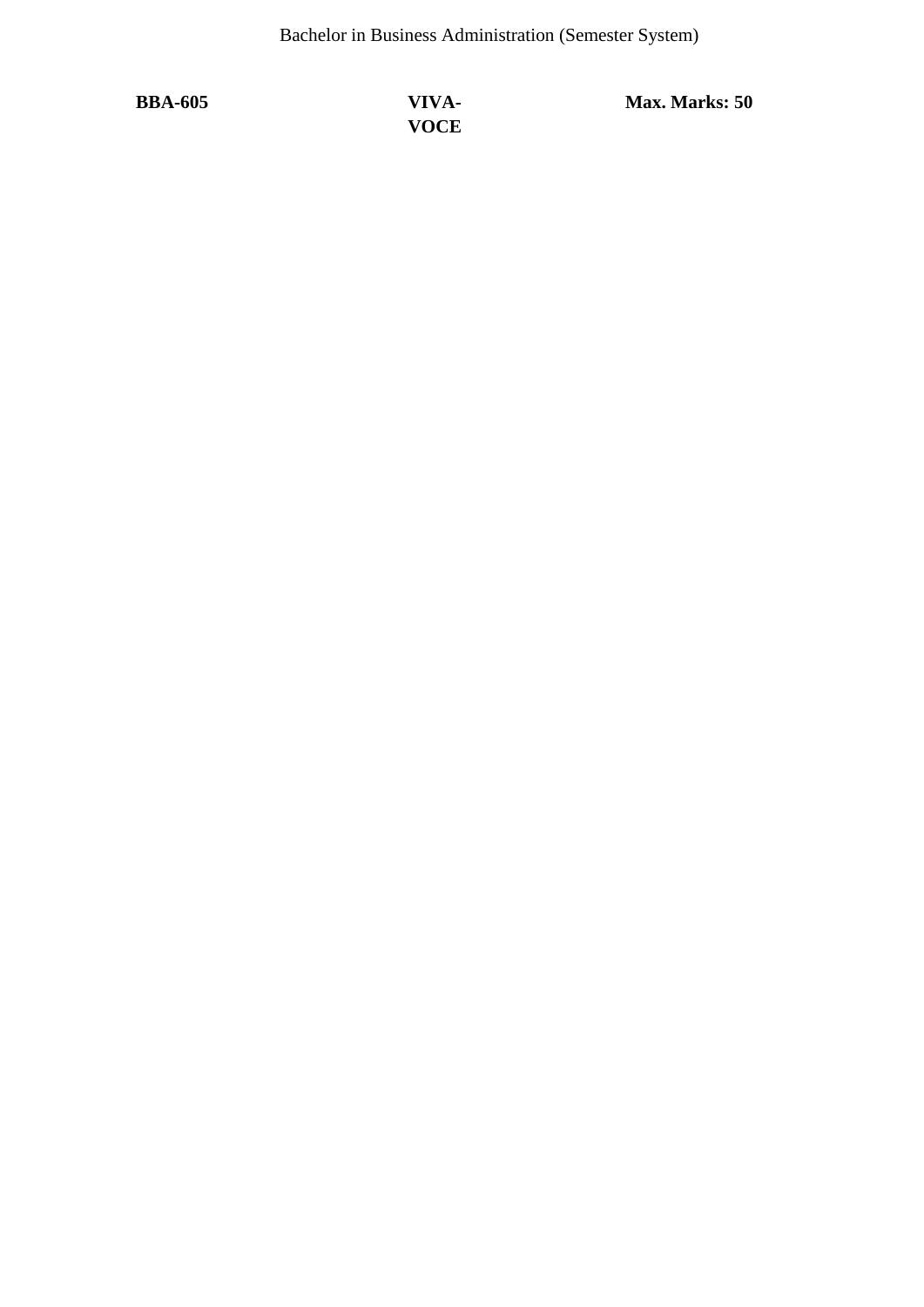## **BBA -611 Group A- SERVICES MARKETING**

**Time: 3 Hours M. Marks: 50** 

 **Theory: 40**

 **Internal Assessment: 10**

## **Note: The question paper covering the entire course shall be divided into three sections.**

**Note: The question paper covering the entire course shall be divided into three sections.**

**Section–A**: It will have question No.1 consisting of 10 very short answer questions from the entire syllabus with answer to each question up to five lines in length. Students will attempt 8 questions. Each question will carry one mark; the total weightage being 8 marks.

**Section–B**: It will consist of essay type/numerical questions up to five pages (essay type questions) in length. Four questions numbering 2, 3, 4 and 5 will be set by the examiner from Part-I of the syllabus. The candidates will be required to attempt any two questions. Each question will carry 8 marks. The total weightage of this section shall be 16 marks.

**Section–C**: It will consist of essay type/numerical questions with answer to each question up to five pages(essay type questions) in length. Four questions numbering 6, 7, 8 and 9 will be set by the examiner from Part-II of the syllabus. The candidates will be required to attempt any two questions. Each question will carry 8 marks. The total weightage of the section shall be 16 marks

## **Part – I**

Evolution and Understanding of Services Marketing: Conceptual Framework, Service Defined, Nature of services; Characteristics of services- Intangibility, Inconsistency, Inseparability and inventory. Classification of Services; Consumer versus Industrial Services, Importance of Services Marketing in Indian Economy & Global Scenario Service Marketing Mix: Introduction to the 7Ps ( 4 Ps + Extended 3 Ps)of Services Marketing Mix.

Services Marketing Mix (4Ps):- Product Service Mix:- introduction, Transition from Product Marketing from Service Marketing, Differentiating goods from service, categories of service mix. Goods- Services marketing continuum.

Price: Factors involved in pricing a service product, capacity planning, measures to respond to change in demand, Reshaping demand using effective pricing.

Place: Distribution Strategies, Challenges in distribution of services, Role of internet in distribution.

Promotion: Objectives, Personal Selling, Advertising & Sales Promotion.

## **Part – II**

Extended 3 Ps of Service Marketing Mix People: Role of service employees in service business, training & development of employees, Motivation and Empowerment. Process: Services as process or system- different process aspects and managerial challenges, strategies for managing inconsistency, customer service in service marketing. Physical Evidence: nature, importance, service scapes.

Services Marketing Implementation: Services Marketing Triangle, Servqual Model Rater, PZB Gap Model.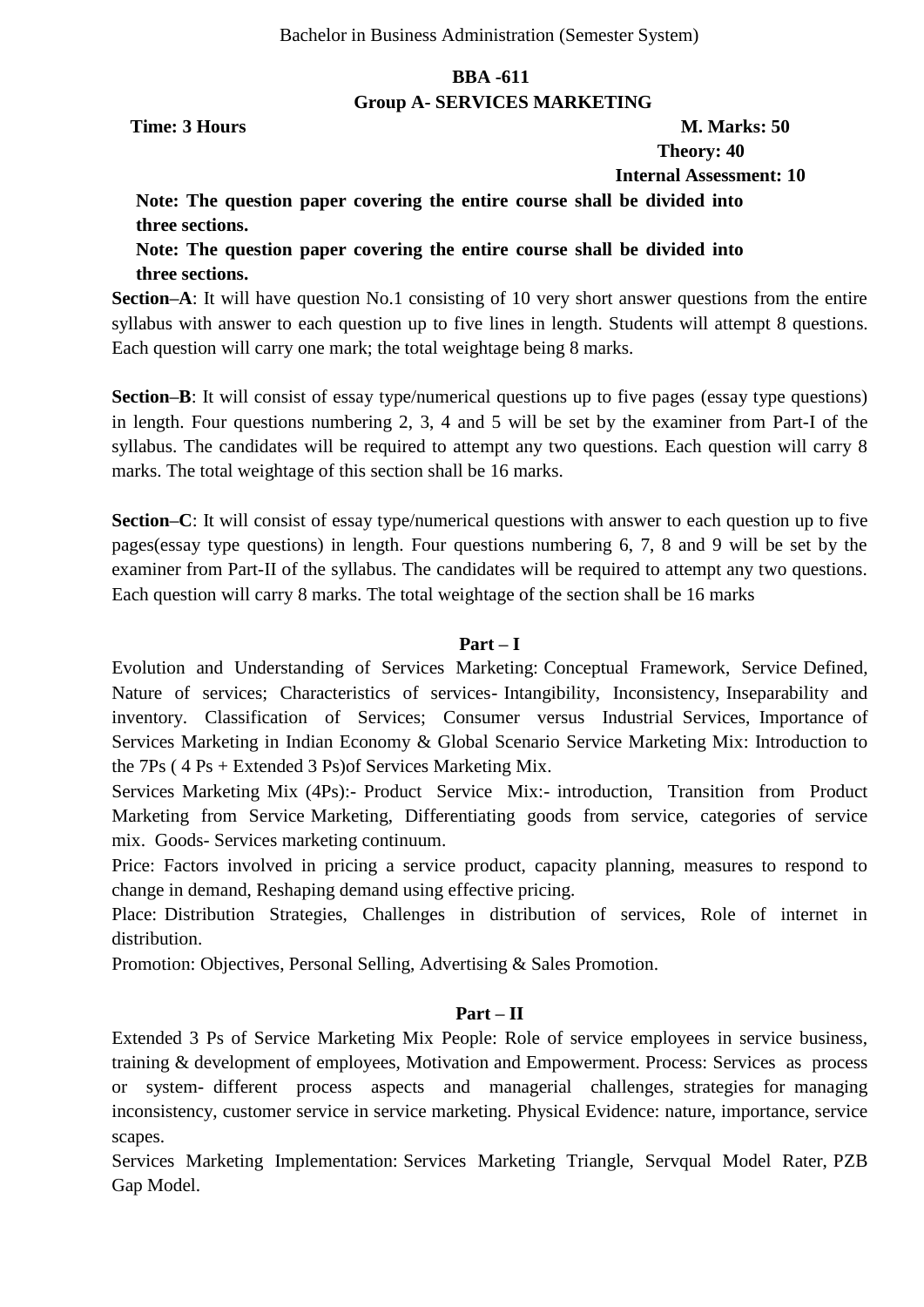## **Suggested Readings:**

1. Zeithaml, V.A., Bitner, Mary Jo, Pandit, "Services Marketing", Tata McGraw Hill, New Delhi.

2. Lovelock, Christopher, Wirtz Jochen, Chatterjee, "Services Marketing: People,Technology, Strategy", Pearson Education, New Delhi.

3. Payne, Adrian, "The Essence of Services Marketing", Prentice Hall of India, New Delhi.

4. Nargundhar, Rajendra, "Services Marketing", Tata McGraw Hill, New Delhi.

5. Goncalves, Karen P., "Services Marketing-A Strategic Approach", Prentice Hall International, New Jersey.

6. Jauhari, Vinnie, Dutta, "Services- Marketing, Operations Management", Oxford University Press, New Delhi.

7. Srinivasan, R., "Services Marketing- The Indian Context", Prentice Hall of India, New Delhi.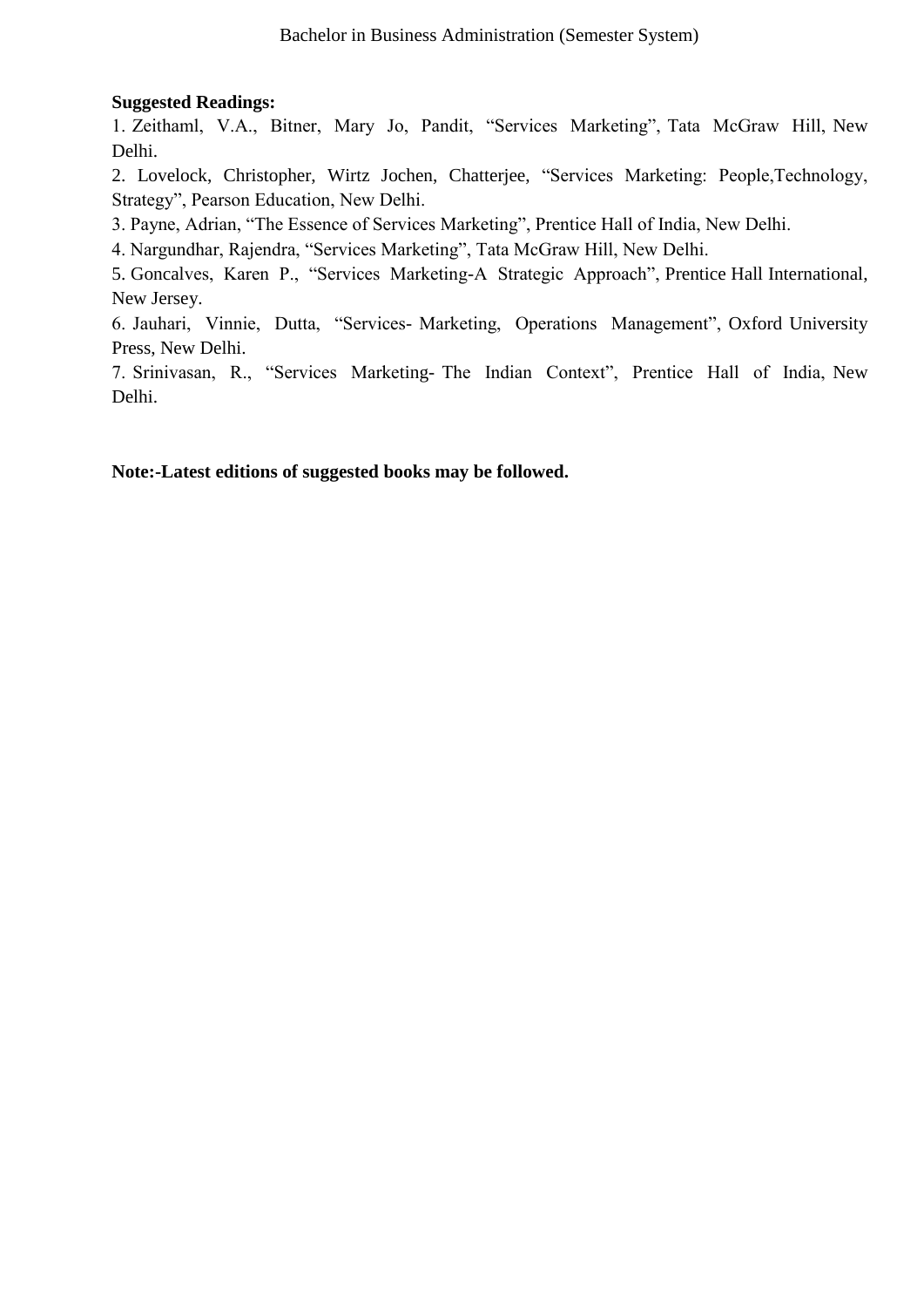## **BBA -612 Group A - E-MARKETING**

**Time: 3 Hours M. Marks: 50** 

 **Theory: 40 Internal Assessment: 10**

**Note: The question paper covering the entire course shall be divided into three sections.**

**Note: The question paper covering the entire course shall be divided into three sections.**

**Section–A**: It will have question No.1 consisting of 10 very short answer questions from the entire syllabus with answer to each question up to five lines in length. Students will attempt 8 questions. Each question will carry one mark; the total weightage being 8 marks.

**Section–B**: It will consist of essay type/numerical questions up to five pages(essay type questions) in length. Four questions numbering 2, 3, 4 and 5 will be set by the examiner from Part-I of the syllabus. The candidates will be required to attempt any two questions. Each question will carry 8 marks. The total weightage of this section shall be 16 marks.

**Section–C**: It will consist of essay type/numerical questions with answer to each question up to five pages(essay type questions) in length. Four questions numbering 6, 7, 8 and 9 will be set by the examiner from Part-II of the syllabus. The candidates will be required to attempt any two questions. Each question will carry 8 marks. The total weightage of the section shall be 16 marks

## **Part – I**

Introduction: Concept, nature and importance of e-marketing; E-marketing versus traditional marketing; Issues, challenges and opportunities for e-marketing; Reasons for growth of emarketing; Tools and techniques of e-marketing–advantages and disadvantages; e-marketing situations. E-Marketing Management: Segmentation, targeting and positioning; E-marketing mix; E-marketing and customer relationship management – concept and scope; E-customers and their buying process; E-marketing and customer loyalty and satisfaction; Communities and social networks.

#### **Part-II**

Internet Marketing: Concept and role of internet marketing; Search engine optimization – functions, type of traffic, keywords and steps in search engine optimization; Internet advertising – types and tracking ROI; Online PR, News and Reputation Management; Direct marketing –scope and growth; E-mail marketing; Social Media Marketing: Concept and tools; Blogging – benefits, types; Video-marketing for business purpose – tools and techniques; Pay per click marketing; Issues and challenges. E-payment systems: Payment gateways; use of Debit and credit cards; Mobile Marketing Trends and terminologies; Benefits and applications of mobile and smart phone applications; M-commerce.

#### **Suggested Readings:**

1. Joseph, P.T. "E-Commerce – An Indian Perspective", Prentice Hall of India

2. Schneider, Gary P. "E-Commerce: Strategy, Technology and Implementations", Cengage Learning India Private Limited.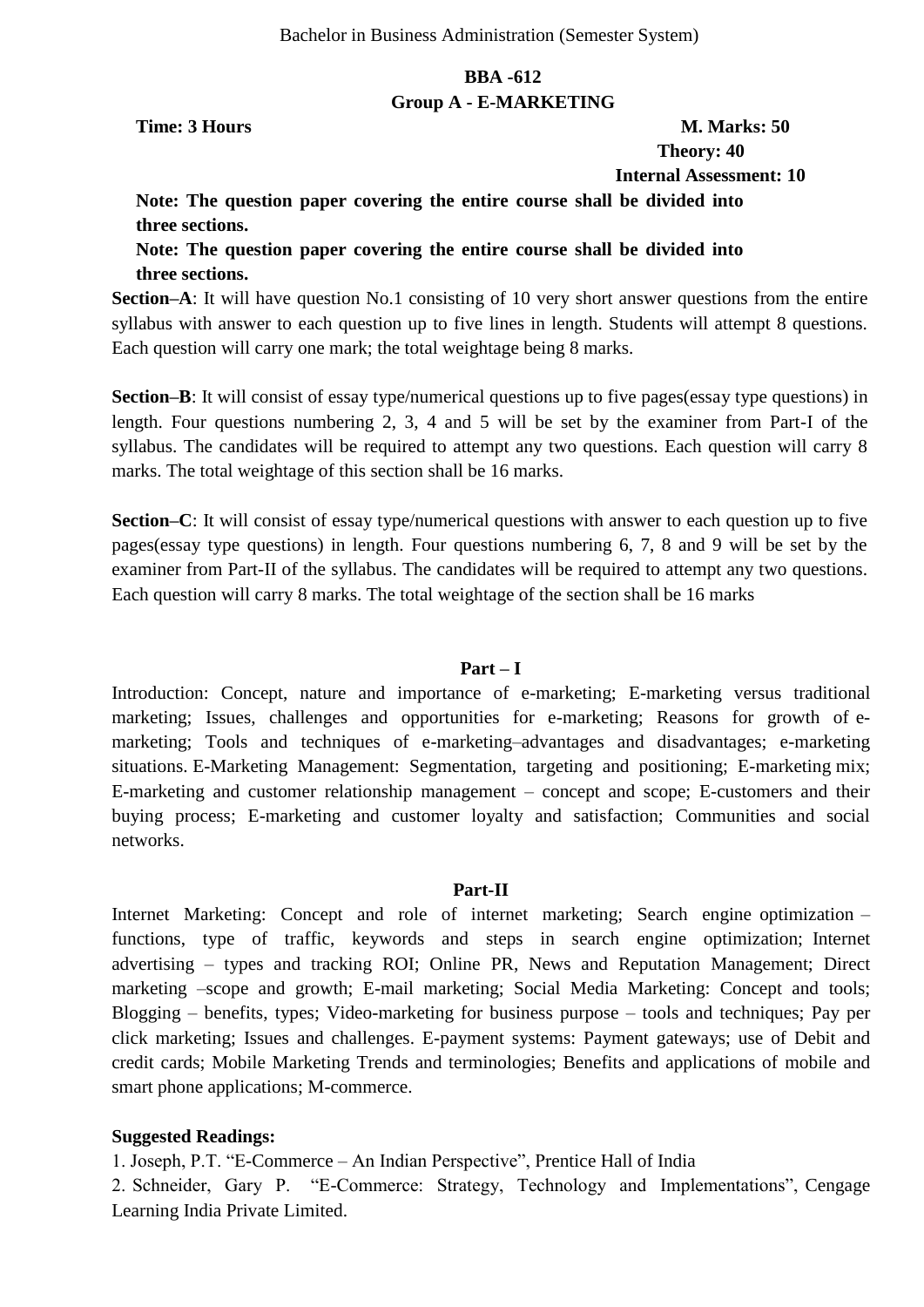Bachelor in Business Administration (Semester System)

3. Murthy, C.S.V. "E-Commerce; Concepts, Models, Strategies", Himalaya Publishing House.

4. Brahm Canzer, "E-Business and Commerce: Strategic Thinking & Practice", Biztantra Publishers.

5. Kotler, Philip. "Marketing Management".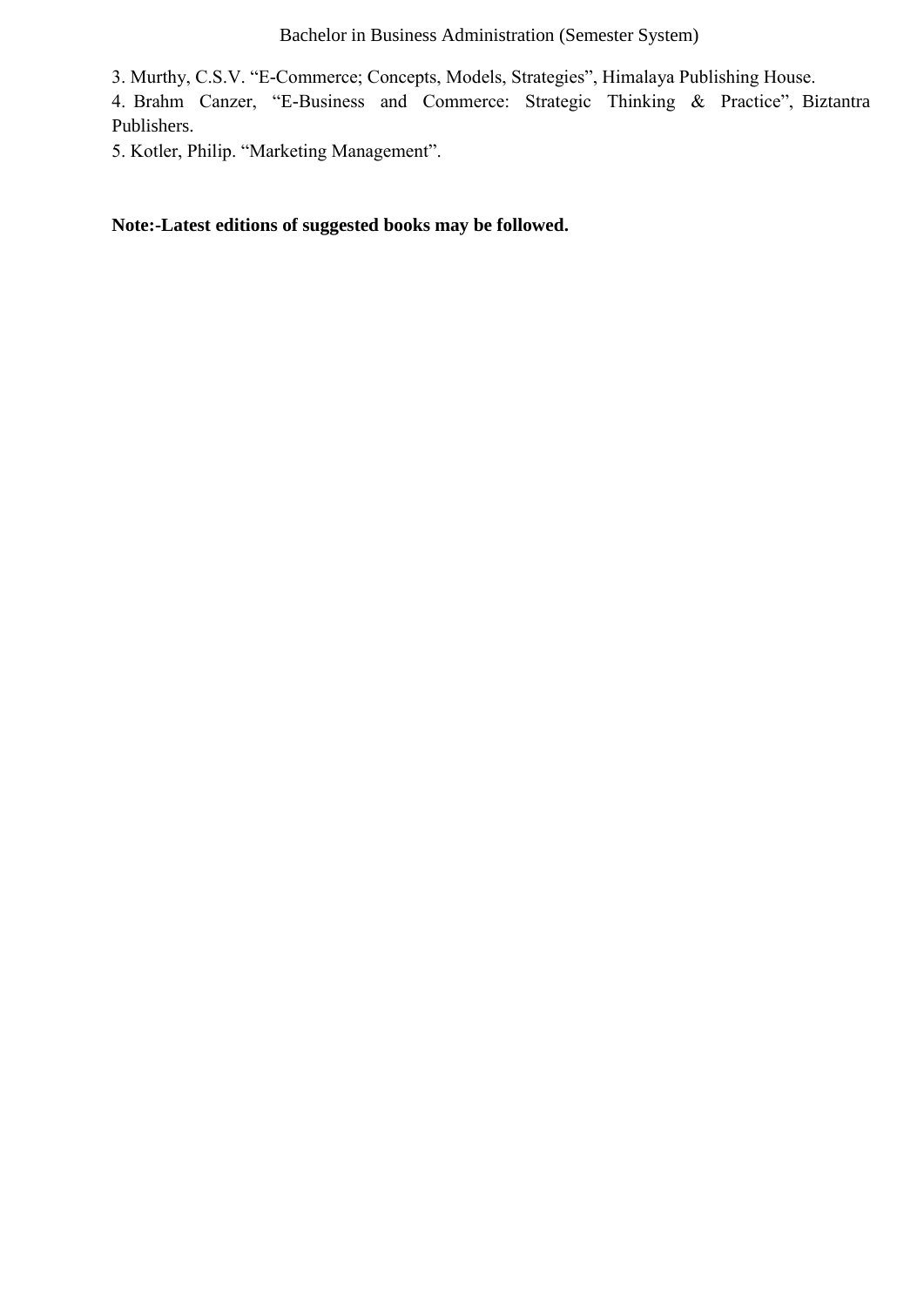## **BBA -621 Group B - TRAINING & DEVELOPMENT**

**Time: 3 Hours M. Marks: 50** 

 **Theory: 40**

 **Internal Assessment: 10**

## **Note: The question paper covering the entire course shall be divided into three sections.**

**Note: The question paper covering the entire course shall be divided into three sections.**

**Section–A**: It will have question No.1 consisting of 10 very short answer questions from the entire syllabus with answer to each question up to five lines in length. Students will attempt 8 questions. Each question will carry one mark; the total weightage being 8 marks.

**Section–B**: It will consist of essay type/numerical questions up to five pages(essay type questions) in length. Four questions numbering 2, 3, 4 and 5 will be set by the examiner from Part-I of the syllabus. The candidates will be required to attempt any two questions. Each question will carry 8 marks. The total weightage of this section shall be 16 marks.

**Section–C**: It will consist of essay type/numerical questions with answer to each question up to five pages(essay type questions) in length. Four questions numbering 6, 7, 8 and 9 will be set by the examiner from Part-II of the syllabus. The candidates will be required to attempt any two questions. Each question will carry 8 marks. The total weightage of the section shall be 16 marks

## **Part – I**

Training:- Conceptual aspects, Training and Learning, Training objectives, Identification of training needs, Training Process, Policies, Plans designing training programmes, Methods of Training, Evaluation of Training Effectiveness and Significance of Training. Wages and Salary Administration.

## **Part – II**

Development:- Concept, Difference between training and development, Objectives of development, Development Process, Development needs evolving development policies, Preparing development plans, Designing development programmes. Development Methods, Case studies, Role play and Sensitivity Training.

Business Games, Transaction Analysis, Behavior Modelling and Evaluation of Development Effectiveness.

## **Suggested Readings:**

1. Armstrong M.A. "Handbook of Human Resource Management Practice", Cogan Page, London

2. Dayal , I "Manpower Training in organizations" Prentice Hall of India, New Delhi.

3. Craig , Robert "Training and Development Handbook" McGraw Hill, New York

4. Brahm Canzer, "E-Business and Commerce: Strategic Thinking & Practice", Biztantra Publishers.

5. Kotler, Philip. "Marketing Management". Prentice Hall of India, New Delhi.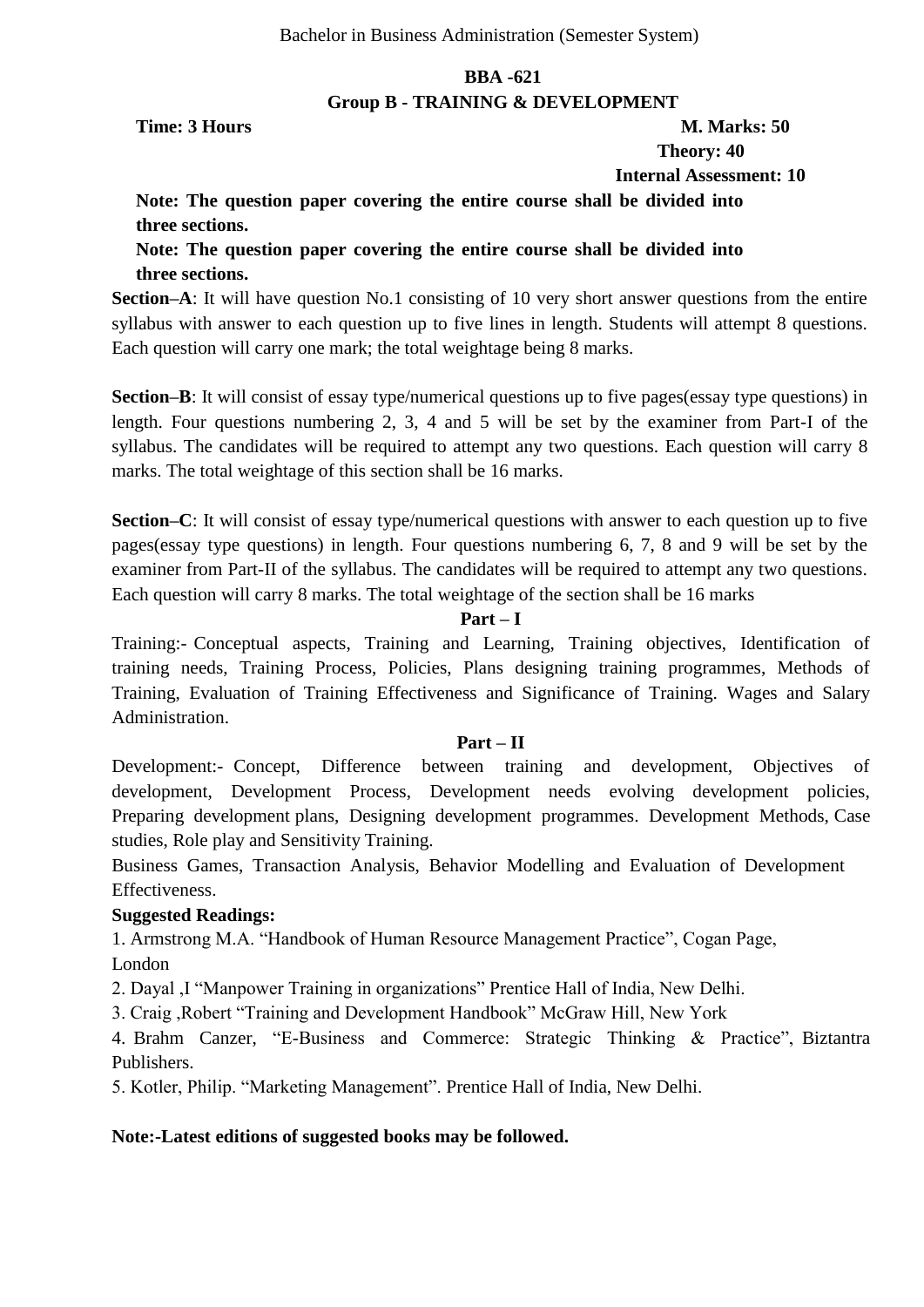## **GROUP B- CONTEMPORARY ISSUES IN HUMAN RESOURCE MANAGEMENT Time: 3 Hours M. Marks: 50**

#### **Theory: 40 Internal Assessment: 10**

## **Note: The question paper covering the entire course shall be divided into three sections.**

**Section–A**: It will have question No.1 consisting of 10 very short answer questions from the entire syllabus with answer to each question up to five lines in length. Students will attempt 8 questions. Each question will carry one mark; the total weightage being 8 marks.

**Section–B**: It will consist of essay type/numerical questions up to five pages(essay type questions) in length. Four questions numbering 2, 3, 4 and 5 will be set by the examiner from Part-I of the syllabus. The candidates will be required to attempt any two questions. Each question will carry 8 marks. The total weightage of this section shall be 16 marks.

**Section–C**: It will consist of essay type/numerical questions with answer to each question up to five pages(essay type questions) in length. Four questions numbering 6, 7, 8 and 9 will be set by the examiner from Part-II of the syllabus. The candidates will be required to attempt any two questions. Each question will carry 8 marks. The total weightage of the section shall be 16 marks

## **Part – I**

Human Resources and the Competitive advantage, ethical issues and challenges in HRM Job stress and work family conflict, Gender issues in workplace,

Performance Management and Organizational Reward System:-,definition, purpose , principles, concerns Ethical considerations , scope and background , Performance Management as a Business strategy , Theoretical framework ; Goal setting theory, Expectancy theory ; Designing of Performance management systems ; setting goals ,measuring performance , Rewarding performance; Concept and significance , Foundation of the reward system , Economic Theories relating to pay , Psychological and Motivational theories affecting reward.

## **Part – II**

Managing Diversity: Meaning, Challenges in managing diversity, Diversity in organizations, improving the management of Diversity.

The nature of work: Meaning of work; Theories about work; Organizational factors affecting work; Changing patterns of work; Unemployment; Attitudes to work;

HRM in Electronic Era, Human Resource Accounting & Auditing, The role of HRM in 21 St century and future directions of HRM.

## **Suggested Readings:**

1. Michael Armstrong, ‗A Handbook of Human Resource Management Practices', Kogan Page London.

2. Luis R. Gomez –Mejia, David B Balkin and Robert L Cardy, "Managing Human Resources", PHI, New Delhi.

3. Tanuja Agarwal, "Strategic Human Resource Management", Oxford University Press, New Delhi.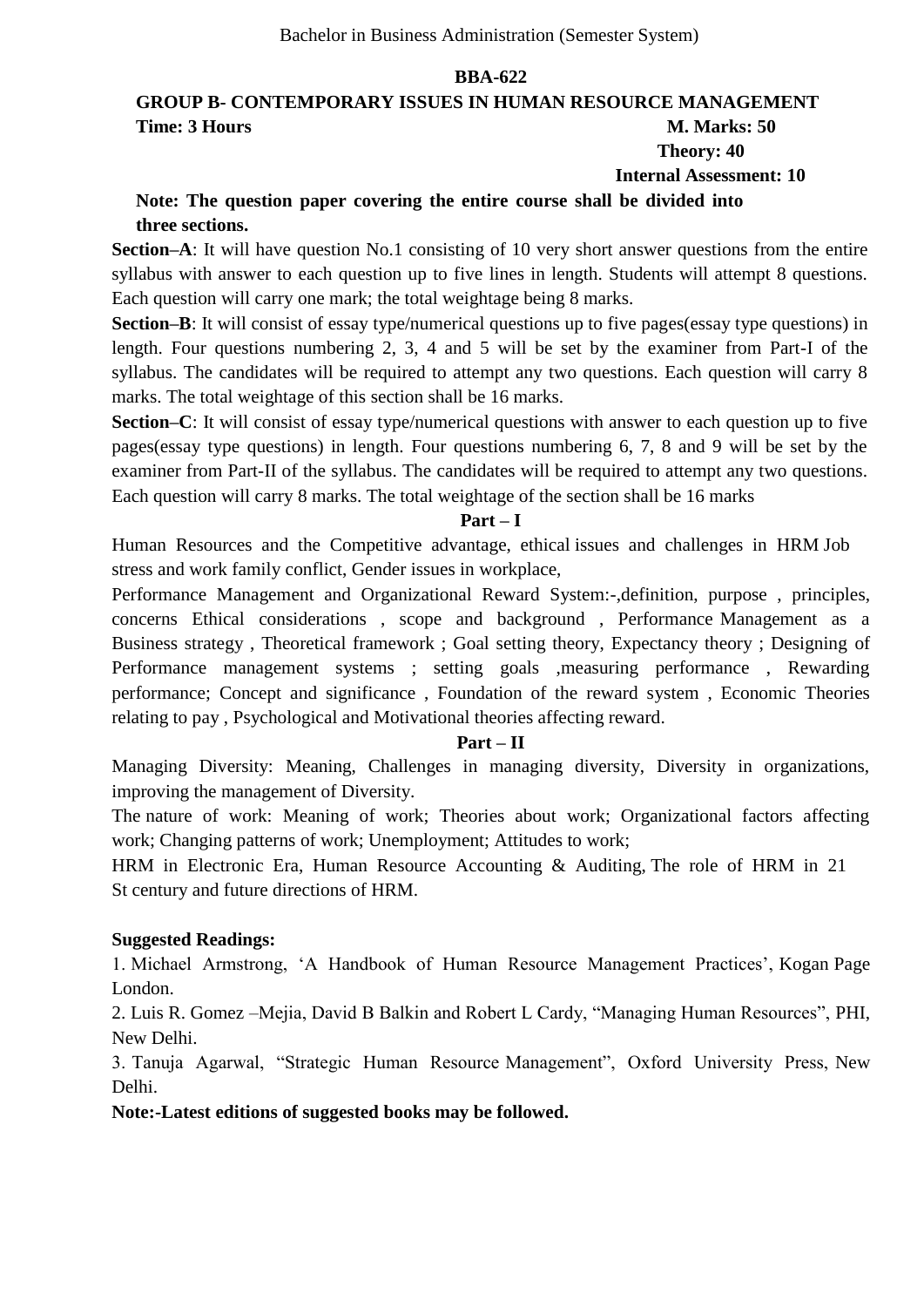## **GROUP C- SECURITY ANALYSIS AND PORTFOLIO MANAGEMENT Time: 3 Hours M. Marks: 50 Theory: 40 Internal Assessment: 10**

## **Note: The question paper covering the entire course shall be divided into three sections.**

**Section–A**: It will have question No.1 consisting of 10 very short answer questions from the entire syllabus with answer to each question up to five lines in length. Students will attempt 8 questions. Each question will carry one mark; the total weightage being 8 marks.

**Section–B**: It will consist of essay type/numerical questions up to five pages(essay type questions) in length. Four questions numbering 2, 3, 4 and 5 will be set by the examiner from Part-I of the syllabus. The candidates will be required to attempt any two questions. Each question will carry 8 marks. The total weightage of this section shall be 16 marks.

**Section–C**: It will consist of essay type/numerical questions with answer to each question up to five pages(essay type questions) in length. Four questions numbering 6, 7, 8 and 9 will be set by the examiner from Part-II of the syllabus. The candidates will be required to attempt any two questions. Each question will carry 8 marks. The total weightage of the section shall be 16 marks

#### **Part-I**

Security Analysis- Concept of Risk and Return and their types, Risk Return Trade Off, Valuation of Equity Shares, Preference Shares, Debentures, Factors affecting Share Prices, Classification of security buyers , methods of marketing of securities

Regulation of securities- Securities Contracts (Regulation) Amendment Rules,1996 Investment Analysis- concept of Fundamental Analysis, Technical Analysis, Efficient Market Hypothesis, Capital Asset Pricing Model, Arbitrage Pricing Theory.

#### **Part-II**

Portfolio Management- Definition Of Investment, Defining Investment Objectives, The Investment Process, Investment Categories, difference between Portfolio management and mutual funds

Portfolio Selection: - Risk and Investor Preferences - Investment Constraints.

Brief Introduction to Portfolio Management Schemes-features of PMS SEBI Guidelines on Portfolio Management

## **Suggested Readings:**

1. Chandra, Prasanna, "Investment Analysis and Portfolio Management", Tata McGraw Hill

2. Chandra, Prasanna, "Financial Management", Tata McGraw Hill

3. Avadhani, V.A, "Security Analysis and Portfolio Management", Himalaya Publishing House, New Delhi

4. Bodie, Zvi; Kane, Alex;J Marcus, Alan; Mohanty, Pitabas, "Investments" Tata McGraw Hill.

5. Brown, Reilly, "Investment Analysis and Portfolio Management", Thomson Publication.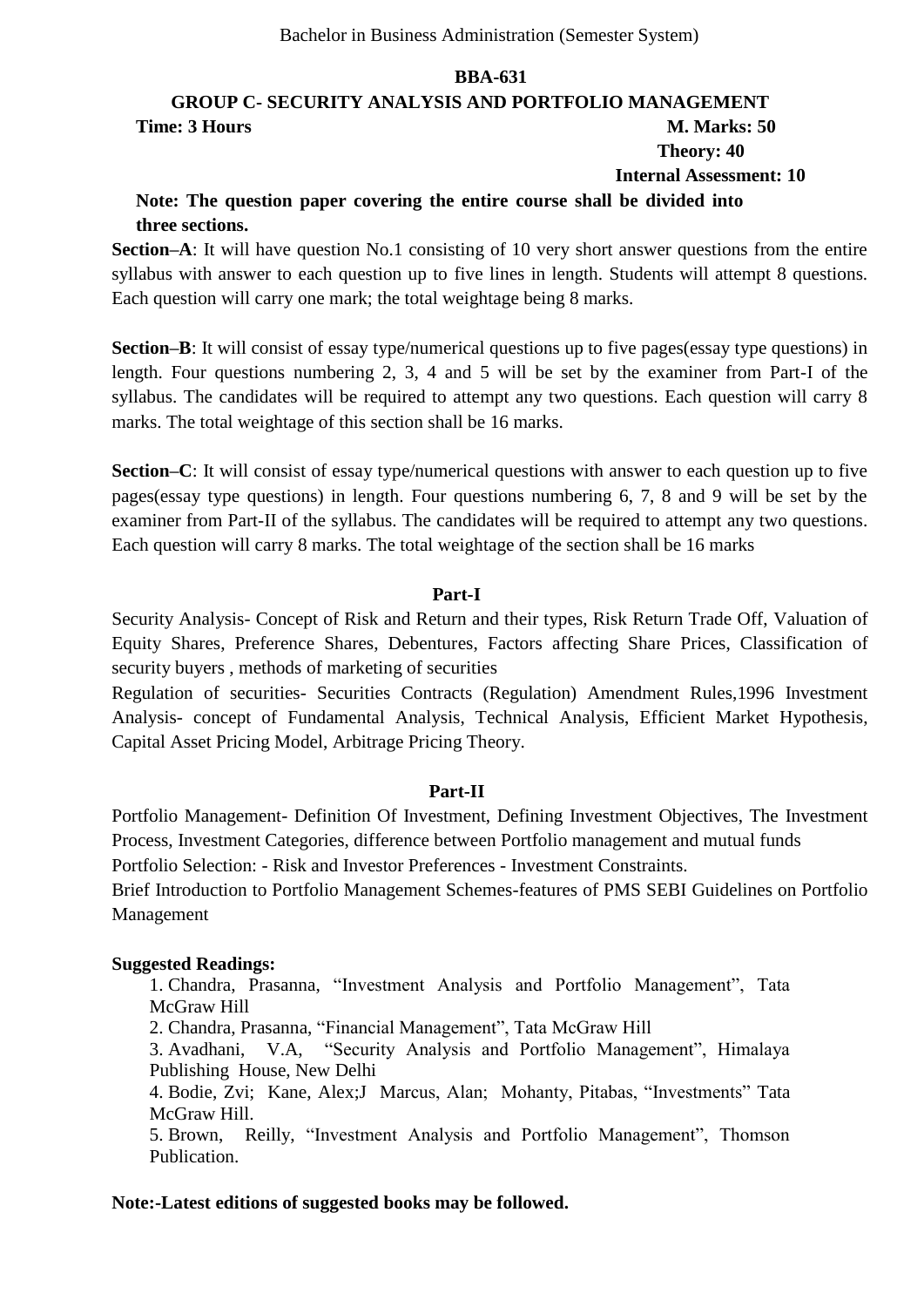## **GROUP C -CONTEMPORARY ISSUES IN ACCOUNTING**

**Time: 3 Hours M. Marks: 50** 

# **Theory: 40**

## **Internal Assessment: 10**

## **Note: The question paper covering the entire course shall be divided into three sections.**

**Section–A**: It will have question No.1 consisting of 10 very short answer questions from the entire syllabus with answer to each question up to five lines in length. Students will attempt 8 questions. Each question will carry one mark; the total weightage being 8 marks.

**Section–B**: It will consist of essay type/numerical questions up to five pages(essay type questions) in length. Four questions numbering 2, 3, 4 and 5 will be set by the examiner from Part-I of the syllabus. The candidates will be required to attempt any two questions. Each question will carry 8 marks. The total weightage of this section shall be 16 marks.

**Section–C**: It will consist of essay type/numerical questions with answer to each question up to five pages(essay type questions) in length. Four questions numbering 6, 7, 8 and 9 will be set by the examiner from Part-II of the syllabus. The candidates will be required to attempt any two questions. Each question will carry 8 marks. The total weightage of the section shall be 16 marks

## **Part-I**

Emergence of Contemporary Issues in Accounting – Influence of other disciplines on Accounting and Changing Environment.

Human Resource Accounting: Meaning , Objectives and Scope, Methods of Human Resource Accounting- Human Resource Cost Accounting ( Historical cost Approach, Replacement Cost approach and Opportunity Cost approach), Human Resource Value Accounting (Lev & Schwartz Model, Flamholtz Model and Hermanson's Model), Objections against Human resource accounting, Use of Human resource Accounting in Managerial Decisions. Human Resource Accounting in India. Price Level Accounting – introduction, Methods (Current Purchasing Power, Current Cost Accounting, Current Value Accounting Technique, and Replacement Cost Accounting Techniques), Utility and Corporate Practices Corporate Social Reporting: Areas of Corporate Social Performance, Approaches to Corporate Social Accounting and Reporting, Corporate Social Reporting in India.

#### **Part-II**

Corporate Reporting: Concept of Disclosure in relation to Published Accounts, Issues in Corporate Disclosure, Corporate Disclosure Environment, Conceptual framework of corporate reporting. Recent Trends in the Presentation of Published Accounts. Economic Value Added, EVA Disclosure in India. Corporate Reporting through Web. Accounting Standards in India: - Significance and formulation of Accounting Standards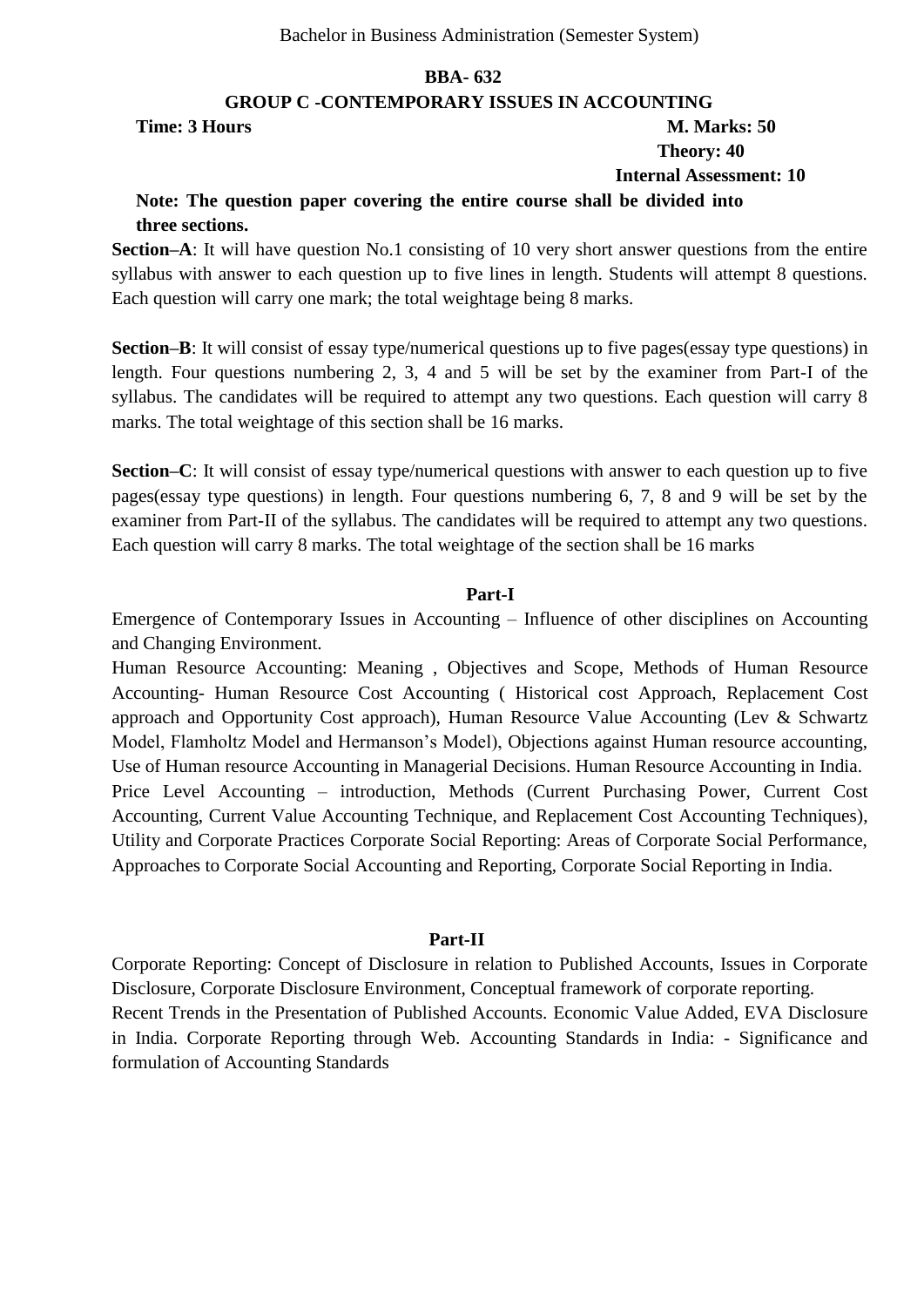## **Suggested Readings:**

1. Lal, Jawahar and Lele, R.K., "Contemporary Accounting Issues", Himalaya Publishers, New Delhi.

2. Porwal, L.S., "Accounting Theory", Tata McGraw Hill.

3. Lal, Jawahar, "Corporate Financial Reporting", Taxman Arora, J.S., "Price Level Accounting", Deep and Deep Publishers, New Delhi.

4. Chander, Subhash, "Corporate Reporting Practices", Deep and Deep Publishers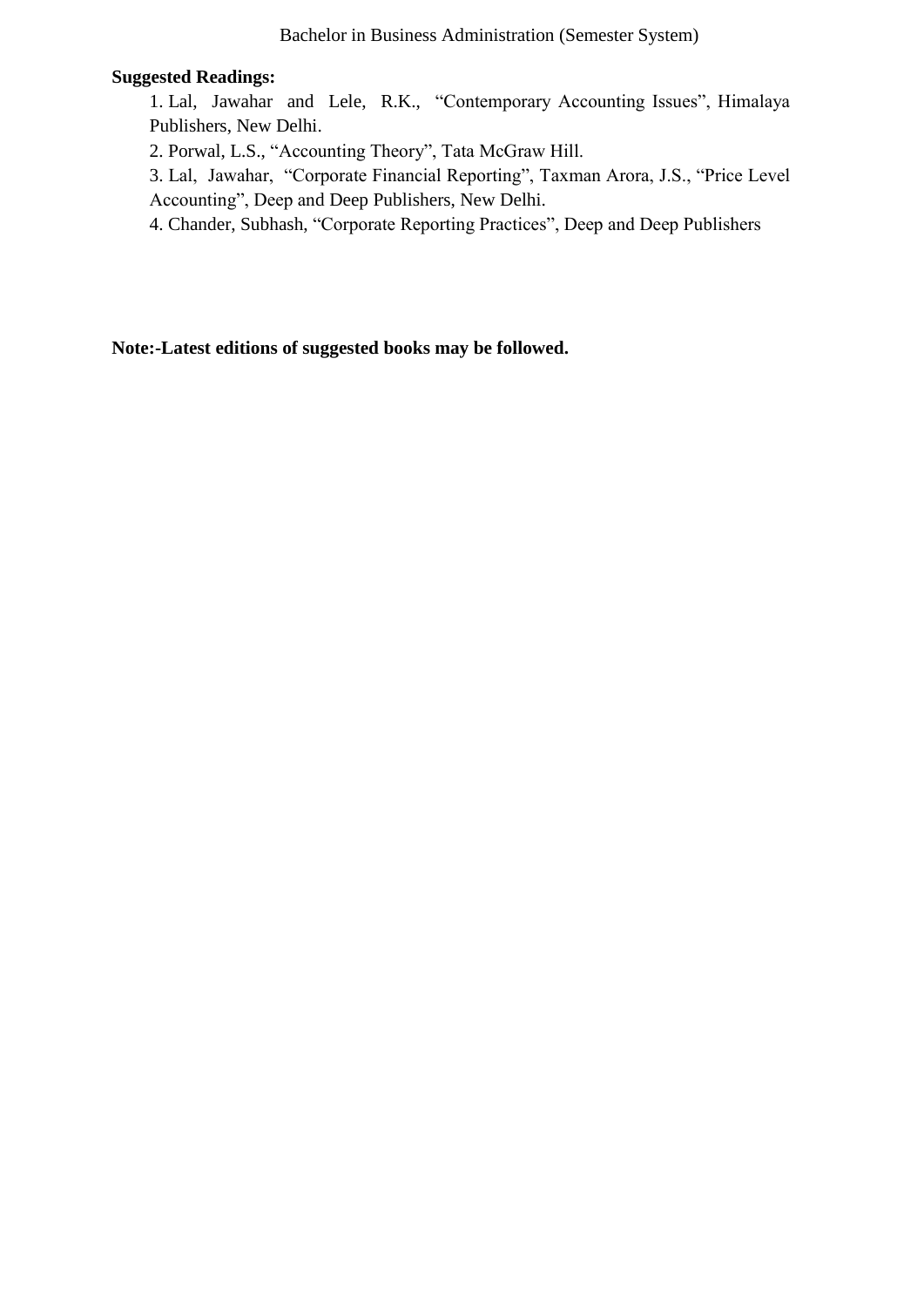**GROUP D - EXPORT IMPORT MANAGEMENT & DOCUMENTATION**

**Time: 3 Hours M. Marks: 50** 

# **Theory: 40**

 **Internal Assessment: 10**

## **Note: The question paper covering the entire course shall be divided into three sections.**

**Section–A**: It will have question No.1 consisting of 10 very short answer questions from the entire syllabus with answer to each question up to five lines in length. Students will attempt 8 questions. Each question will carry one mark; the total weightage being 8 marks.

**Section–B**: It will consist of essay type/numerical questions up to five pages(essay type questions) in length. Four questions numbering 2, 3, 4 and 5 will be set by the examiner from Part-I of the syllabus. The candidates will be required to attempt any two questions. Each question will carry 8 marks. The total weightage of this section shall be 16 marks.

**Section–C**: It will consist of essay type/numerical questions with answer to each question up to five pages(essay type questions) in length. Four questions numbering 6, 7, 8 and 9 will be set by the examiner from Part-II of the syllabus. The candidates will be required to attempt any two questions. Each question will carry 8 marks. The total weightage of the section shall be 16 marks

#### **Part – I**

International Commercial Terms – Need, Groups, Ex-works, FOB, FAS, CFR, CIF. Documents for starting up a new export venture; aligned documentation system: meaning, Rationale, various documents, EDI initiative; methods of payment: advance payment, open Account, consignment sales, and documents against acceptance (D/A), documents against payment (D/P), letter of credit; pre shipment credit: meaning, procedure, rates, documents needed; post shipment credit: meaning, procedure, types and documents needed.

## **Part – II**

Export Credit and Guarantee Corporation (ECGC): Export Credit Insurance, Insurance Policies, Bank Guarantees and Special Schemes, Role of ECGC; Theories and Practice of Foreign Exchange Rate Determination, Floating and Fixed Exchange Rates; Exchange Control Regulations and Procedures in India, FEMA.

Marine Insurance: Types of Marine Insurance, Marine Losses, Procedure and Documents Needed for Claim.

## **Suggested Readings:**

- 1. Current Foreign Trade Policy
- 2. Handbook of procedures Volume I & II.
- 3. Jain, S.C., Export Procedures and Documents
- 4. Kumar, A., "Export and Import Management", Excel Books.
- 5. Lall, G. S., "Finance of Foreign Trade and Foreign Exchange"
- 6. Manual on Export Documentation, Nabhi publication.
- 7. Ram, P., "Export, What, Where and How", Anupam Publishers.
- 8. Varshney, R.L. and Bhattacharya, B., "International Marketing Management",
- S. Chand Publishers Pvt. Ltd, New Delhi.